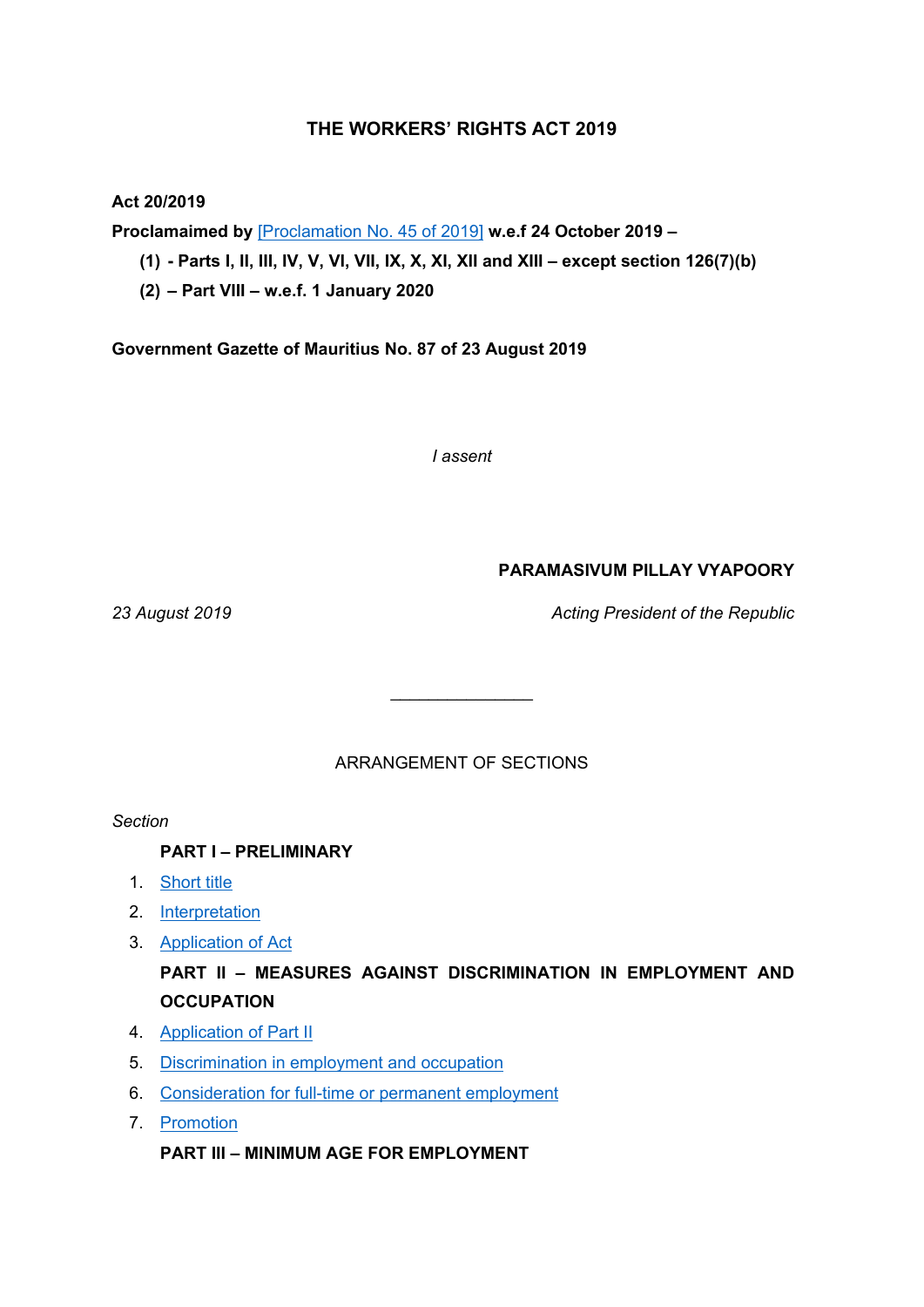- 8. Restriction on [employment](#page-17-1) of children
- 9. [Employment](#page-17-2) of young persons **PART IV – WORK AGREEMENTS Sub-Part I – Competency to Enter into Agreement**
- 10. [Competency](#page-18-0) to enter into agreement **Sub-Part II – Particulars of Work Agreement**
- 11. Particulars of work [agreement](#page-18-1)

## **Sub-Part III – Types of Work Agreements**

- 12. Deeming [agreement](#page-18-2)
- 13. Fixed term [agreement](#page-19-0)
- 14. Part-time work [agreement](#page-20-0)
- 15. [Agreement](#page-22-0) to perform part-time or full-time work
- 16. [Compromise](#page-24-0) agreement
- 17. Atypical work [agreement](#page-25-0)

## **Sub-Part IV – Void Agreement**

18. Void [agreement](#page-26-0)

**Sub-Part V – Employment of Worker Under an Agreement or More Than One Agreement Not Interrupted**

19. Continuous [employment](#page-27-0)

**PART V – GENERAL CONDITIONS OF EMPLOYMENT**

**Sub-Part I – Hours of Work and Basic Hourly Rate**

**Section A – Hours of work**

- 20. Normal [working](#page-27-1) hours
- 21. [Compressed](#page-29-0) hours
- 22. [Flexitime](#page-29-1)
- 23. Shift [work](#page-30-0)
- 24. [Overtime](#page-31-0)

## **Section B – Basic hourly rate**

25. Notional [calculation](#page-34-0) of basic hourly rate

## **Sub-Part II – Remuneration**

**Section A – Equal remuneration for work of equal value**

26. Equal [remuneration](#page-34-1) for work of equal value

## **Section B – Remuneration to worker and part-time worker**

- 27. Payment of [remuneration](#page-35-0) to worker
- 28. Payment of [remuneration](#page-37-0) to part-time worker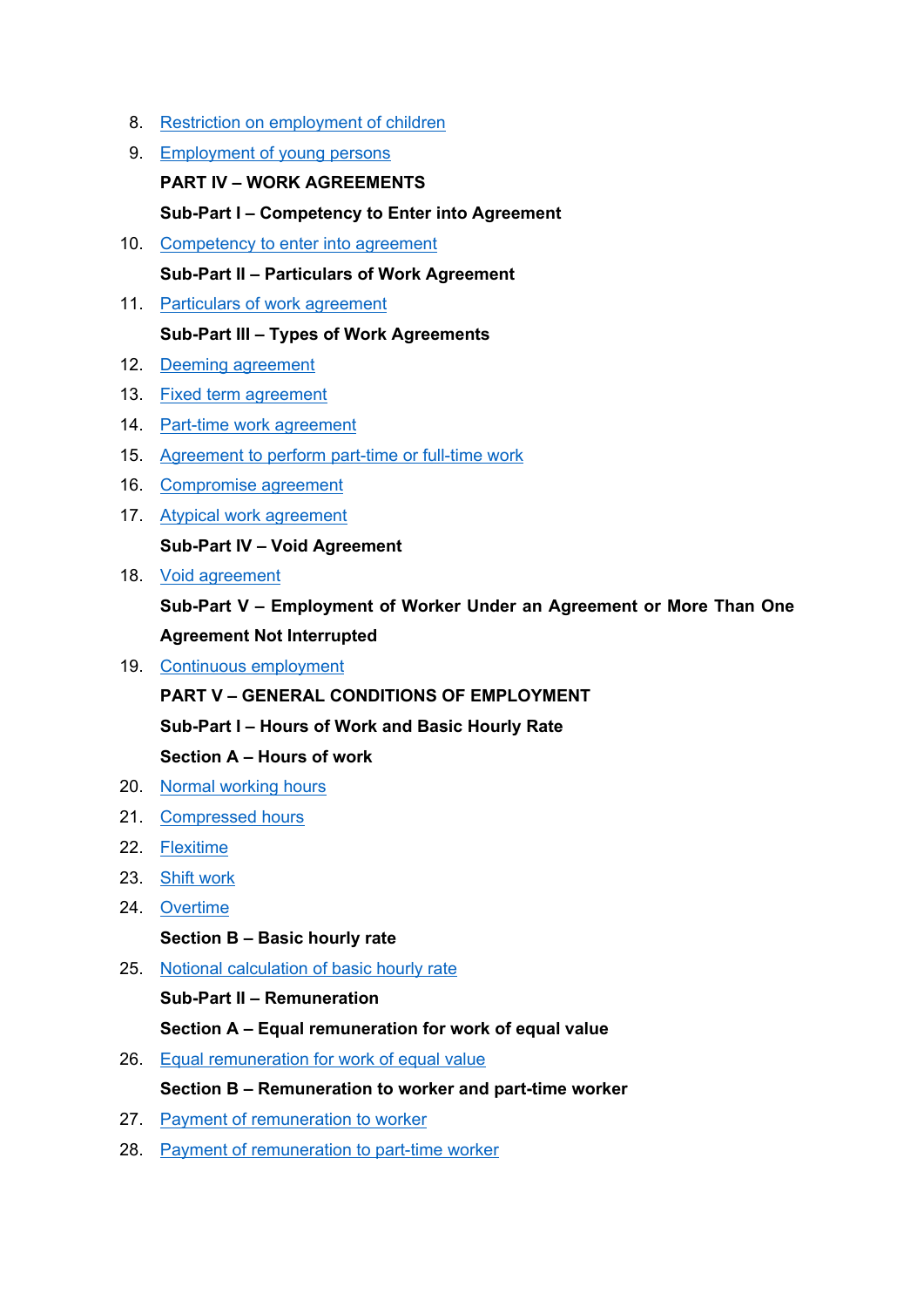**Section C – Joint liability of job contractor and employer as regards remuneration**

29. Joint liability on [remuneration](#page-37-1)

### **Section D – Remuneration in specific circumstances**

- 30. Payment of [remuneration](#page-38-0) for work performed on public holiday
- 31. Payment of [remuneration](#page-38-1) due on termination of agreement
- 32. Payment of remuneration in other specific [circumstances](#page-39-0) **Section E – Additional remuneration to compensate increase in cost of living**
- 33. Payment of additional [remuneration](#page-42-0)

**Section F – Restriction on deductions from worker's remuneration**

- 34. Restriction on [deductions](#page-45-0) **Sub-Part III – Failure to Pay Remuneration Section A – Protective order**
- 35. [Application](#page-46-0) for protective order
- 36. Grant of [protective](#page-47-0) order
- 37. Duration of [protective](#page-48-0) order
- 38. Order in respect of [immovable](#page-48-1) property
- 39. Variation and [discharge](#page-49-0) of protective order **Section B – Wage Guarantee Fund Account**
- 40. Wage [Guarantee](#page-50-0) Fund Account
- 41. Payment into Wage [Guarantee](#page-51-0) Fund Account
- 42. [Redemption](#page-51-1) of claim
- 43. Recovery of [overpayment](#page-52-0) of benefit

#### **Sub-Part IV – Other Conditions of Employment**

### **Section A – Meal allowance**

44. Meal [allowance](#page-53-0)

#### **Section B – Entitlement to leaves**

- 45. [Annual](#page-54-0) leave
- 46. Sick [leave](#page-56-0)
- 47. [Vacation](#page-59-0) leave
- 48. [Special](#page-59-1) leave
- 49. [Juror's](#page-60-0) leave
- 50. Leave to participate in [international](#page-60-1) sport events
- 51. Leave to [attend](#page-60-2) Court

#### **Section C – Entitlement to maternity and paternity leaves**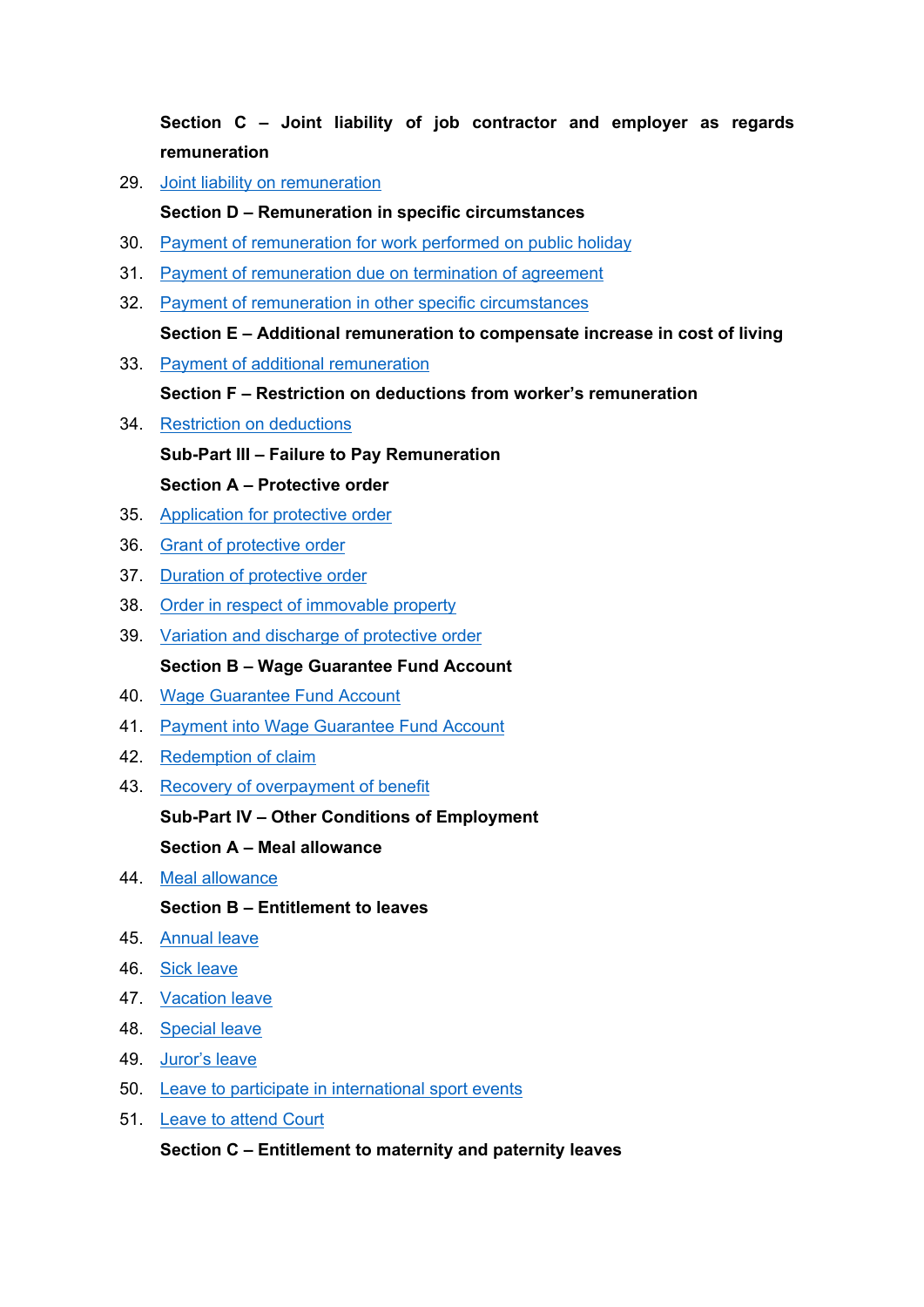- 52. [Maternity](#page-61-0) leave and other benefits
- 53. [Paternity](#page-63-0) leave **Section D – End of year bonus** 54. End of year [bonus](#page-64-0)

**Section E – Death grant**

55. [Death](#page-65-0) grant

## **Section F – Other benefits**

- 56. Meal and tea [breaks](#page-66-0)
- 57. Medical [facilities](#page-66-1)
- 58. [Tools](#page-67-0)
- 59. [Transport](#page-67-1) of workers
- 60. [Communication](#page-68-0) facilities

# **PART VI – TERMINATION OF AGREEMENT AND REDUCTION OF WORKFORCE**

## **Sub-Part I – Procedures Relating to Termination of Agreement**

- 61. [Termination](#page-68-1) of agreement
- 62. Termination of [appointment](#page-69-0) under the Constitution
- 63. Notice of [termination](#page-70-0) of agreement
- 64. Protection against [termination](#page-71-0) of agreement
- 65. [Notification](#page-75-0) of charge
- 66. [Suspension](#page-75-1)
- 67. [Employment](#page-76-0) following transfer of undertaking
- 68. Certificate of [employment](#page-77-0)

#### **Sub-Part II – Severance Allowance**

- 69. Payment of [severance](#page-78-0) allowance
- 70. Amount of [severance](#page-78-1) allowance
- 71. [Deductions](#page-80-0) from severance allowance **Sub-Part III – Reduction of Workforce and Closure of Enterprises**
- 72. [Reduction](#page-80-1) of workforce
- 73. [Redundancy](#page-84-0) Board
- 74. [Functions](#page-86-0) of Board
- 75. [Organisation](#page-86-1) and sitting of Board

**PART VII – WORKFARE PROGRAMME FUND**

**Sub-Part I – Workfare Programme Fund**

76. [Establishment](#page-88-0) of Workfare Programme Fund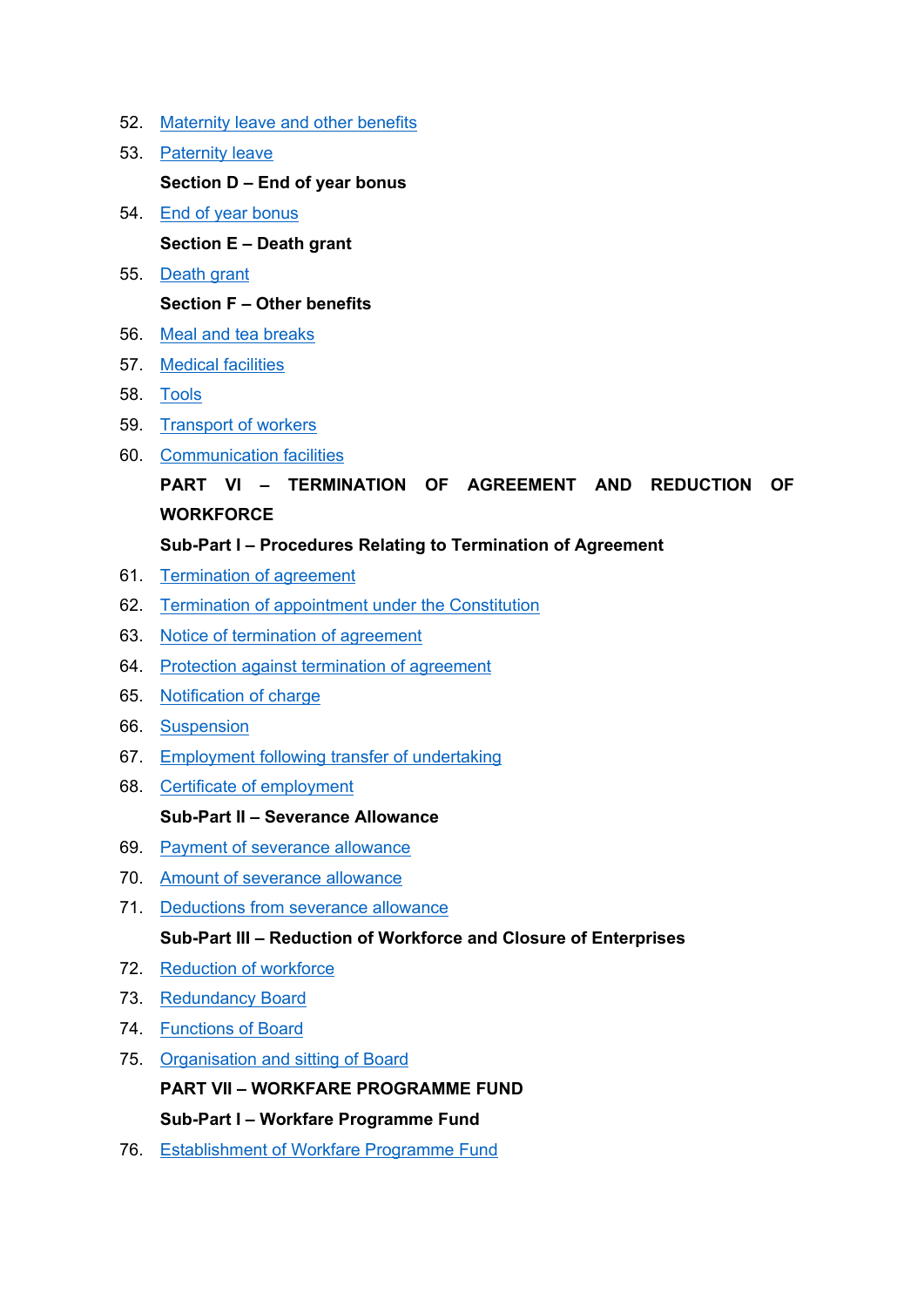- 77. Objects of Workfare [Programme](#page-88-1) Fund
- 78. Payment into and out of Workfare [Programme](#page-89-0) Fund
- 79. [Contribution](#page-89-1) to Workfare Programme Fund **Sub-Part II – Workfare Programme Fund Committee**
- 80. Workfare [Programme](#page-90-0) Fund Committee
- 81. Functions of Workfare [Programme](#page-90-1) Fund Committee **Sub-Part III – Actuarial Valuation and Financial Statements of Workfare Programme Fund**
- 82. Actuarial valuation of Workfare [Programme](#page-91-0) Fund
- 83. Financial statements of Workfare [Programme](#page-92-0) Fund **Sub-Part IV – Transition Unemployment Benefit, Industrial Injury Allowance and Recovery of Overpayment**
- 84. Transition [unemployment](#page-92-1) benefit
- 85. Industrial injury [allowance](#page-96-0)
- 86. Recovery of [overpayment](#page-97-0)

## **PART VIII – PORTABLE RETIREMENT GRATUITY FUND**

- 87. [Interpretation](#page-97-1) of Part VIII
- 88. [Establishment](#page-99-0) of Portable Retirement Gratuity Fund
- 89. Object of Portable [Retirement](#page-99-1) Gratuity Fund
- 90. Eligibility to join Portable [Retirement](#page-100-0) Gratuity Fund
- 91. [Administration](#page-100-1) of Portable Retirement Gratuity Fund
- 92. Payment into and out of Portable [Retirement](#page-101-0) Gratuity Fund
- 93. Individual account in respect of every worker or [self-employed](#page-102-0)
- 94. [Contributions](#page-102-1) to Portable Retirement Gratuity Fund
- 95. [Contributions](#page-103-0) for past services
- 96. Shortfall or surplus of [contributions](#page-104-0)
- 97. Joint liability of employer and job contractor to pay [contributions](#page-107-0)
- 98. [Circumstances](#page-107-1) in which gratuity may be granted
- 99. Payment of gratuity in case of [employment](#page-108-0) with same employer
- 100. Payment of gratuity in case of [employment](#page-109-0) with one or more employers
- 101. Recovery of contribution by [Director-General](#page-110-0)
- 102. Information to be furnished to [Director-General](#page-110-1) and administrator
- 103. Remittance of contributions by [Director-General](#page-111-0)
- 104. [Establishment](#page-112-0) of Portable Retirement Gratuity Fund Advisory Committee
- 105. [Investment](#page-113-0) Committee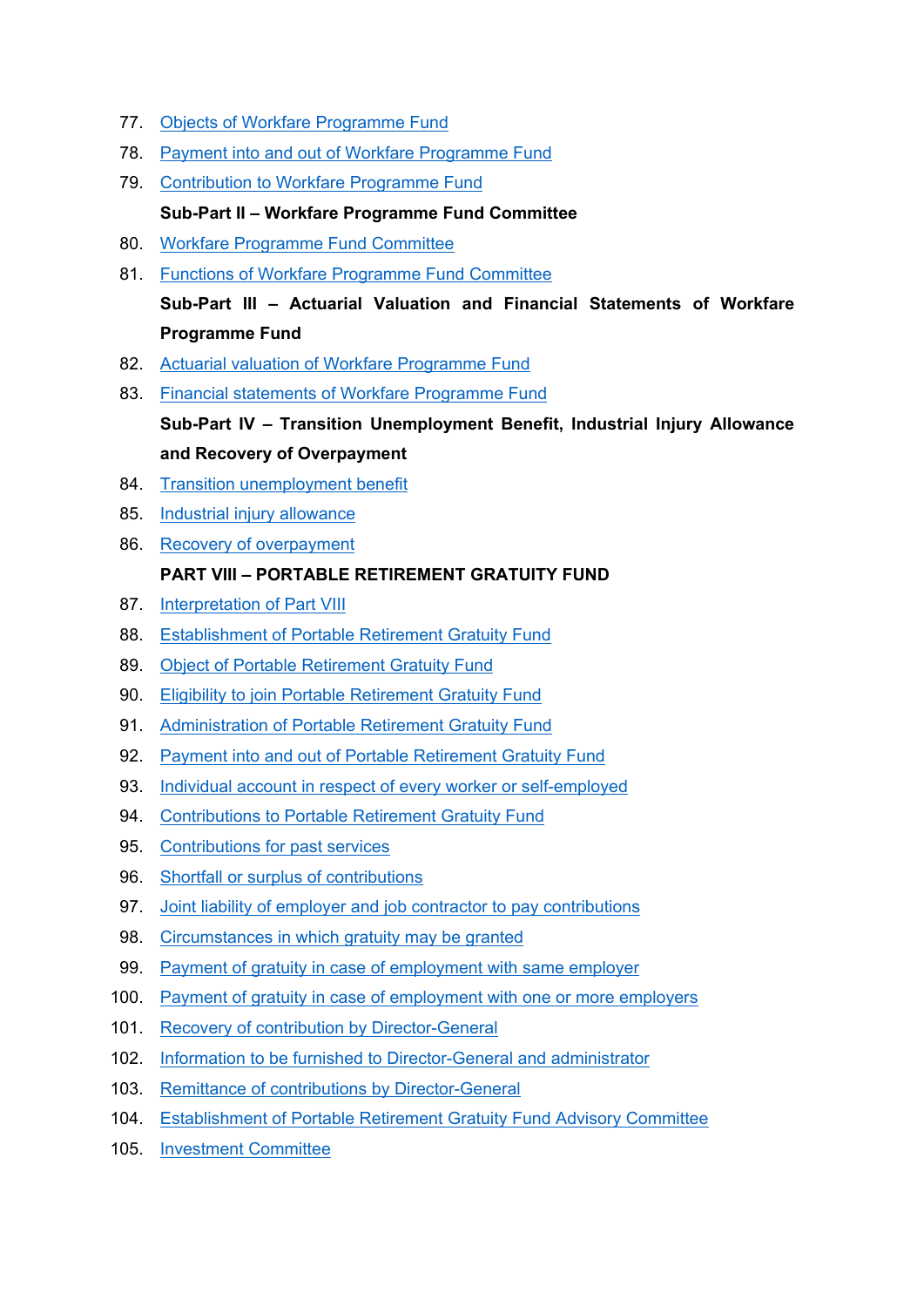- 106. Audited accounts of Portable [Retirement](#page-114-0) Gratuity Fund
- 107. [Statement](#page-114-1) of account
- 108. Surcharge on late [contributions](#page-114-2) or late return **PART IX – GRATUITY ON RETIREMENT AND AT DEATH**

**Sub-Part I – Gratuity on Retirement**

109. Gratuity on [retirement](#page-115-0)

**Sub-Part II – Gratuity at Death**

110. [Gratuity](#page-119-0) at death

### **PART X – ENTITLEMENT OF WORKERS IN SUGAR INDUSTRY**

- 111. [Interpretation](#page-119-1) of Part X
- 112. Continuous [employment](#page-120-0) of existing workers in sugar industry
- 113. Workers employed by job [contractor](#page-120-1) **PART XI – VIOLENCE AT WORK**
- 114. [Violence](#page-122-0) at work

#### **PART XII – ADMINISTRATION**

- 115. Register of [employers](#page-124-0)
- 116. [Keeping](#page-124-1) of records
- 117. Labour [inspection](#page-125-0)
- 118. Power to make [enquiries](#page-125-1)
- 119. Power to [summon](#page-127-0)
- 120. [Complaint](#page-128-0) procedure
- 121. Notice of [compliance](#page-128-1)

#### **PART XIII – MISCELLANEOUS**

- 122. [Protection](#page-130-0) from liability
- 123. [Offences](#page-130-1)
- 124. [Regulations](#page-131-0)
- 125. [Repeal](#page-131-1)
- 126. [Consequential](#page-132-0) amendments
- 127. Savings and [transitional](#page-135-0) provisions
- 128. [Commencement](#page-136-0) FIRST [SCHEDULE](#page-138-0) SECOND [SCHEDULE](#page-140-0) THIRD [SCHEDULE](#page-141-0) FOURTH [SCHEDULE](#page-142-0) FIFTH [SCHEDULE](#page-142-1)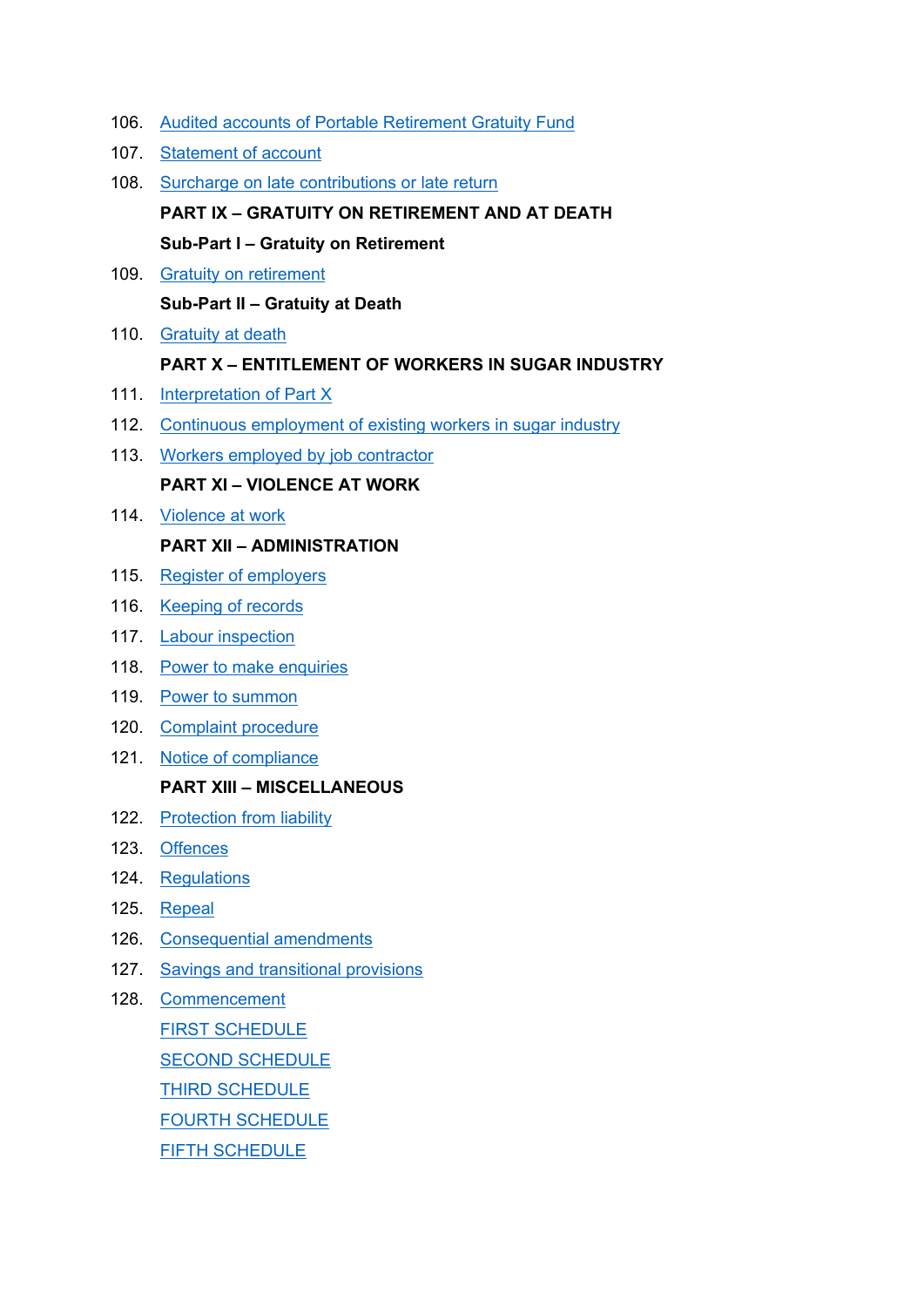# **An Act To provide a modern and comprehensive legislative framework for the protection of workers, and to provide for matters related thereto**

 $\overline{\phantom{a}}$ 

ENACTED by the Parliament of Mauritius, as follows –

### **PART I – PRELIMINARY**

#### <span id="page-6-0"></span>**1. Short title**

This Act may be cited as the **Workers' Rights Act 2019**.

#### <span id="page-6-1"></span>**2. Interpretation**

In this Act –

"agreement" means a contract of employment between an employer and a worker, whether oral, written, implied or express;

"basic wage or salary", in relation to a worker, means –

(a) where the terms and conditions of employment of the worker are governed by Remuneration Regulations or Wages Regulations, an arbitral award or an agreement, the basic wage or salary prescribed in the corresponding Remuneration Regulations or Wages Regulations, award or agreement, or where the employer pays a higher wage or salary, the higher wage or salary so paid excluding payment for overtime, any bonus or allowance, by whatever name called, paid over and above the wage or salary and whether paid in cash or in kind;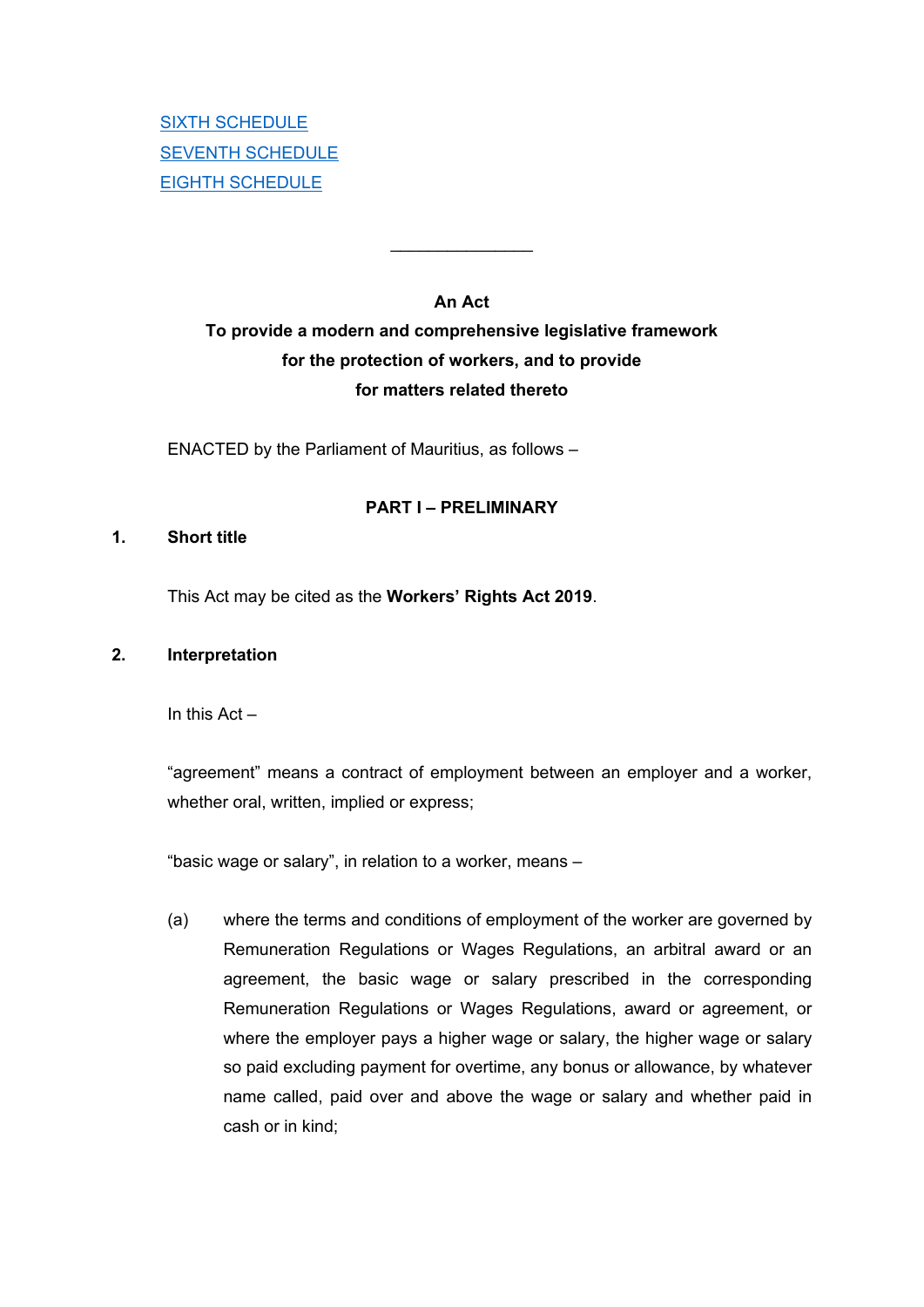(b) in any other case, all the emoluments received by the worker, excluding payment for overtime, any bonus or allowance, by whatever name called;

"Board" means the Redundancy Board referred to in section 73;

"child" means a person under the age of 16;

"collective agreement" has the same meaning as in the Employment Relations Act;

"continuous employment" means the employment of a worker under an agreement or under more than one agreement where the interval between an agreement and the next agreement does not exceed 28 days;

"Court" means the Industrial Court;

"Director-General" has the same meaning as in the Mauritius Revenue Authority Act;

"earnings" –

- (a) means basic wages specified in any Remuneration Regulations or Wages Regulations or such wages paid by an employer; and
	- (b) includes
		- (i) wages earned pursuant to sections 24, 27(5), 30 and 40;
		- (ii) wages paid under sections 14, 17, 21, 22, 23, 28, 31, 32, 33, 45, 46, 47, 48, 49, 50, 51, 52(1), (4), (5) and (6) and 53;
		- (iii) any sum of money, by whatever name called, including commission and any productivity payment, paid to a worker, in respect of any work performed by him, in addition to the basic wages agreed upon between him and the employer; and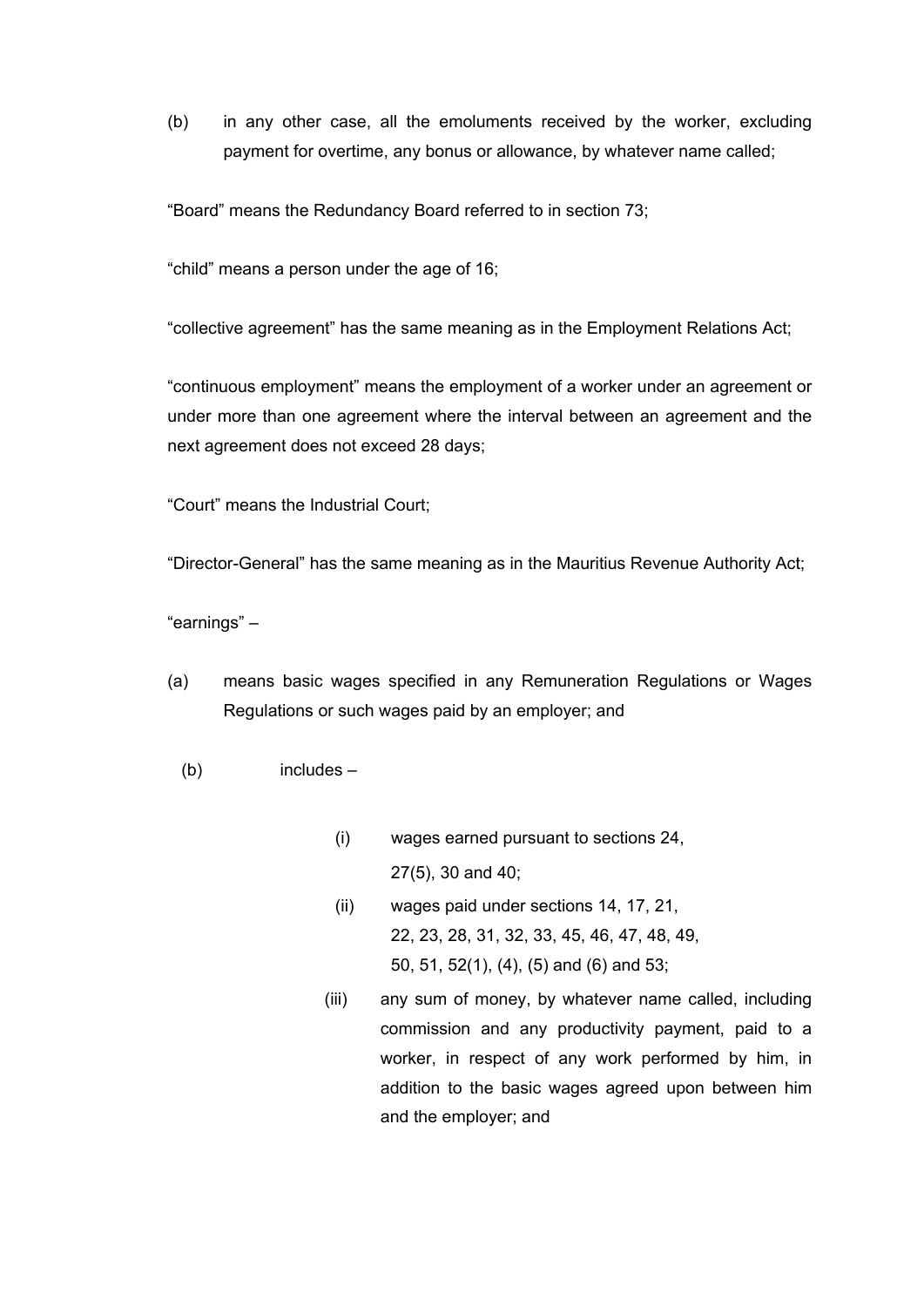(iv) any payment made under any Remuneration Regulations or Wages Regulations in respect of extra work, public holidays, additional remuneration, leave taken or refunded, wages for replacing another worker drawing higher remuneration, or wages paid to a part-time or atypical worker, and any allowance paid under the Remuneration Regulations or Wages Regulations;

"emoluments" means any payment in money or money's worth which is salary, wages, leave pay, fee, overtime pay, perquisite, allowance, bonus, gratuity, commission or other reward or remuneration, by whatever name called, in respect of, or in relation to, the office or employment of a worker;

"employer", subject to sections 72, 111 and 115 –

- (a) means a person who employs a worker and is responsible for the payment of remuneration to the worker; and
- (b) includes
	- (i) a job contractor;
	- (ii) a person, other than a share worker, who shares the profit or gross earnings of another share worker;

"financial year" means the period of 12 months ending on 30 June in any year;

"fortnight" means any period of 14 consecutive days;

"good and sufficient cause" includes –

- (a) illness or injury certified by a medical practitioner;
- (b) absence authorised by the employer;
- (c) absence due to participation in a lawful strike;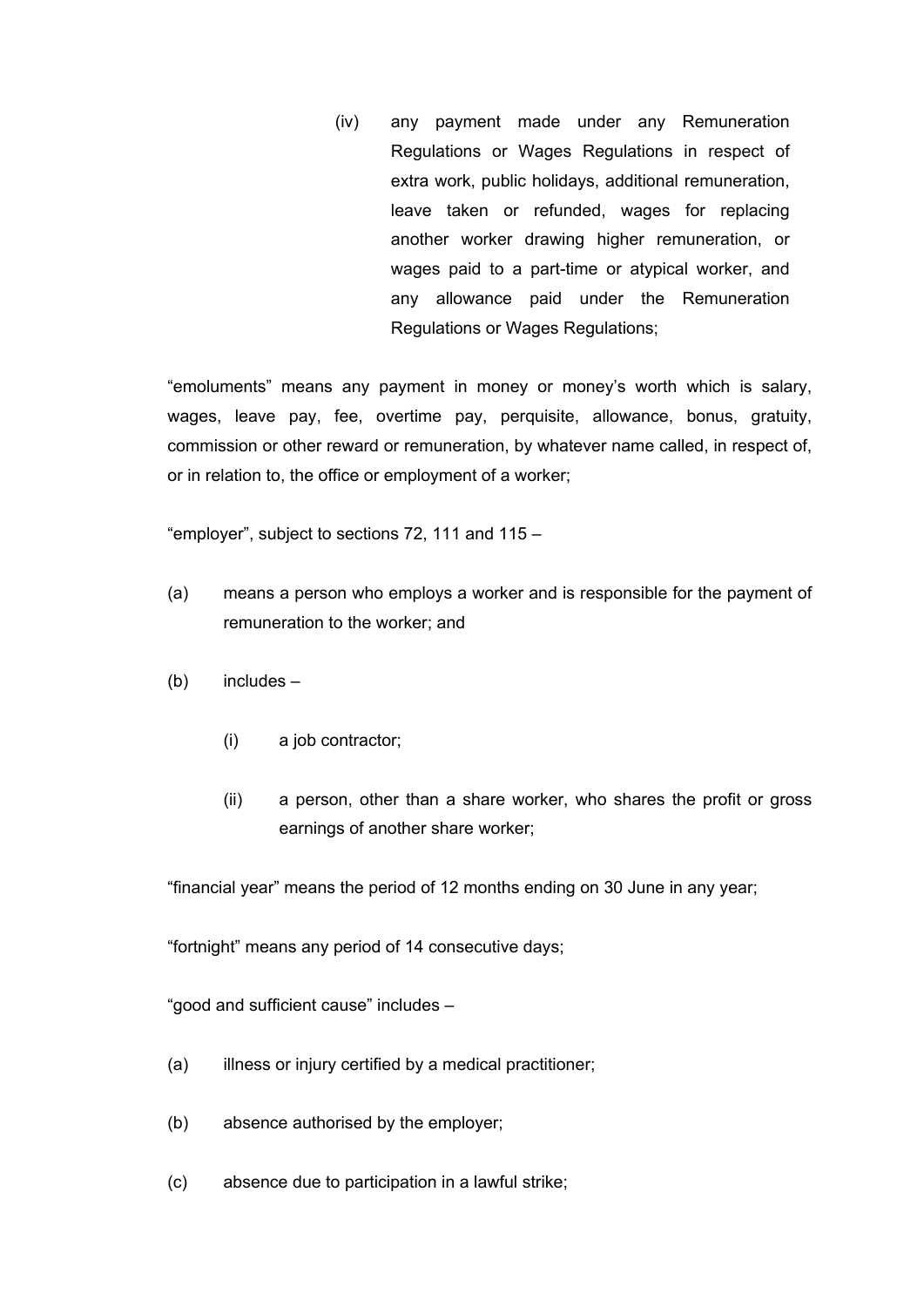"goods vehicle" has the same meaning as in the Road Traffic Act;

"insolvent" means being placed into compulsory receivership, under administration or in liquidation;

"job contractor" means a person who employs a worker to perform any work or service that the person has contracted to do or provide for another person;

"local authority" has the same meaning as in the Local Government Act;

"Minister" means the Minister to whom responsibility for the subject of labour and employment relations is assigned;

"Ministry" means the Ministry responsible for the subject of labour and employment relations;

"night work" means any period, whether in shift or otherwise, during which a worker is required to work or to remain at his workplace for at least 5 consecutive hours between 6 p.m. and 6 a.m.;

"non-citizen" has the same meaning as in the Non-Citizen (Employment Restriction) Act;

"notional hourly rate" means the hourly rate calculated in accordance with section 25;

"officer" means an officer designated by the supervising officer;

"part-time worker" means a worker whose normal hours of work are less than those of a comparable full-time worker;

"past service" means service with an employer from the period commencing on the date a worker is employed by the employer up to the date preceding the date prescribed under section 94";

"pay period" means the period during which remuneration is paid under section 27;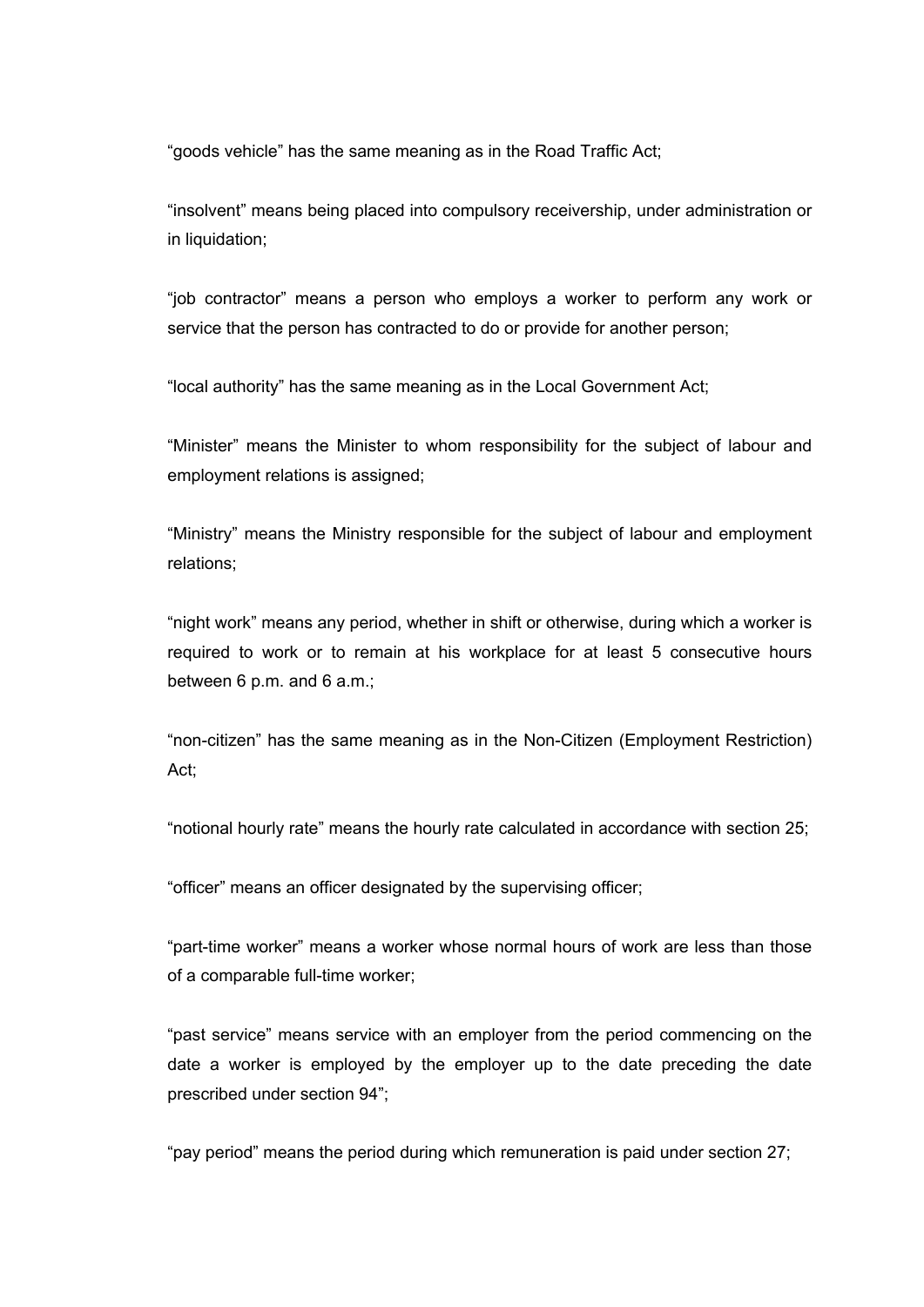"place of work" means a place where work is performed under an agreement;

"productivity payment" –

- (a) means any sum of money, by whatever name called, paid to any category of worker in respect of work performed by him, over and above or in addition to the basic work agreed upon between him and his employer, and related to productivity; but
- (b) does not include payment of attendance bonus equivalent to a maximum of 10 per cent of the worker's basic wages, meal allowance, transport allowance or any other allowances or payment not related to productivity;

"public holiday" has the same meaning as in the Public Holidays Act;

"public officer" has the same meaning as in the Constitution;

"remuneration", subject to section  $40(3)$  -

- (a) means all emoluments, in cash or in kind, earned by a worker under an agreement; and
- (b) includes
	- (i) any sum paid by an employer to a worker to cover expenses incurred in relation to the special nature of his work;
	- (ii) any money to be paid to a job contractor for work by the person employing the job contractor; and
	- (iii) any money due as a share of profits;

"Remuneration Regulations" or "Wages Regulations" has the same meaning as in the Employment Relations Act;

"retirement age" means the date on which a worker attains the age of 65;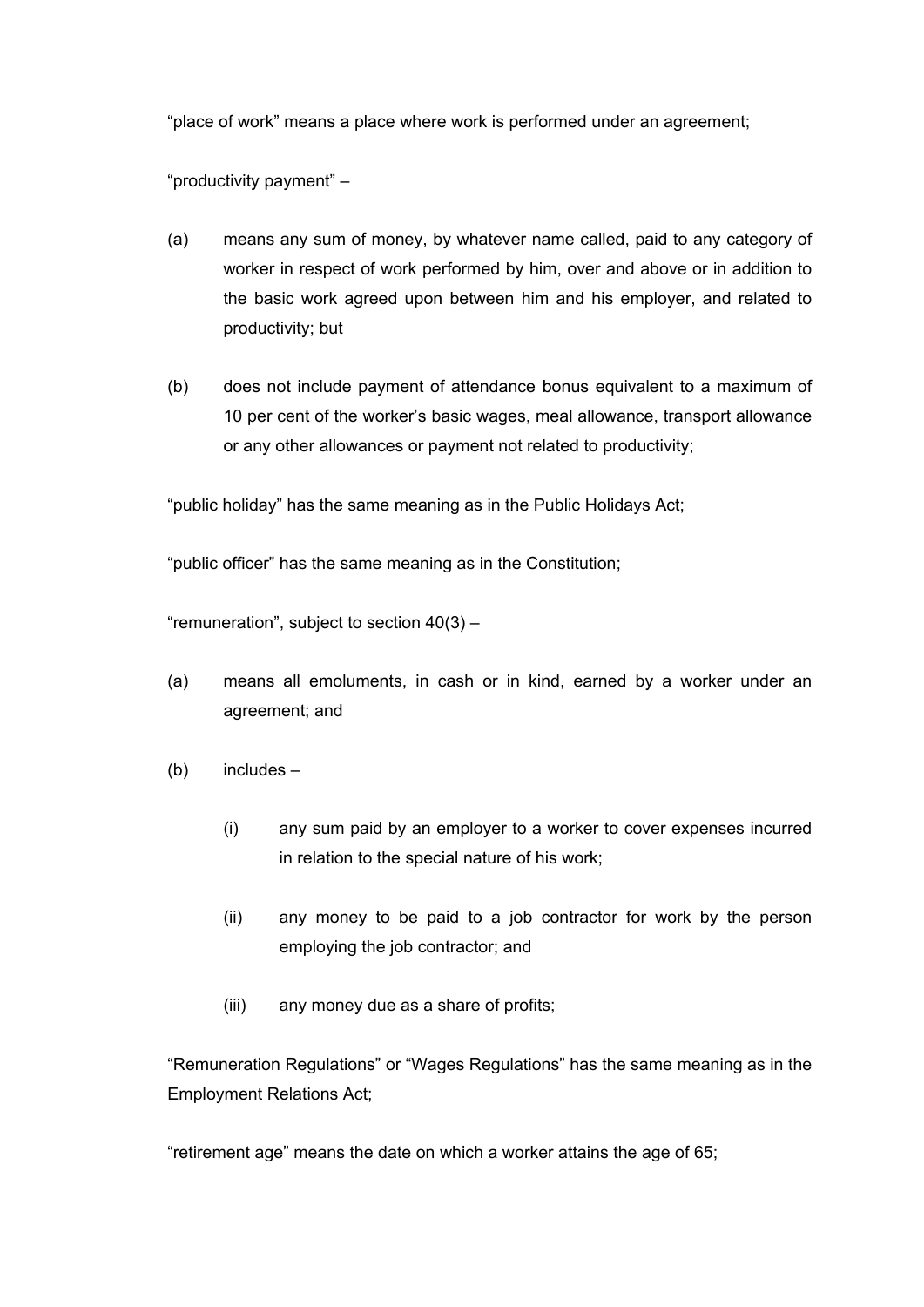"seed capital" means an amount funded from the Workfare Programme Fund to provide for default payment of wages, unpaid contribution under sections 94 and 95 , for partial payment of contributions for SMEs and for any other purpose as may be prescribed;

"severance allowance" means an amount of money calculated in accordance with section 70;

"share worker" means a person who –

- (a) is remunerated, wholly or partly, by a share in the profits of the enterprise for which he works, or gross earnings of an enterprise obtained from the work done by him; but
- (b) is not the owner of the main equipment, premises and materials used in the enterprise for which he works;

"shift work" means work organised in 2 or more shifts during a period of 24 consecutive hours;

"shop" means a place where any wholesale or retail trade or business is carried on;

"SME" has the same meaning as in the Small and Medium Enterprises Act 2017;

"stipulated hours" means the hours of work specified in section 20(1)(a) and (b) and (4)(a) or such lesser number of hours of work as may be specified in an agreement;

"supervising officer" means the supervising officer of the Ministry;

"threatening behaviour" means any behaviour or declaration of intention to use force on, or to intimidate, a worker;

"trade or business" means any occupation, calling, trade, business, profession, industry, service or other commercial activity;

"trade union" has the same meaning as in the Employment Relations Act;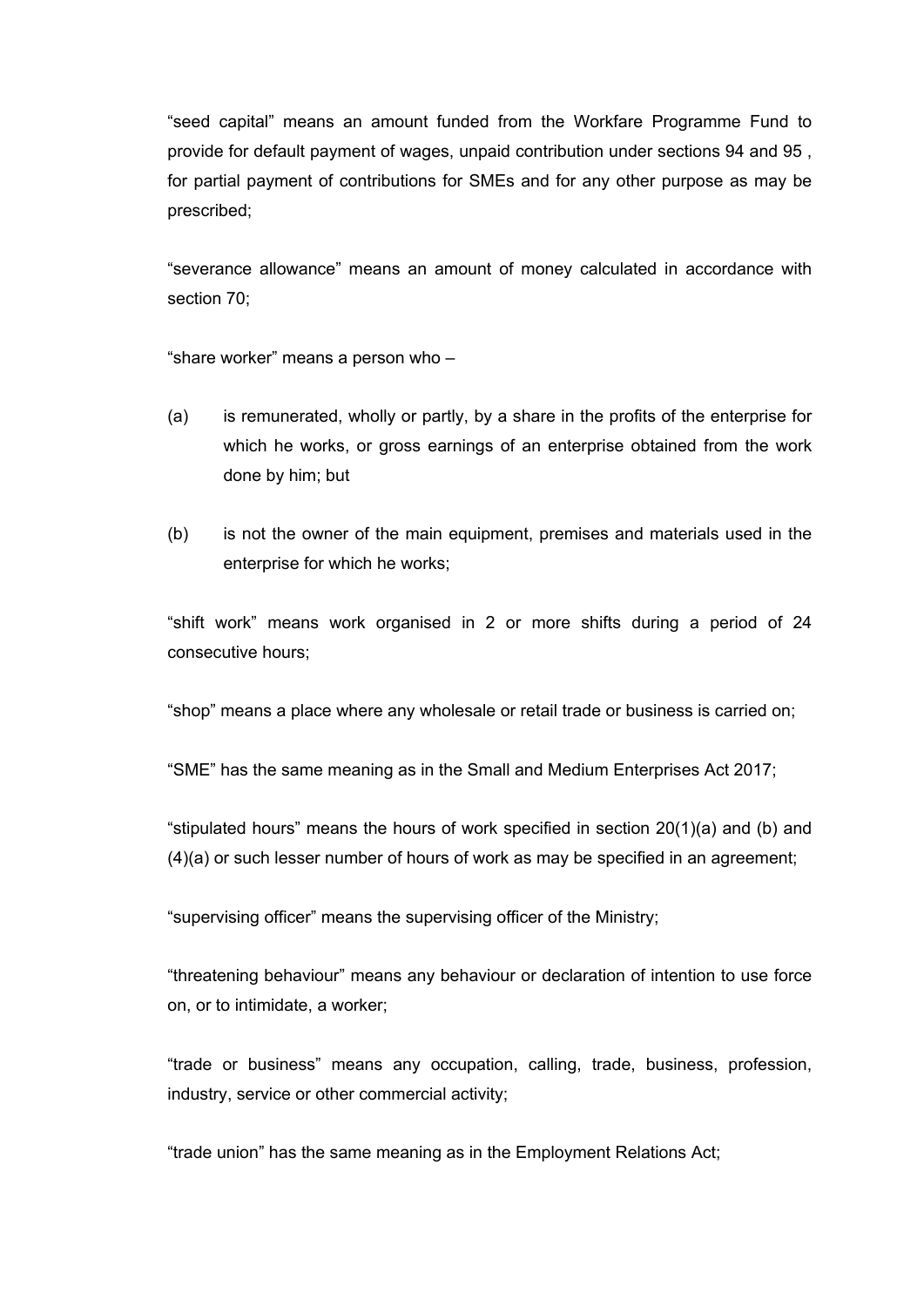"Transition Unemployment Benefit" means the unemployment benefit referred to in section 84;

"Tribunal" means the Employment Relations Tribunal established under the Employment Relations Act;

"undertaking" includes –

- (a) any economic, technical, commercial, financial or service activities by way of trade or business, whether or not the trade or business is carried out for profit, in which workers are employed and the objective is to produce or provide market commodities or services of any kind;
- (b) any Ministry or Government department, statutory body, local authority, and any other form of organisation or body of persons or any part thereof;
- (c) a branch of an undertaking;

"week" means any period of 7 consecutive days;

"week day" means any day other than a public holiday;

"worker", subject to sections 17, 54, 84, 85, 87, Part IX and section  $111 -$ 

- (a) means a person who enters into, or works under an agreement or a contract of apprenticeship, other than a contract of apprenticeship regulated under the Mauritius Institute of Training and Development Act, whether by way of casual work, manual labour, clerical work, or otherwise, and however remunerated; and
- (b) includes
	- (i) a part-time worker;
	- (ii) a former worker, where appropriate; and
	- (iii) a share worker; but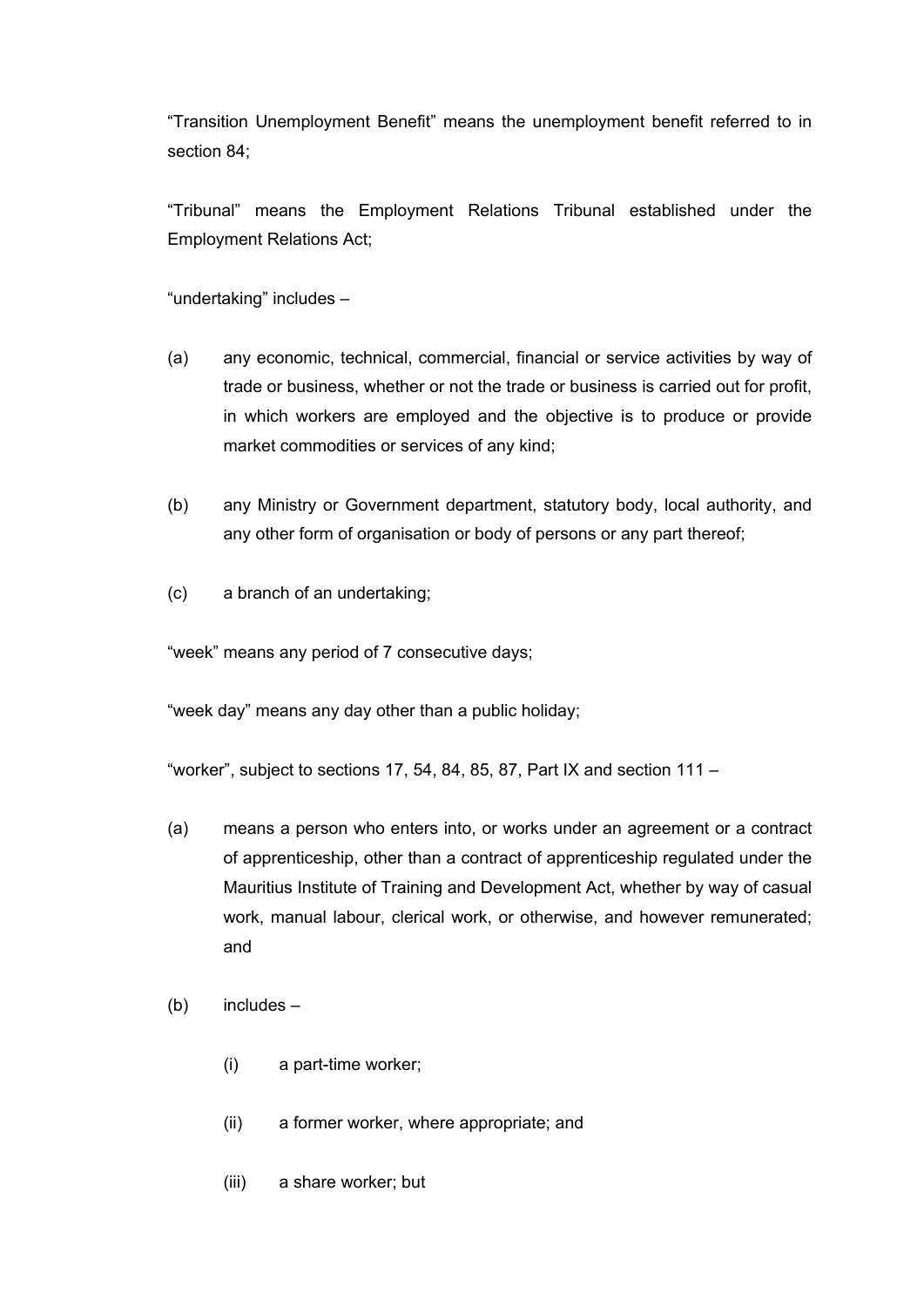- (c) does not include
	- (i) a job contractor;
	- (ii) a person taking part in a training scheme set up by the Government or under a joint public-private initiative with a view to facilitating the placement of jobseekers in gainful employment;
	- (iii) except in relation to sections 5, 17A, 26, 32(1),  $(1A)$ ,  $(4)$ ,  $(5)$ ,  $(6)$  and (7) , 33, 34, 49, 50, 52, 53, 57 and Parts VI, VII, VIII and XI, a person whose basic wage or salary is at a rate exceeding 600,000 rupees in a year;
	- (iv) a person performing atypical work whose basic wage or salary exceeds 600,000 rupees in a year, except in relation to sections 5, 17A, 26, 31 and 33 and Parts VI, VII, VIII, XI, XII and XIII;

"year" means any period of 12 consecutive months;

"young person" means a person, other than a child, who is under the age of 18.

## **Amended by** [Act No. 1 of [2020\]](https://supremecourt.govmu.org/_layouts/CLIS.DMS/search/searchdocumentbykey.aspx?ID=%5BAct%20No.%201%20of%202020%5D&list=Legislations)**;** [Act No. 7 of [2020\]](https://supremecourt.govmu.org/_layouts/CLIS.DMS/search/searchdocumentbykey.aspx?ID=%5BAct%20No.%207%20of%202020%5D&list=Legislations)

#### <span id="page-13-0"></span>**3. Application of Act**

(1) Subject to subsection (2) and to any provisions to the contrary in any other enactment, this Act shall apply to every agreement.

- (2) This Act shall not apply to
	- (a) a public officer or a local government officer, except in relation to sections 5, 26, 114, 118, 119, 120 and 123(1)(f), (2), (3) and (4);
	- (b) a worker of a statutory body who is, or has opted to be, governed by the terms and conditions in a report of the Pay Research Bureau, except in relation to –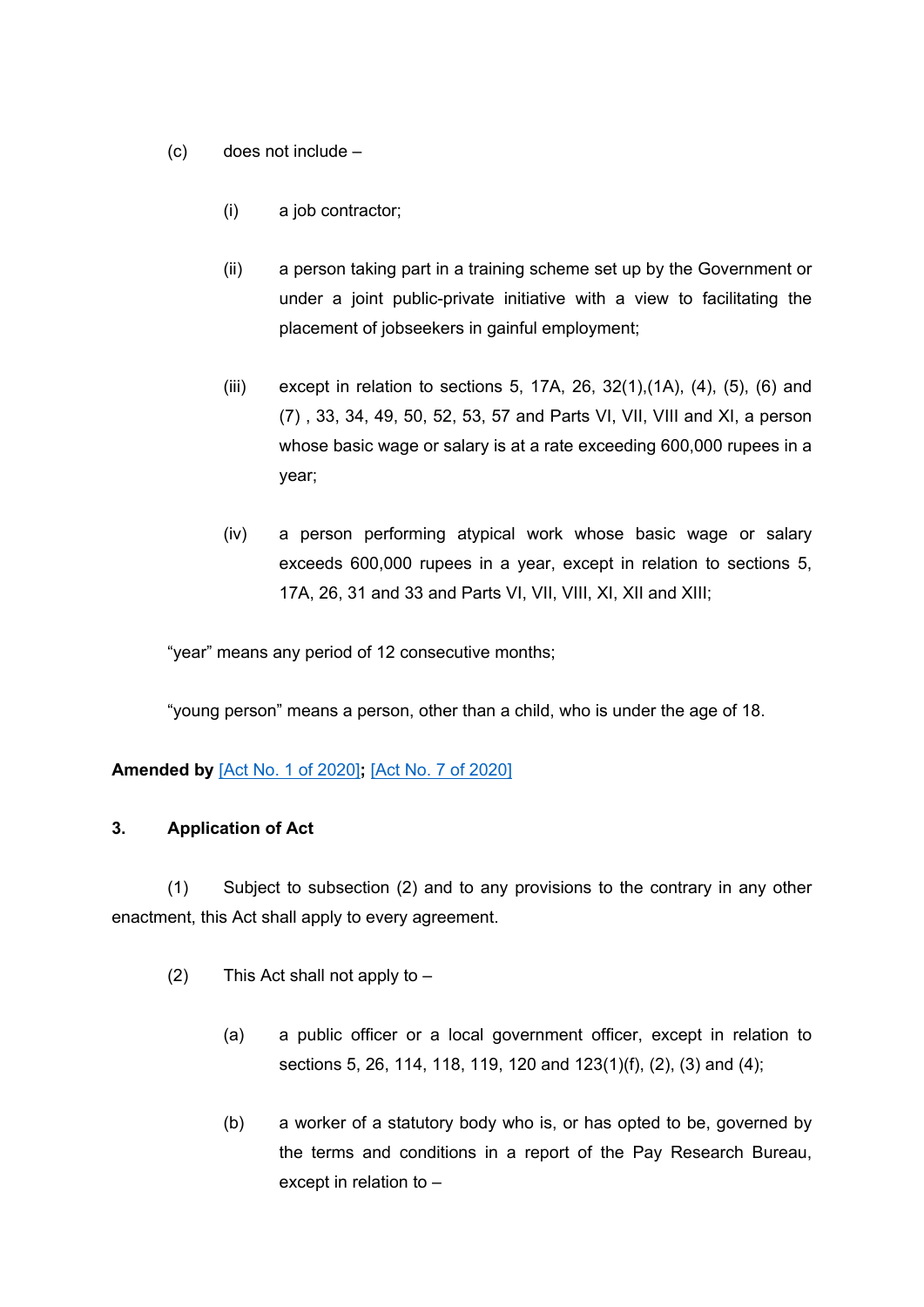- (i) sections 5, 26(1), 118, 119, 120 and  $123(1)(f)$ , (2), (3) and (4), in so far as they relate to that worker; and
- (ii) Parts VI and XI;
- (c) a worker who is employed on terms and conditions specified in a report of the Pay Research Bureau, except in relation to –
	- (i) sections 5, 26(1), 118, 119, 120 and 123(1)(f), (2), (3) and (4), in so far as they relate to that worker; and (ii) Parts VI and XI;
- (d) an atypical worker and a worker who works from home, except in relation to –
	- (i) sections 5, 26, 31 and 33; and
	- (ii) Parts V, VI, VII, VIII, XI, XII and XIII.
- (3) Nothing in this Act shall
	- (a) prevent an employer from
		- (i) remunerating a worker at a rate higher than that provided for in any Remuneration Regulations or Wages Regulations; or
		- (ii) providing the worker with conditions of employment which are more favourable than those specified in any Remuneration Regulations or in this Act; or
	- (b) authorise an employer
		- (i) to reduce the wages of a worker; or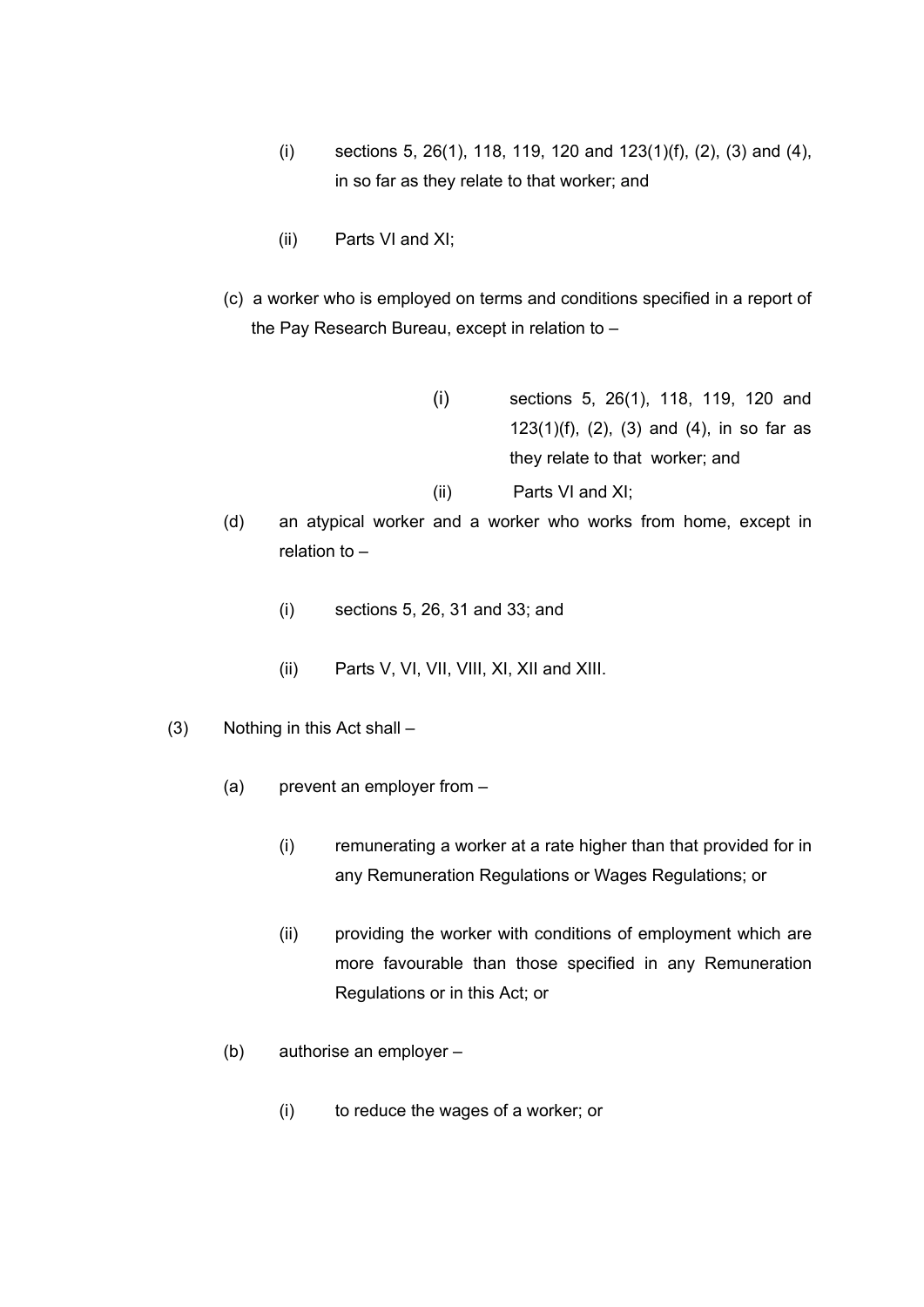(ii) subject to section 57 of the Employment Relations Act, to alter the conditions of employment of the worker so as to make them less favourable.

#### **Amended by [Act No. 1 of [2020\]](https://supremecourt.govmu.org/_layouts/CLIS.DMS/search/searchdocumentbykey.aspx?ID=%5BAct%20No.%201%20of%202020%5D&list=Legislations); [Act No. 7 of [2020\]](https://supremecourt.govmu.org/_layouts/CLIS.DMS/search/searchdocumentbykey.aspx?ID=%5BAct%20No.%207%20of%202020%5D&list=Legislations)**

# **PART II – MEASURES AGAINST DISCRIMINATION IN EMPLOYMENT AND OCCUPATION**

#### <span id="page-15-0"></span>**4. Application of Part II**

This Part shall be in addition to, and not in derogation from, the Equal Opportunities Act.

#### <span id="page-15-1"></span>**5. Discrimination in employment and occupation**

(1) (a) No employer shall treat, in a discriminatory manner, any worker who is in his employment.

(b) No prospective employer shall treat a person in a discriminatory manner in respect of access to employment.

(2) Any distinction, exclusion or preference in respect of a particular occupation based on the inherent requirements of the occupation shall not be deemed to be discrimination.

(3) A person does not discriminate against another person by imposing or proposing to impose on that other person a condition, requirement or practice that has or is likely to have a disadvantaging effect, where the condition, requirement or practice is reasonable in the circumstances.

(4) The matters to be taken into account in determining whether or not a condition, requirement or practice is reasonable in the circumstances include –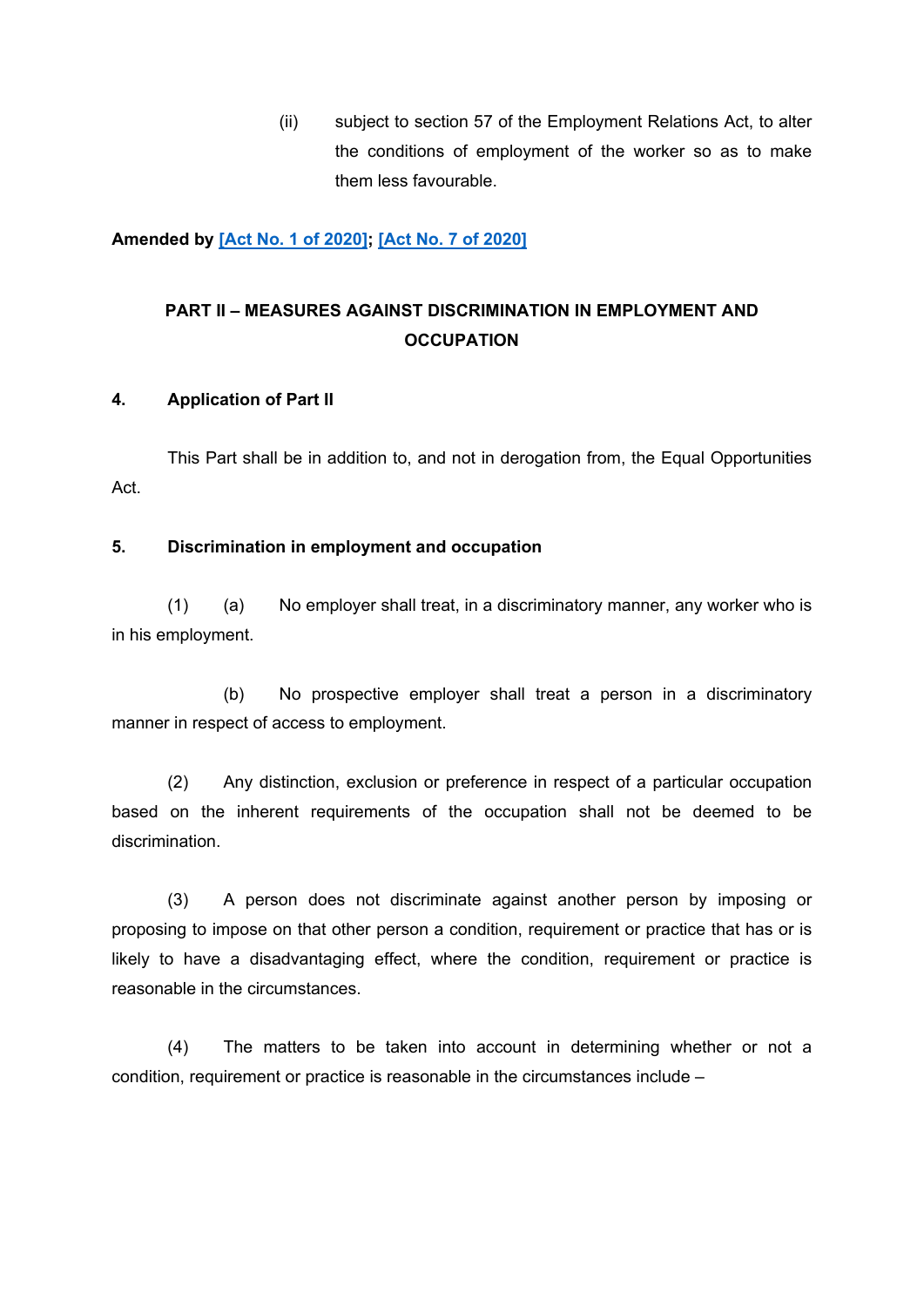- (a) the nature and extent of the disadvantage resulting or likely to result, from the imposition or proposed imposition of the condition, requirement or practice;
- (b) the feasibility of overcoming or mitigating the disadvantage; and
- (c) whether the disadvantage is proportionate to the result sought to be achieved by the person who imposes, or proposes to impose, the condition, requirement or practice.
- (5) In this section –

"discrimination" includes affording different treatment to –

- (a) different workers attributable, wholly or mainly, to their respective description by age, race, colour, caste, creed, sex, sexual orientation, gender, HIV status, impairment, marital or family status, pregnancy, religion, political opinion, place of origin, national extraction or social origin, which has the effect of nullifying or impairing equality of opportunity or treatment in employment or occupation;
- (b) workers of a subsidiary company performing work of equal value as a worker employed by another subsidiary company of the parent company or the parent company, operating in the same line of business, on less favourable salary, terms and conditions of employment;

"employment" or "occupation" includes access to vocational training, to employment and to particular occupations, and terms and conditions of employment.

## **Amended by** [Act No. 7 of [2020\]](https://supremecourt.govmu.org/_layouts/CLIS.DMS/search/searchdocumentbykey.aspx?ID=%5BAct%20No.%207%20of%202020%5D&list=Legislations)

#### <span id="page-16-0"></span>**6. Consideration for full-time or permanent employment**

(1) Where a vacancy occurs in the full-time or permanent workforce of an employer, priority of consideration for the full-time employment shall be given, as far as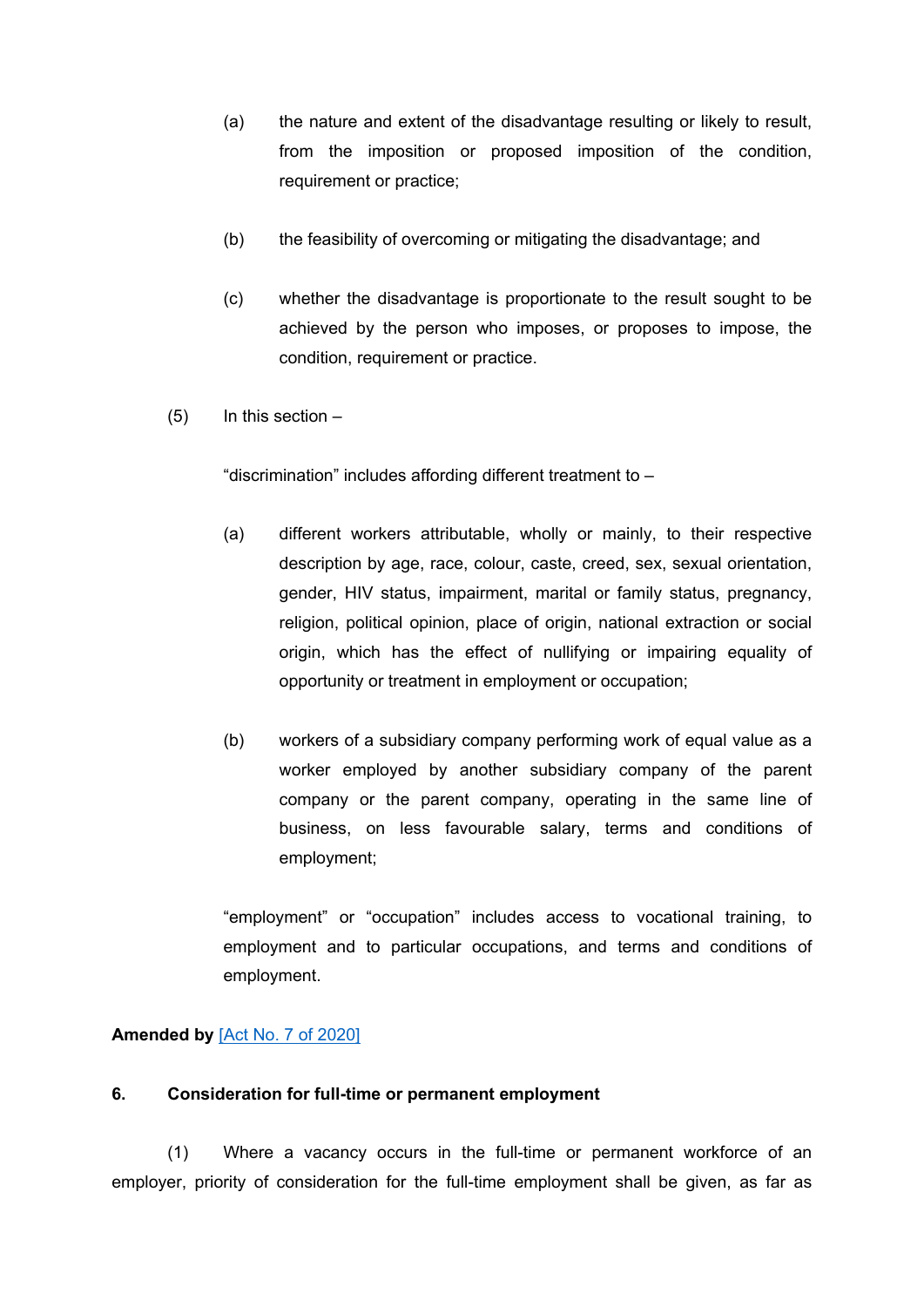practicable, to a part-time worker or to a worker on determinate contract of employment in the same category and grade.

(2) Where 2 or more workers are eligible under subsection (1), the employer shall make an offer to the more suitable worker, having regard to qualifications, merit, experience, performance and seniority.

## <span id="page-17-0"></span>**7. Promotion**

(1) Where a vacancy arises in a higher grade, an employer shall, in the case of higher grade promotion among monthly-paid workers, give consideration, as far as practicable, to qualifications, merit and seniority.

(2) Every employer shall post up in a conspicuous place a notice of any vacancy which may be seen by every worker at least 5 days before the promotion or selection exercise, as the case may be, is carried out.

## **PART III – MINIMUM AGE FOR EMPLOYMENT**

## <span id="page-17-1"></span>**8. Restriction on employment of children**

(1) No person shall employ a child for employment or work in any occupation.

(2) For the purpose of subsection (1), a child shall not be considered to be employed for employment or work where, during school holidays or outside school hours, the child remains at the place of work of his parent or assists his parent in a family business in a light job which is not harmful to his health or his development or prejudicial to his participation in a vocational orientation or training programme.

## <span id="page-17-2"></span>**9. Employment of young persons**

- (1) No person shall employ, or continue to employ, a young person
	- (a) in work which, by its nature, or the circumstances in which it is carried out, is likely to jeopardise his health, safety, or physical, mental, moral or social development; or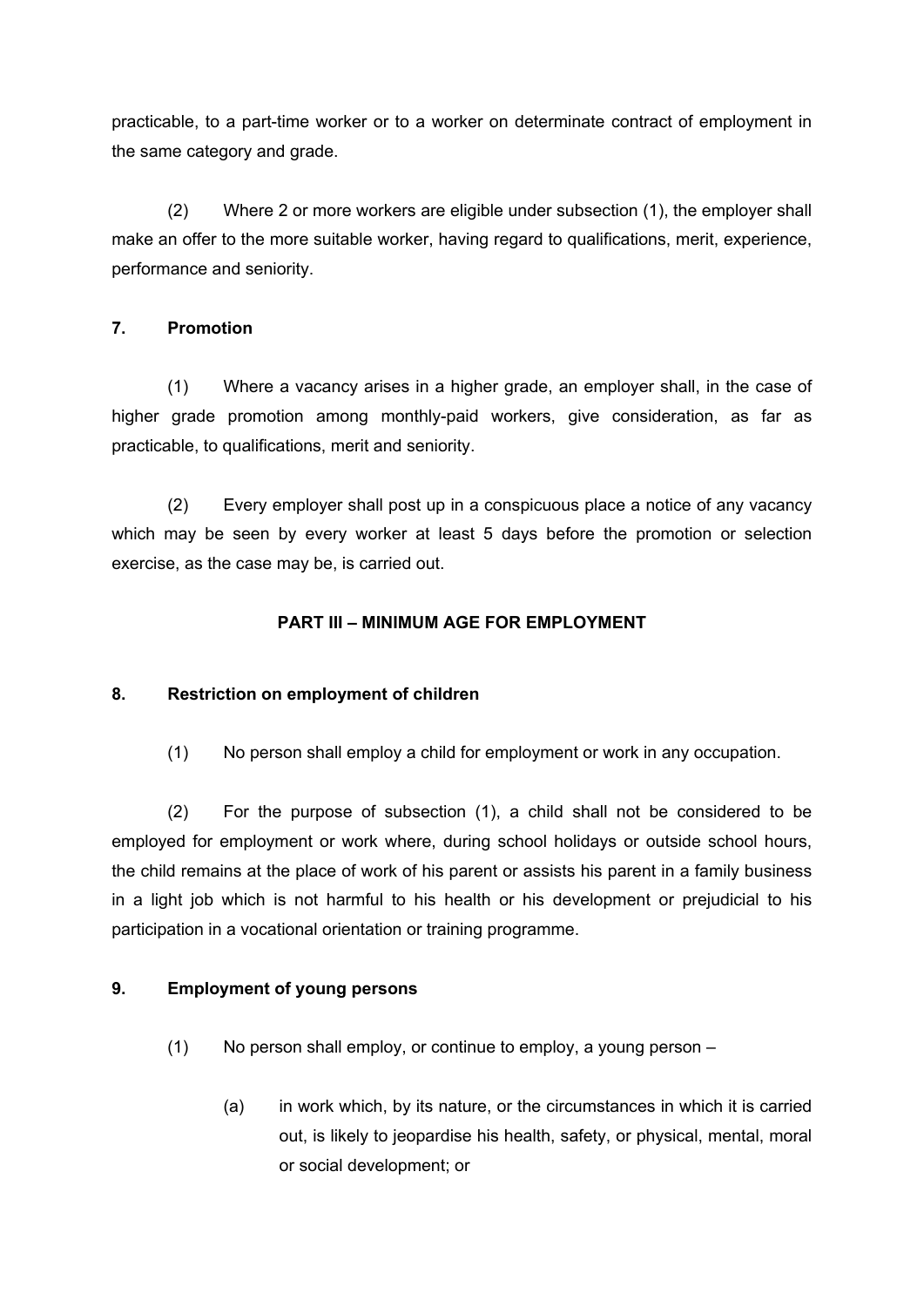(b) after being notified in writing by the supervising officer that the kind of work for which he is employed is unsuitable, or is likely to interfere with his education.

(2) Every employer shall keep a record of every young person employed by him, stating, in the record, his full name, address, date of birth and such other details as may be prescribed.

### **PART IV – WORK AGREEMENTS**

### **Sub-Part I – Competency to Enter into Agreement**

#### <span id="page-18-0"></span>**10. Competency to enter into agreement**

A person who is of the age of 16 or more shall be competent to enter into an agreement and shall, in relation to the agreement and to its enforcement, be deemed to be of full age and capacity.

## **Sub-Part II – Particulars of Work Agreement**

#### <span id="page-18-1"></span>**11. Particulars of work agreement**

Every employer shall provide to every worker engaged for more than one month, a written statement of particulars of employment in the form set out in the First Schedule, or in such other form as may be prescribed, in the French or Creole language, within 14 days of the completion of the first calendar month, and a copy of the statement shall be submitted to the supervising officer within 30 days.

#### **Sub-Part III – Types of Work Agreements**

#### <span id="page-18-2"></span>**12. Deeming agreement**

Where a worker is –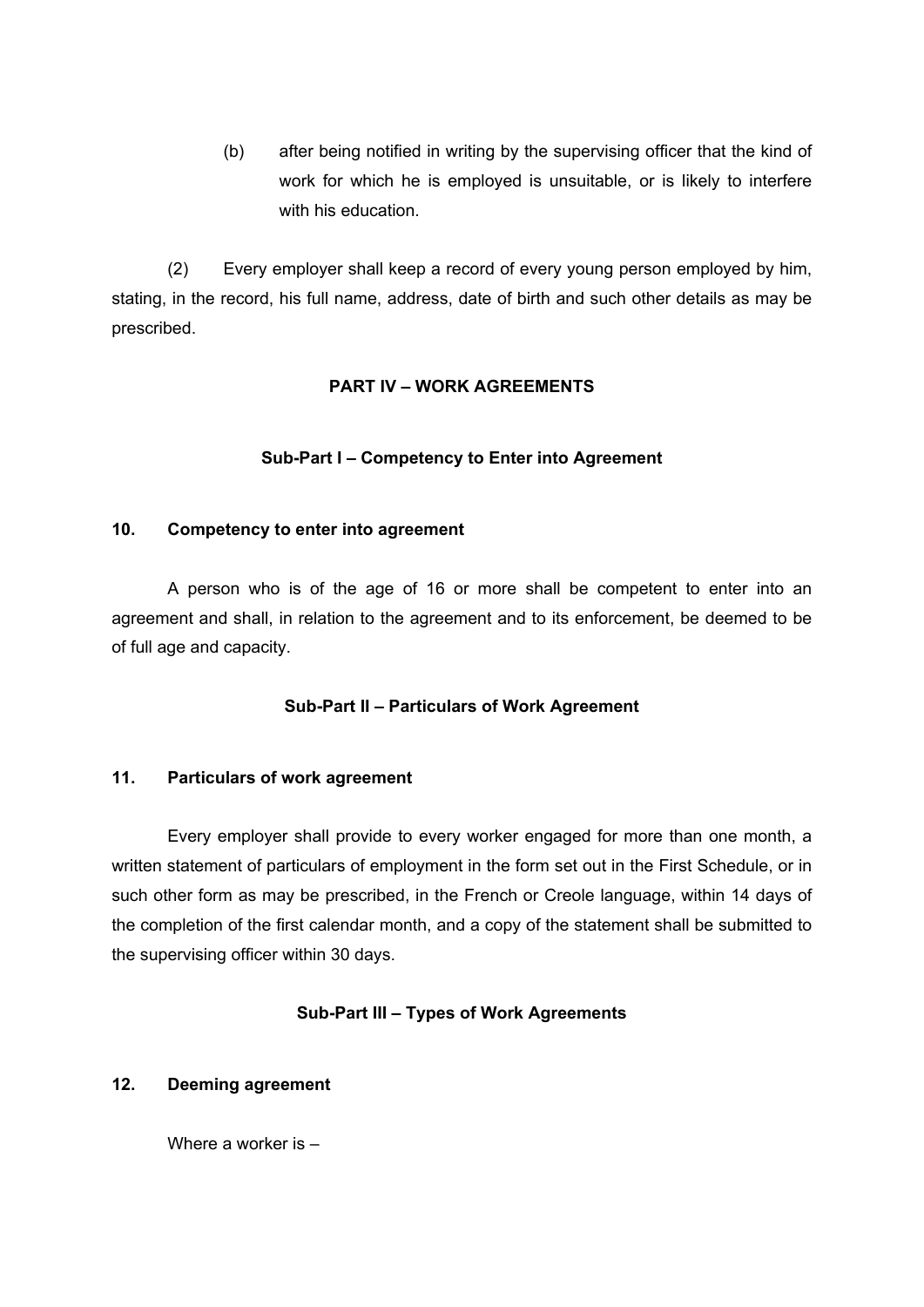- (a) required to report at, or is conveyed to, a place of work by his employer or agent of the employer; and
- (b) found fit and willing to perform the work for which he was required to report or conveyed,

the worker and the employer shall be deemed to have entered into an agreement.

### <span id="page-19-0"></span>**13. Fixed term agreement**

(1) Notwithstanding subsection (4), an employer may enter into an agreement with a worker for a specified period of time in relation to the temporary needs of the employer –

- (a) for the performance and completion of a specific piece of work which is temporary and non-recurring;
- (b) in respect of any work or activity which is of a temporary, seasonal or short-term nature or short-term work arrangements that are normally project related and aligned to changes in the product market;
- (c) in replacement of another worker who is on approved leave or suspended from work;
- (d) for the purpose of providing training to the workforce;
- (e) for a specific training contract; or
- (f) in accordance with a specific work or training scheme set up by the Government or a statutory body for a determinate duration.
- (2) Subsection (1) shall not apply to  $-$ 
	- (a) the exclusion of limitations of the rights of a worker; or
	- (b) the deprivation of the right of a worker to permanent employment.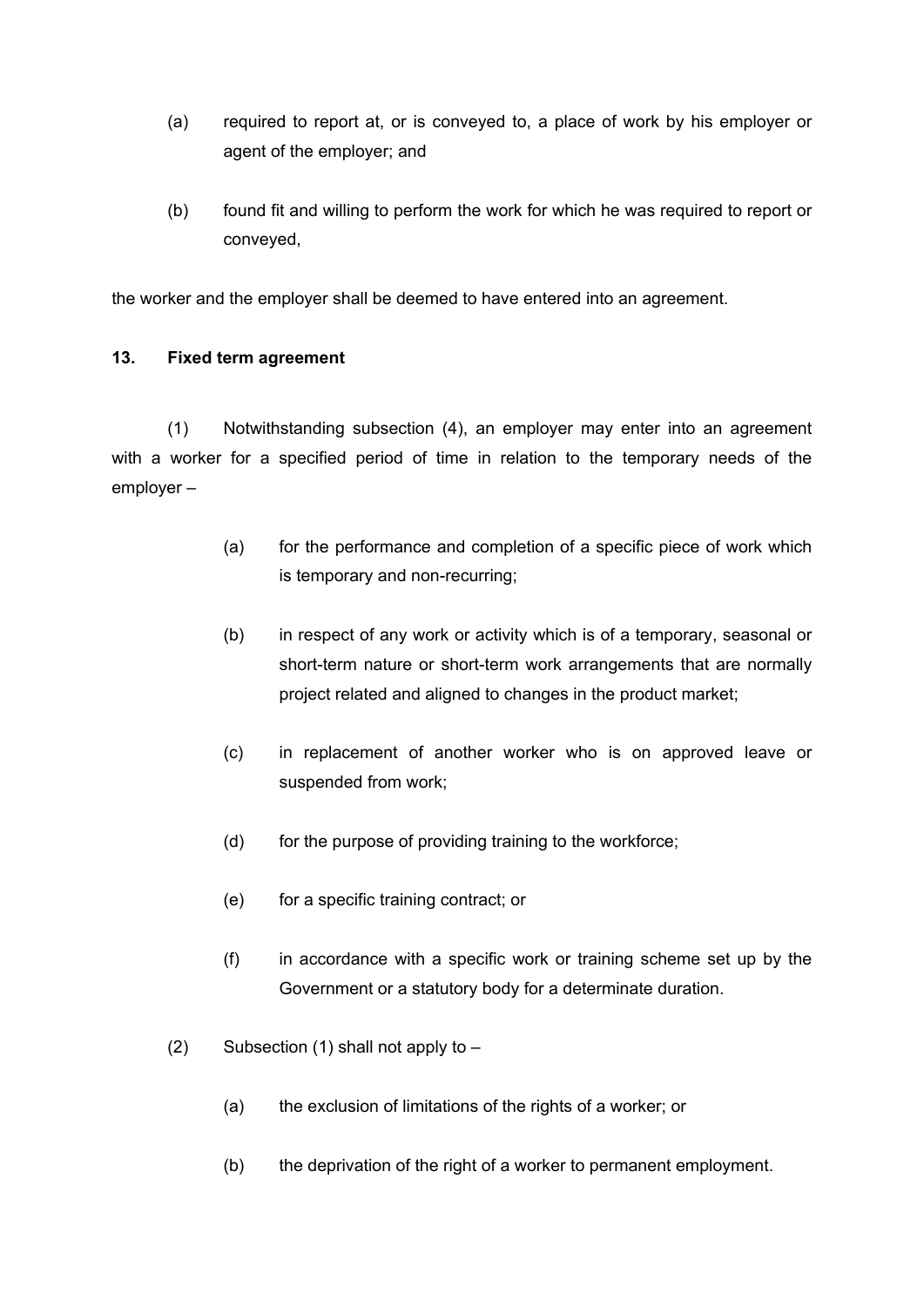(3) Where a worker is employed on a fixed term contract, the worker shall be informed in writing by his employer of the specific skills required, the specific tasks to be carried out and the duration thereof.

(4) A worker, other than a migrant worker, who is employed in a position which is of permanent nature, shall not be employed on a contract of fixed duration for the performance of work relating to the fixed, recurring and permanent needs of the continuous normal business activity of the employer.

(5) Where a worker is employed on a fixed term contract, his terms and conditions of employment shall not be less favourable than those of a worker employed on an indeterminate contract performing the same or similar work, having regard where relevant, whether they have a similar level of qualifications, skills or experience.

(6) A worker employed on a fixed term contract shall be deemed to be in continuous employment where there is a break not exceeding 28 days between any 2 fixed term contracts

(7) An employer shall inform a worker employed on a fixed term contract of any vacancy of a permanent nature in the same category and grade to his current employment.

#### <span id="page-20-0"></span>**14. Part-time work agreement**

(1) A full-time worker is considered as a comparable full-time worker in relation to a part-time worker where –

- (a) both workers are
	- (i) employed by the same employer and based at the same establishment; and
	- (ii) engaged in the same or broadly similar work having regard, where relevant, to whether they have a similar level of qualification, skills and experience; or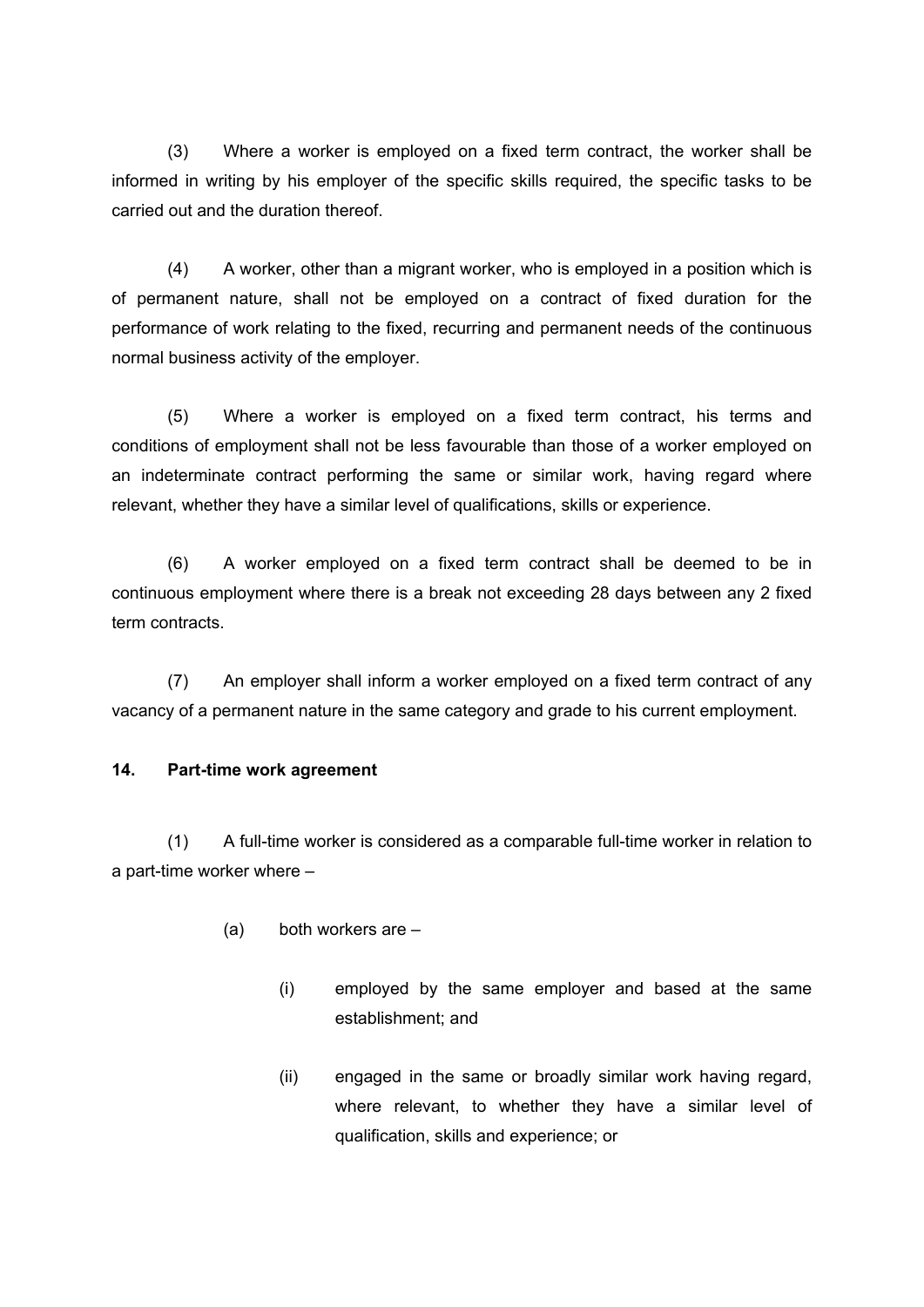(b) there is no full-time worker in the same establishment, but there is a comparable full-time worker based at a different establishment.

(2) A part-time worker shall not be treated by his employer less favourably than a comparable full-time worker –

- (a) as regard the terms of his contract; or
- (b) by being subjected to any other detriment by his employer.

(3) In determining whether a part-time worker has been treated less favourably than a comparable full-time worker, the pro-rata principle in terms of hours of work shall be applied.

(4) Where a part-time worker is paid remuneration for extra work in a period at a rate lower than the rate payable to a comparable full-time worker who performs extra work in the same period, he shall not be regarded as being treated less favourably than the comparable full-time worker to the extent that the total number of hours worked by the parttime worker in the period, including overtime, does not exceed the number of hours the comparable fulltime worker is required to work in the period, excluding absences from work and overtime.

(5) Where a worker employed on a part-time contract considers that he should have been classified as a full-time worker, he may apply to the Court for an order to that effect.

- $(6)$  In this section
	- (a) a worker is a full-time worker where he is paid by reference to the time he works, whether on normal or stipulated hours, and having regard to the custom and practice of the employer in relation to workers employed by the employer under the same type of contract; and
	- (b) a worker is a part-time worker where he is paid by reference to the time he works and, having regard to the custom and practice of the employer in relation to a comparable full-time worker.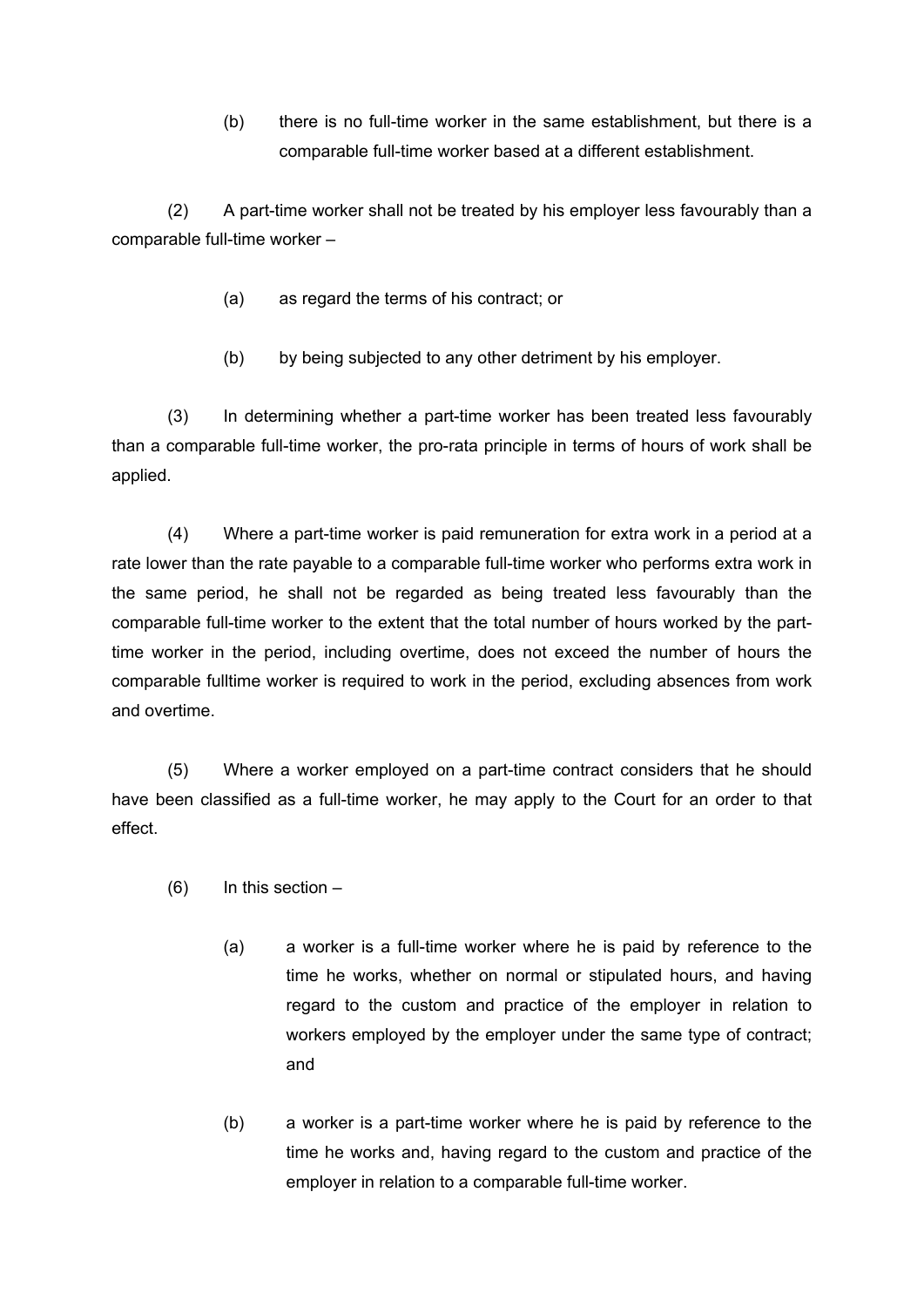## <span id="page-22-0"></span>**15. Agreement to perform part-time or full-time work**

(1) A full-time worker may enter into an agreement with an employer to perform part-time work where the agreement –

- (a) is in writing and for a specified period of time; and
- (b) provides for the option to the worker to revert to full-time work at the expiry of the specified period of the part-time work.
- (1A) Notwithstanding subsection (1), where a full-time worker enters into an agreement referred to in subsection (1) during the period starting on 1 June 2020 and ending on 31 December 2020 or such other period as may be prescribed, the agreement shall –
	- (a) be in writing and for a period not exceeding 3 months; and
	- (b) provide an option to the worker to revert to full-time work
		- (i) at the expiry of the period of 3 months; or
		- (ii) before the expiry of the period of 3 months with the consent of his employer.

(2) A part-time worker may enter into an agreement with an employer to perform full-time work where the agreement –

- (a) is in writing; and
- (b) where appropriate, provides for the option to the worker to revert to part-time work.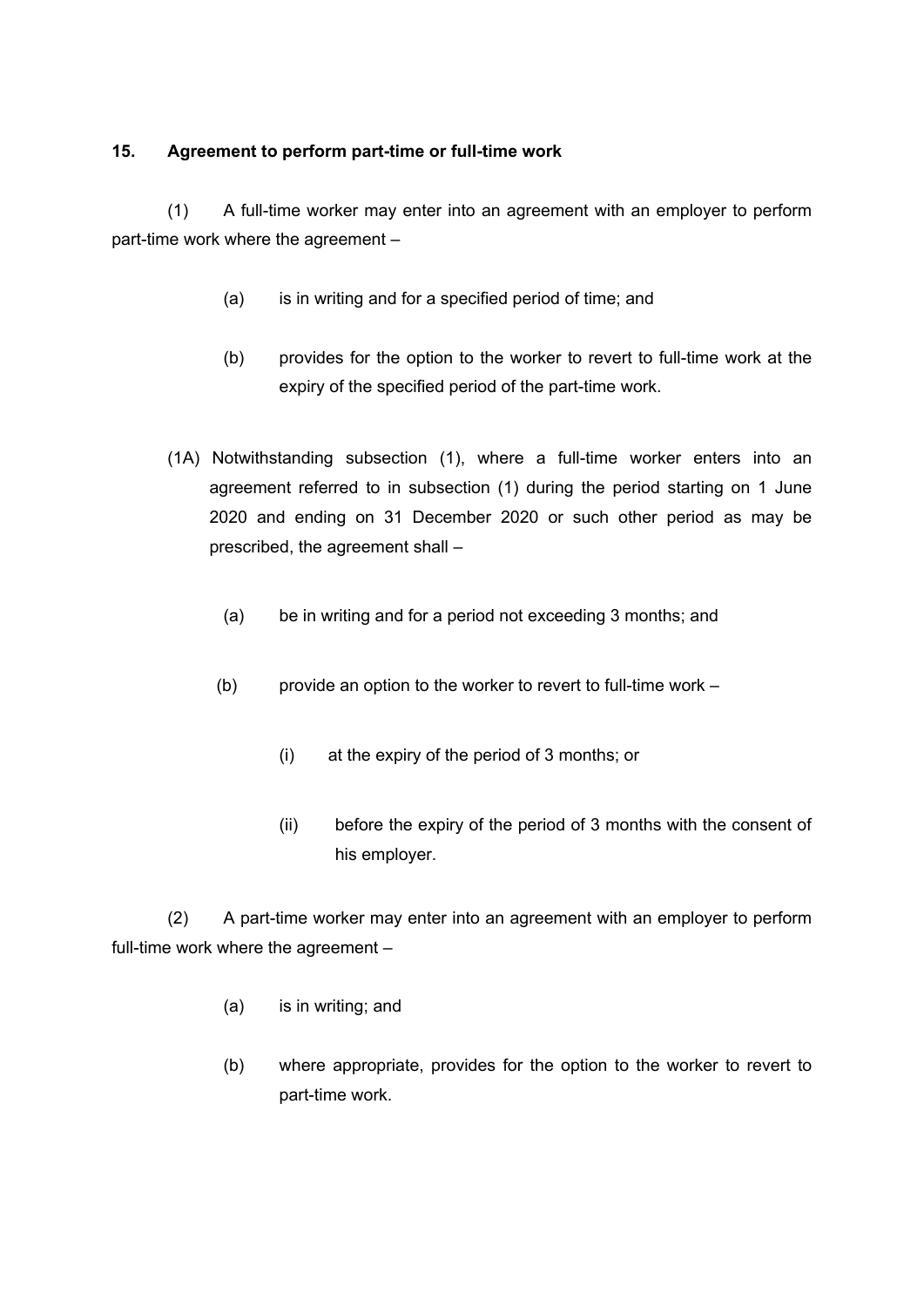- (3) (a) An employer shall not require a full-time worker to enter into an agreement to perform part-time work, except –
	- (i) where the agreement is in writing and for a specified period of time and provides an option to the worker to revert back to full-time work at the expiry of the specified period; and
	- (ii) with the approval of the supervising officer.
	- (b) The supervising officer may grant his approval under paragraph (a) on such terms and conditions as he may determine.
- (4) (a) Where the employment of a worker referred to in subsection (1A) is terminated during the period where he is working on a part-time basis, the Court may, where it finds that the termination of the employment of the worker was unjustified, order that the worker be paid severance allowance at the rate specified in section 70(1).
	- (b) Where the employment of a worker referred to in subsection (3) is terminated in breach of the terms and conditions of the approval granted under that subsection, the termination shall, subject to section 64, be unjustified and the Court may order that the worker be paid severance allowance at the rate specified in section 70(1).
	- (c) For the purpose of computing severance allowance payable under this subsection, a month's remuneration shall be –
		- (i) the remuneration drawn by the worker for the last complete month of his employment on a full-time basis; or
		- (ii) an amount computed in the manner as is best calculated to give the rate per month at which the worker was remunerated over a period of 12 months before the termination of his agreement, including payment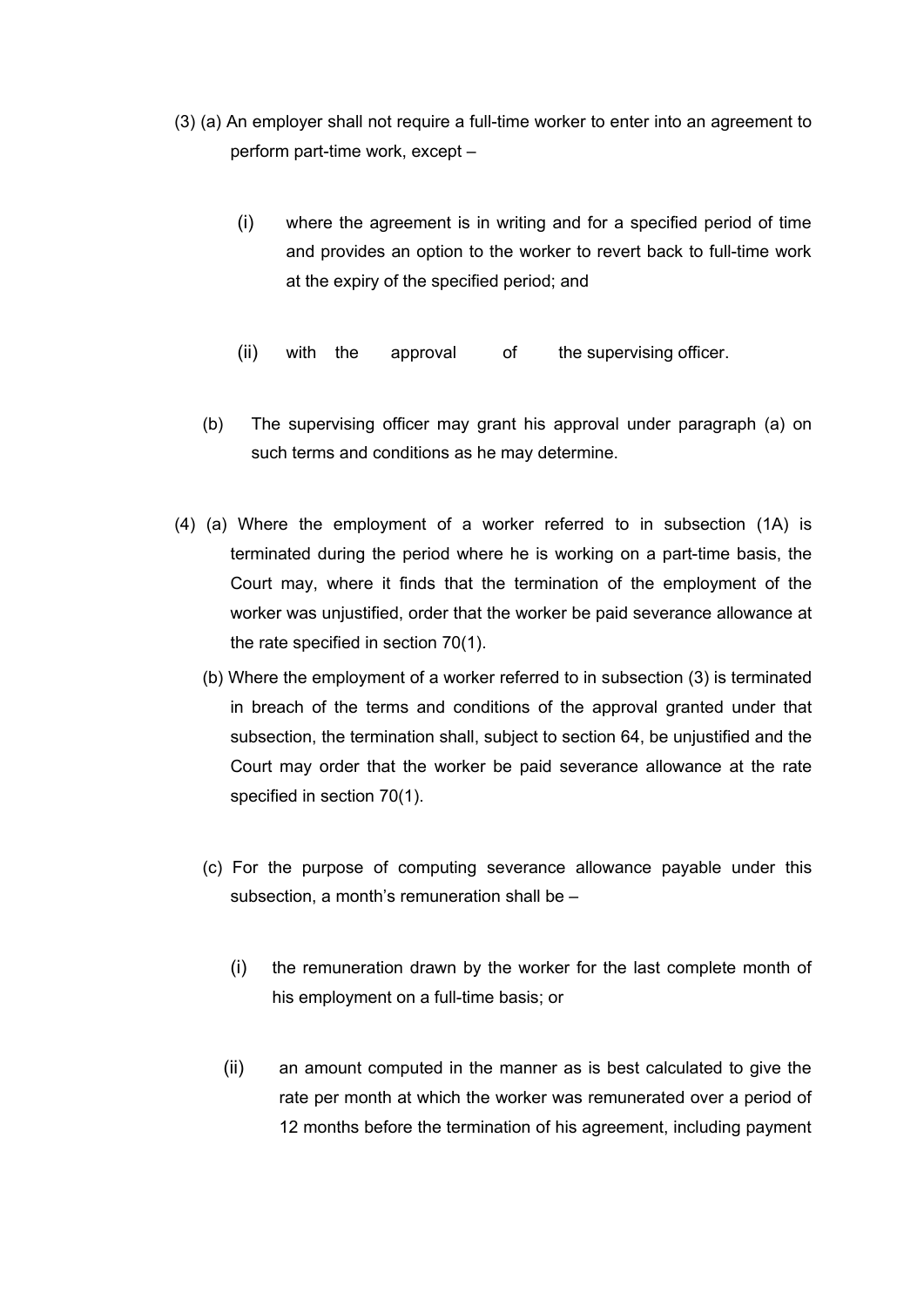for extra work, productivity bonus, attendance bonus, commission in return for services and any other regular payment,

whichever is higher.

- (5) Where the employment of a worker is terminated under subsection  $(4)$ 
	- (a) any contribution due to be made to the Portable Retirement Gratuity Fund by the employer shall, notwithstanding section 87, be made; and
	- (b) any payment to which the worker is entitled under this Act or any other enactment shall be computed,

on the basis of the remuneration drawn by the worker for the last complete month of his employment on a full-time basis.

## **Amended by** [Act No. 7 of [2020\]](https://supremecourt.govmu.org/_layouts/CLIS.DMS/search/searchdocumentbykey.aspx?ID=%5BAct%20No.%207%20of%202020%5D&list=Legislations)

#### <span id="page-24-0"></span>**16. Compromise agreement**

(1) A worker may make a compromise agreement with his employer in resolution of a dispute concerning his termination of employment or short payment or non-payment of wages where the worker has received advice from a relevant independent adviser as to the terms of the agreement and its effect on the claim of the worker to be sued in Court.

- (2) A compromise agreement shall not be valid where
	- (a) the relevant agreement was not vetted by an independent adviser; or
	- (b) the independent adviser was a party to the matter for the employer.

(3) Where an employer fails to comply with a compromise agreement, any payment due to the worker under the agreement may be claimed in Court.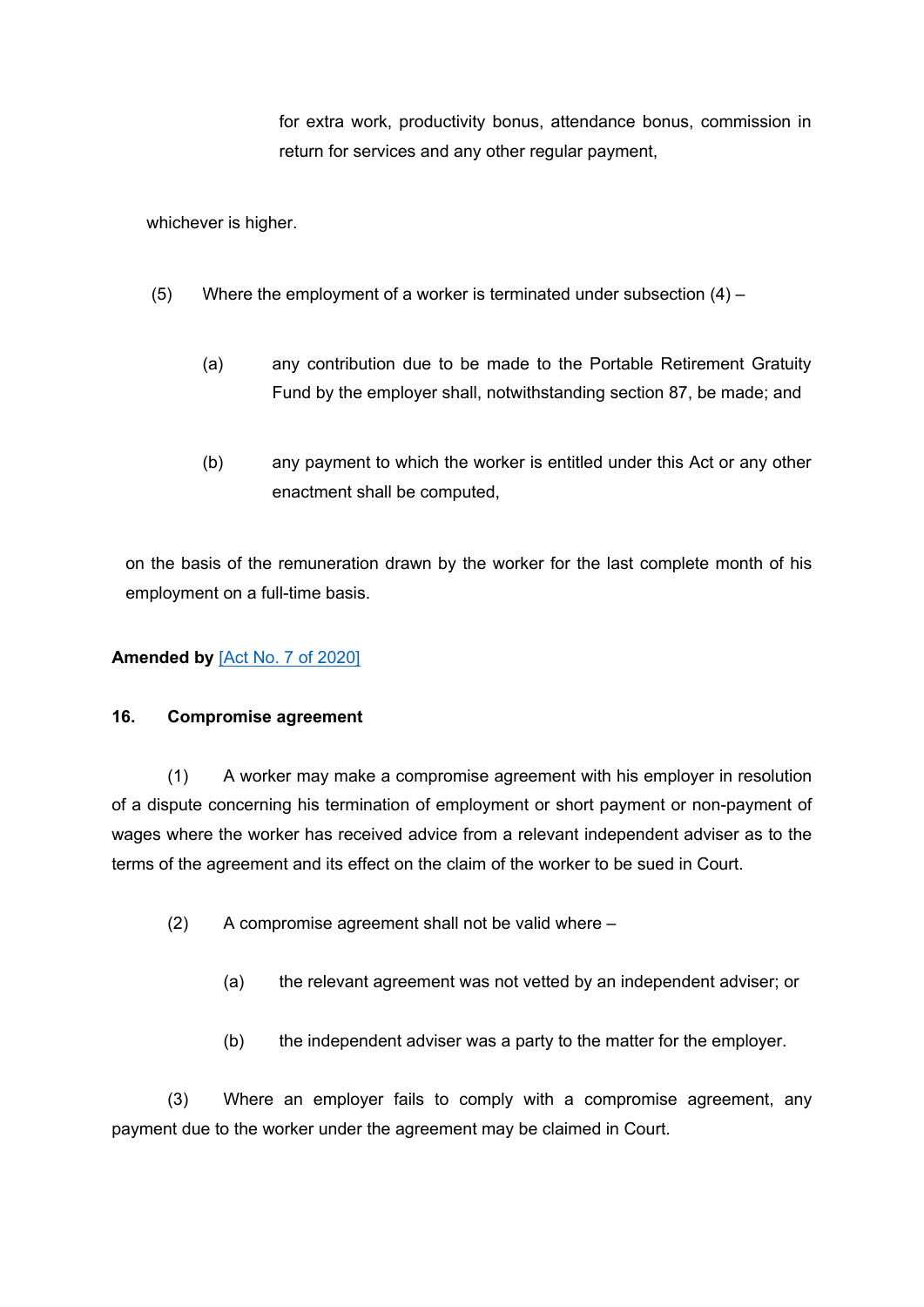- (3A) Subject to subsection (2), where a compromise agreement concerning termination of employment is made between a worker and an employer under subsection (1), the employer may deduct the contributions payable to the Portable Retirement Gratuity Fund from the amount payable under the compromise agreement.
- (4) In this subsection  $(1)$  –

"relevant independent adviser" means –

- (a) a qualified law practitioner;
- (b) an officer or a member of a registered trade union;
- (c) an officer of the Ministry.

## **Amended by** [Act No. 7 of [2020\]](https://supremecourt.govmu.org/_layouts/CLIS.DMS/search/searchdocumentbykey.aspx?ID=%5BAct%20No.%207%20of%202020%5D&list=Legislations)

## <span id="page-25-0"></span>**17. Atypical work agreement**

(1) Subject to section 3(2)(d), a person, other than a worker employed on a standard agreement, who performs work for, and is paid remuneration by, an employer, shall be a worker performing atypical work.

(2) The Minister may, for the purpose of this section, make such regulations as he thinks fit.

- $(3)$  In this section "worker"
	- (a) means an atypical worker; and
	- (b) includes
		- (i) a homeworker;
		- (ii) an online platform worker; or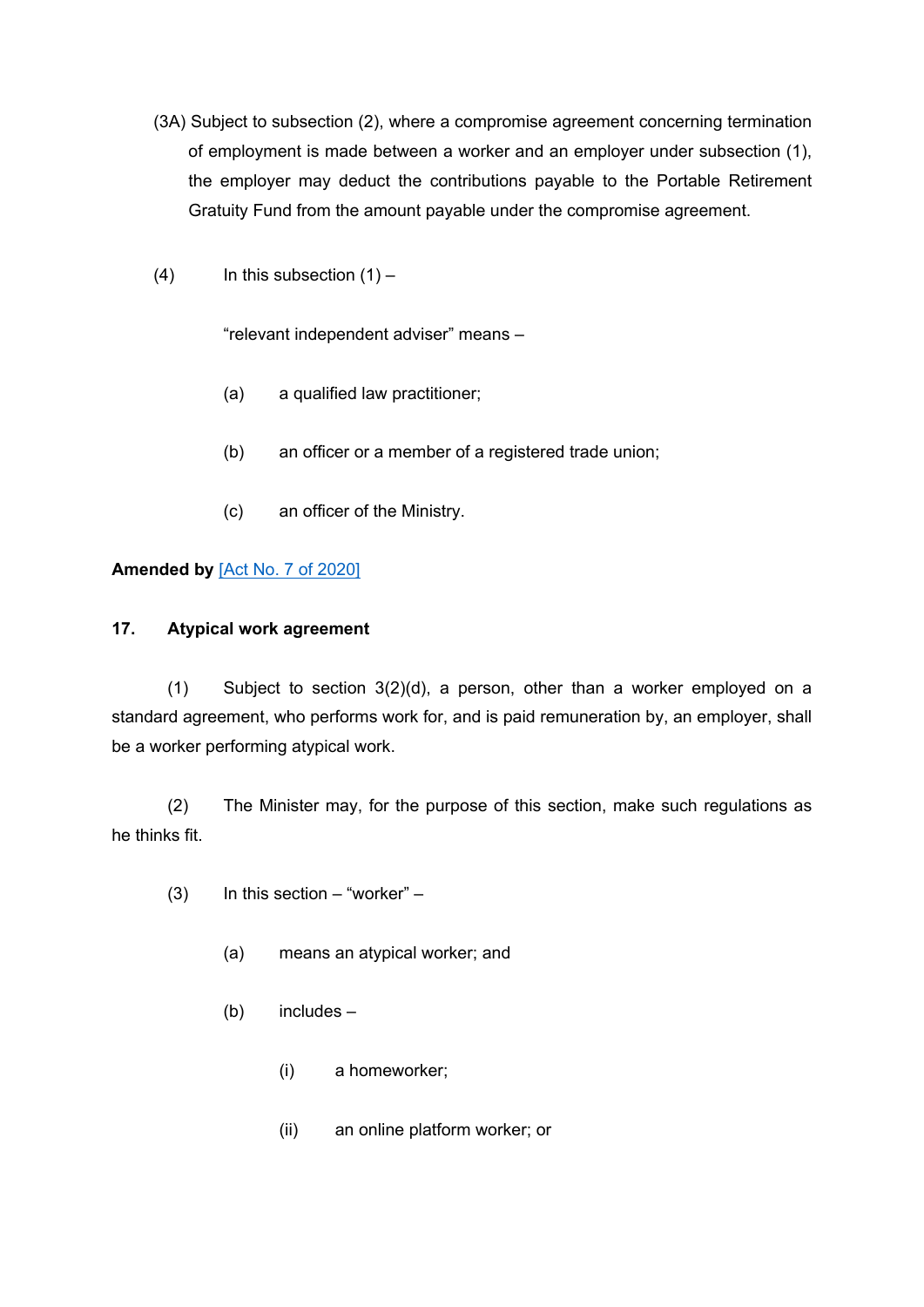(iii) a worker, other than a homeworker or an online platform worker, who may work for one or more employers at the same time and who chooses when, where and how to work.

### **17A. Work from home**

(1) An employer may require any worker to work from home provided a notice of at least 48 hours is given to the worker.

(2) The Minister may, for the purpose of this section, make such regulations as he thinks fit.

## **Added by [Act No. 1 of [2020\]](https://supremecourt.govmu.org/_layouts/CLIS.DMS/search/searchdocumentbykey.aspx?ID=%5BAct%20No.%201%20of%202020%5D&list=Legislations)**

### **Sub-Part IV – Void Agreement**

#### <span id="page-26-0"></span>**18. Void agreement**

(1) No worker shall be bound by virtue of an agreement to be responsible for an act or omission of any other person.

(2) No person shall enter into an agreement where remuneration is to be paid at intervals of more than one month.

(3) Any agreement which contains a provision inconsistent with subsection (1) or (2) shall, to the extent of the inconsistency, be void.

(4) Subject to section 57 of the Employment Relations Act, an agreement by a worker to relinquish any of his rights under this Act shall be void.

(5) Where a worker is required to perform task work or piece work, his employer or an agent of the employer shall, before the work is commenced, inform the worker of the nature of the task he is required to perform and the rate at which he shall be remunerated for that work.

# **Sub-Part V – Employment of Worker Under an Agreement or More Than One Agreement Not Interrupted**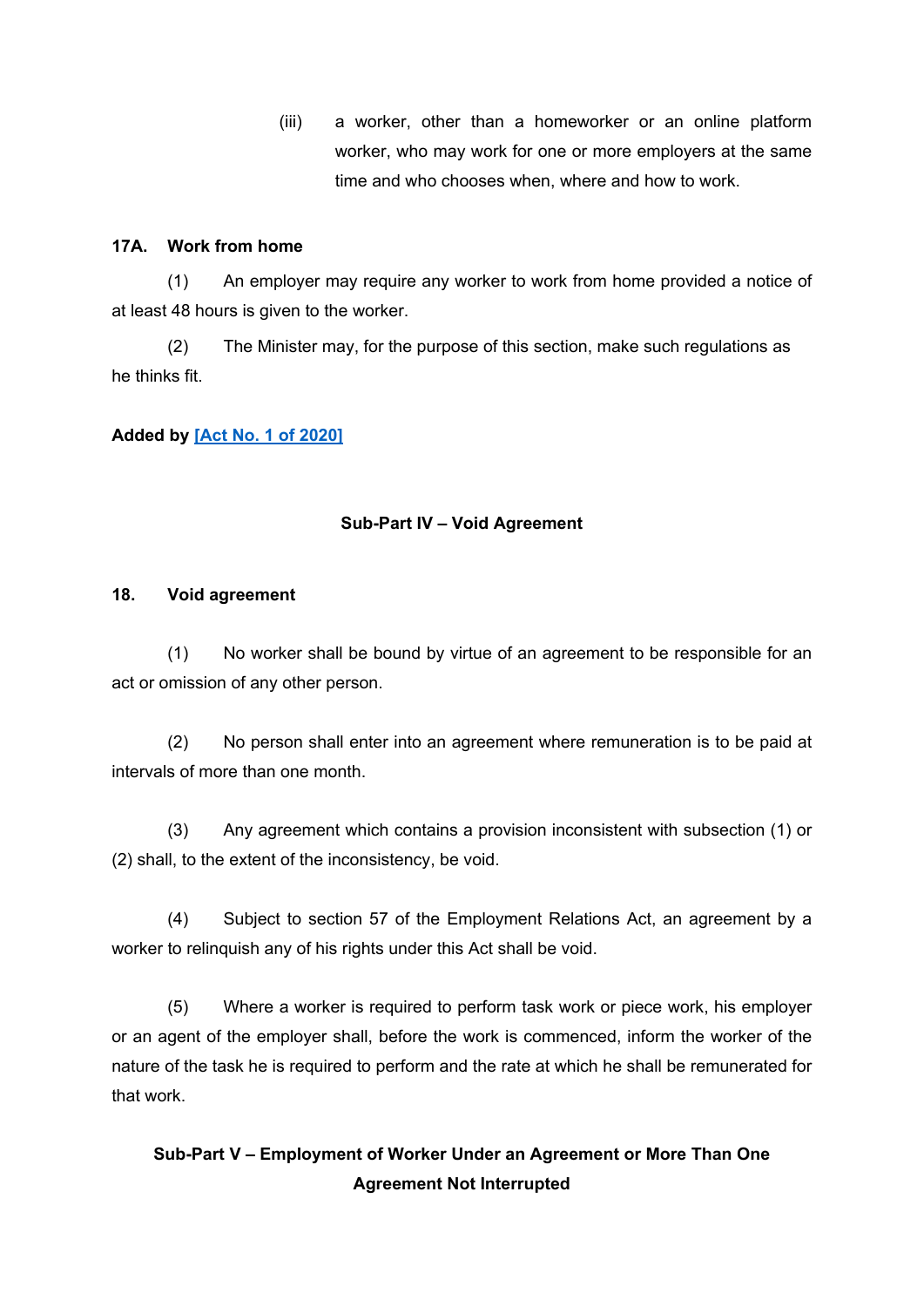#### <span id="page-27-0"></span>**19. Continuous employment**

The continuous employment of a worker shall not be deemed to have been interrupted–

- (a) by the worker's absence from work
	- (i) on any leave taken in accordance with this Act or any other enactment, an agreement, a collective agreement or an award;
	- (ii) due to suspension from employment;
	- (iii) by reason of participation in a strike which is not unlawful under the Employment Relations Act; or
	- (iv) with the consent of his employer;
- (b) on account of the limited number of days worked as specified in the agreement of a part-time worker;
- (c) where the worker has been detained pending a police enquiry and he has been released before a period of 60 days from the last day he worked; or
- (d) where the worker ceases to be in the employment of one employer and enters the employment of another employer pursuant to section 67.

## **PART V – GENERAL CONDITIONS OF EMPLOYMENT**

## **Sub-Part I – Hours of Work and Basic Hourly Rate**

#### **Section A – Hours of work**

#### <span id="page-27-1"></span>**20. Normal working hours**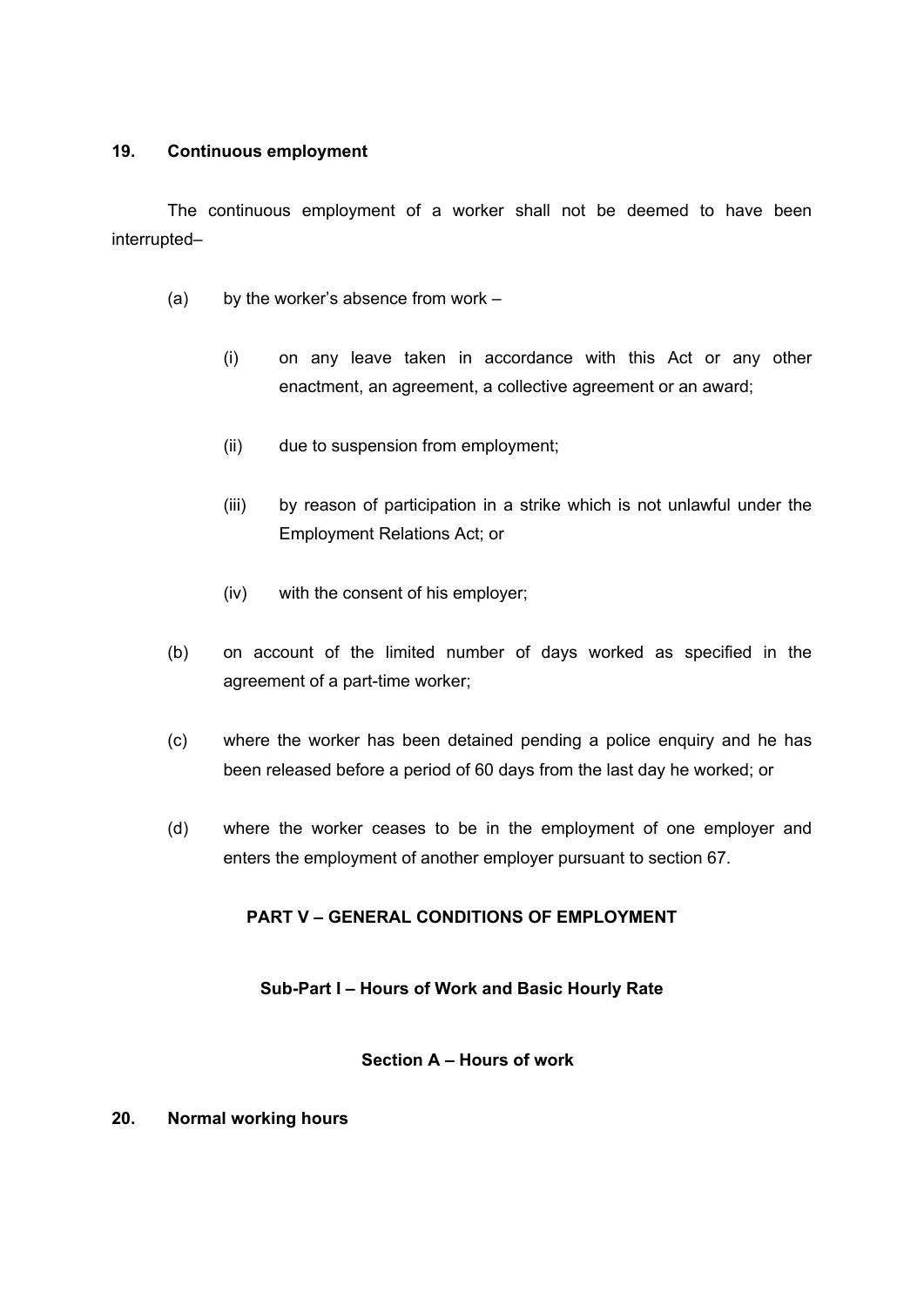(1) Subject to subsection (2) and to any other enactment, the normal working week for every worker, other than a part-time worker or *garde malade* shall consist of 45 hours of work, excluding time allowed for meal and tea breaks, made up as follows –

- (a) where the worker is required to work on 5 days in a week, 9 hours' work on any 5 days of the week, other than a public holiday;
- (b) where the worker is required to work on 6 days in a week
	- (i) 8 hours' work on any 5 days of the week other than a public holiday; and
	- (ii) 5 hours' on one other day of the week other than a public holiday.

(2) Subject to the operational requirements of the employer, the normal working week of any worker may begin on any day of the week.

(3) No worker, other than a *garde malade*, shall, except in special circumstances and subject to any other enactment, be required to work for more than 12 hours per day.

(4) The normal day's work of a *garde malade*, other than a part-time worker –

- (a) shall consist of 12 hours' actual work, excluding time allowed for meal and tea breaks; and
- (b) may begin on any day of the week, whether a public holiday or not.

(5) (a) A worker shall be entitled to a rest day of at least 24 consecutive hours in every period of 7 consecutive days.

(b) Subject to paragraph (c), the rest day referred to in paragraph (a) shall be a Sunday.

(c) Where, by nature of his operational requirements, an employer operates on a 7-day week, the rest day shall, at least twice a month, be a Sunday.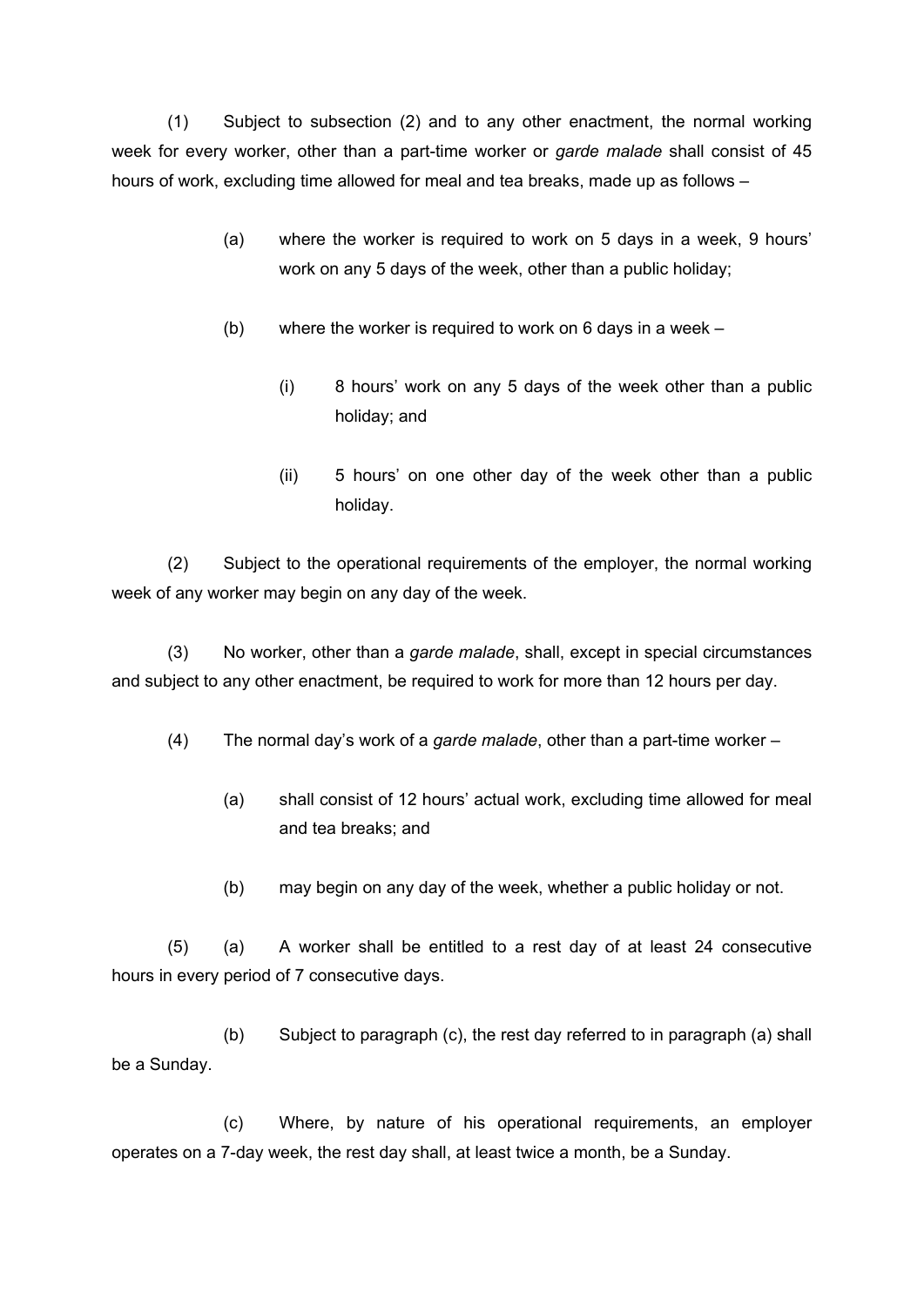(6) No person shall employ a young person in an undertaking between 10 p.m. and 5 a.m..

(7) Every worker shall be entitled to a rest of not less than 11 consecutive hours in any day.

(8) Where, by his agreement a worker is required to work for 6 days in a week as provided in subsection (1)(b), the employer shall pay the worker a full day's remuneration on the day on which the worker is required to stop work after 5 hours' work as agreed upon between him and his employer.

#### <span id="page-29-0"></span>**21. Compressed hours**

Where an employer requires a worker to perform piece work, task work or work of a similar method of work, the worker shall be deemed to have performed a day's or a week's work where he completes the piece work, task work or other work within a shorter period of time and he shall be paid wages due for the whole day or week, as the case may be.

#### <span id="page-29-1"></span>**22. Flexitime**

(1) An employer may request a worker to work on flexitime provided a notice of at least 48 hours is given to the worker.

(2) Where an employer makes a request under subsection (1), the worker may accede to that request.

(3) Subject to subsection (5), a worker shall be entitled to request to work on flexitime.

(4) Where a worker makes a request to work on flexitime, his employer shall inform him, in writing within 21 days of the date of the request, whether or not it has been granted.

(5) The employer shall, unless there are reasonable business grounds to refuse, grant the request.

(6) Where a worker is entitled to work on flexitime, the employer shall establish –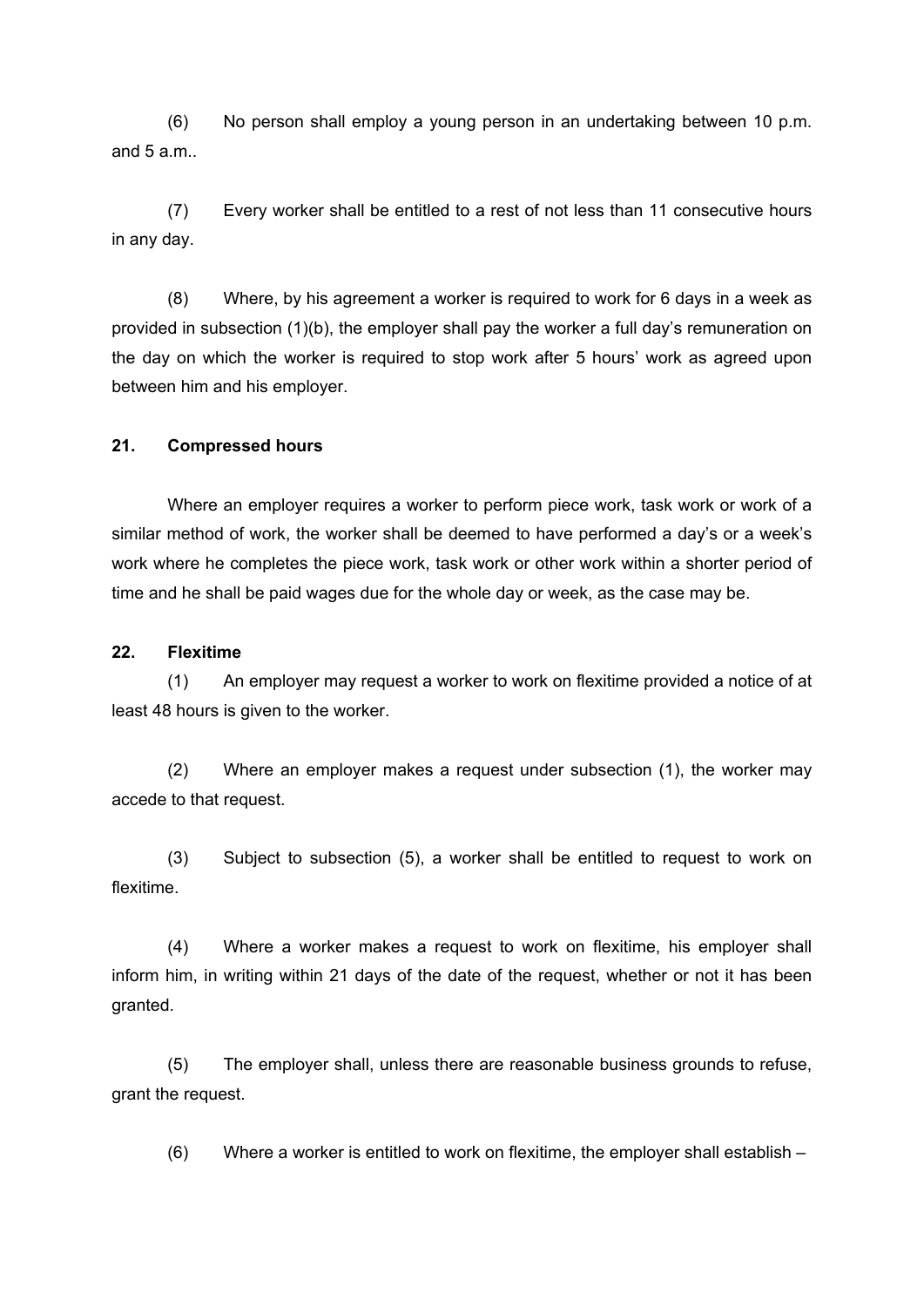- (a) a core period of the day during which the worker shall be at work; and
- (b) a period of time within which work shall be performed.
- $(7)$  In this section –

"reasonable business grounds" means –

- (a) an inability to reorganise work; or
- (b) a detrimental impact on quality or performance.

#### <span id="page-30-0"></span>**Amended by [Act No. 1 of [2020\]](https://supremecourt.govmu.org/_layouts/CLIS.DMS/search/searchdocumentbykey.aspx?ID=%5BAct%20No.%201%20of%202020%5D&list=Legislations)**

#### **23. Shift work**

(1) Subject to this Act, an employer may request a worker to work on shift work.

(2) An employer shall not, without a worker's consent, require the worker to work on shift work –

- (a) for more than 8 hours in a day;
- (b) at night on more than 5 consecutive nights, except in such sector or industry as may be prescribed.

(3) Where a female worker who may be required to perform night shift work produces a medical certificate certifying that she is pregnant, her employer shall not require her to perform night shift work during a period of at least 8 weeks before confinement.

(4) Shift work shall be scheduled on a monthly basis.

(5) (a) A copy of the monthly schedule of duty worked out on a roster basis indicating the date and time at which a worker shall attend duty shall be handed over to the worker.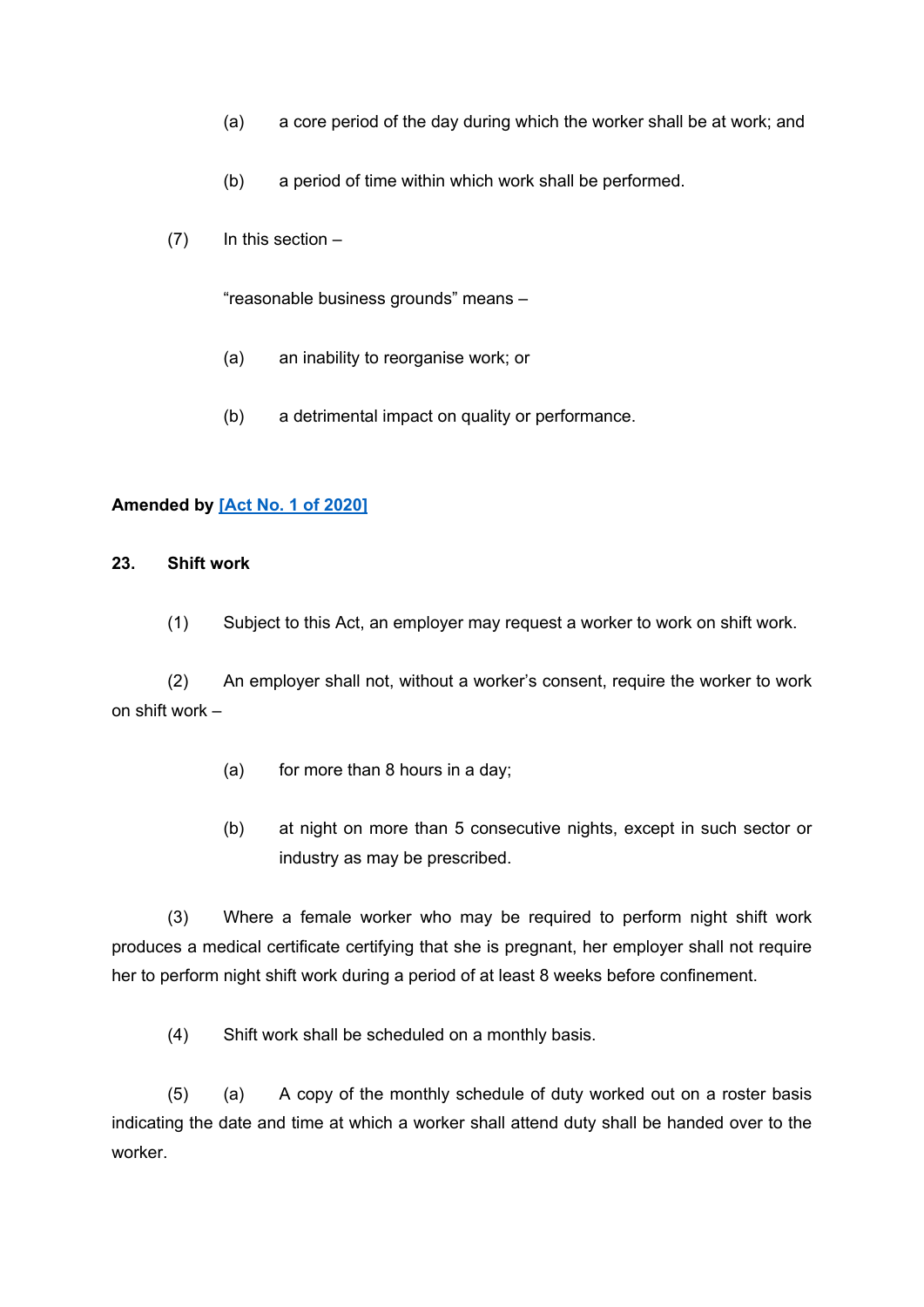(b) The monthly schedule of duty shall be posted up in a conspicuous place at the place of work at least one week before the schedule is due to take effect and a copy thereof handed to each worker concerned.

(6) Where a worker is employed on shift work, he shall be paid an allowance of 15 per cent of his basic wage in addition to his normal day's wage for work performed during night shift.

(7) Notwithstanding subsection (6), a worker who is employed on shift work shall, from the commencement of this subsection and until such further period as may be prescribed, not be entitled to any allowance for work performed on night shift.

## **Amended by** [Act No. 1 of [2020\]](https://supremecourt.govmu.org/_layouts/CLIS.DMS/search/searchdocumentbykey.aspx?ID=%5BAct%20No.%201%20of%202020%5D&list=Legislations)

### <span id="page-31-0"></span>**24. Overtime**

- (1) Subject to subsections  $(3)$  and  $(4)$ 
	- (a) a worker and an employer may agree on the number of hours of work to be performed in excess of the stipulated hours where the exigencies of an enterprise so require;
	- (b) no employer shall require a worker to perform work in excess of the stipulated hours unless he has given, as far as is practicable, at least 24 hours' notice to the worker of the extra work to be performed.

(2) A worker who does not wish to work in excess of the stipulated hours on a particular day shall, at least 24 hours in advance, notify his employer of his intention.

(3) Subject to subsection (5), where a worker works on a public holiday, the employer shall remunerate him in respect of any work done –

> (a) during normal working hours, at not less than twice the rate at which the work is remunerated when performed during the normal hours on a week day;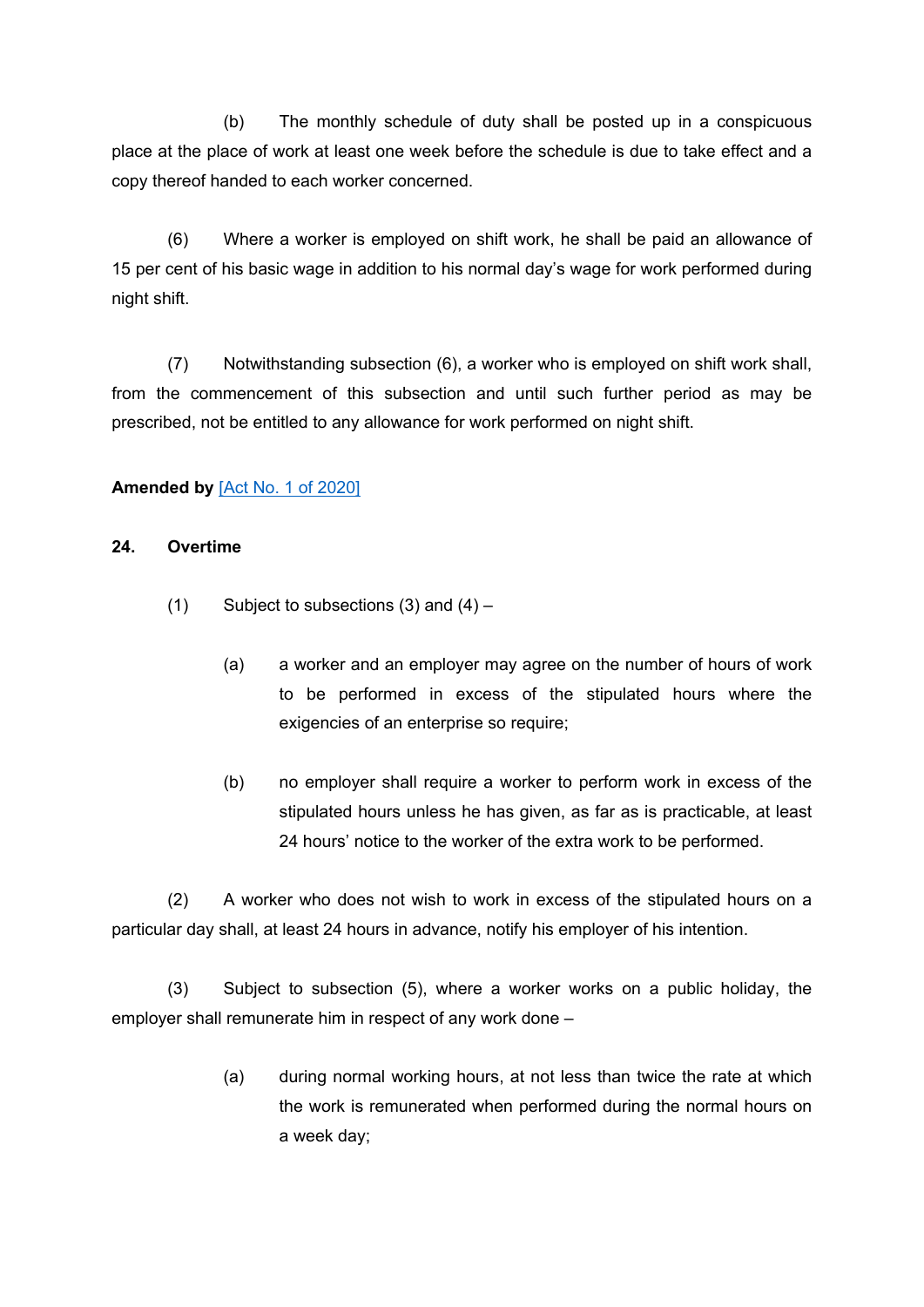(b) after normal working hours, at not less than 3 times the rate at which the work is remunerated when performed during the normal hours on a week day.

(4) Subject to subsection (5), where a worker works on a week day for more than the normal working hours, the employer shall, in respect of the extra work, remunerate the worker for each extra hour at not less than one and a half times the rate at which the work is remunerated when performed during the normal hours.

(5) An agreement shall stipulate that the remuneration provided for in the agreement includes payment for work on public holidays and overtime where –

- (a) the maximum number of public holidays; and
- (b) the maximum number of hours of overtime on week days and public holidays,

covered by the remuneration are specified in writing in the agreement.

(6) For the purpose of subsection (5), the monthly or hourly basic salary shall be clearly specified in the agreement.

(7) Subject to subsection (4), where a worker is required to perform extra work immediately after a normal day's work, he shall be granted a rest period of at least 10 minutes with pay before performing the extra work.

 $(8)$  In this section –

–

"normal hours" includes stipulated hours.

#### **24A. Overtime in connection with COVID-19 period**

(1) Notwithstanding any provision to the contrary in section 24, where a worker, other than a watchperson, employed in any of the sectors specified in the Ninth Schedule, works from the commencement of this section and until such further period as may be prescribed, the worker may be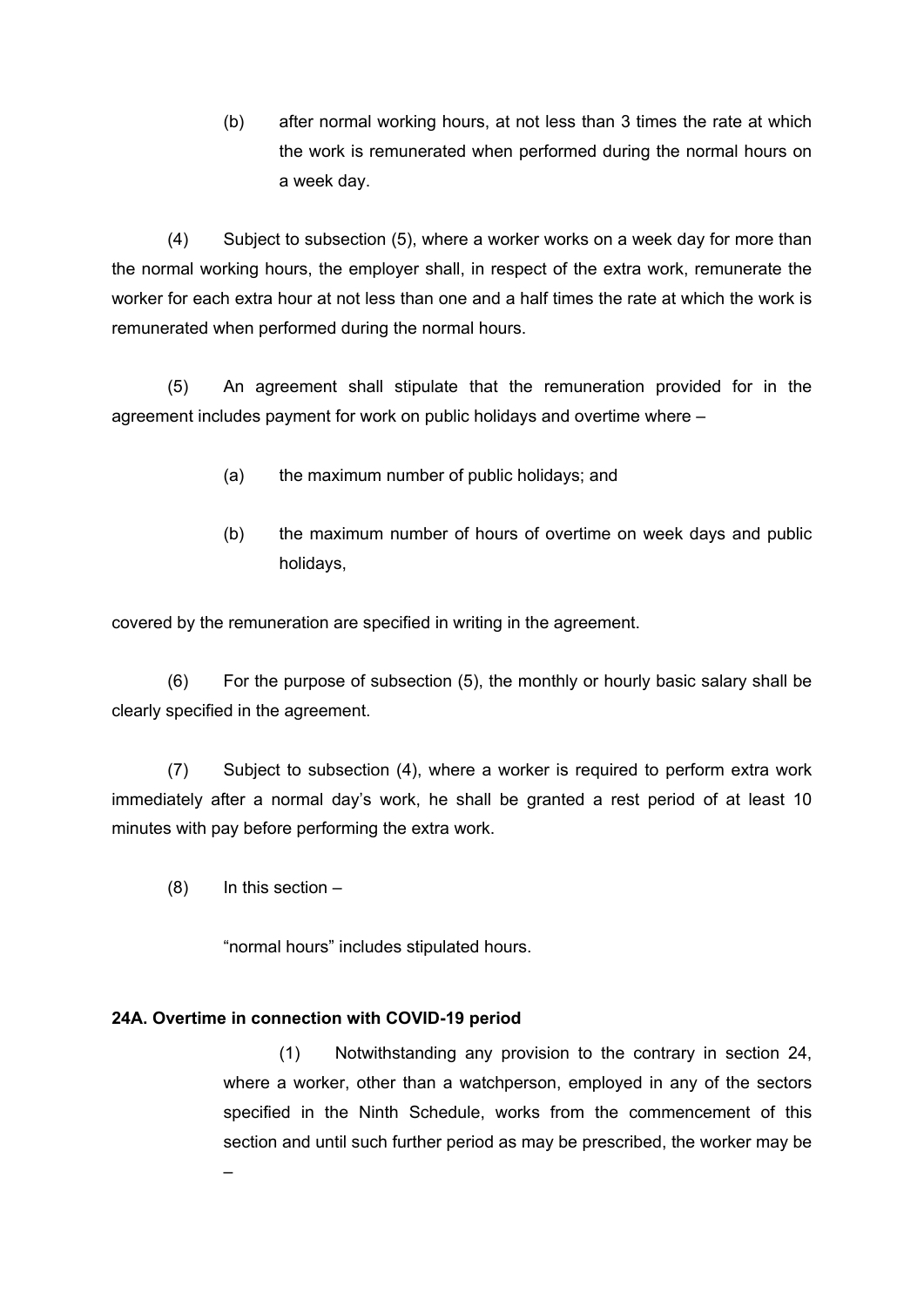- (a) remunerated for any work which is performed
	- (i) on a public holiday, at not less than twice the basic hourly rate for every hour of work;
	- (ii) in excess of 45 hours or such lesser number of agreed hours of work in any week, not being hours of work referred to in subparagraph (i), at not less than one and a half times the basic hourly rate per hour for every additional hour of work performed; or
- (b) granted in any pay period, in lieu of remuneration under paragraph (a), such number of hours of paid time off calculated in accordance with the rate at which remuneration is paid under that paragraph.

(2) (a) Paid time off in any period may be granted to worker by the employer or at the request of the worker.

(b) Where a worker has not been granted paid time off wholly or partly under paragraph (a), any outstanding period of time off shall be accumulated up to the date the worker ceases, in any manner whatsoever, to be in the employment of the employer or 31 December 2021 or such other date as may be prescribed, whichever is applicable.

(3) Where a worker cannot avail himself of the total number of hours of time off accumulated under paragraph (2)(b), he shall be paid remuneration in lieu of any time off left at the rate specified in subsection (1)(a) and such payment shall be made at the time the worker ceases, in any manner whatsoever, to be in the employment of the employer or as at 31 December 2021 or such other date as may be prescribed, whichever is applicable.

(4) For the purpose of computing the additional hours of work under paragraph (1)(a), any authorised leave, whether with or without pay, including injury leave, shall be deemed to constitute attendance at work.

#### **Added by [Act No. 1 of [2020\]](https://supremecourt.govmu.org/_layouts/CLIS.DMS/search/searchdocumentbykey.aspx?ID=%5BAct%20No.%201%20of%202020%5D&list=Legislations)**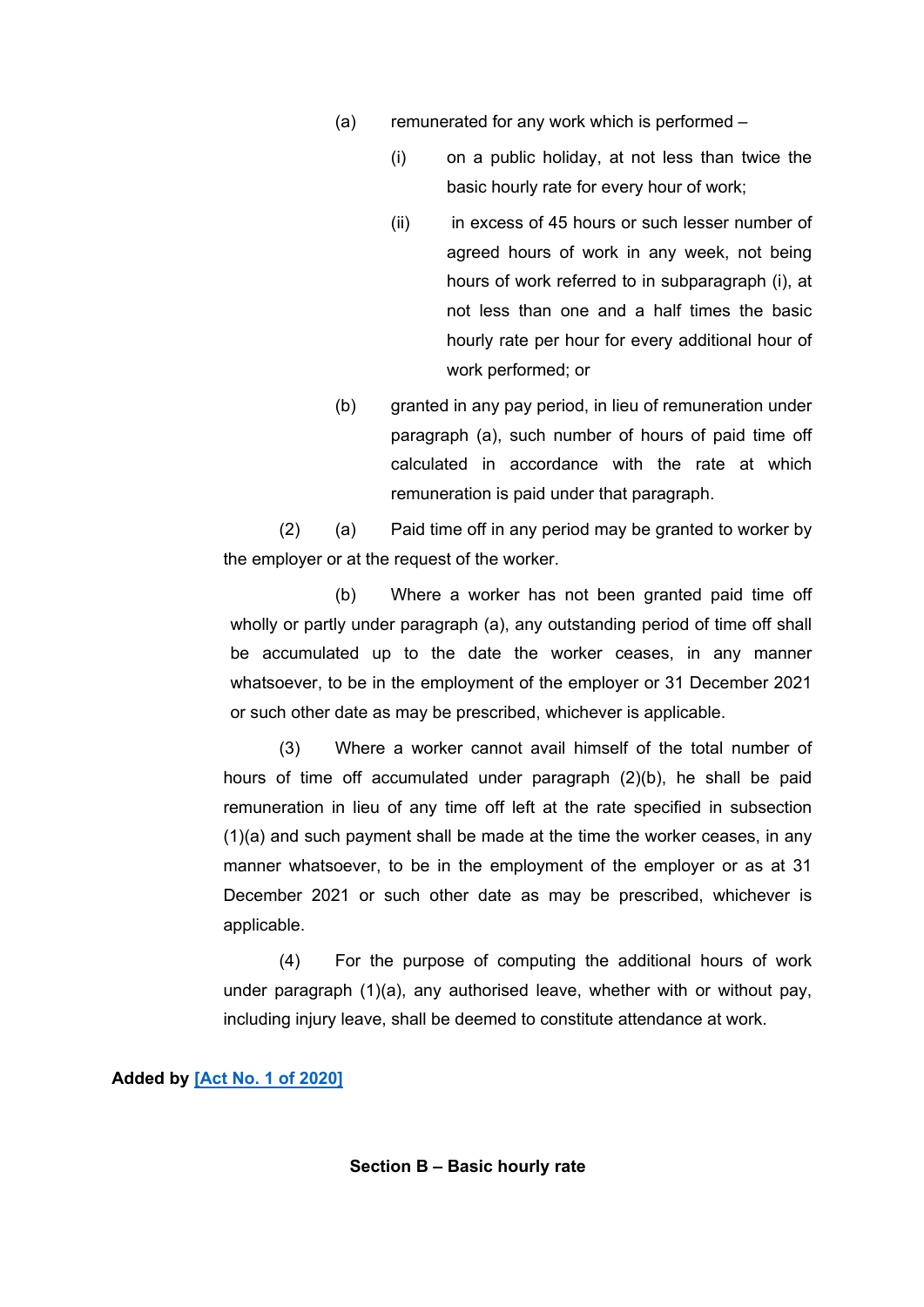### <span id="page-34-0"></span>**25. Notional calculation of basic hourly rate**

For the purpose of determining the basic hourly rate due for extra work or any other reason, except where expressly provided in an enactment –

- (a) a month shall be taken to consist of  $-$ 
	- (i) 26 days in the case of a worker employed on a 6-day week; and
	- (ii) 22 days in the case of a worker employed on a 5-day week;
- (b) a day shall be deemed to consist of
	- (i) 8 hours' work in the case of a worker employed on a 6-day week;
	- (ii) 9 hours' work in the case of a worker employed on a 5-day week; or
	- (iii) 12 hours' work in the case of a *garde malade*.

## **Sub-Part II – Remuneration**

## **Section A – Equal remuneration for work of equal value**

## <span id="page-34-1"></span>**26. Equal remuneration for work of equal value**

(1) (a) Every employer shall ensure that the remuneration of a worker shall not be less favourable than the remuneration of another worker performing work of equal value.

(b) Where an employer has recourse to the services of a job contractor, the job contractor shall ensure that the remuneration of any worker employed by him shall not be less favourable than the remuneration of a worker employed by the principal employer and performing work of equal value.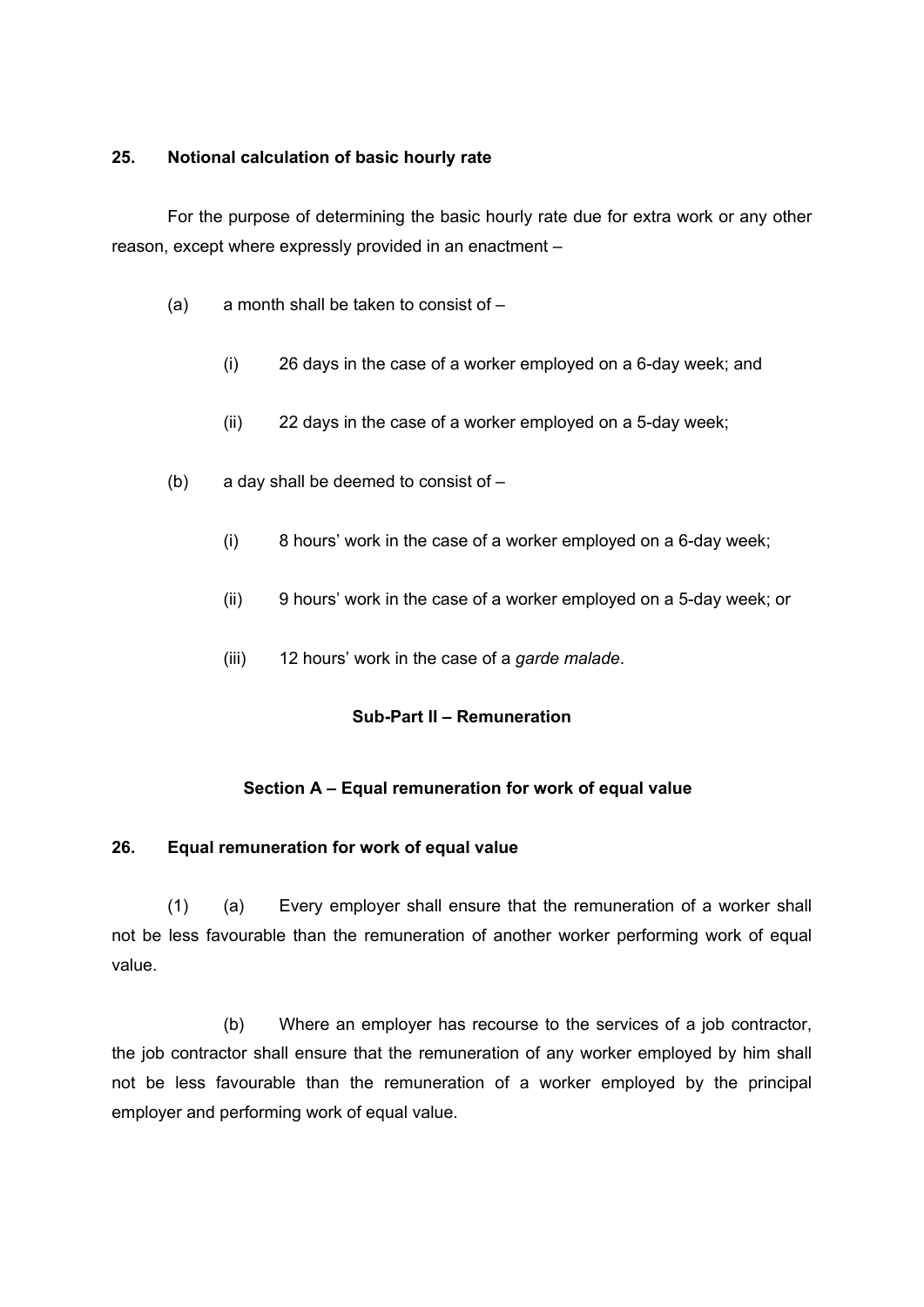(2) The following criteria shall apply in determining whether there exists an element of discrimination, based on the sex of a worker or between workers of the same sex for any work or class of work payable under any agreement –

- (a) the rates and types of remuneration shall be based on an objective job evaluation of the work performed instead of on the worker's sex or personal attributes;
- (b) any job classification system shall be based on objective criteria irrespective of the worker's sex;
- (c) the work of a worker of the same or different sex shall be given the same value for a like job or a work rated as equivalent in the same employment;
- (d) for work which is not exclusively or predominantly performed by female workers, the extent to which –
	- (i) the work or class of work calls for the same, or substantially similar degrees of skill, effort and responsibility; and
	- (ii) the conditions under which the work is to be performed are the same or similar;
- (e) for work which is exclusively or predominantly performed by female workers, the rate of remuneration that would be paid to male workers with the same or substantially similar skill, responsibility, and service performing the work under the same or substantially similar conditions and with the same or substantially similar degree of effort.

## **Section B – Remuneration to worker and part-time worker**

#### <span id="page-35-0"></span>**27. Payment of remuneration to worker**

(1) Every employer shall pay remuneration to a worker at monthly intervals, unless the parties agree to payment at shorter intervals.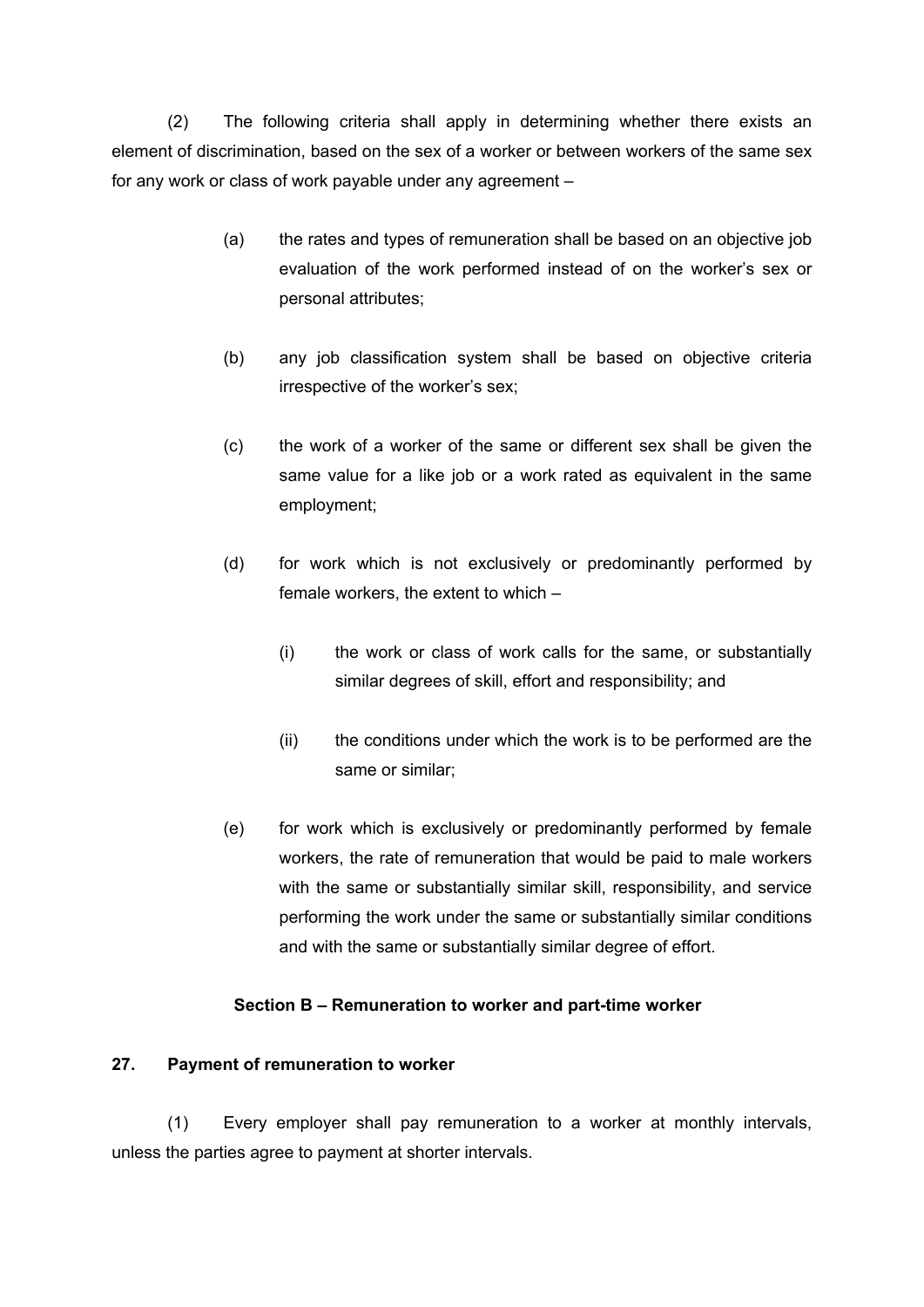- (2) Every employer shall pay remuneration directly to every worker
	- (a) in legal tender only, unless there is a written agreement between the parties for payment by cheque or into the worker's bank account;
	- (b) during working hours at the place of work, when paid in legal tender or by cheque; and
	- (c) in any other case not later than on the last working day of the pay period.
- (3) Every employer shall
	- (a) issue to every worker, at the time of paying remuneration, a payslip, in the form set out in the Second Schedule, which shall indicate the contribution made by the employer to the Portable Retirement Gratuity Fund specified in Part VIII; and
	- (b) cause every worker, to whom remuneration is paid in legal tender or by cheque, to sign in or affix his thumbprint in a remuneration book setting out the particulars of the remuneration paid.
- (4) No employer shall, in respect of the payment of remuneration
	- (a) restrict, by agreement or otherwise, the freedom of a worker to determine where and how his remuneration is to be spent; or
	- (b) pay, require or permit remuneration to be paid in a shop, or cause or allow the owner of the shop or his representative or any person employed by him, to pay remuneration due to the worker, unless the worker is employed to work in the shop.

(5) Where a worker is required to replace another worker drawing a higher remuneration and to perform the same level of work as the other worker, he shall be paid the remuneration corresponding to the initial salary in the salary scale, if any, of the other worker or the salary drawn by the other worker, whichever is applicable.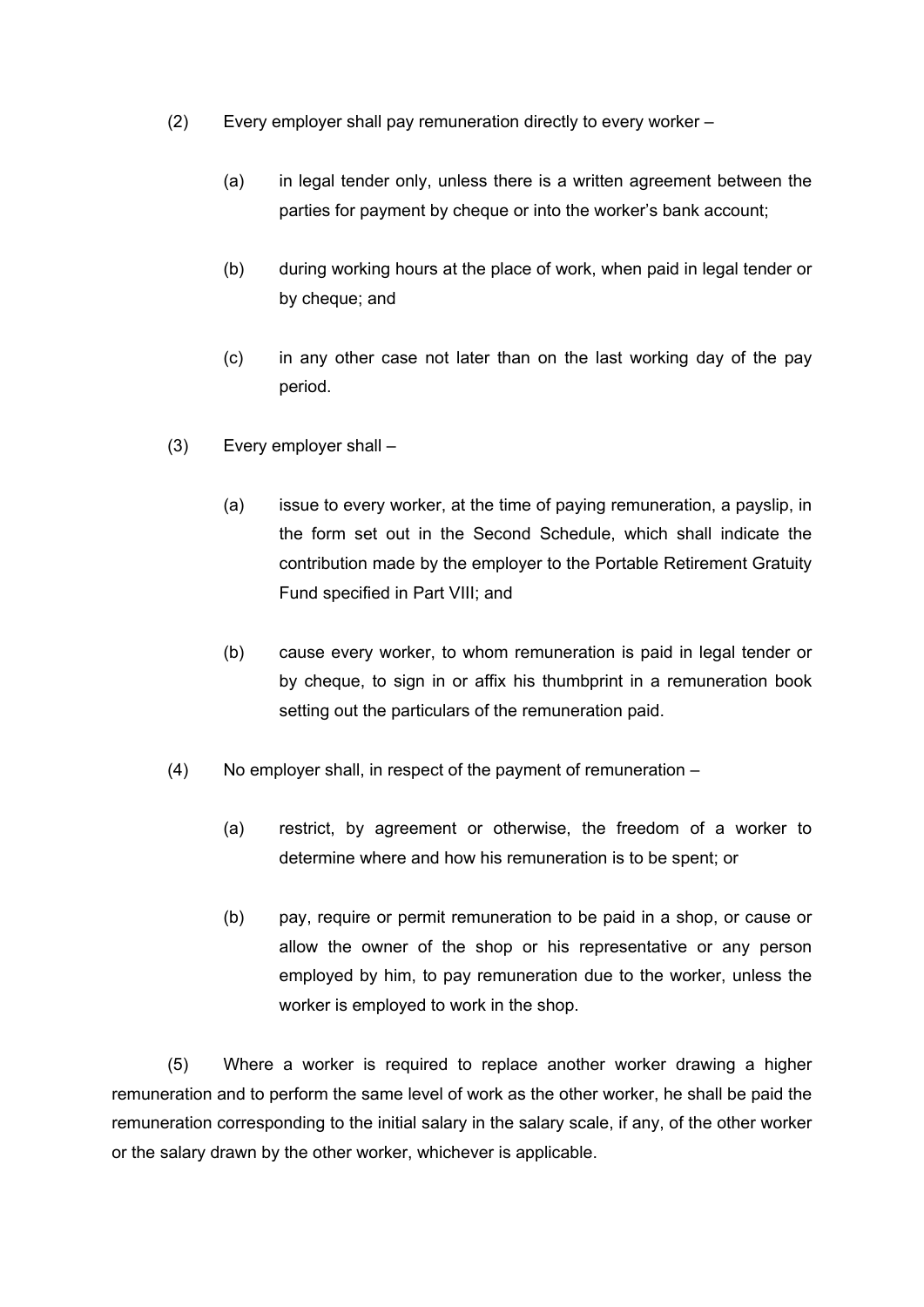(6) Where a claim of non-payment or short payment of wages is made to the Court, the Court may, where it thinks fit, order an employer to pay interest at a rate not exceeding 12 per cent in a year on the amount of remuneration due from the date of nonpayment or short payment to the date of payment.

### **28. Payment of remuneration to part-time worker**

(1) Every employer shall pay to a part-time worker not less than the basic wage or salary prescribed in any enactment or specified in a collective agreement except where the enactment overrides the agreement, for the category or grade in which he is employed, whichever is higher, calculated proportionately on the notional hourly rate and increased by not less than 5 per cent.

(2) Where no basic wage or salary is prescribed in an enactment or specified in a collective agreement, every employer shall pay to a part-time worker not less than the basic wage or salary of a comparable full-time worker, calculated proportionately on the notional hourly rate and increased by not less than 5 per cent.

# **Section C – Joint liability of job contractor and employer as regards remuneration**

# **29. Joint liability on remuneration**

(1) Subject to subsection (2), a job contractor and the principal, for whom the job contractor has recruited or employed a worker, shall be jointly and severally liable for the payment of the remuneration of the worker and for the conditions of employment of the worker, including their safety, health and welfare.

(2) The liability of the principal of a job contractor under subsection (1) shall be limited to the sum payable by him to the job contractor under the arrangement between them.

(3) No person who is jointly liable with a job contractor under subsection (1) may set up as a defence to a claim from a worker seeking to recover remuneration the fact that he has already paid to the job contractor any sum due under the arrangement with the job contractor.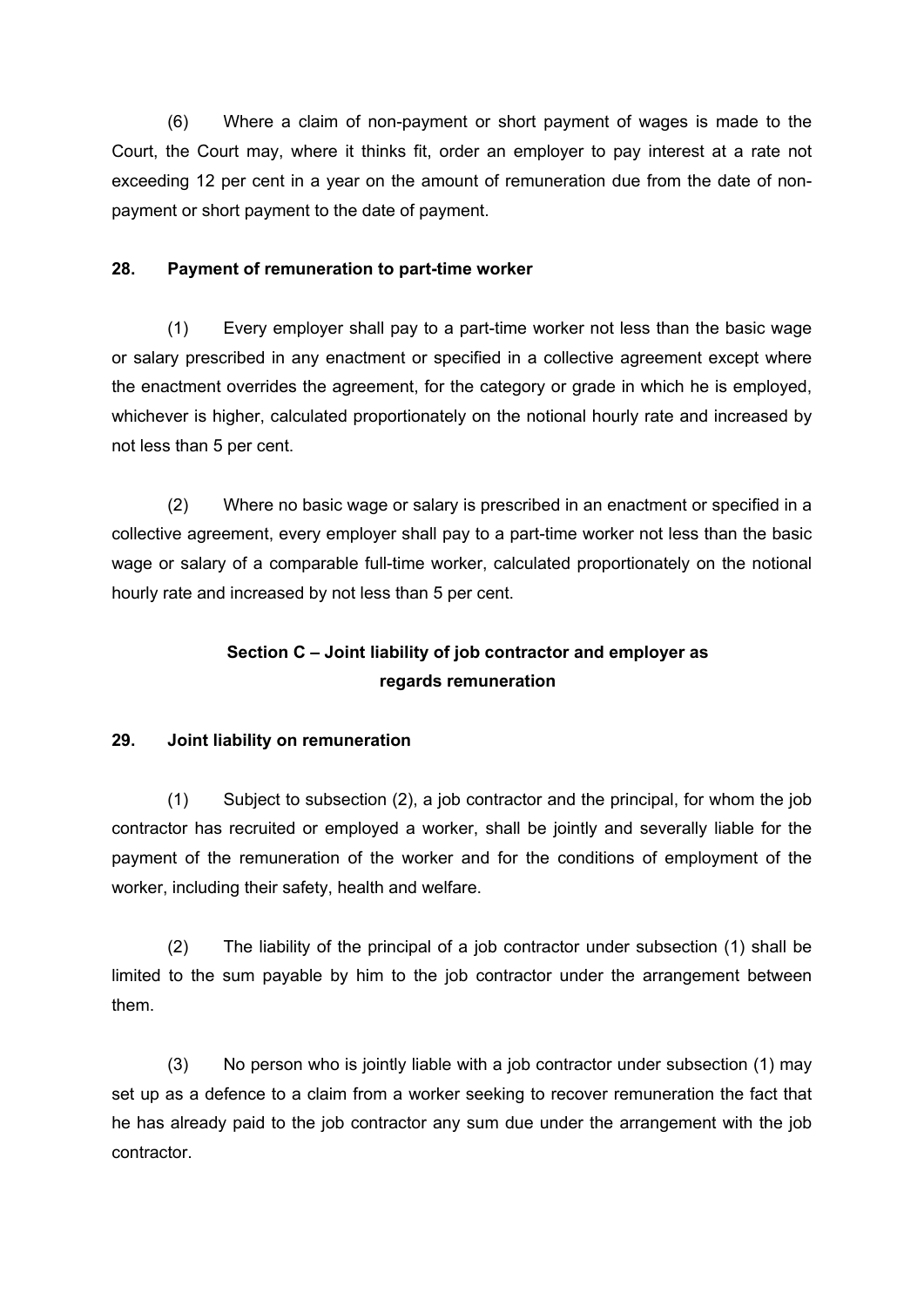(4) Subject to subsection (5), every worker employed by a job contractor shall, for securing payment of his remuneration, have the same privileges, in respect of the property of the principal, as he would have had if he had been directly employed by the principal without the intervention of the job contractor.

(5) Any amount recoverable under subsection (4) shall not exceed the amount payable by the principal to the job contractor under subsection (2).

# **Section D – Remuneration in specific circumstances**

# **30. Payment of remuneration for work performed on public holiday**

(1) Every worker shall be entitled to a normal day's pay in respect of every public holiday, other than a Sunday, that occurs on any of his normal working days.

(2) Where a worker is required to work on a public holiday, other than a Sunday, he shall be paid, in addition to the normal day's pay provided for under subsection (1), any remuneration due under section 24.

(3) Any agreement by a worker to relinquish his right to a paid public holiday or to forego such leave shall be void.

# **31. Payment of remuneration due on termination of agreement**

(1) Subject to subsection (2), every employer shall pay any remuneration due to a worker on the termination of the worker's agreement.

(2) Where the parties to an agreement are deemed to have entered into a fresh agreement, the employer shall, not later than 2 working days after the expiry of the previous agreement, pay to the worker the remuneration due under the previous agreement.

(3) Where notice of termination of an agreement has been given under section 63, the employer shall, on or before the date of expiry of the notice, pay to the worker any remuneration due under the agreement.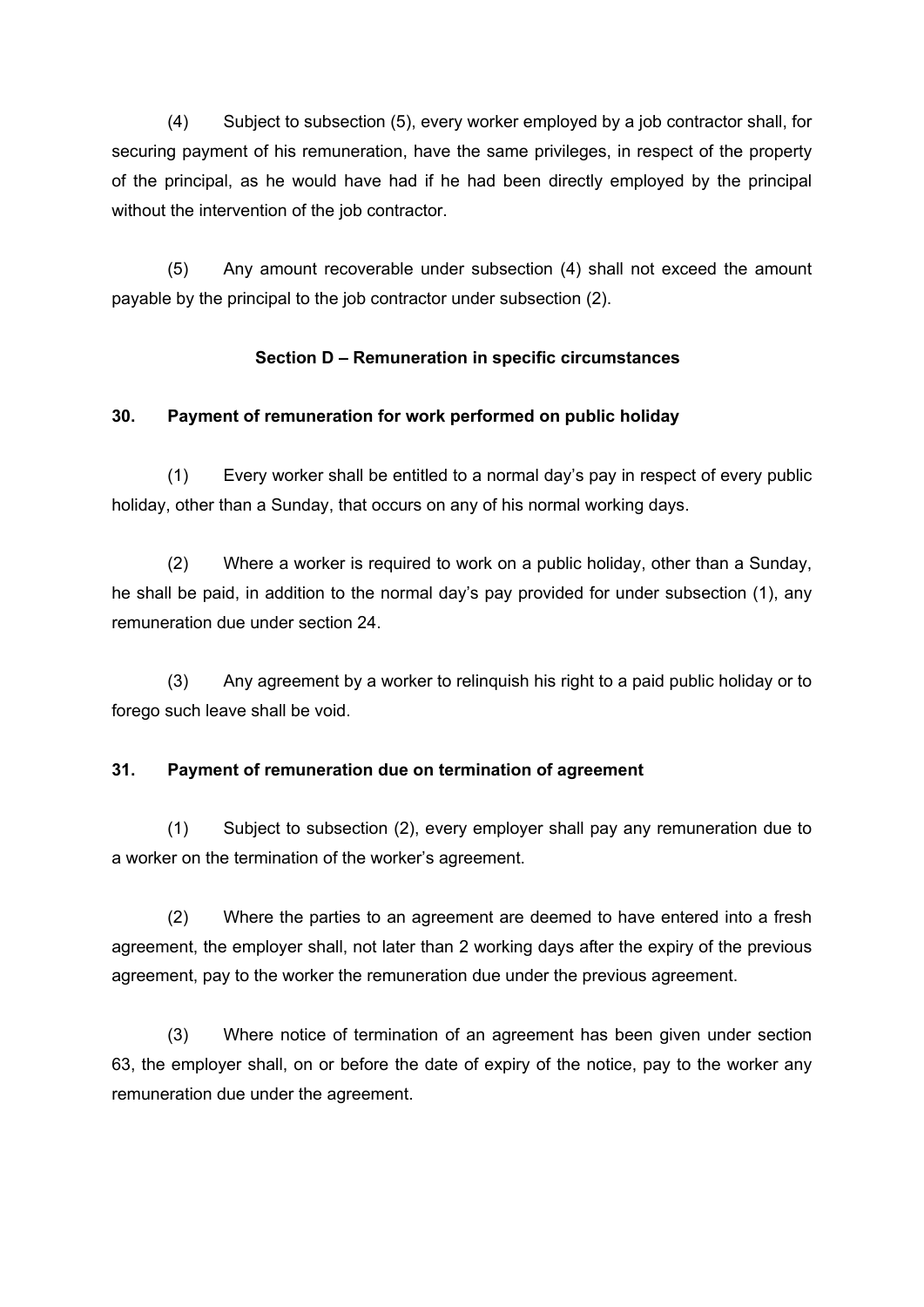(4) Where an agreement is terminated otherwise than by notice under section 63, or on expiry of the period for which the agreement was agreed to last, the employer shall pay to the worker any remuneration due on the termination of the agreement.

(5) Where an agreement is terminated by an employer otherwise than on the ground of misconduct, and at the time of termination the worker has not taken the annual leave to which he is entitled to under section 45 or any other enactment or any agreement, the employer shall, in lieu of the remaining annual leave, pay to the worker such remuneration which he would have been entitled to if his agreement was not terminated.

### **32. Payment of remuneration in other specific circumstances**

- (1) An employer shall pay to a worker
	- (a) a full day's remuneration where
		- (i) the employer is unable to provide work to the worker; or
		- (ii) due to climatic conditions, power failure, or breakdown in machinery or appliances, work has been stopped after the worker has worked for more than 2 hours; or
	- (b) half a day's remuneration where owing to climatic conditions, power failure or breakdown in machinery or appliances –
		- (i) the employer is of opinion that no work can be performed; or
		- (ii) work has been stopped before the worker has completed 2 hours of work.
- (1A) Where, during a period of extreme weather conditions, including, but not limited to heavy or torrential rainfall, an order is issued by the National Crisis Committee under section 16 requiring any person to remain indoors, or a state of disaster is declared and any direction for the purpose of assisting and protecting the public is issued under section 37 of the National Disaster Risk Reduction and Management  $Act -$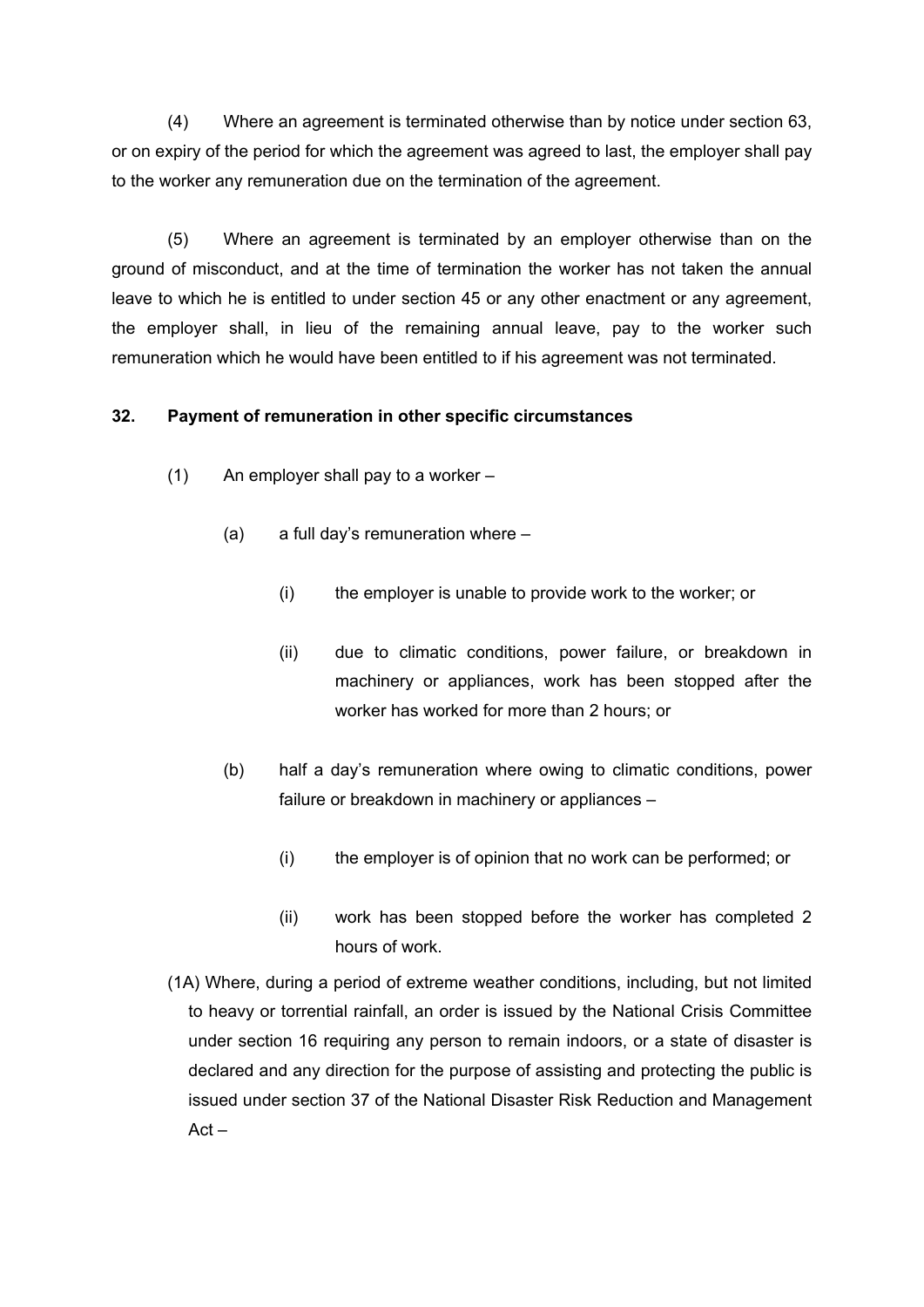- (a) an employer shall not require a worker to report to work, or to continue to work, where he is exposed to the weather conditions, as the case may be; and
- (b) the employer shall pay to the worker  $-$ 
	- (i) a full day's remuneration where
		- (A) no work can be performed owing to the weather conditions; or
		- (B) the worker resumes work for 2 hours or more;
	- (ii) a half day's remuneration where
		- (A) work has been stopped before the worker has completed 2 hours of work; or
		- (B) the worker resumes work for not more than 2 hours.

(2) An employer may require a worker to work temporarily for a time shorter than that specified in his agreement at a reduced remuneration, subject to the approval of the supervising officer.

(3) A worker who is required to work for a shorter time as specified in subsection (2) and is paid a lower remuneration shall have the right to accept work from another employer during the time no work is provided to him.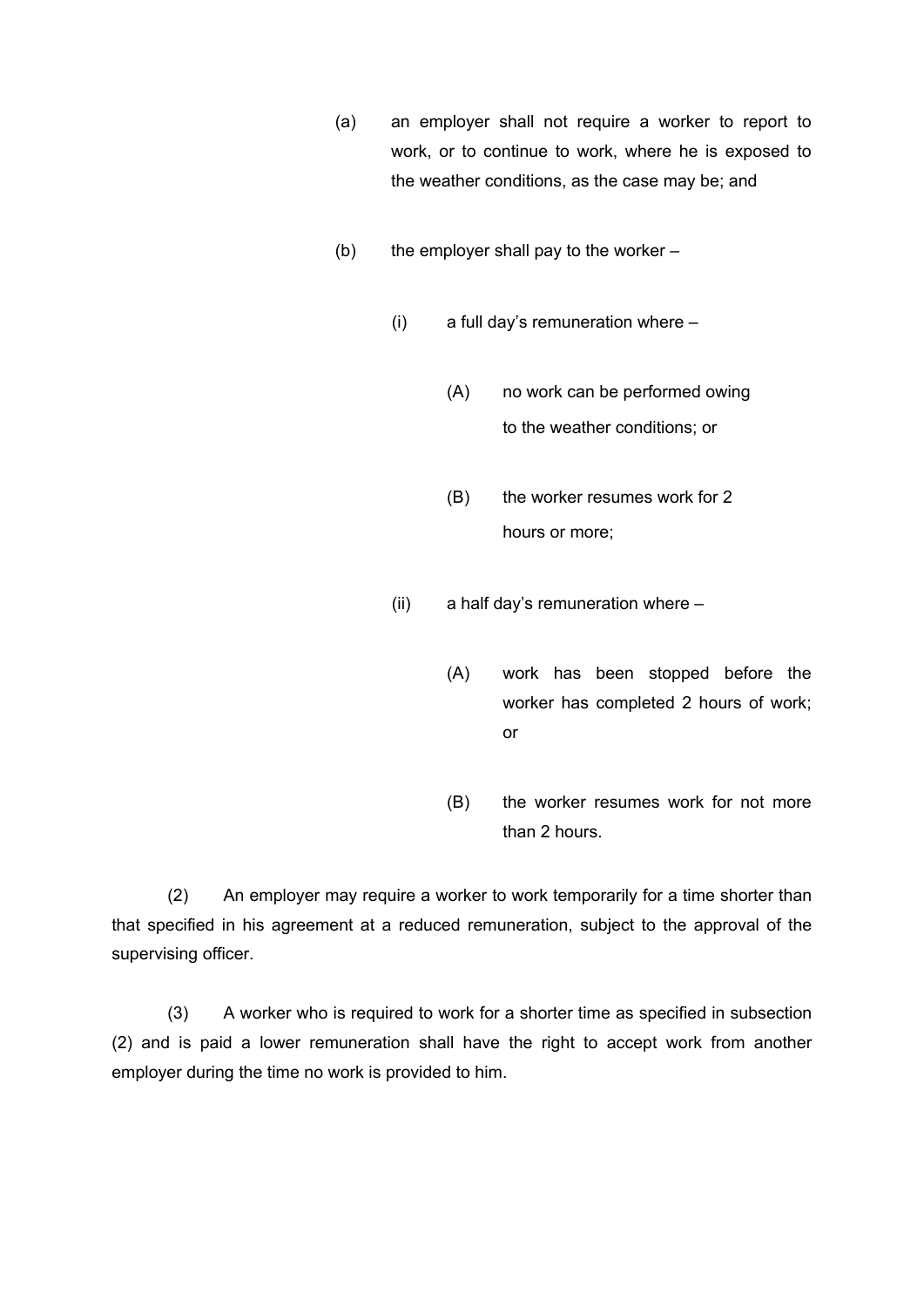(4) Where a cyclone warning class III or IV is in force, a worker may absent himself from work and the employer shall pay remuneration to the worker at the normal rate in respect of the period of absence.

- (5) Subsection (4) shall apply until
	- (a) the cyclone warning class III or IV has been removed; and
	- (b) the employer provides a means of transport to the worker to attend his place of work; or
	- (c) public transport is available.

(6) Where, by the nature of the operation of an undertaking where a worker is employed, he is required to work on a day on which a cyclone warning class III or IV is in force, the worker shall, in addition to any remuneration due to him, be entitled to –

- (a) an allowance equal to 3 times the basic rate per hour in respect of every hour of work performed; and
- (b) adequate free meals.

(7) Subject to section 51, no remuneration shall be payable to, or recoverable by, a worker for any period –

- (a) during which the worker is in lawful custody;
- (b) spent by the worker in a reform institution; or

(c) spent by the worker in going to, attending, or returning from, any Court.

**Amended by** [Act No. 7 of [2020\]](https://supremecourt.govmu.org/_layouts/CLIS.DMS/search/searchdocumentbykey.aspx?ID=%5BAct%20No.%207%20of%202020%5D&list=Legislations)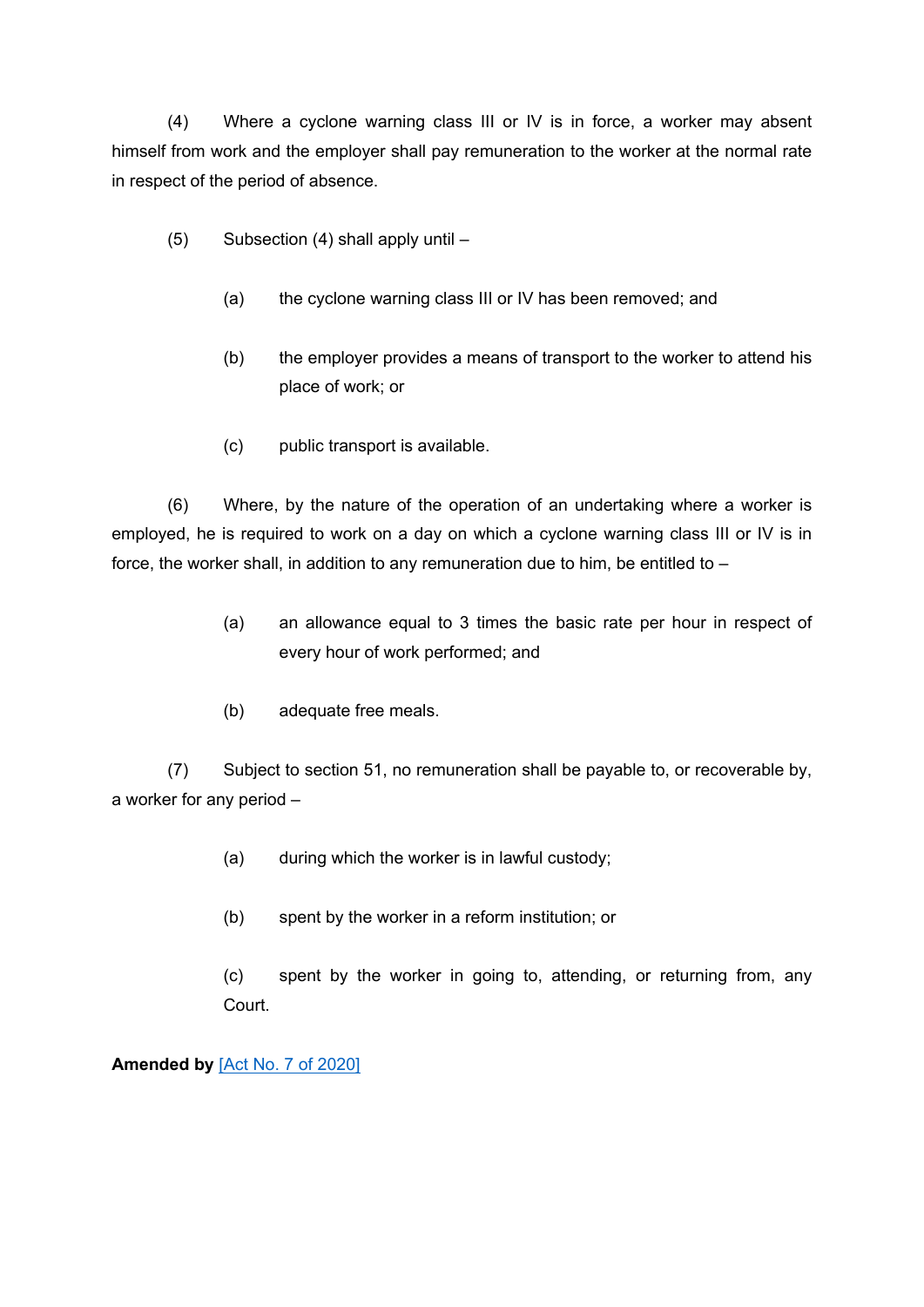# **Section E – Additional remuneration to compensate increase in cost of living**

#### **33. Payment of additional remuneration**

(1) Subject to subsections (3), (4) and (5), every employer shall, as from the appointed date, pay to every worker in his employment, in addition to the actual wage or salary earned by the worker, such additional remuneration, as may be prescribed, to compensate him for an increase in cost of living.

(2) Where the wage or salary of a worker is paid partly by one employer and partly by another, each employer shall pay that part of the additional remuneration which bears the same proportion to the additional remuneration as the part of the wage or salary paid by him bears to the total wage or salary.

(3) Where an employer has paid, during the period 1 January to 31 December of the year, an increase in wage or salary –

- (a) otherwise than
	- (i) by virtue of the Additional Remuneration Act or Remuneration Regulations of the previous year;
	- (ii) by way of an increment or increase on promotion; or
- (b) pursuant to a collective agreement or an award of the Tribunal,

and such increase was specified in writing, or agreed upon by the worker, as being an increase in wage or salary designed specifically to compensate the worker for an increase in the cost of living in respect of that period, there shall be sufficient compliance with subsection (1), in case such increase is less than the additional remuneration specified in subsection (1), if the employer pays the difference.

(4) Subject to subsection (6), where a worker is remunerated on a piece rate basis at rates specified in the Sugar Industry (Agricultural Workers) (Remuneration Order) Regulations 1983 or as agreed upon, such rates shall, as from the appointed date, be increased in the same proportion as the increase of the payment of the additional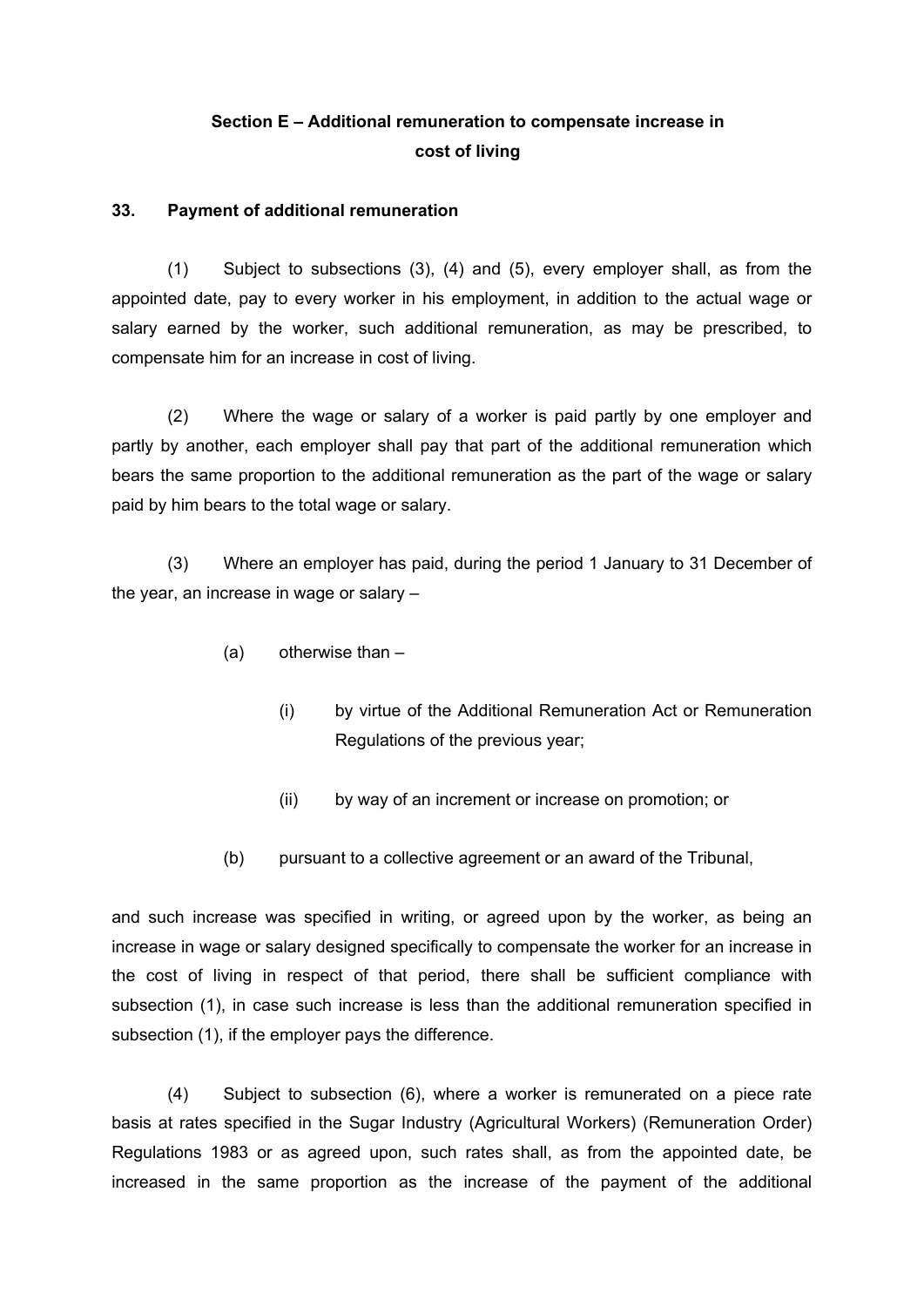remuneration on the basic wage prescribed or agreed upon, as the case may be, of the worker.

(5) Subject to subsections (4) and (6), where a worker is remunerated on a piece rate basis at rates specified in any Remuneration Regulations or Wages Regulations or any other enactment, such rates shall, as from the appointed date, be increased by such appropriate rate as may be prescribed.

(6) The piece rates specified in the enactments specified in subsections (4) and (5) shall include any previous additional remuneration under this section.

(7) Where civil or criminal proceedings are instituted against an employer under this section in relation to a worker first employed by him on or after the appointed date, it shall be a defence for the employer to prove that the wage or salary paid to the worker is not less favourable than all the pecuniary payments made to any other worker of the same grade.

(8) Where a worker is remunerated otherwise than on a monthly basis, it shall be deemed, for the purpose of determining the appropriate additional remuneration, that a month, a fortnight or a week shall consist of such number of days as are specified in any other enactment or agreed upon in relation to that worker.

(9) The amount or percentage of additional remuneration and the appointed date for its payment shall be as may be prescribed.

 $(10)$  In this section –

"basic wage or salary" means –

(a) (i) in relation to a worker whose basic wage or salary is prescribed, and which exceeds the national minimum wage payable to him under the National Minimum Wage Regulations 2017 under the National Wage Consultative Council Act, such basic wage or salary, whether or not the worker's actual wage or salary exceeds the prescribed wage or salary or the worker is remunerated on a piece rate basis or employed on task work;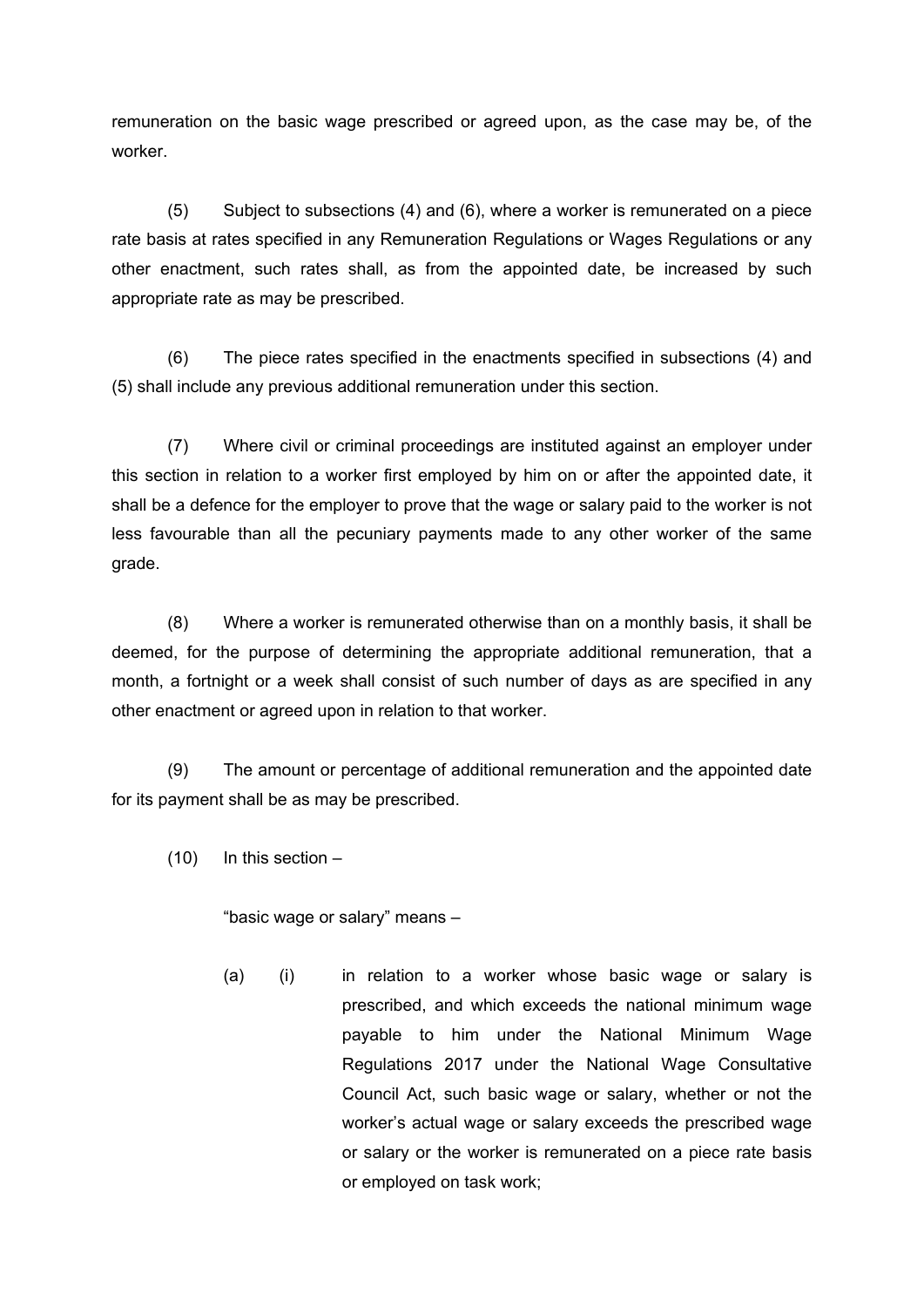- (ii) in relation to a worker, other than a worker of an export enterprise, whose basic wage or salary is prescribed and which, prior to 1 January 2018, was less than the national minimum wage payable to him under the National Minimum Wage Regulations 2017 under the National Wage Consultative Council Act, the national minimum wage plus such successive additional remuneration as may be prescribed;
- (iii) in relation to a worker of an export enterprise whose basic wage or salary is prescribed and which, prior to 1 January 2018, was less than the national minimum wage payable to him under the National Minimum Wage Regulations 2017, the national minimum wage plus such successive additional remuneration as may be prescribed;
- (iv) in relation to a worker in respect of whom no wage or salary is prescribed under any Remuneration Regulations or Wages Regulations or agreed upon in his contract of service, the total amount, by whatever name called, earned by him as from the appointed date;
- (v) in every other case and subject to the payment of the national minimum wage under the National Minimum Wage Regulations 2017 under the National Wage Consultative Council Act, the basic wage or salary agreed upon in the worker's contract of service, whichever is higher, whether or not the worker's actual wage or salary exceeds the agreed wage or salary or the worker is remunerated on a piece rate basis or employed on task work; and
- (b) includes any previous additional remuneration granted under any enactment; but
- (c) does not include any allowance, commission or other benefit not forming part of a worker's wage or salary but given to him in addition to his wage or salary.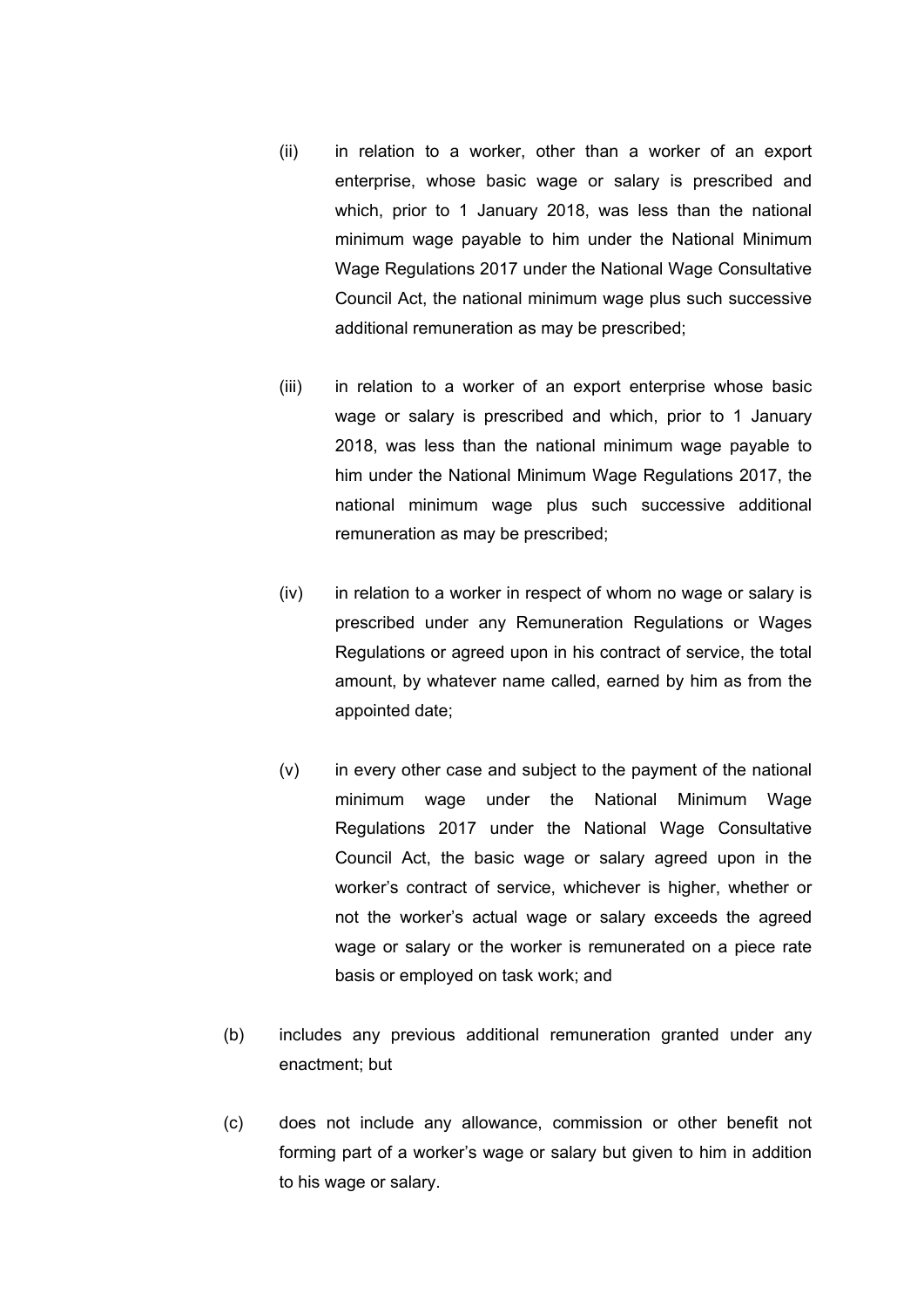#### **Section EA – Special allowance**

#### **33A. Payment of special allowance**

(1) The Director-General may pay to a worker such special allowance, as may be prescribed.

(2) The category of the worker referred to in subsection (1), the monthly basic salary of the worker and the period for which the allowance is payable shall be prescribed.

(3) Where a worker is entitled to and is paid the allowance referred to in subsection (1), the worker shall not be eligible to the Negative Income Tax allowance payable under section 150A of the Income Tax Act.

(4) The Minister may, after consultation with the Minister to whom responsibility for the subject of finance is assigned, make such regulations as he thinks fit for the purpose of this section.

(5) In this section –

"basic salary" includes any additional remuneration payable under section 33.

#### **Added by [Act No. 7 of [2020\]](https://supremecourt.govmu.org/_layouts/CLIS.DMS/search/searchdocumentbykey.aspx?ID=%5BAct%20No.%207%20of%202020%5D&list=Legislations)**

#### **Section F – Restriction on deductions from worker's remuneration**

#### **34. Restriction on deductions**

(1) Subject to subsection (2), no employer shall deduct any amount from a worker's remuneration, other than an amount –

(a) authorised by the worker in writing which –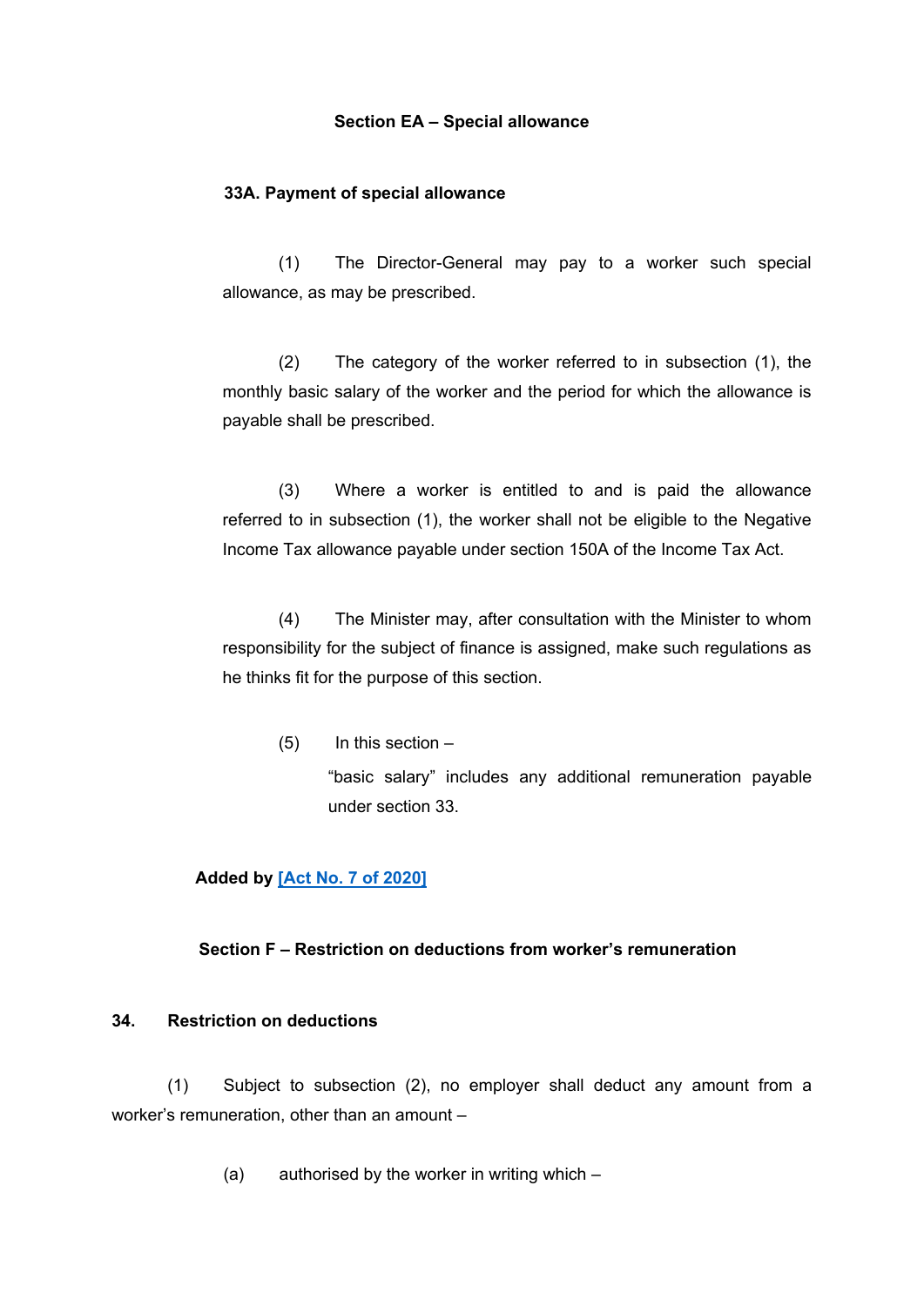- (i) is due to the employer in recovery of an advance made on basic wages, provided the deduction does not exceed one fifth of the basic wages due for a pay period; or
- (ii) the worker wishes to be deducted to make any payment or contribution to any fund, body or other institution; or
- (b) which is deducted in accordance with any enactment or a Court order.

(2) No employer shall deduct any amount from a worker's remuneration, which in the aggregate, exceeds one half of the worker's remuneration for any pay period.

(3) No employer shall, in respect of the payment of remuneration, deduct any amount –

- (a) by way of fine or compensation for poor or negligent work or for damage caused to the property of the employer;
- (b) as a direct or indirect payment for the purpose of obtaining or retaining employment; or
- (c) by way of discount, interest or any charge on account of any advance of remuneration made to a worker.

# **Sub-Part III – Failure to Pay Remuneration Section A – Protective order**

#### **35. Application for protective order**

(1) Where, after making an enquiry, the supervising officer is satisfied that an employer has failed to –

- (a) pay any remuneration due to a worker or a group of workers; and
- (b) comply with a notice issued under section 121,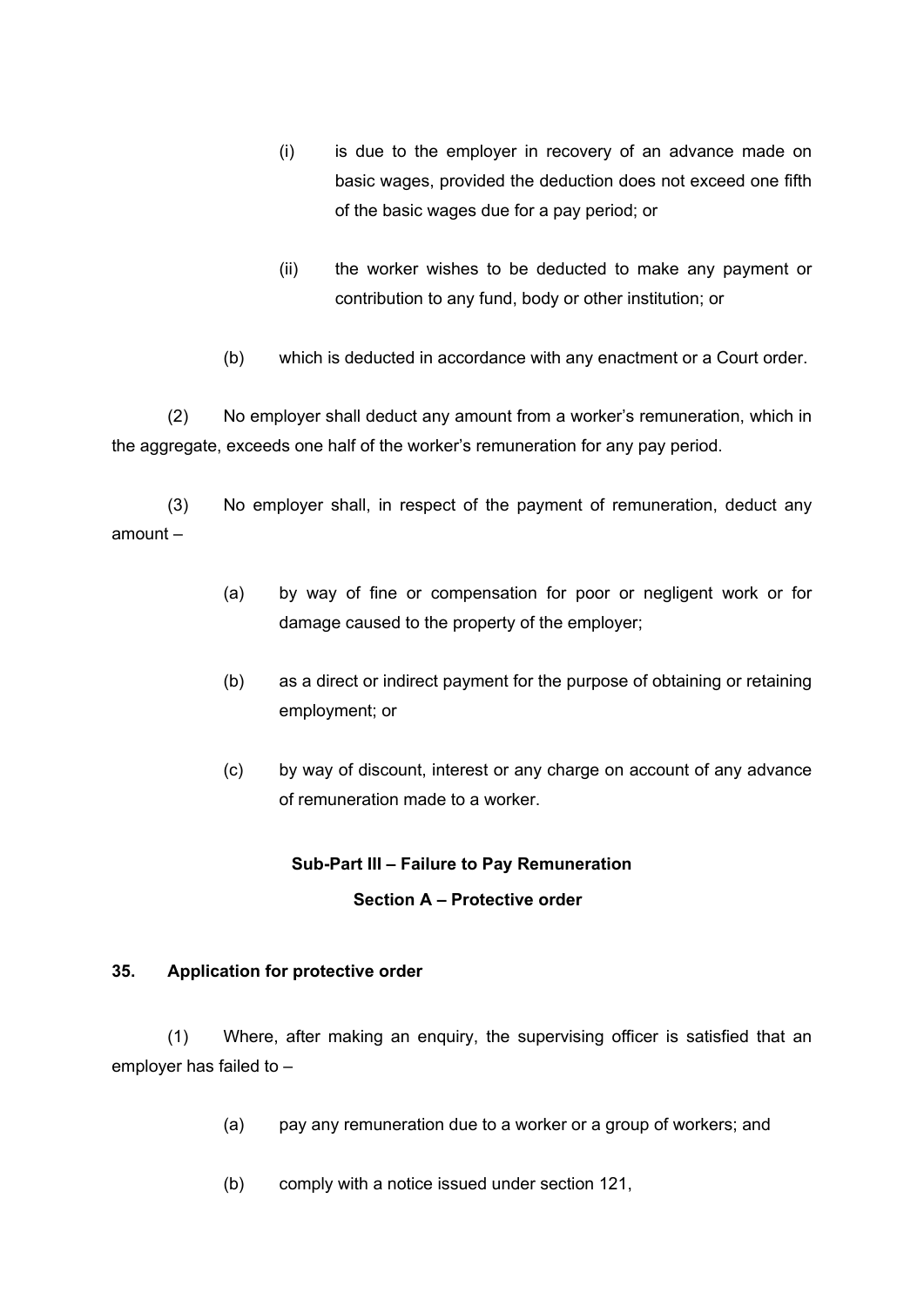the supervising officer may, where he thinks fit, apply to the Judge in Chambers for a protective order, on behalf of the worker or group of workers in the amount of the remuneration due against an employer and any bank or other financial institution holding funds on behalf of the employer.

(2) An application under subsection (1) shall be made where the supervising officer–

- (a) has lodged a case for remuneration due on behalf of the worker or group of workers before the Court;
- (b) has reasonable ground to believe that the employer may dispose of his property to the prejudice of the worker or group of workers to whom remuneration is due; and
- (c) is satisfied that the amount or value of the property is proportionate to the amount of the remuneration due.
- (3) In this section –

"remuneration" –

- (a) has the same meaning as in section 2; and
- (b) includes any severance allowance or compensation payable pursuant to an order made by the Redundancy Board under section 72 or 72A, as the case may be.

**Amended by** [Act No. 7 of [2020\]](https://supremecourt.govmu.org/_layouts/CLIS.DMS/search/searchdocumentbykey.aspx?ID=%5BAct%20No.%207%20of%202020%5D&list=Legislations)

**36. Grant of protective order**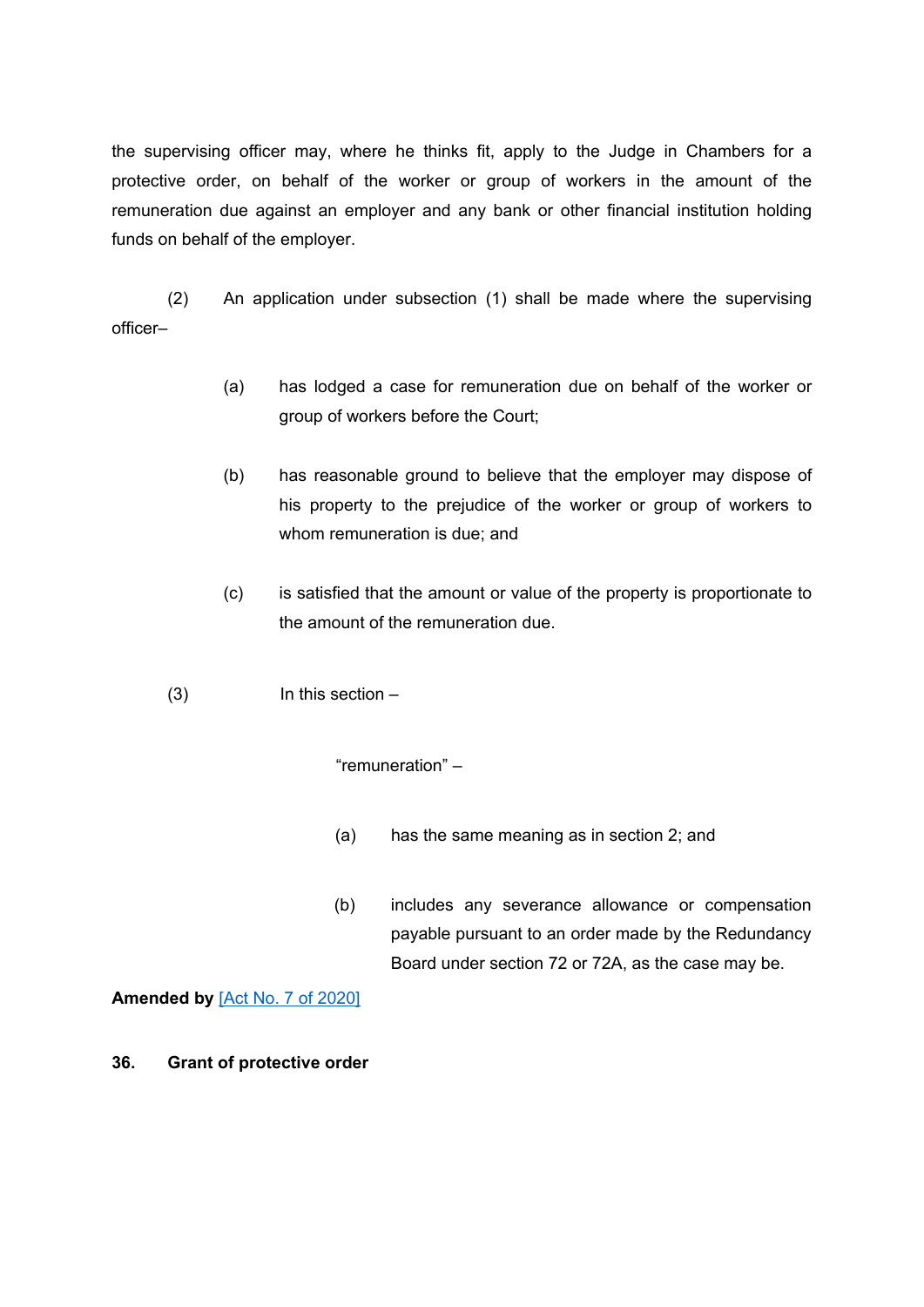(1) Where the supervising officer applies to the Judge in Chambers for a protective order, and the Judge in Chambers is satisfied, having regard to any relevant evidence, that there is reasonable ground to believe that –

- (a) remuneration is due and there has been non-compliance with the notice issued under section 121;
- (b) the employer may dispose of his property to the prejudice of the worker or group of workers to whom remuneration is due;
- (c) the amount or value of the property is proportionate to the amount of the remuneration due,

the Judge in Chambers may order that the property shall not be disposed of or otherwise dealt with by any person except in such manner and in such circumstances as specified in the Order.

(2) Where the Judge in Chambers makes a protective order, the supervising officer shall, within 21 days of the making of the protective order, or such other period as the Judge in Chambers may direct, give notice of the order to the employer and any bank or other financial institution holding funds on behalf of the employer.

# **37. Duration of protective order**

(1) The protective order under section 36 shall remain in force for a period of 12 months.

(2) The supervising officer may, on good cause shown, apply to the Judge in Chambers to extend the duration of a protective order until the Court case referred to in section 35(2)(a) is disposed of or for such period as the Judge in Chambers thinks fit.

# **38. Order in respect of immovable property**

(1) Following the grant of a protective order in respect of immovable property of a particular kind and where any enactment provides for the registration of title to, or charges over, property of that kind, the Judge in Chambers may, on application by the supervising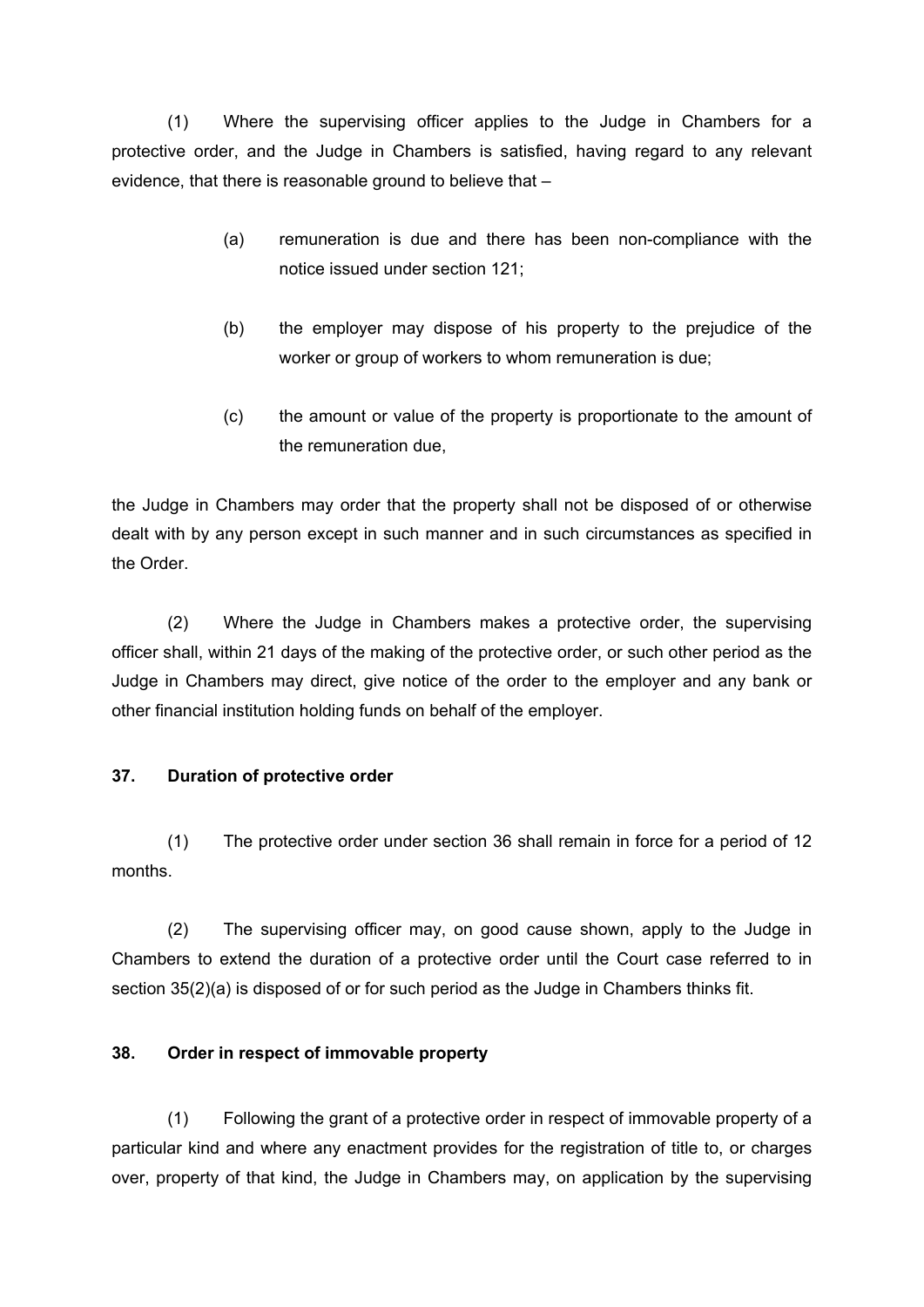officer, order the Registrar-General to make entries in a register which may be consulted by a notary, an attorney or any other person who can show that he has a legitimate interest to do so.

(2) An order made under subsection (1) shall be registered free of any tax, duty or fee.

(3) An order under subsection (1) may include a restriction that the property shall not, without the order of the Judge in Chambers –

- (a) be mortgaged or otherwise burdened;
- (b) be attached or sold in execution;
- (c) vest in the liquidator when the estate of the owner of that immovable property is sequestrated; or
- (d) where the owner of the property is a corporate body, form part of the assets of that corporate body where it is wound up.
- (4) Where an order is made under this section, the supervising officer shall
	- (a) cause notice of the order to be published in the next issue of the Gazette and in at least 2 newspapers having wide circulation; and
	- (b) give notice of the order to  $-$ 
		- (i) all notaries;
		- (ii) all banks, financial institutions and cash dealers.

# **39. Variation and discharge of protective order**

(1) Any person may apply to the Judge in Chambers for the variation and discharge of the protective order granted under section 36.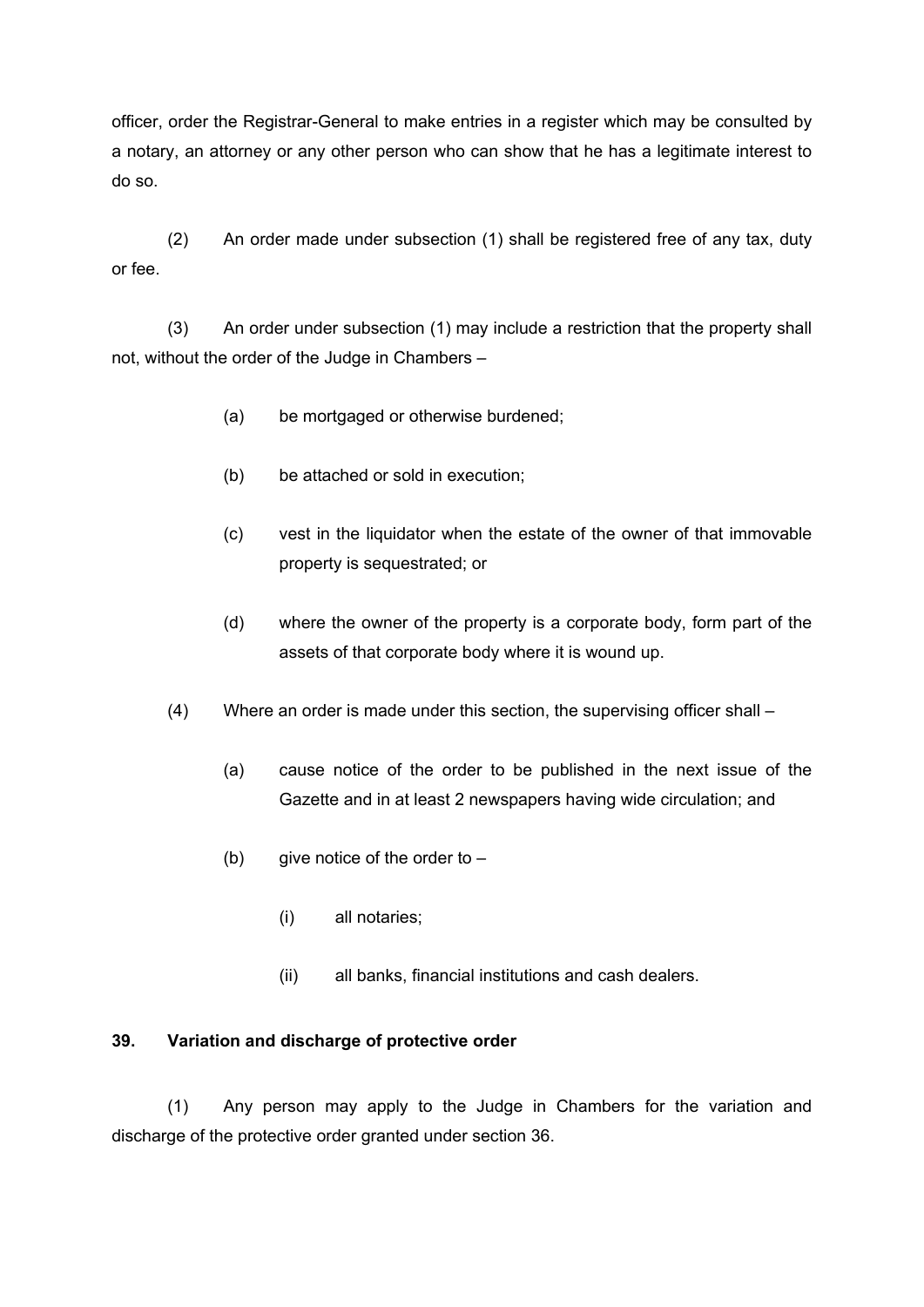- (2) The Judge in Chambers
	- (a) may vary or discharge the protective order where necessary in the interests of justice; or
	- (b) shall discharge the order where
		- (i) the remuneration due to the worker or group of workers has been paid;
		- (ii) the court case referred to in section  $35(2)(a)$  has been disposed of; or
		- (iii) it is in the interest of justice to do so.

(3) Where a protective order in respect of an immovable property is varied or discharged, the Judge in Chambers shall direct the Registrar-General to make appropriate entries in the Register of Protective Orders specified in section 38A of the Notaries Act.

# **Section B – Wage Guarantee Fund Account**

#### **40. Wage Guarantee Fund Account**

(1) The Workfare Programme Fund shall hold an account to be known as the Wage Guarantee Fund Account.

- (2) The purpose of the Wage Guarantee Fund Account shall be to pay
	- (a) remuneration due to a worker up to an amount of 50,000 rupees; and
	- (b) any amount due as may be prescribed in relation to the Portable Retirement Gratuity Fund where contributions have not been made,

where an enterprise in which the worker is employed is considered to be insolvent by the Supreme Court.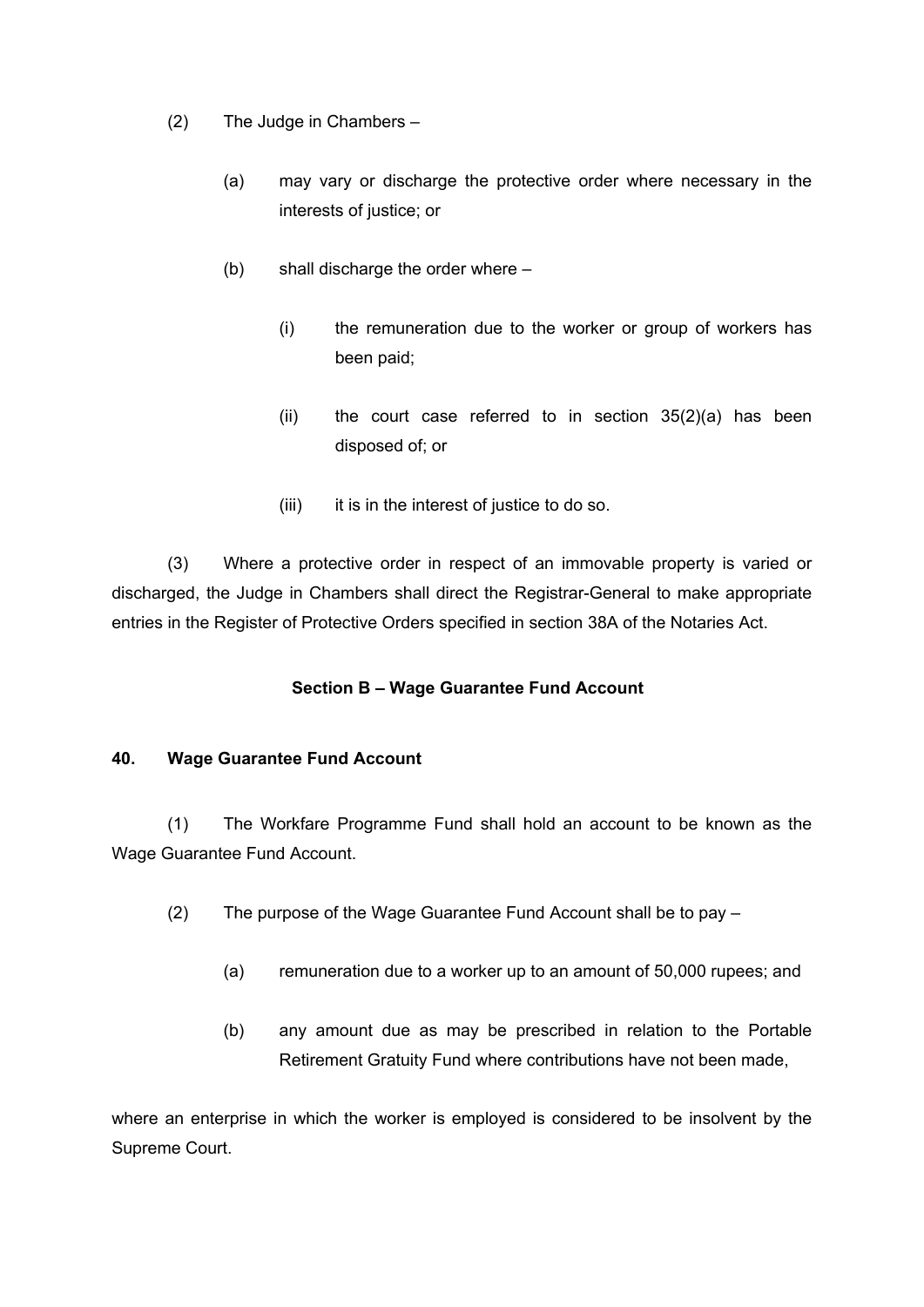#### $(3)$  In this section –

"remuneration" means basic wage for not more than 3 preceding months, wages as indemnity in lieu of notice and end of year gratuity or bonus paid in accordance with the End of Year Gratuity Act or any other relevant enactment.

### **41. Payment into Wage Guarantee Fund Account**

There shall be paid into the Wage Guarantee Fund Account –

- (a) a seed capital as may be prescribed;
- (b) interests on investment;
- (c) any money recovered after the realisation of assets
	- (i) not exceeding the remuneration paid to a worker under the Wage Guarantee Fund Account; and
	- (ii) by the Director-General in respect of non-contribution to Portable Retirement Gratuity Fund.

#### **42. Redemption of claim**

(1) A worker who is not paid remuneration where his employer is insolvent shall register a complaint with the supervising officer to be entitled to unpaid remuneration.

(2) Where a claim is made under subsection (1), the supervising officer shall inform the employer in writing of the amount claimed by the worker within 7 days of the date of registration of the claim.

(3) The employer shall, subject to subsection (4), submit to the supervising officer the details in connection with the remuneration paid and/or due to a worker in the form set out in the Third Schedule within 7 days of the date of receipt of the claim made under subsection (1).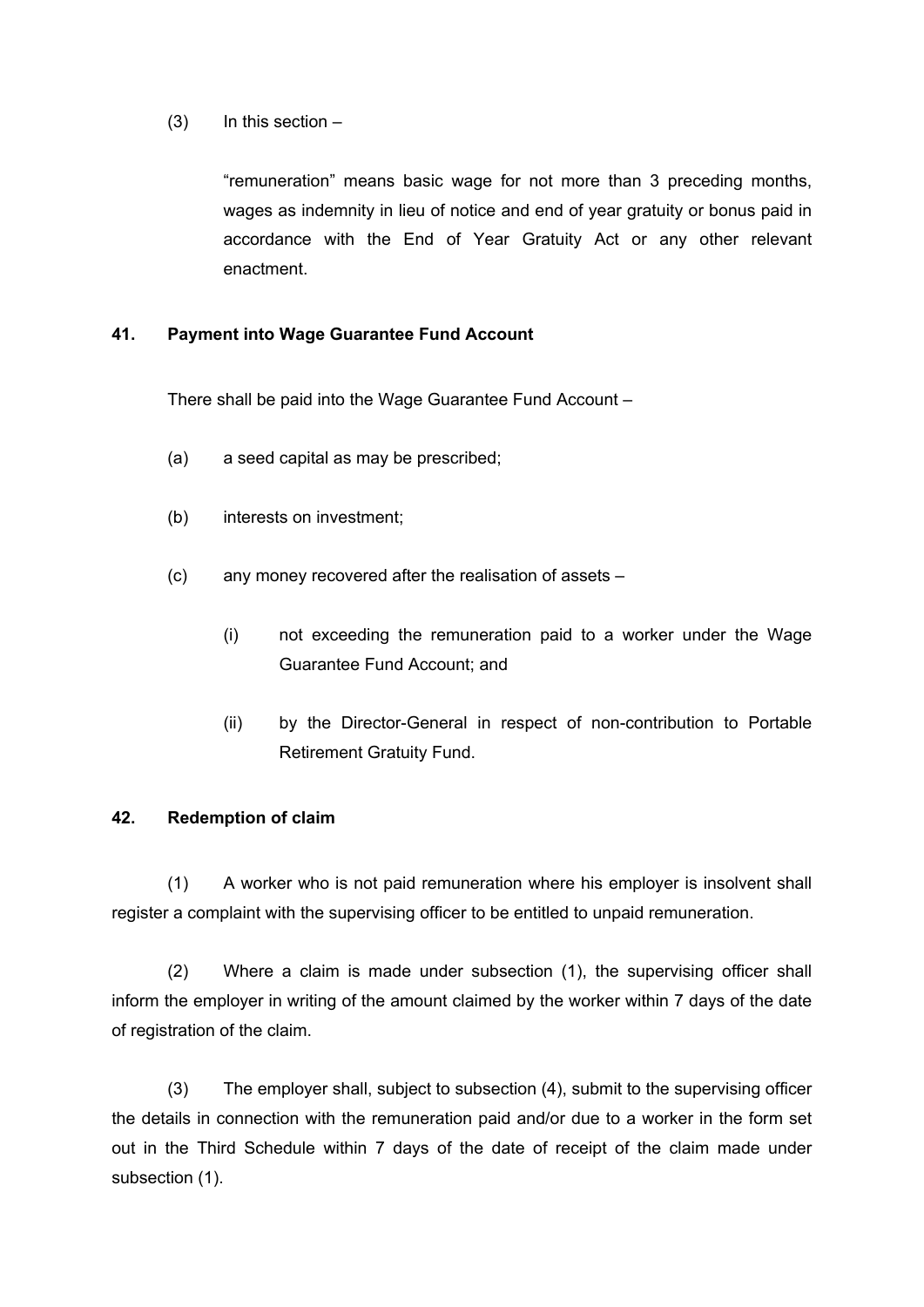(4) Where the supervising officer is satisfied that the claim is bona fide, he shall, within 7 days of the date of the claim, give written notice to the employer, to pay any remuneration due within 7 days.

(5) Where an employer has received a notice under subsection (4), he shall inform the supervising officer –

- (a) of the date on which payment of remuneration will be effected to the workers; or
- (b) where funds are not available, of the date on which the employer intends to effect payment to the workers.

(6) Where the employer fails to pay remuneration under subsection (4), the supervising officer of the Ministry responsible for the subject of social security shall, within a period of 7 days, pay to the worker from the Wage Guarantee Fund Account under section 40, any remuneration due.

(7) The liquidator, other than the Official Receiver, a receiver, an administrator, a special administrator or any person appointed under the Insolvency Act shall, after realisation of the assets of the company –

- (a) inform the supervising officer of the amount available in respect of the balance of remuneration due to the worker;
- (b) pay the amount due to the worker up to a sum not in excess of 50,000 rupees to the Wage Guarantee Fund Account; and
- (c) where funds are available, pay to the worker any remaining balance in excess of 50,000 rupees as the supervising officer may determine.

**Amended by** [Act No. 7 of [2020\]](https://supremecourt.govmu.org/_layouts/CLIS.DMS/search/searchdocumentbykey.aspx?ID=%5BAct%20No.%207%20of%202020%5D&list=Legislations)

# **43. Recovery of overpayment of benefit**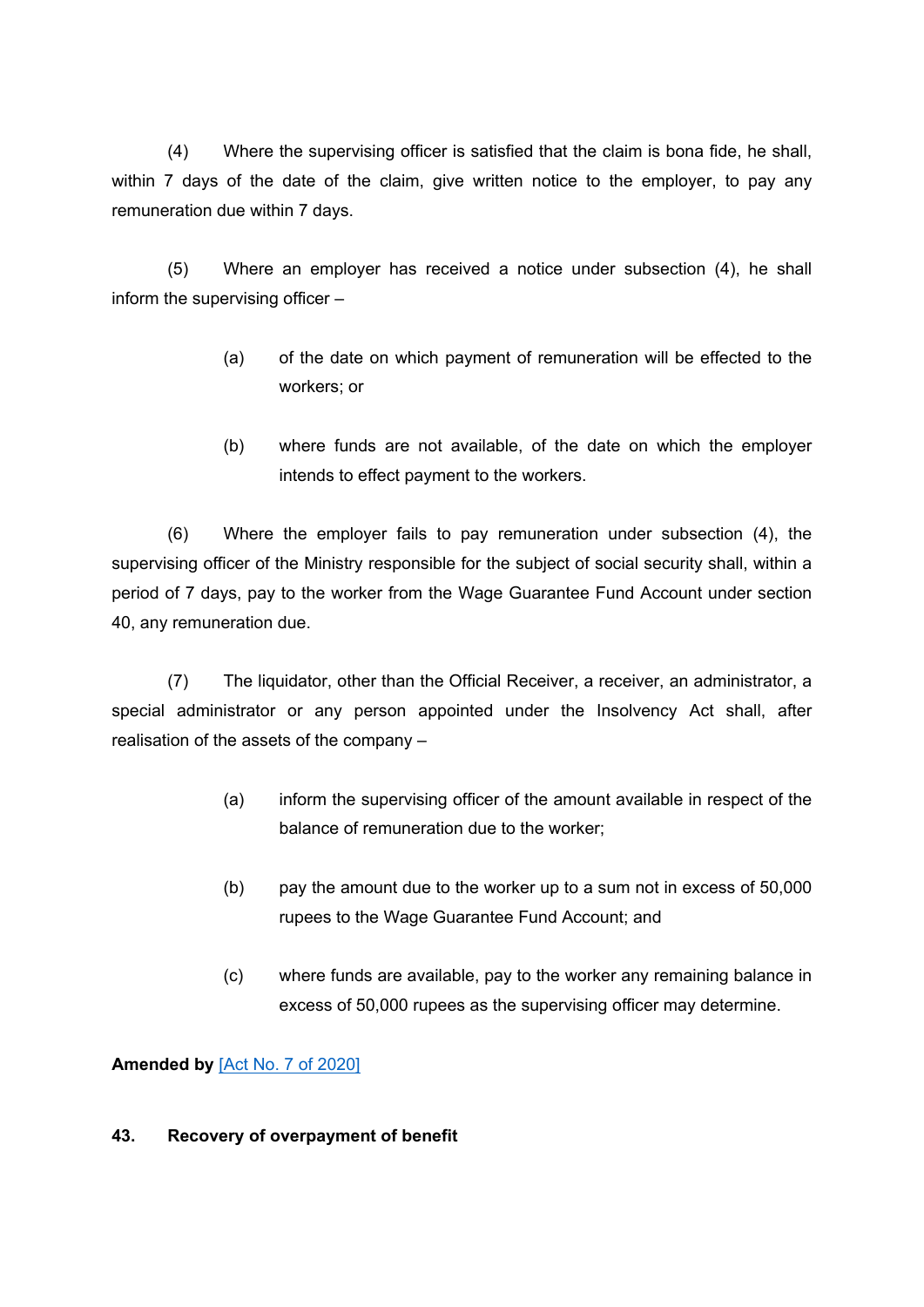(1) (a) Where a person receives a benefit to which he is not entitled or which he is not qualified to receive or was disqualified from receiving, the amount of the benefit shall be recovered in accordance with paragraph (b).

(b) The Director-General shall recover any benefit referred to in paragraph (a) in the same manner as income tax is recoverable under Part XI of the Income Tax Act.

(2) Where any unpaid remuneration is paid into the bank account of a worker and it is subsequently found by the supervising officer that the benefit should not have been so paid, the bank shall, on written request to that effect by the supervising officer, refund the amount so paid to the Wage Guarantee Fund Account and may debit the bank account accordingly.

(3) The Court may, where it thinks fit and whether or not a claim to that effect has been made, order an employer to pay interest at a rate not exceeding 12 per cent per annum on the amount of wages due from the date of non-payment or short payment of wages to the date of payment.

#### **Sub-Part IV – Other Conditions of Employment**

#### **Section A – Meal allowance**

#### **44. Meal allowance**

(1) Where a worker is required to perform more than 2 hours' extra work after having completed his normal day's work on any day of the week, he shall, in addition to any remuneration due for overtime work, be provided by the employer with an adequate free meal or be paid a meal allowance in such amount as specified in the Fourth Schedule.

(2) The meal allowance referred to in subsection (1) shall be paid not later than on the last working day of the pay period.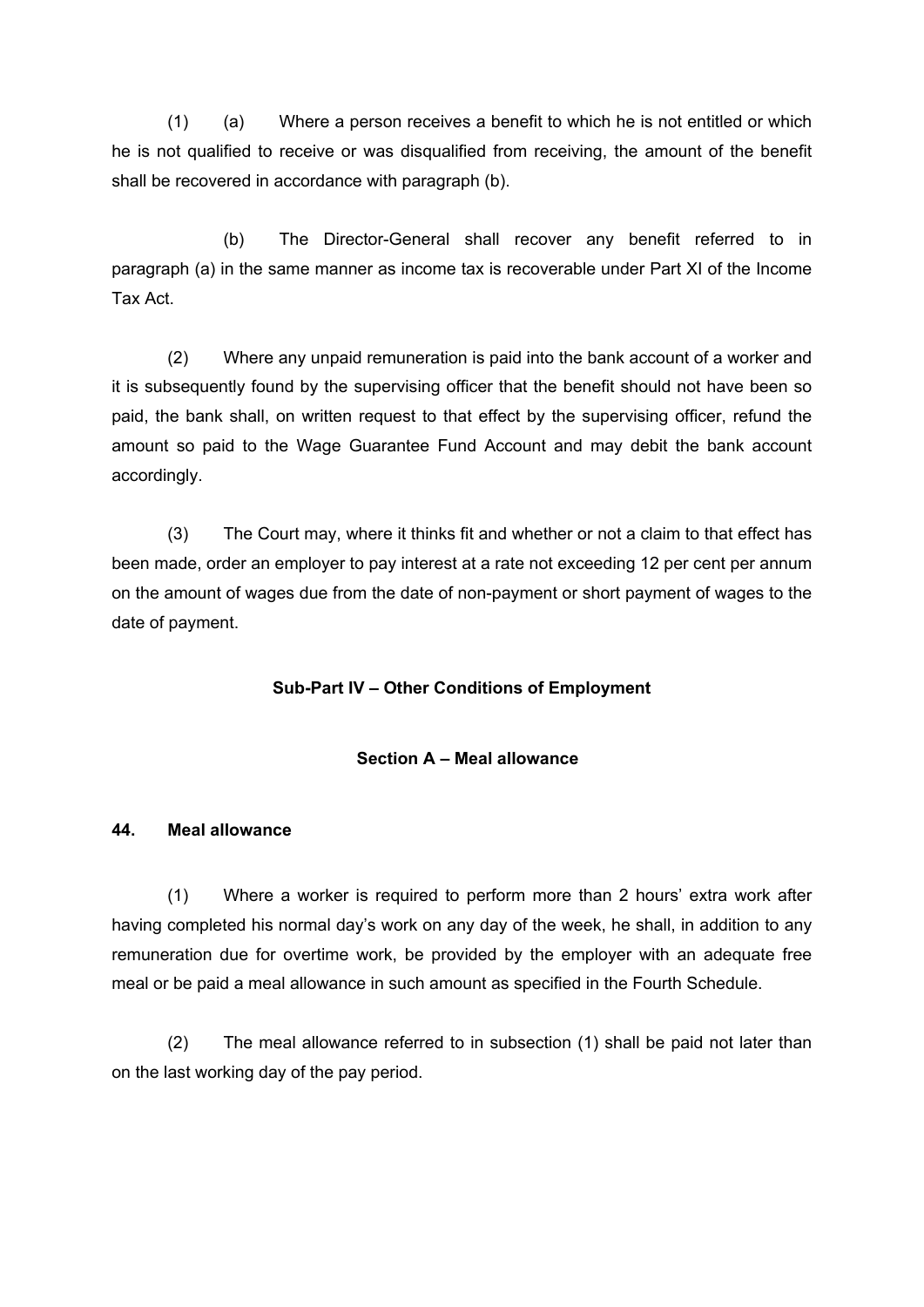(3) Subsection (1) shall not apply to a migrant worker where the migrant worker is being paid a meal allowance or is being provided a free meal for a value higher than what he would be entitled under this section.

- $(4)$  In this section, a normal day shall be deemed to be of
	- (a) 8 hours for a worker employed on a 6-day week;
	- (b) 9 hours for a worker employed on 5-day week; or
	- (c) the number of stipulated hours specified in an agreement.

# **Section B – Entitlement to leaves**

### **45. Annual leave**

(1) Subject to subsection (11), every worker, other than a part-time worker, who remains in continuous employment with the same employer for a period of 12 consecutive months shall be entitled, during each subsequent period of 12 months while he remains in continuous employment, to 20 working days' annual leave.

(2) Every worker shall be entitled to 2 days' leave in every year, in addition to the leave specified in –

- (a) subsection (1) or any other enactment; or
- (b) any agreement, collective agreement or award of the Tribunal or an arbitrator.

(3) Leave specified in subsection (1) or (2) may be taken on full day, half day or such shorter period as agreed between an employer and a worker.

(4) Every worker, other than a part-time worker, who remains in continuous employment with the same employer for a period of 6 consecutive months and who has been present on all the working days during that period, shall be entitled to one day's annual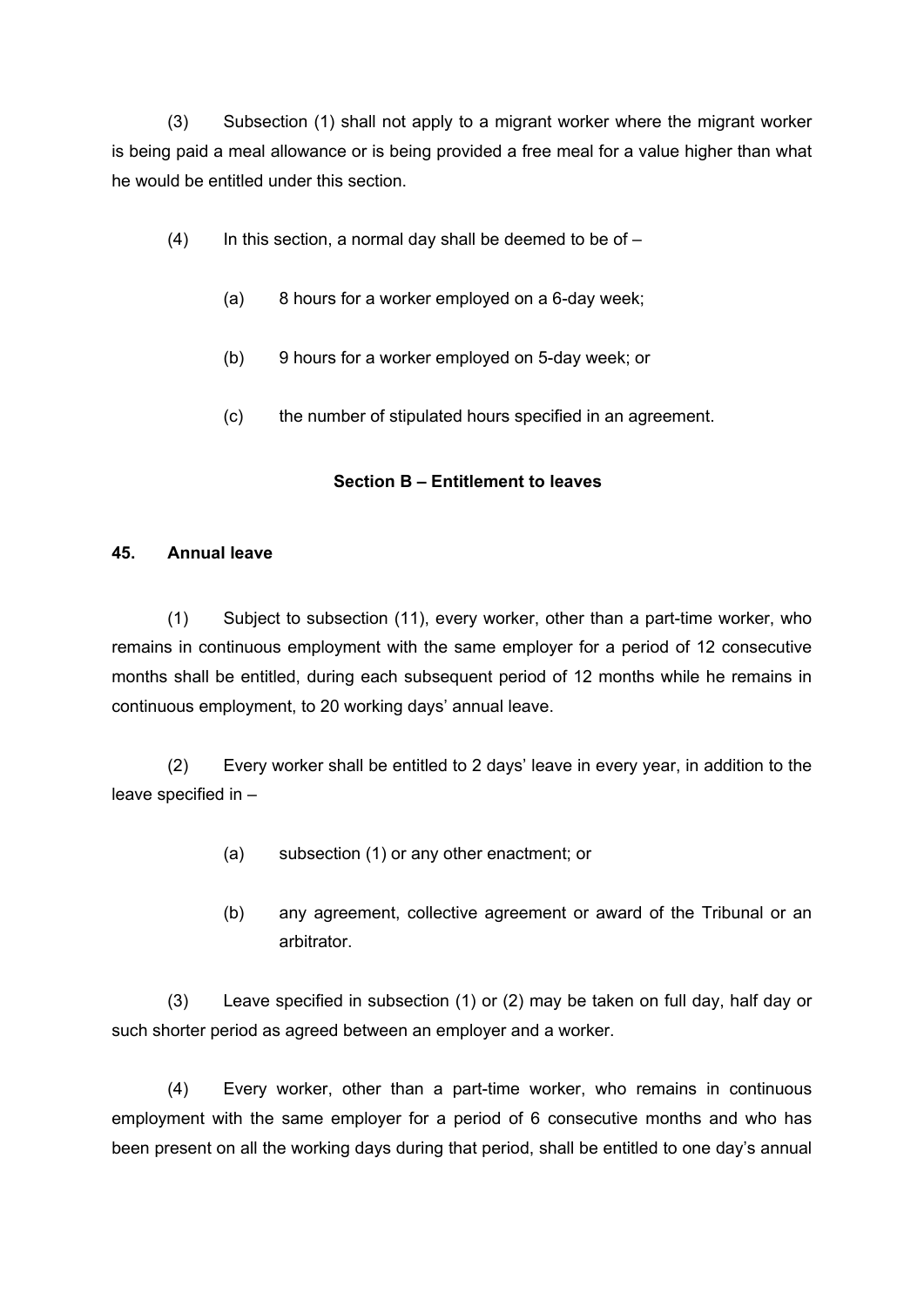leave during each subsequent month up to the twelfth month, while he remains in continuous employment with the same employer.

(5) Where a part-time worker remains in continuous employment with the same employer for a period of 12 consecutive months, he shall be entitled during each subsequent period of 12 months, to such number of days of annual leave on full pay computed in accordance with the following formula –

 $N/W \times Y$ , where  $-$ 

"N" means the number of days of work he is required to perform in a week;

"W" means the number of working days in a week of a comparable full-time worker;

"Y" means the number of days of annual leave to which a worker is entitled under subsection (1), any other enactment including any Remuneration Regulations or Wages Regulations, or any agreement, collective agreement or an award of the Tribunal or an arbitrator.

(6) Where an employer and a worker are unable to agree as to when the leave under this section is to be taken, half of the leave period shall be fixed by the employer and the other half by the worker.

(7) A worker who wishes to take more than one day's annual leave consecutively shall, except where reasonable cause is shown, give his employer at least 48 hours' advance written notice.

(8) Where a worker has not taken or been granted all the leave to which he is entitled under subsection (1), (2) or (5), he shall be paid a normal day's wage in respect of each day's leave still due to him at the end of the period of 12 consecutive months.

(9) An employer shall not, without reasonable cause, withhold the granting of leave to a worker under this section.

(10) Any agreement by a worker to relinquish his annual leave entitlement under this section shall be null and void.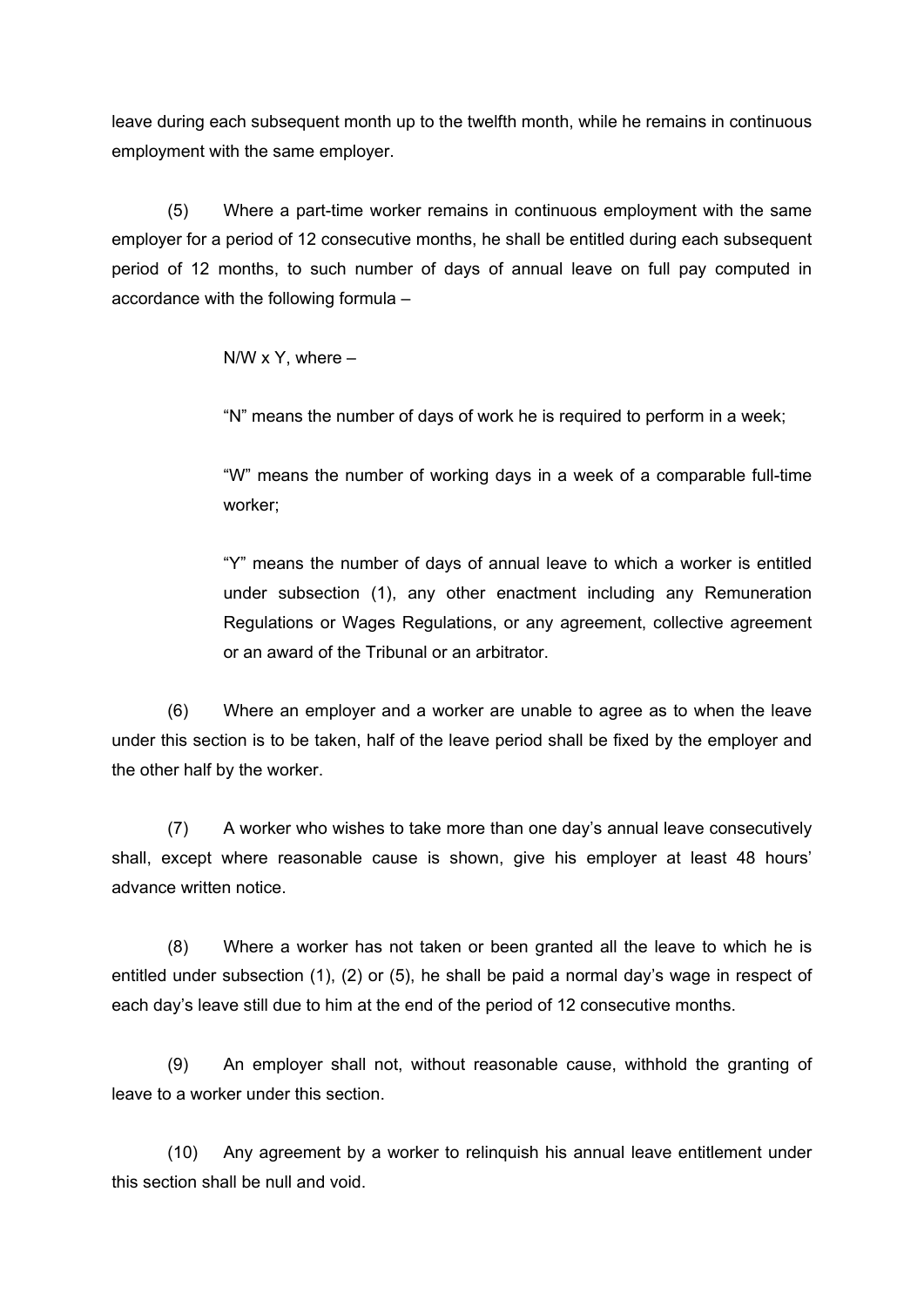(11) Subject to subsection (2), this section shall be subject to any other enactment, a collective agreement or an award.

(12) (a) Notwithstanding any provision to the contrary in subsections (7) to (10) and subject to paragraph (b), an employer may, during a period of 18 months following the expiry of the COVID-19 period, withhold up to 15 days' annual leave, or such other number of annual leave as may be prescribed, from the aggregate of the annual leave specified in subsection (1) which accrues to a worker as from the beginning of the year of the COVID-19 period or such further period as may be prescribed.

(b) Paragraph (a) shall not apply to a worker who has, for the COVID-19 period, performed work during such days as required by his employer

(c) Where the worker is a part-time worker, the employer may withhold from the aggregate of the annual leave referred to in subsection (5), such number of annual leave computed in accordance with the following formula –

15/W x Y, where  $-$ 

"W" means the number of working days in a week of a comparable full-time worker; and

"Y" means the number of days of work he is required to perform in a week.

(d) For the purpose of computing the aggregate annual leave accruing to a worker under this section, any annual leave entitlement for a period of less than 12 consecutive months shall be prorated, to the next round figure, in accordance with the following formula –

 $N/12$  x Y, where  $-$ 

"N" means the number of annual leave under subsection (1) or (5), as the case may be; and

"Y" means the number of months in the period of less than 12 consecutive months.

**Added by [Act No. 1 of [2020\]](https://supremecourt.govmu.org/_layouts/CLIS.DMS/search/searchdocumentbykey.aspx?ID=%5BAct%20No.%201%20of%202020%5D&list=Legislations)**

**46. Sick leave**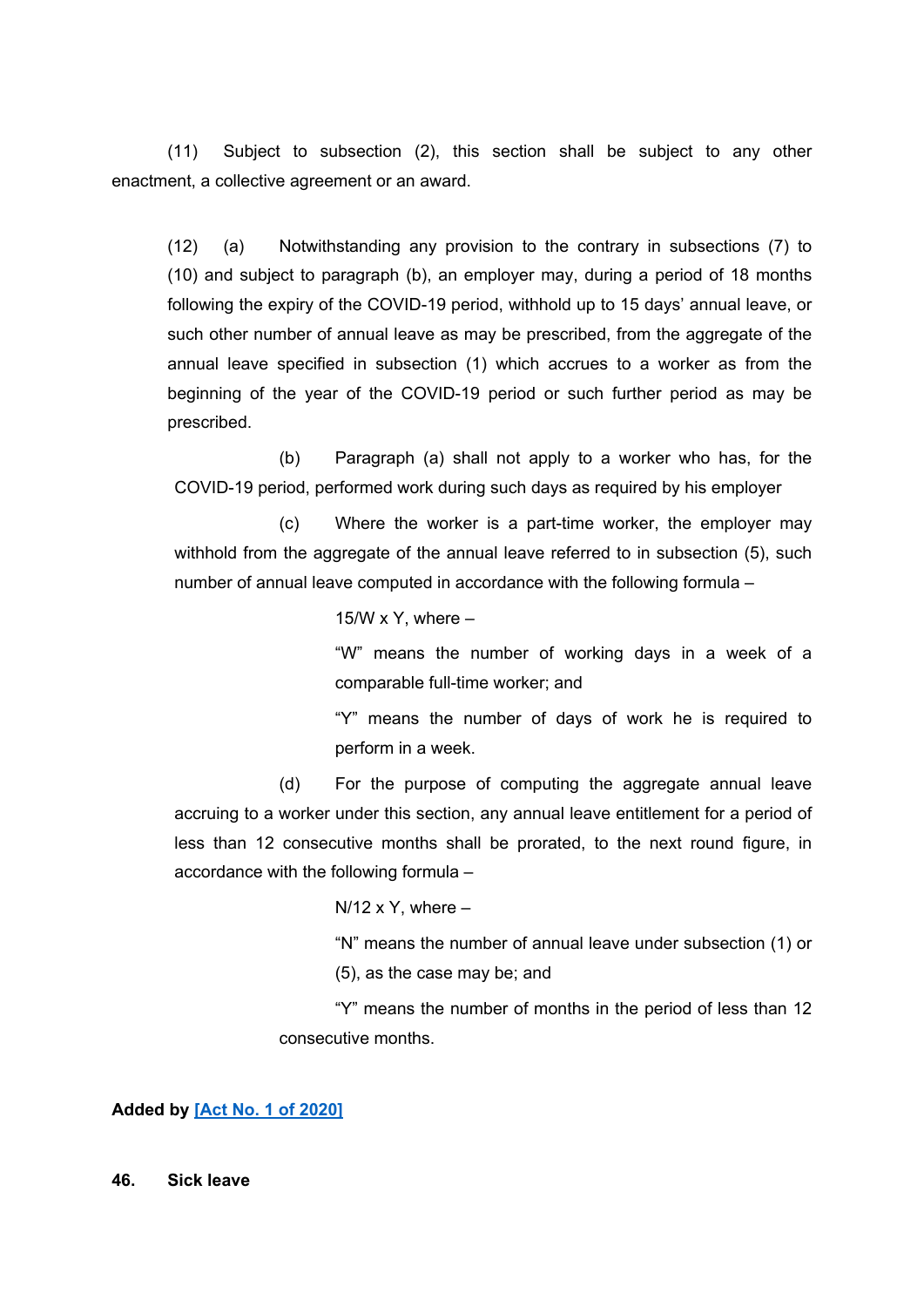(1) (a) Subject to subsections (4) and (5), every worker, other than a parttime worker, who remains in continuous employment with the same employer for a period of 12 consecutive months shall be entitled, during each subsequent period of 12 months while he remains in continuous employment, to 15 working days' sick leave on full pay.

(b) Where, at the end of a period of 12 consecutive months, a worker has not taken the sick leave to which he is entitled under paragraph (a), any outstanding sick leave shall be accumulated to a maximum of 90 working days.

(2) (a) Where a part-time worker remains in continuous employment with the same employer for a period of 12 consecutive months, he shall be entitled, during each subsequent period of 12 months, to the number of days of sick leave on full pay computed in accordance with the following formula –

 $N/W \times Y$ , where  $-$ 

"N" means the number of days of work he is required to perform in a week;

"W" means the number of working days in a week of a comparable full-time worker;

"Y" means the number of days of sick leave to which a worker is entitled under subsection (1)(a) or any other enactment including any Remuneration Regulations or Wages Regulations, or any agreement, collective agreement or award of the Tribunal or an arbitrator.

(b) Where, at the end of a period of 12 consecutive months, a part-time worker has not taken the sick leave to which he is entitled under paragraph (a), any outstanding sick leave shall be accumulated up to a maximum number of days according to the following formula –

N/W x 90 normal working days, where –

"N" means the number of days of work he is required to perform in a week;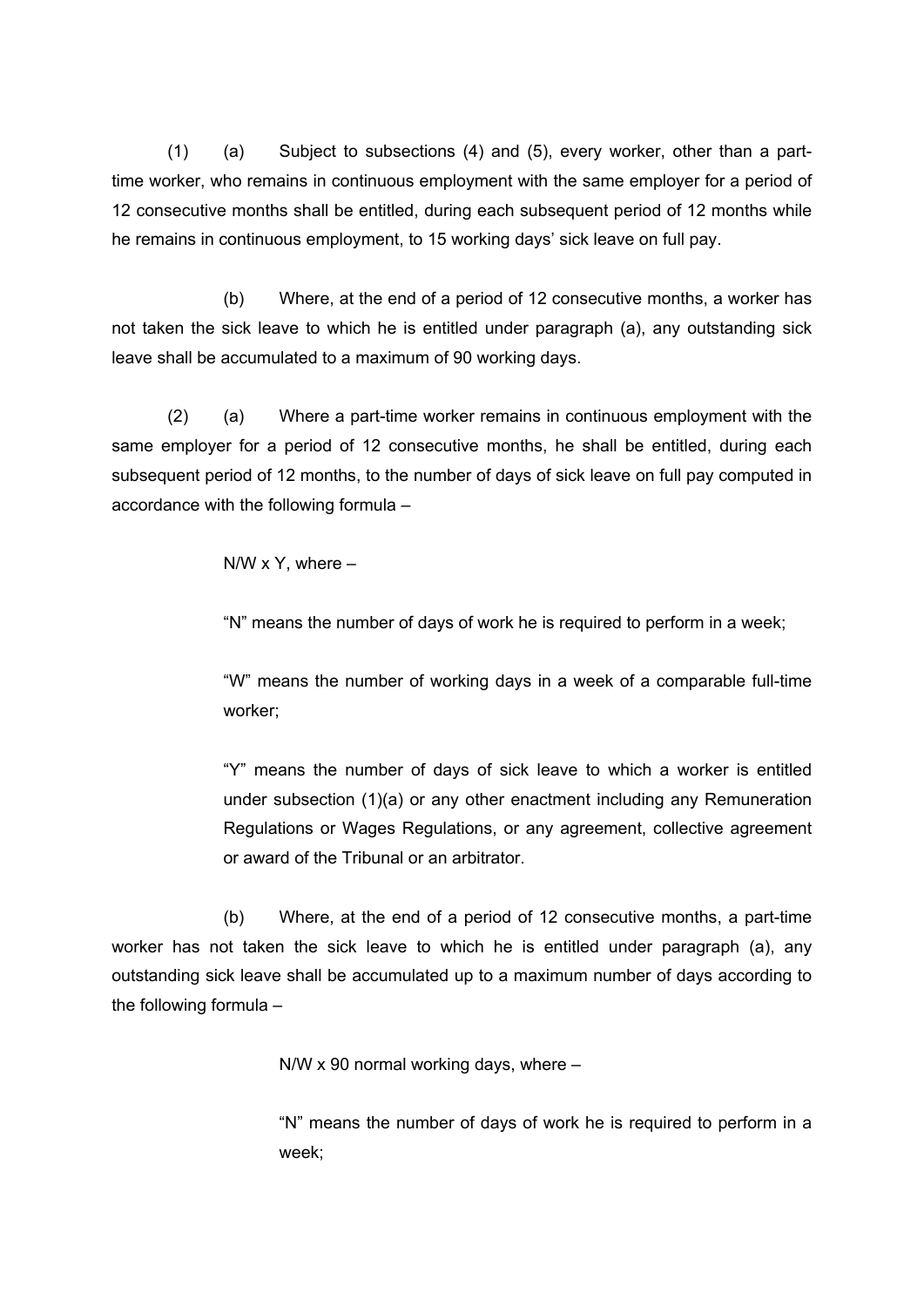"W" means the number of working days in a week of a comparable full-time worker.

(3) Every worker, other than a part-time worker, who remains in continuous employment with the same employer for a period of 6 consecutive months and who has been present on all the working days during that period shall be entitled to one day's sick leave during each subsequent month up to the twelfth month, while he remains in continuous employment with that employer.

(4) Where a worker has exhausted the sick leave provided for under subsection  $(1)(a)$  or  $(2)(a)$  and has thereafter been granted sick leave –

- (a) for time wholly spent in a hospital, or other medical institution; or
- (b) for convalescence purposes after discharge from a hospital or other medical institution,

such additional sick leave duly certified by a medical practitioner may be deducted from the accumulated sick leave, under subsection (1)(b) or (2)(b) and shall be on full pay.

(5) Where a worker absents himself on ground of illness, he shall, unless reasonable cause is shown and except where the employer is aware of the nature of the illness, notify his employer of his illness on the first day of absence.

(6) Where a worker remains ill for more than 3 consecutive working days, he shall forward to his employer a medical certificate –

- (a) on the fourth day of absence; or
- (b) where the worker is admitted to a hospital or other medical institution, within 3 days of his discharge from the hospital or medical institution.

(7) A medical certificate referred to in subsection (6) shall not be valid in respect of any period exceeding 3 days before the day on which it is issued.

(8) (a) Every employer may, at his own expense, cause a worker who is absent on ground of illness to be examined by a medical practitioner.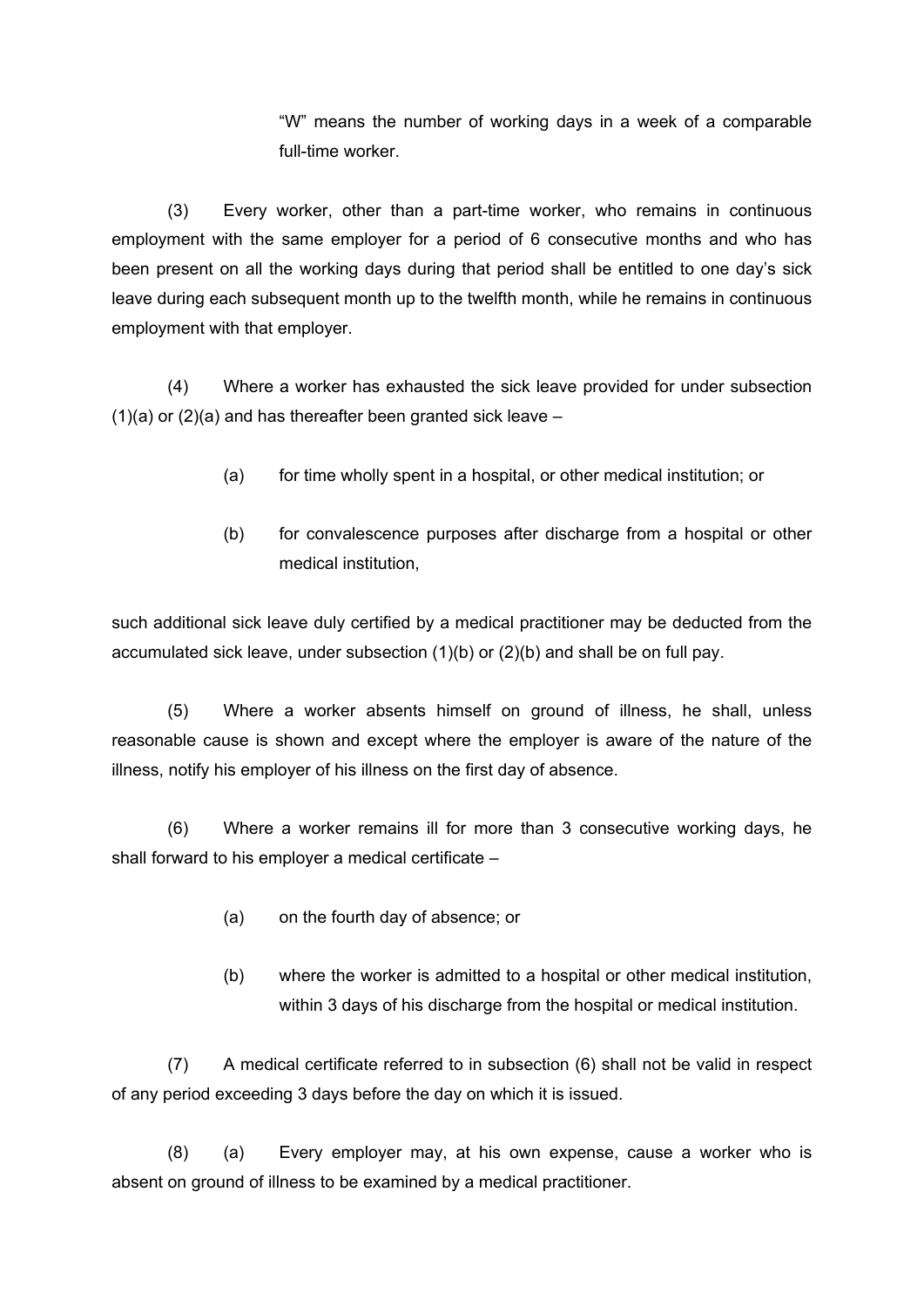(b) Where a worker is required to attend a medical examination under paragraph (a), the employer shall, at his own expense, provide free transport to the worker to attend the medical examination.

(c) Where a worker is bedridden, the employer may, with the consent of the worker, cause a medical practitioner to examine the worker at the residence of that worker.

#### **47. Vacation leave**

(1) Subject to subsection (2), a worker, other than a migrant worker, who remains in continuous employment with the same employer for a period of at least 5 consecutive years shall be entitled to vacation leave of not more than 30 days, whether taken consecutively or otherwise, for every period of 5 consecutive years, to be spent abroad, locally or partly abroad and partly locally.

(2) Any subsequent eligibility period of 5 consecutive years shall be computed after the worker resumes work after the vacation leave under subsection (1).

(3) The vacation leave under subsection (1) shall be with pay and such pay shall, in case the worker opts to spend the vacation wholly or partly abroad, be effected at least 7 working days before the worker proceeds abroad.

(4) The vacation leave under this section shall be deemed to constitute attendance at work and shall not be cumulative.

(5) For the purpose of subsection (1), the computation of the period of 5 consecutive years shall start as from the date of the commencement of this Act.

#### **48. Special leave**

Where a worker remains in continuous employment with the same employer for a period of 12 consecutive months, the worker shall be entitled to –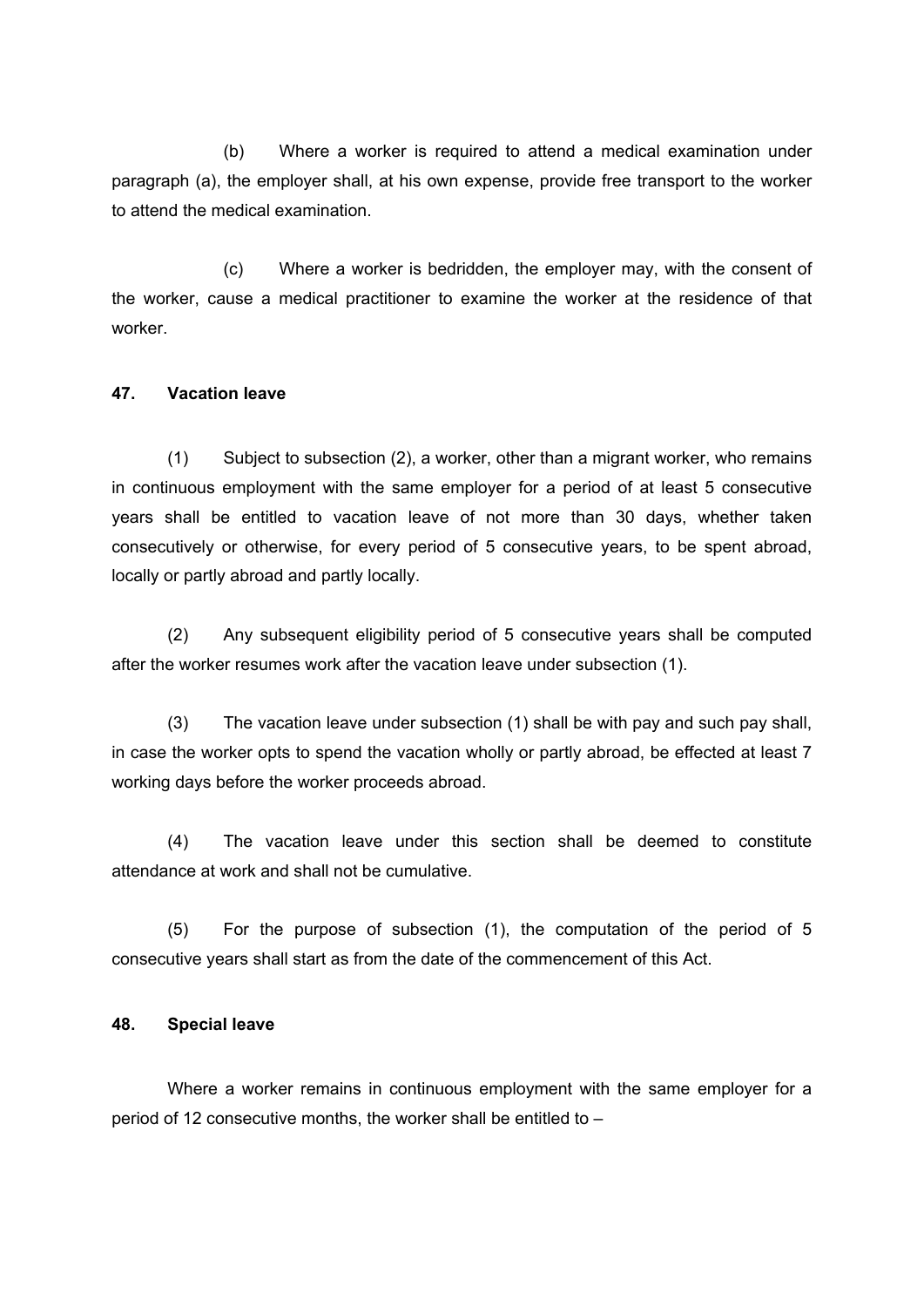- (a) 6 working days' special leave on full pay on the occasion of the celebration of his first civil or religious marriage;
- (b) 3 working days' special leave on full pay on the occasion of the first civil or religious marriage of his son or daughter; and
- (c) 3 working days' special leave on full pay on the death of his spouse, child, father, mother, brother or sister.

#### **49. Juror's leave**

A worker shall be granted leave with pay by his employer during the period of his absence from work pursuant to a summons issued to him to attend service as juror under the Courts Act.

#### **50. Leave to participate in international sport events**

Where a worker is selected or nominated to participate in an international sport event to represent Mauritius, the worker shall, subject to advance notice being given and documentary evidence adduced as to the duration of his absence, be granted leave with pay at his request by his employer for the duration of the event or such longer period as may be necessary.

#### **51. Leave to attend Court**

(1) A worker shall be granted leave to attend Court regarding any matter in which he is a party or in which he is a witness.

(2) The leave under subsection (1) shall be with pay where the worker is attending Court as representative of the employer or on its behalf.

(3) For the purpose of subsection (1), an employer may require a worker to produce a certificate of attendance from the Court which the worker attended except where the worker attends Court under subsection (2).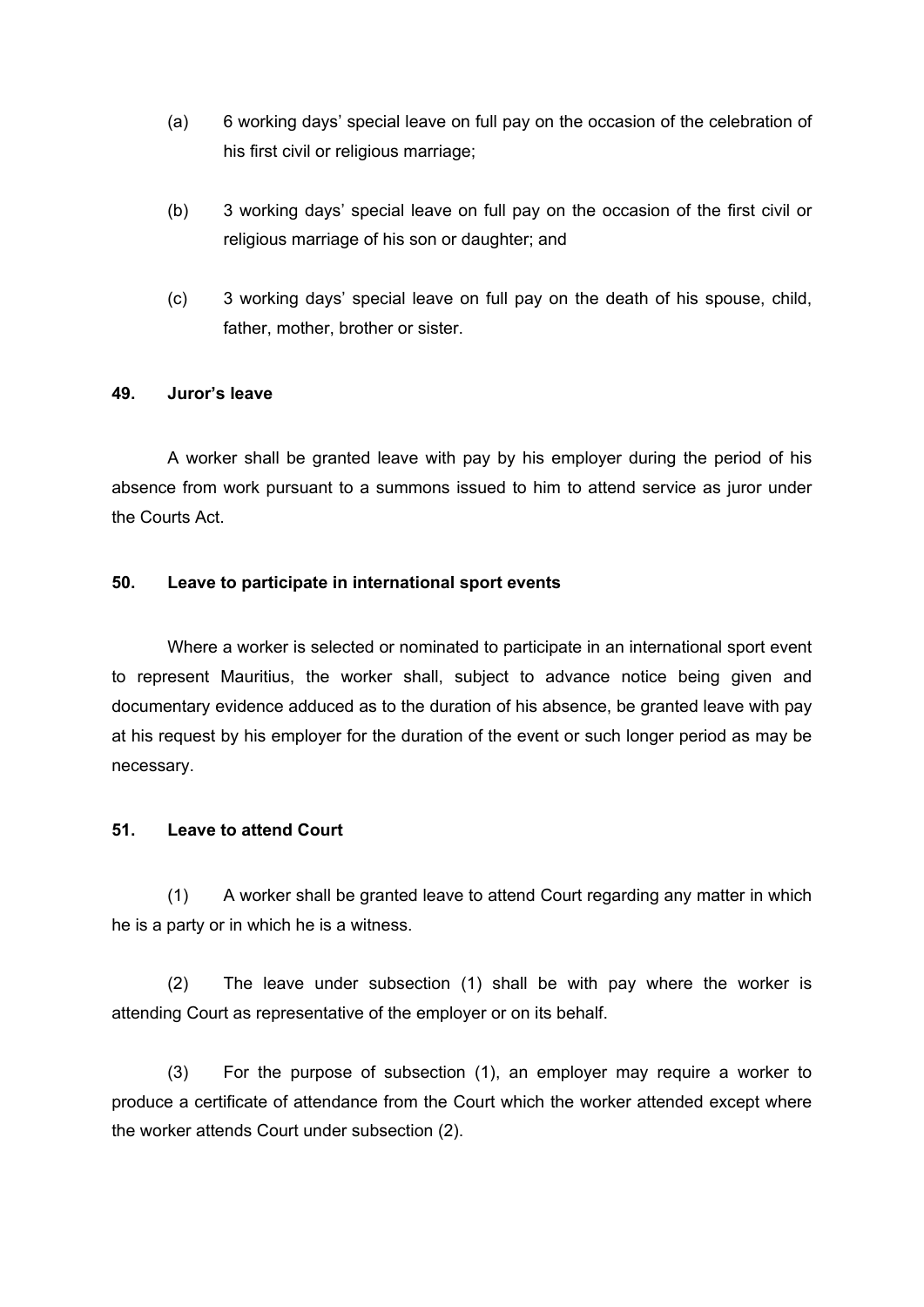#### **Section C – Entitlement to maternity and paternity leaves**

#### **52. Maternity leave and other benefits**

(1) A female worker shall, on production of a medical certificate, be entitled to 14 weeks' maternity leave on full pay to be taken –

- (a) before confinement, provided that at least 7 weeks' maternity leave shall be taken immediately following the confinement; or
- (b) after confinement.

(2) Subject to subsection (3), where a female worker who remains in continuous employment with the same employer for a period of 12 consecutive months gives birth to a child, she shall, on production of a medical certificate, be paid, within 7 days of her confinement, a maternity allowance, in such amount as specified in the Fourth Schedule.

(3) Where a part-time female worker remains in continuous employment with the same employer for a period of 12 consecutive months immediately preceding the beginning of leave specified in subsection (1), she shall, on production of a medical certificate, be entitled to an allowance computed in accordance with the following formula –

> N/H x amount of maternity allowance specified in the Fourth Schedule, where–

"N" means the number of days of work she is required to perform in a week;

"H" means the number of working days in a week of a comparable full-time worker.

(4) Where a female worker suffers a miscarriage which is duly certified by a medical practitioner, she shall be entitled to 3 weeks' leave on full pay immediately after the miscarriage.

(5) Where a female worker gives birth to a stillborn child, she shall, on production of a medical certificate, be entitled to 14 weeks' leave on full pay.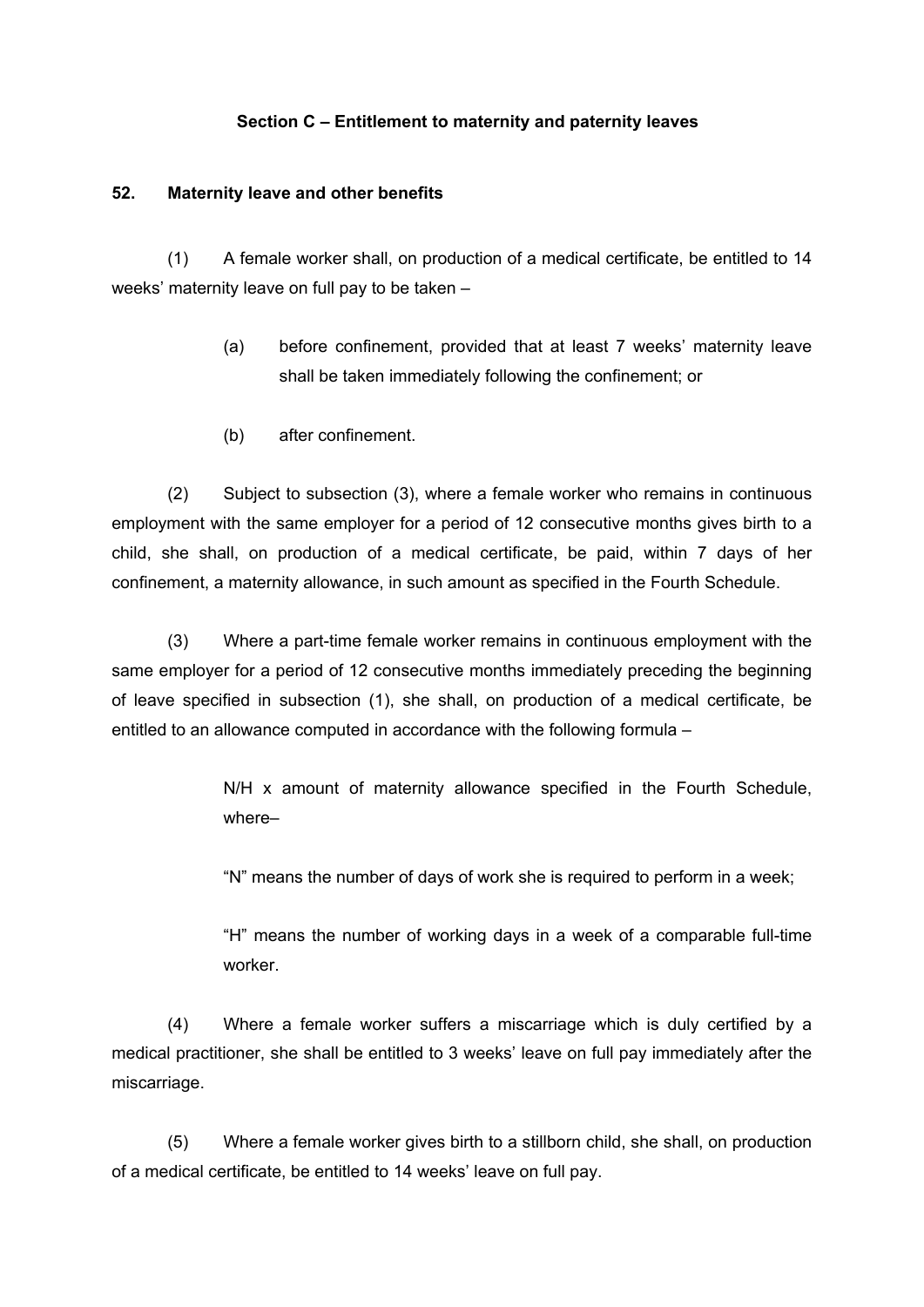(6) Where a female worker, who has been in continuous employment with the same employer for a period of 12 consecutive months, adopts a child aged less than 12 months, the worker shall, on production of a certified copy of the relevant Court order and a copy of the act of birth of the child, be entitled to 14 weeks' leave on full pay.

(7) (a) Where a female worker referred to in subsection (1) or (3) is nursing her unweaned child, she shall, for that purpose, be entitled on a daily basis at a time convenient to her and having regard to the needs of the child to, at least –

- (i) 2 breaks of half-hour each; or
- (ii) one break of one hour.

(b) The female worker shall be entitled to the break specified in paragraph (a) for a period of 6 months from the date of confinement or such longer period as a medical practitioner may recommend and the period of the break shall not be deducted from the number of hours of work of the worker.

(8) An employer shall not require a female worker to perform work in excess of a normal day's work for a period of at least 2 months before her confinement.

(9) A female worker who is pregnant shall not, on a medical certificate produced to this effect and unless a medical practitioner certifies otherwise, be required to perform duties requiring continuous standing that may be detrimental to her health or the health of the baby.

(10) An employer shall not, except with the consent of a female worker, require the female worker to work between 6 p.m. and 6 a.m. during the 12 months following her confinement.

(11) An employer shall not, at any time, during the period where a female worker is on maternity leave or is nursing an unweaned child, give to the female worker notice of termination of employment for any reason, unless the grounds relates to the economic, technological, structural or similar nature affecting the employer's activities.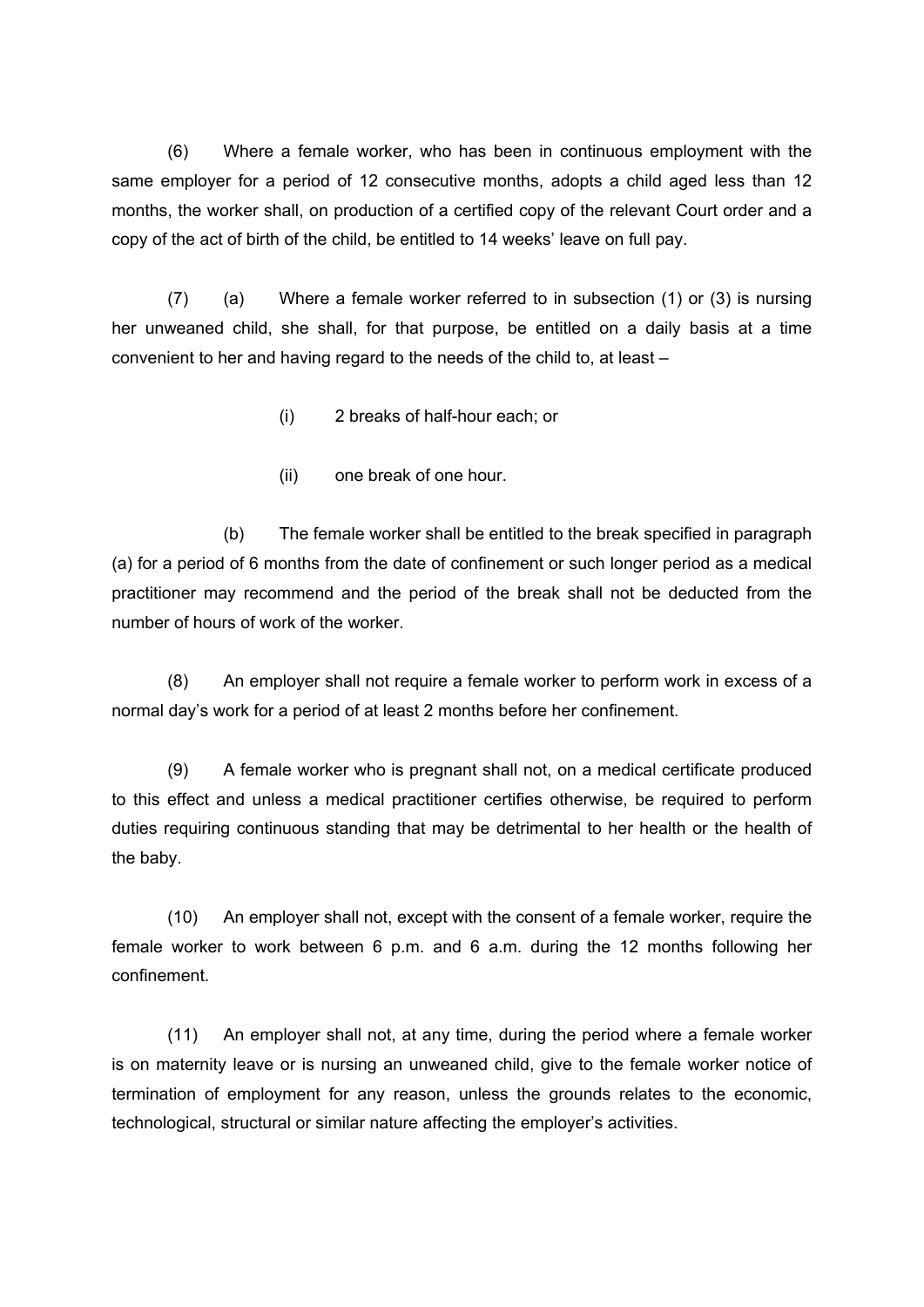(12) Where, following a complaint made by, or representation received by or on behalf, of a worker, the supervising officer is of the opinion that no adequate arrangements have been made to nurse the unweaned child of a worker, the supervising officer may, after consultation with a medical practitioner, give such directions by written notice to the employer as he thinks fit.

#### **53. Paternity leave**

(1) Where the spouse of a male worker, who is in the continuous employment for a period of 12 consecutive months, gives birth to a child, the male worker shall –

- (a) be entitled to a paternity leave of 5 continuous working days; or
- (b) where he is a part-time worker, be entitled to the number of days of leave in accordance with the following formula –
	- N  $\times$  5 normal working days, where  $-$ W

"N" means the number of days of work he is required to perform in a week;

"W" means the number of working days in a week of a comparable full-time worker.

(2) The entitlement of paternity leave under subsection (1) shall be subject to the production by the worker of –

- (a) a certificate issued by a medical practitioner certifying or notifying that his spouse has given birth to a child; and
- (b) a written statement signed by him that he is living with his spouse under a common roof.

(3) The paternity leave referred to in subsection (1) shall begin within 2 weeks from the date of birth of the child.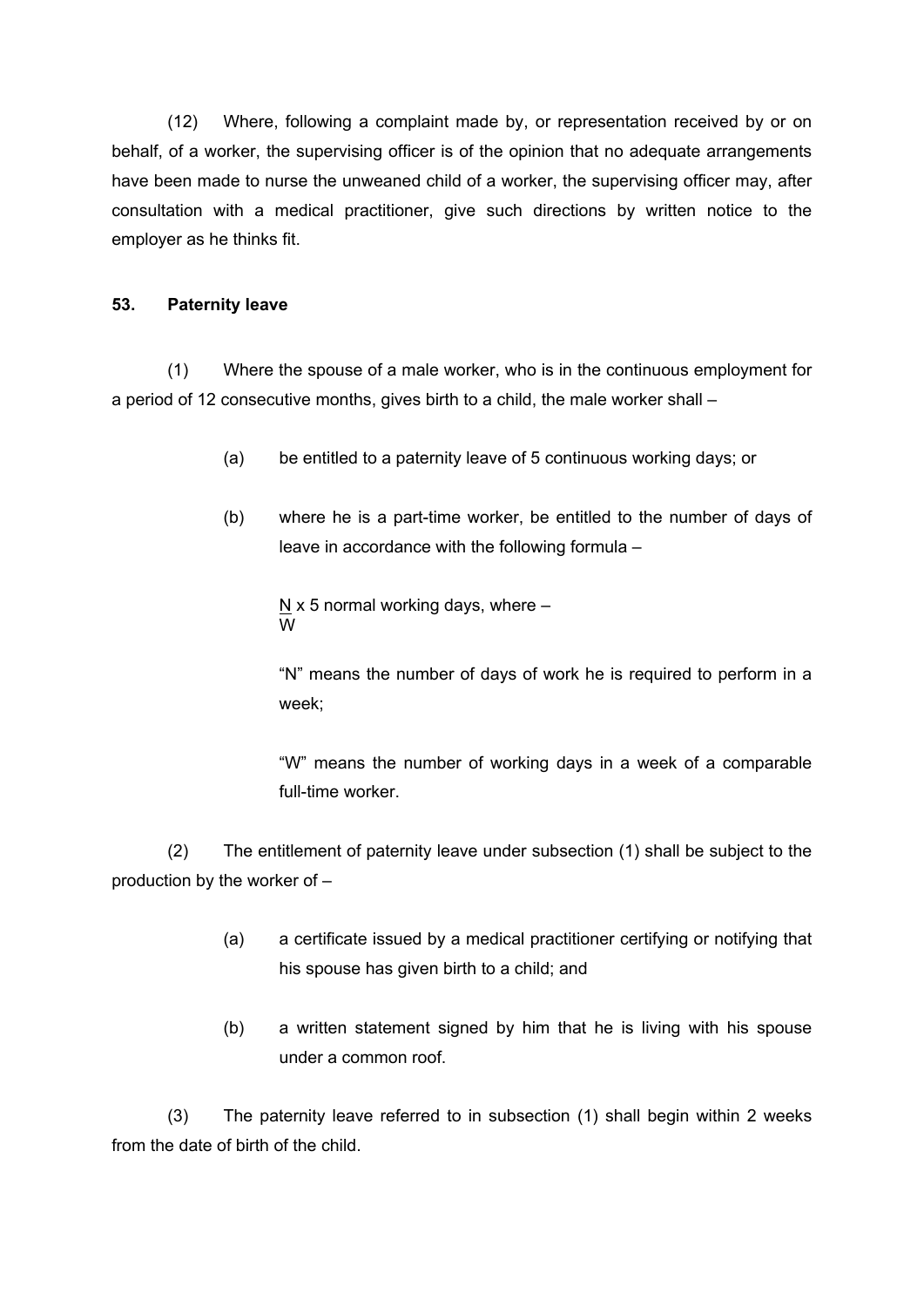(4) A male worker who reckons less than 12 months' continuous employment with an employer shall be entitled to the leave specified in subsection (1) without pay.

 $(5)$  In this section  $-$ 

"spouse" means a person with whom the male worker has contracted a civil or religious marriage.

#### **Section D – End of year bonus**

#### **54. End of year bonus**

(1) (a) Where a worker remains in continuous employment of an employer for the whole or part of a year and with the same employer as at 31 December of the year, the worker shall be entitled to the payment of a bonus equivalent to one twelfth of his earnings for that year.

(b) The bonus required under paragraph (a) shall be paid by the employer as follows –

- (i) a sum amounting to 75 per cent of the expected bonus required under paragraph (a) shall be paid to the worker not later than 5 clear working days before 25 December of that year; and
- (ii) the balance shall be paid to him not later than on the last working day of the same year.

(2) Subsection (1) shall not apply to a worker whose conditions of employment are governed by the Sugar Industry (Agricultural Workers) (Remuneration Order) Regulations 1983, the Sugar Industry (Non-Agricultural Workers) (Remuneration Order) Regulations 1985, the Field-Crop and Orchard Workers (Remuneration Order) Regulations 2008, the Livestock Workers (Remuneration Order) Regulations 2008 and the Bank Fishermen and Frigoworkers Remuneration Regulations 2016.

(3) Where a worker remains in continuous employment with the same employer for only part of the year and –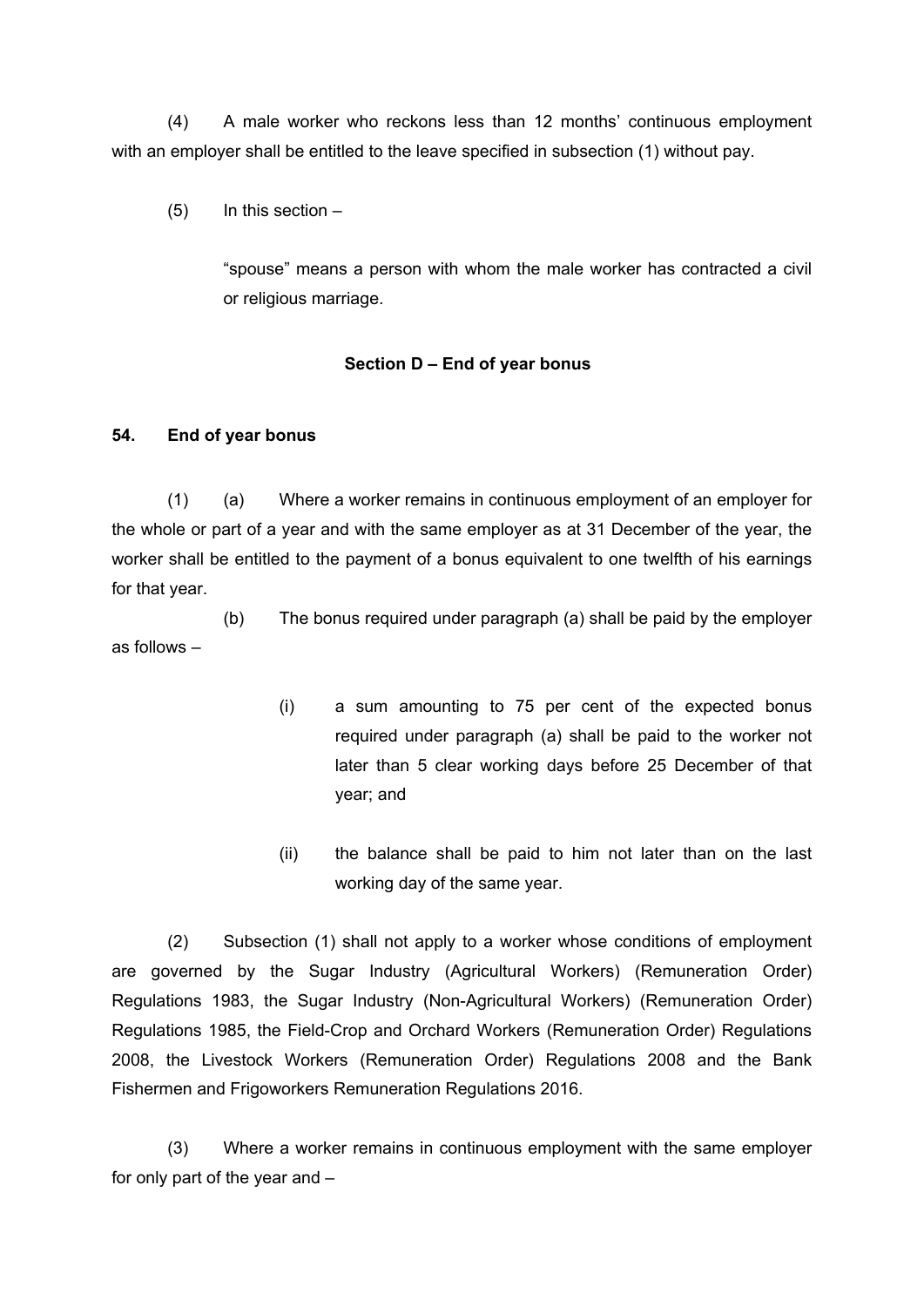- (a) his employment is terminated in the course of the year for any reason; or
- (b) he retires in the course of the year in accordance with the provisions of any agreement or enactment other than the Sugar Industry (Agricultural Workers) (Remuneration Order) Regulations 1983 and the Sugar Industry (Non-Agricultural Workers) (Remuneration Order) Regulations 1985; or
- (c) he resigns in the course of the year on or after having been in continuous employment for at least 8 months,

the worker shall be paid, not later than the last working day of the month in which his employment is terminated, he retires or resigns, as the case may be, a bonus equivalent to one-twelfth of his earnings for that year.

 $(4)$  In this section –

"worker" means a person drawing a monthly basic wage or salary of not more than 100,000 rupees;

"year" means a calendar year.

# **Amended by [Act No. 7 of [2020\]](https://supremecourt.govmu.org/_layouts/CLIS.DMS/search/searchdocumentbykey.aspx?ID=%5BAct%20No.%207%20of%202020%5D&list=Legislations)**

#### **Section E – Death grant**

#### **55. Death grant**

1) Where a worker who has been in continuous employment with the same employer for not less than 12 consecutive months dies, the employer shall pay a death grant in the amount specified in the Fourth Schedule –

> (a) to his spouse on production of a written statement by him that he was living with the deceased under a common roof at the time of death; or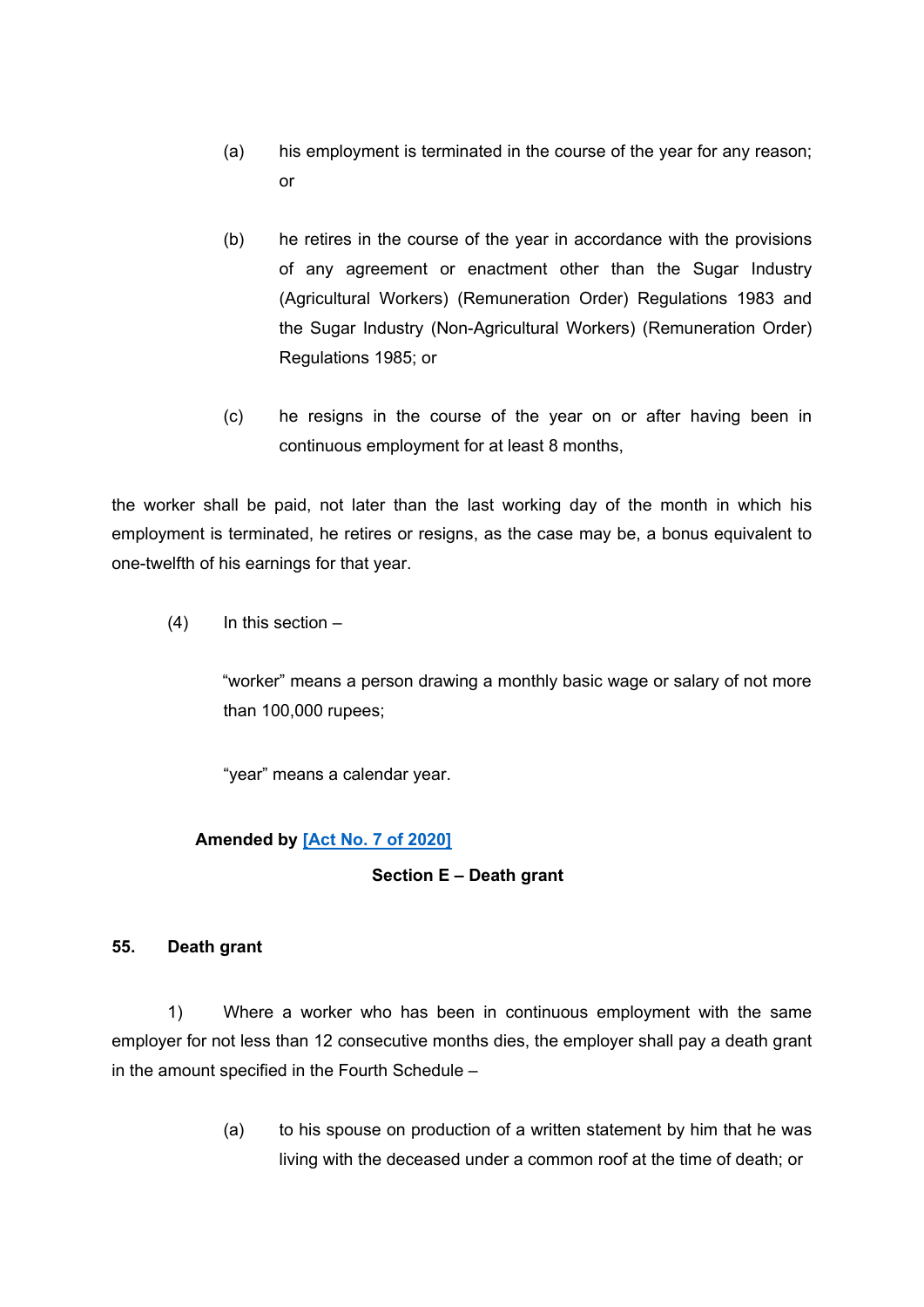- (b) if he leaves no spouse, the person who satisfies the employer that he has borne the funeral expenses.
- $(2)$  In this section –

"spouse" means the person with whom the worker contracted a civil or religious marriage and with whom the worker was living under a common roof at the time of the worker's death.

#### **Section F – Other benefits**

#### **56. Meal and tea breaks**

(1) Unless otherwise agreed, every employer shall grant to a worker on each working day –

- (a) a meal break of one hour not later than after 4 consecutive hours of work; and
- (b) one tea break of at least 20 minutes or 2 tea breaks of at least 10 minutes each.
- (2) Any break under this section shall be without pay.

#### **57. Medical facilities**

(1) Every person who employs at least 10 workers shall provide appropriate arrangements for the medical and health requirements of the workers.

(2) (a) Where a worker suffers injury or illness at work and there is need to transport him back to his place of residence or to convey him to a hospital or other medical institution, the employer shall, as soon as reasonable and at his own expense, provide an appropriate means of conveyance for the worker.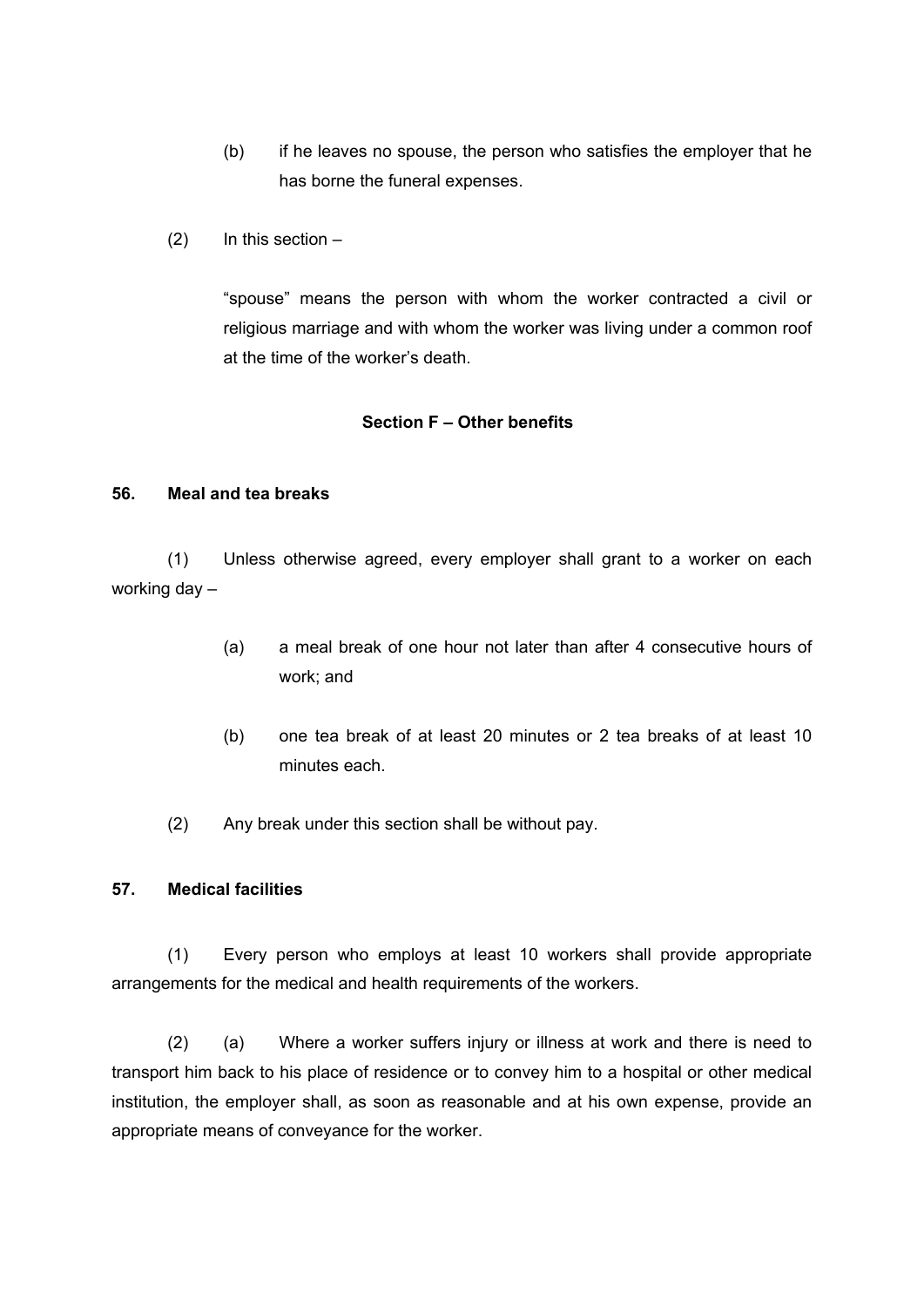(b) The worker referred to in paragraph (a) shall be accompanied by a person designated by the employer.

#### **58. Tools**

(1) Every employer shall provide to a worker the tools which may be required for the performance of work.

(2) The tools provided under subsection (1) shall –

- (a) be replaced as soon as they become unserviceable; and
- (b) remain the property of the employer.

#### **59. Transport of workers**

(1) An employer shall, where the distance between a worker's residence and his place of work exceeds 3 kilometres, provide the worker with free transport from his residence to his place of work and back, or pay him the equivalent of the return bus fare.

(2) An employer shall, irrespective of the distance between a worker's residence and his place of work, provide the worker with free transport from the worker's residence to his place of work and back, where the worker is required by his employer to attend or cease work at a time when no public transport service by bus is available.

(3) (a) Subject to the distance limit specified in subsection (1), every worker who attends work by his own means of transport shall be entitled to an allowance equivalent to the corresponding return bus fare.

(b) Where, in the course of his employment, a worker is called upon to attend duties from a site of work to another site of work at the request of the employer, the worker shall be paid the return bus fare and if no bus is available, the amount actually spent on transport.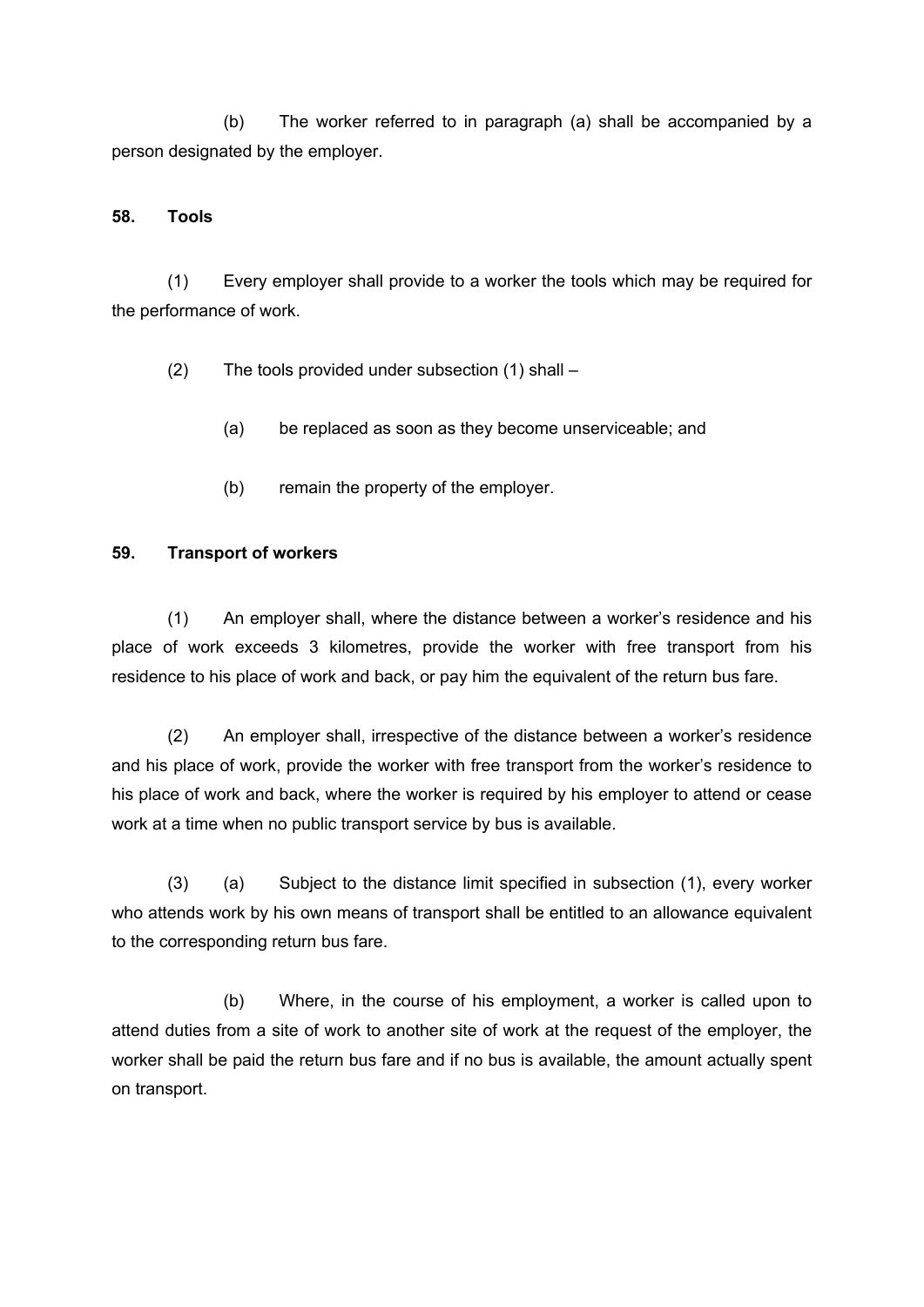(4) Where an employer provides a worker with free transport in this section, the employer shall pay to the worker wages at the basic rate in respect of any waiting time exceeding 30 minutes after the worker has stopped work.

(5) No employer shall transport a worker or cause a worker to be transported from his residence to his place of work or from his place of work to his residence in a goods vehicle.

(6) Any vehicle, other than a bus or a motor car, used to transport a worker to and from his place of work, shall be licensed for that purpose by the National Transport Authority under the Road Traffic Act.

# **60. Communication facilities**

(1) Every employer shall provide to a watchperson, a security guard or security officer who is in his employment, a mobile phone for day and night duty and a monthly mobile allowance in such amount as specified in the Fourth Schedule.

(2) The mobile phone provided under subsection (1) shall remain the property of the employer.

# **PART VI – TERMINATION OF AGREEMENT AND REDUCTION OF WORKFORCE**

# **Sub-Part I – Procedures Relating to Termination of Agreement**

#### **61. Termination of agreement**

(1) Every agreement entered into under section 13(1) shall terminate on the last day of the period agreed upon by the employer and the worker.

(2) A worker may claim that his agreement has been terminated by his employer where –

(a) the worker is ill-treated by the employer;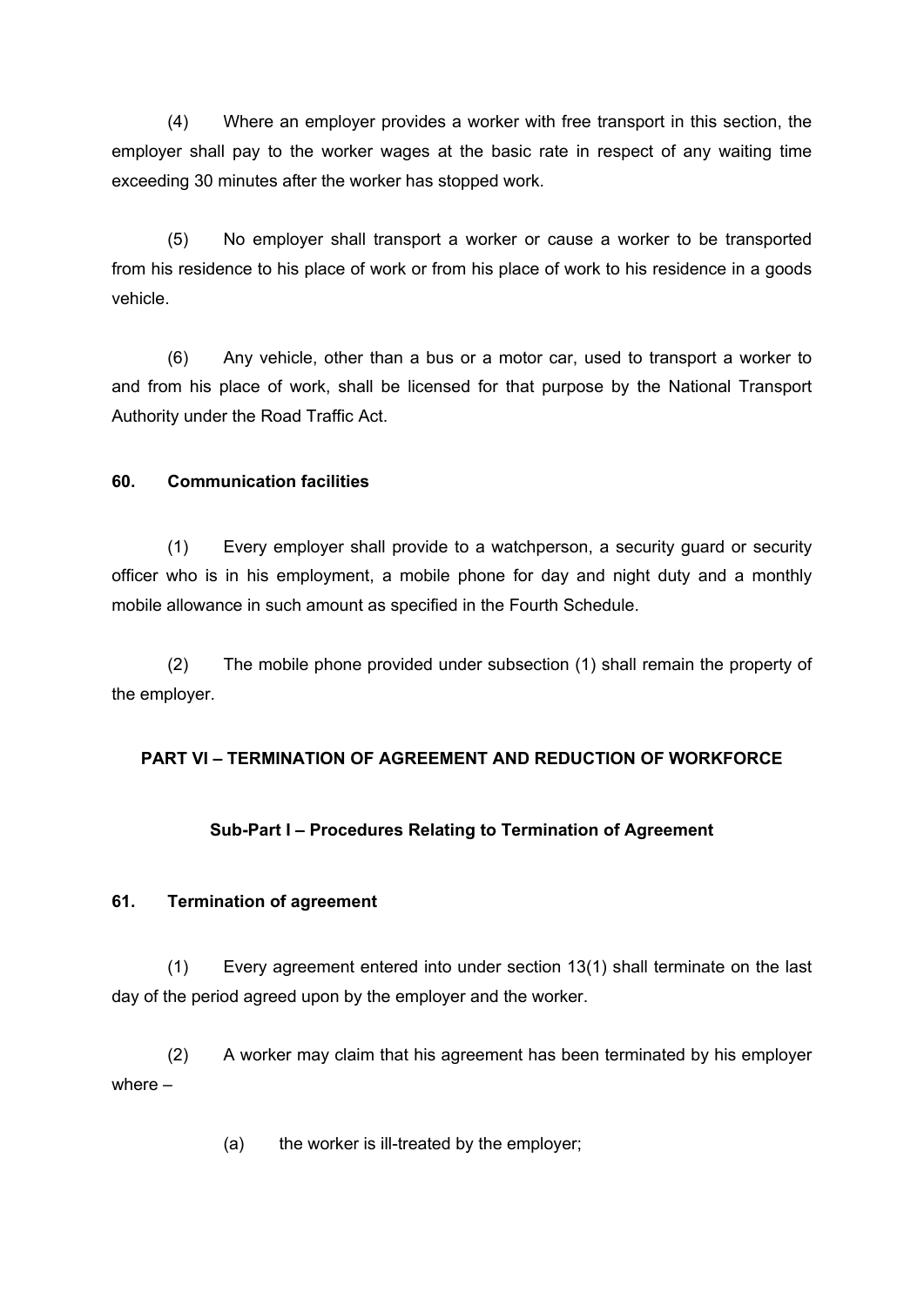- (b) the employer fails to pay the remuneration due under the agreement;
- (c) the employer fails to provide work and to pay remuneration under an agreement; or
- (d) the worker is made to resign by fraud or duress or is made to sign a letter of resignation or such document in writing.

(3) An agreement shall not be broken by a worker where he absents himself from work for not more than 3 consecutive working days without good and sufficient cause for a first time.

(4) Where a matter, in relation to the absence of the worker under subsection (3), is referred to an officer or to the Court, the employer may not set up as a defence that the worker has abandoned his employment unless he proves that the worker has, after having been given written notice –

- (a) by post with advice of delivery; or
- (b) by delivery at the residence of the worker,

requiring him to resume his employment, failed to do so within a time specified in the notice which shall not be less than 24 hours on receipt of the notice.

#### **62. Termination of appointment under the Constitution**

(1) Subject to subsections (2) and (3), where an appointment is terminated under section 92 or 113 of the Constitution, the holder of the office whose appointment is terminated shall, notwithstanding any other enactment –

- (a) where he has served for a period of 3 years or more, be eligible to compensation representing 3 months' salary;
- (b) where he has served for a period of less than 3 years be eligible to compensation representing one month's salary.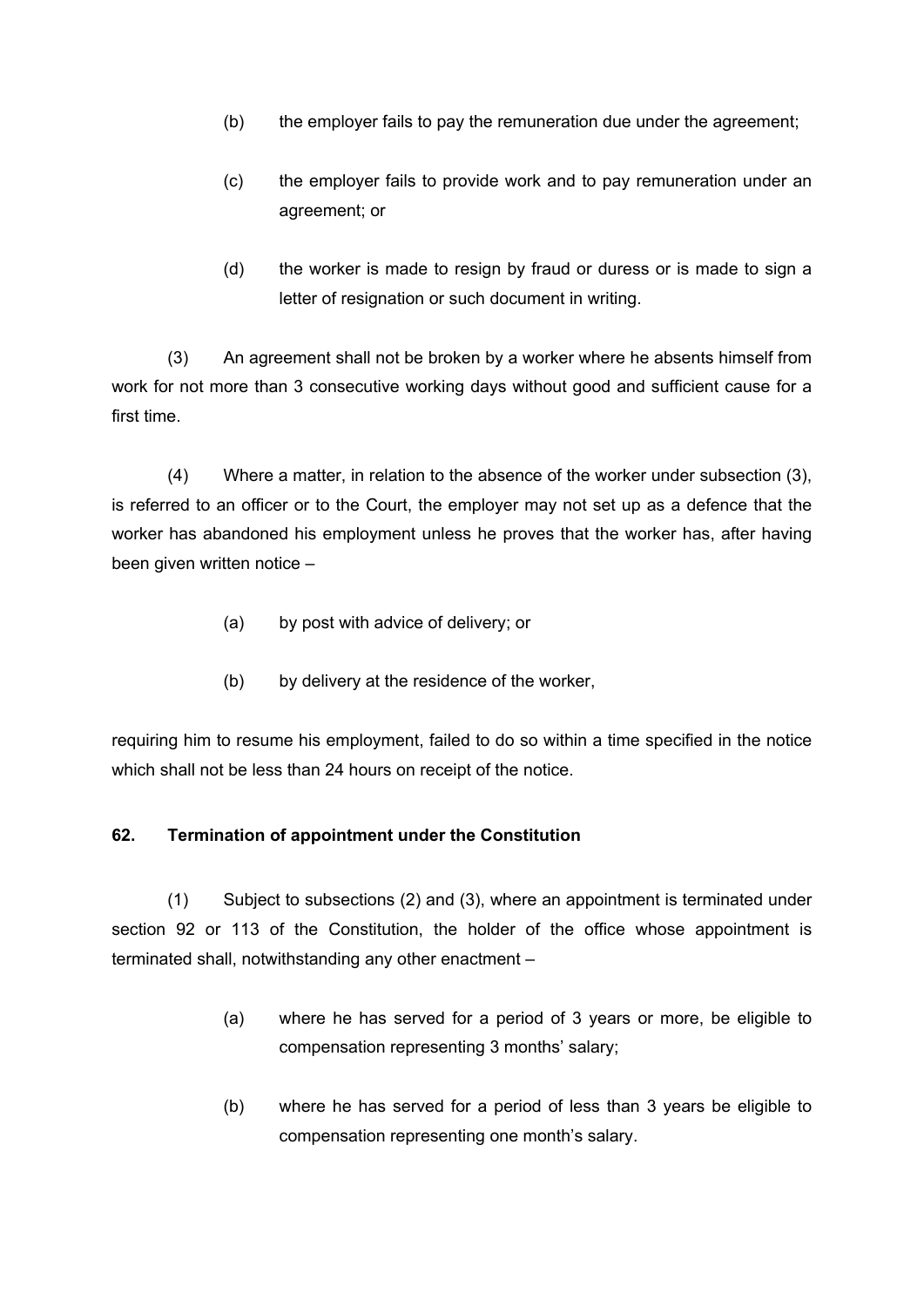(2) Notwithstanding anything to the contrary in any agreement, no gratuity or severance allowance shall be payable to the holder of any office the appointment to which is terminated under section 92 or 113 of the Constitution.

(3) Where the holder of an office to which subsection (1) applies was, immediately before his appointment to that office, the holder of a public office or in employment with a local authority or statutory body –

- (a) he shall be entitled to resume his former office; or
- (b) where the former office is no longer vacant, he shall be deemed, for the purposes of any other enactment, to have retired from the office vacated on the ground of abolition of that office.

# **63. Notice of termination of agreement**

(1) Subject to section 61(1), a party to an agreement may, except where he is prohibited by an enactment from doing so, terminate the agreement on the expiry of a notice, given by him to the other party, of his intention to terminate the agreement.

(2) An employer shall, at the time of notifying a worker of the termination of his employment, state the reason of the termination.

(3) Notice may be verbal or written and may, subject to subsection (4), be given at any reasonable time.

(4) Notwithstanding any provision to the contrary in any agreement, the length of the notice to be given under subsection (1) shall not be less than 30 days.

(5) Any party may, in lieu of giving notice of termination of agreement, pay to the other party the amount of remuneration the worker would have earned had he remained in employment during the period of notice.

(6) An employer shall, during the period when a worker is under notice of termination of agreement under subsections (1) and (4), allow, on satisfactory proof of the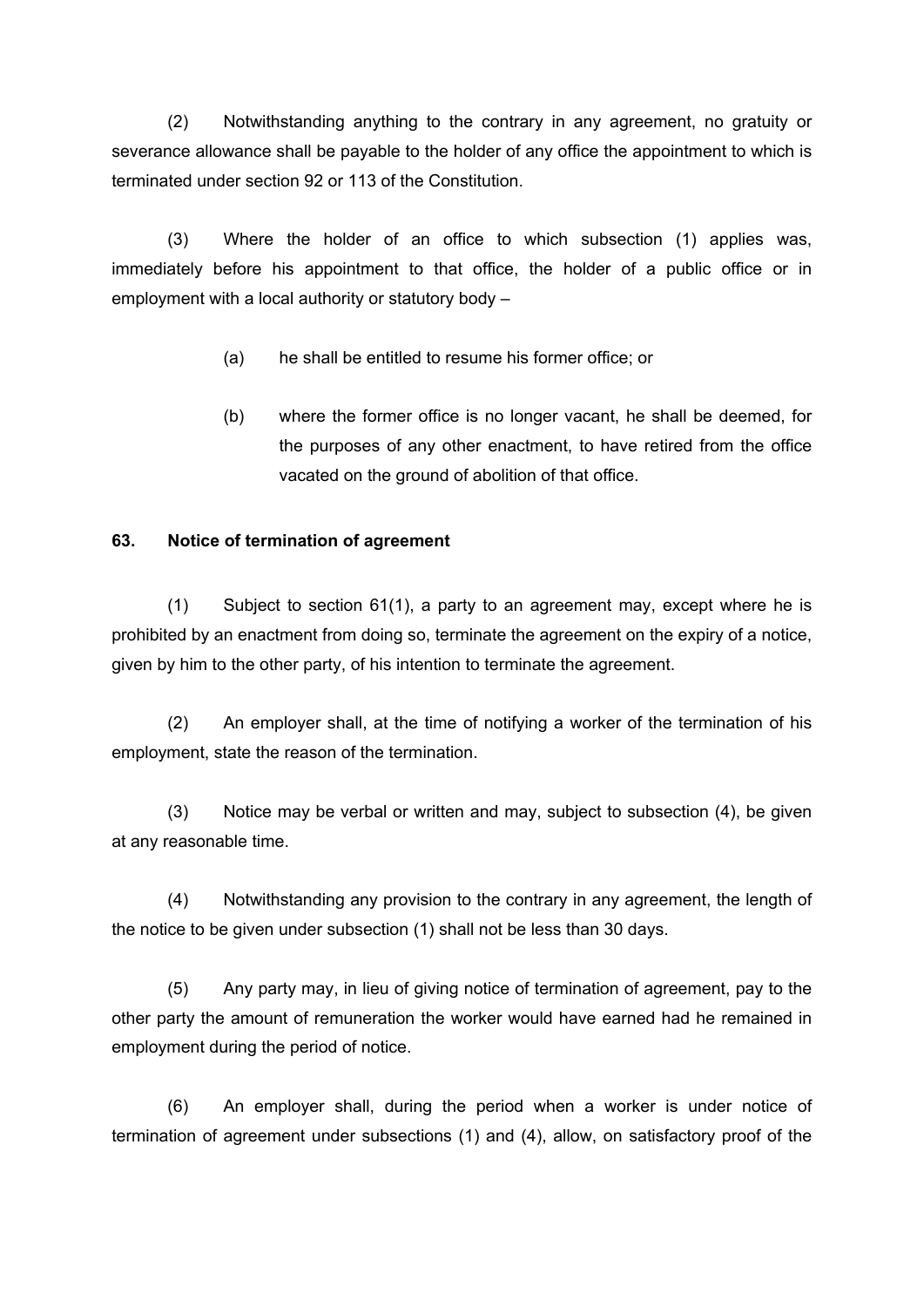purpose of the request, the worker reasonable time off, without loss of pay, to seek further employment.

# **64. Protection against termination of agreement**

- (1) An agreement shall not be terminated by an employer by reason of  $-$ 
	- (a) a worker's race, colour, caste, national extraction, social origin, place of his origin, age, pregnancy, religion, political opinion, sex, sexual orientation, gender, HIV status, impairment, marital status or family responsibilities;
	- (b) a worker's absence from work during maternity leave and for the purpose of nursing her unweaned child;
	- (c) a worker's temporary absence from work because of injury or sickness duly notified to the employer and certified by a medical practitioner;
	- (d) a worker becoming or being a member of a trade union, seeking or holding of trade union office, or participating in trade union activities outside working hours or, with the consent of the employer, within working hours;
	- (e) a worker, in good faith, filing a complaint, or participating in proceedings, against an employer, involving alleged breach of any terms and conditions of employment;
	- (f) a worker exercising any of the rights provided for in this Act or any other enactment, or in any agreement, collective agreement or award.

(1A) (a) Subject to subsection (2), an agreement shall not be terminated by an employer during any month in respect of which the employer is in receipt of financial assistance.

(b) In this subsection –

"financial assistance" includes –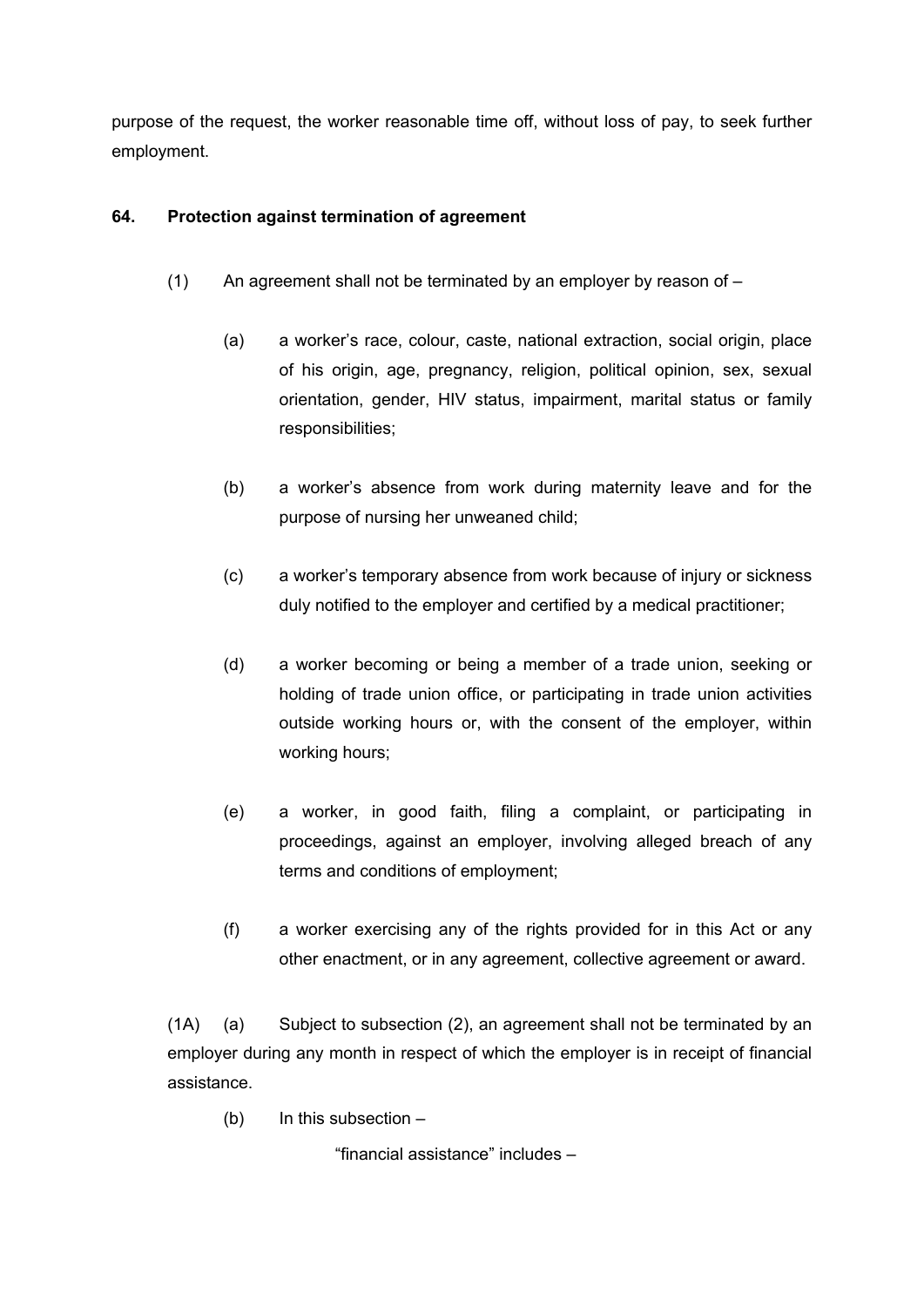- (a) the allowance payable under the Wage Assistance Scheme pursuant to section 150B of the Income Tax Act; or
- (b) such other financial assistance which is paid to an employer by the State or an agent of the State, as the case may be, under any other enactment or otherwise.
- (2) Subject to subsection (3), no employer shall terminate a worker's agreement

–

- (a) for reasons related to the worker's alleged misconduct, unless
	- (i) the employer has, within 10 days of the day on which he becomes aware of the alleged misconduct, notified the worker of the charge made against the worker;
	- (ii) the worker has been afforded an opportunity to answer any charge made against him in relation to his alleged misconduct;
	- (iii) the worker has been given at least 7 days' notice to answer any charge made against him;
	- (iv) the employer cannot in good faith take any other course of action; and
	- (v) the termination is effected not later than 7 days after the worker has answered the charge made against him, or where the charge is the subject of an oral hearing, after the completion of such hearing;
- (b) unless where an alleged misconduct is the subject of criminal proceedings –
	- (i) the employer, has within 10 days of the day on which he becomes aware of the conviction of the worker by the Court of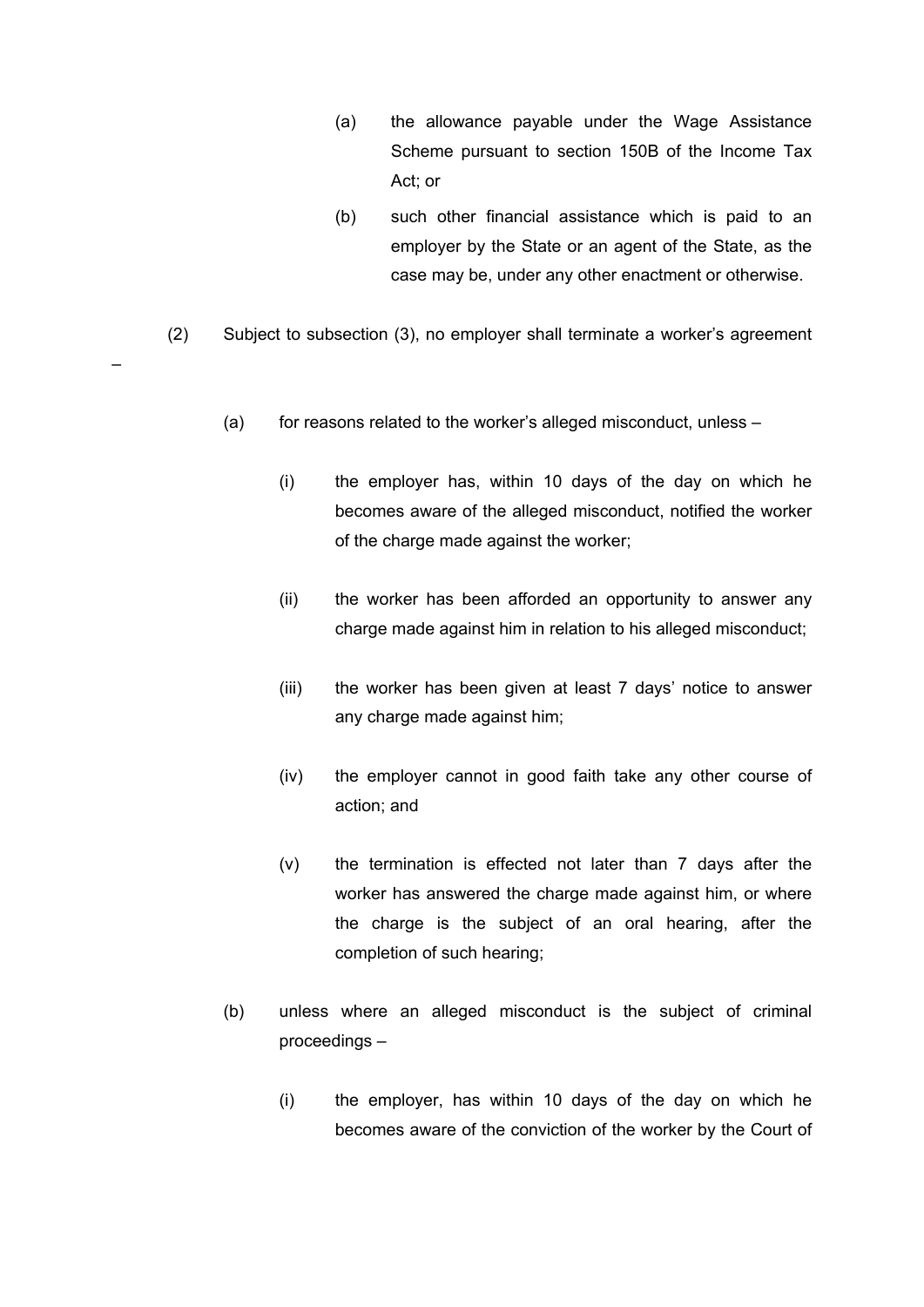first instance, notified the worker of the charge made against the worker;

- (ii) the employer has afforded the worker an opportunity to answer any charge made against him in relation to his alleged misconduct;
- (iii) the worker has been given at least 7 days' notice to answer the charge made against him; and
- (iv) the termination is effected within 7 days of the completion of the hearing specified in subparagraph (ii);
- (c) in cases not covered by paragraph (a) or (b) unless the termination is effected within 7 days of the day the employer becomes aware of the misconduct.

(3) Before a charge of alleged misconduct is levelled against a worker, an employer may carry out an investigation into all the circumstances of the case and the period specified in subsection (2)(a)(i) or (b)(i) shall not commence to run until the completion of the investigation.

(4) Where an investigation carried out under subsection (3) discloses a suspected misconduct, the employer may formulate a charge against the worker.

(5) Where the employer decides to hold a disciplinary hearing, he shall, at the request of the worker, provide him with such information or documents as may be relevant to the charge.

(6) No employer shall terminate a worker's agreement for reasons related to the worker's poor performance, unless –

- (a) the worker has been afforded an opportunity to answer any charge related to the alleged poor performance made against him;
- (b) the worker has been given at least 7 days' notice to answer any charge made against him;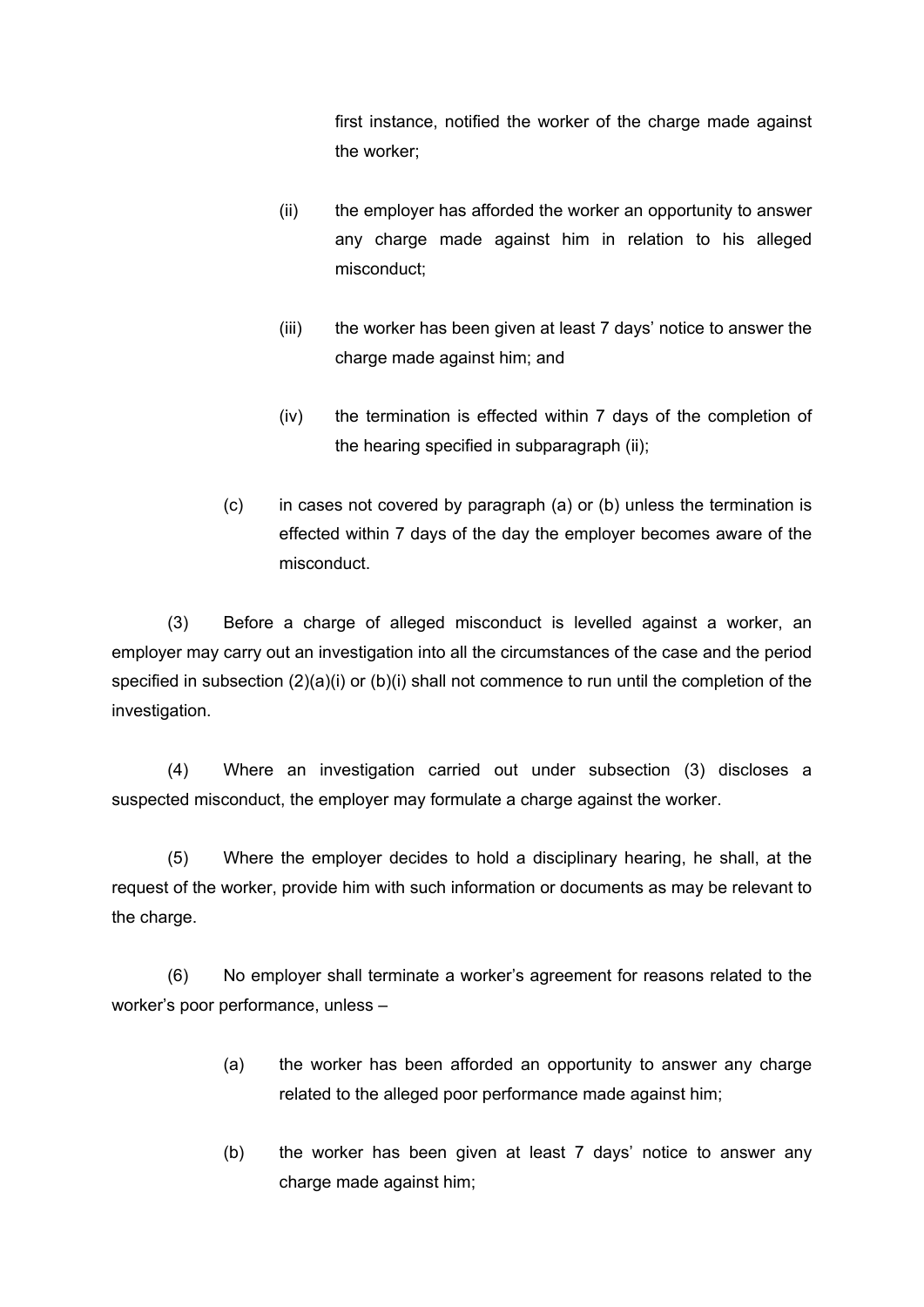- (c) he cannot, in good faith, take any other course of action;
- (d) the termination is effected within 7 days of the completion of the hearing under paragraph (a).

(7) Where the opportunity afforded to a worker to answer any charge made against him under subsection  $(2)(a)(ii)$  or  $(b)(ii)$  or  $(6)(a)$  is the subject of a disciplinary hearing, he may have the assistance of –

- (a) a representative of a trade union or a legal representative, or both; or
- (b) an officer, where he is not assisted as specified in paragraph (a).

(8) The worker and the employer may, during disciplinary hearing referred to in subsection (7), negotiate for the payment of a compensation to promote a settlement.

(9) Any written statement acknowledging guilt by a worker obtained at the instance of his employer shall not be admissible as evidence before a disciplinary hearing, or any authority or any Court.

(10) An employer shall, within 7 days of the receipt of a written request, give a copy of the minutes of proceedings of the disciplinary hearing –

- (a) to the worker who has appeared before a disciplinary hearing; and
- (b) to the person assisting the worker in the disciplinary hearing.

(11) (a) The disciplinary hearing initiated against a worker under this section shall be completed within 30 days of the date of the first oral hearing save and except, and subject to paragraph (b), where owing to the illness or death of any of the parties or witnesses, or the reconstitution of the disciplinary panel or change in the legal or other representatives of the parties, such hearing cannot be completed during that delay.

(b) The parties may agree to extend the delay referred to in paragraph (a).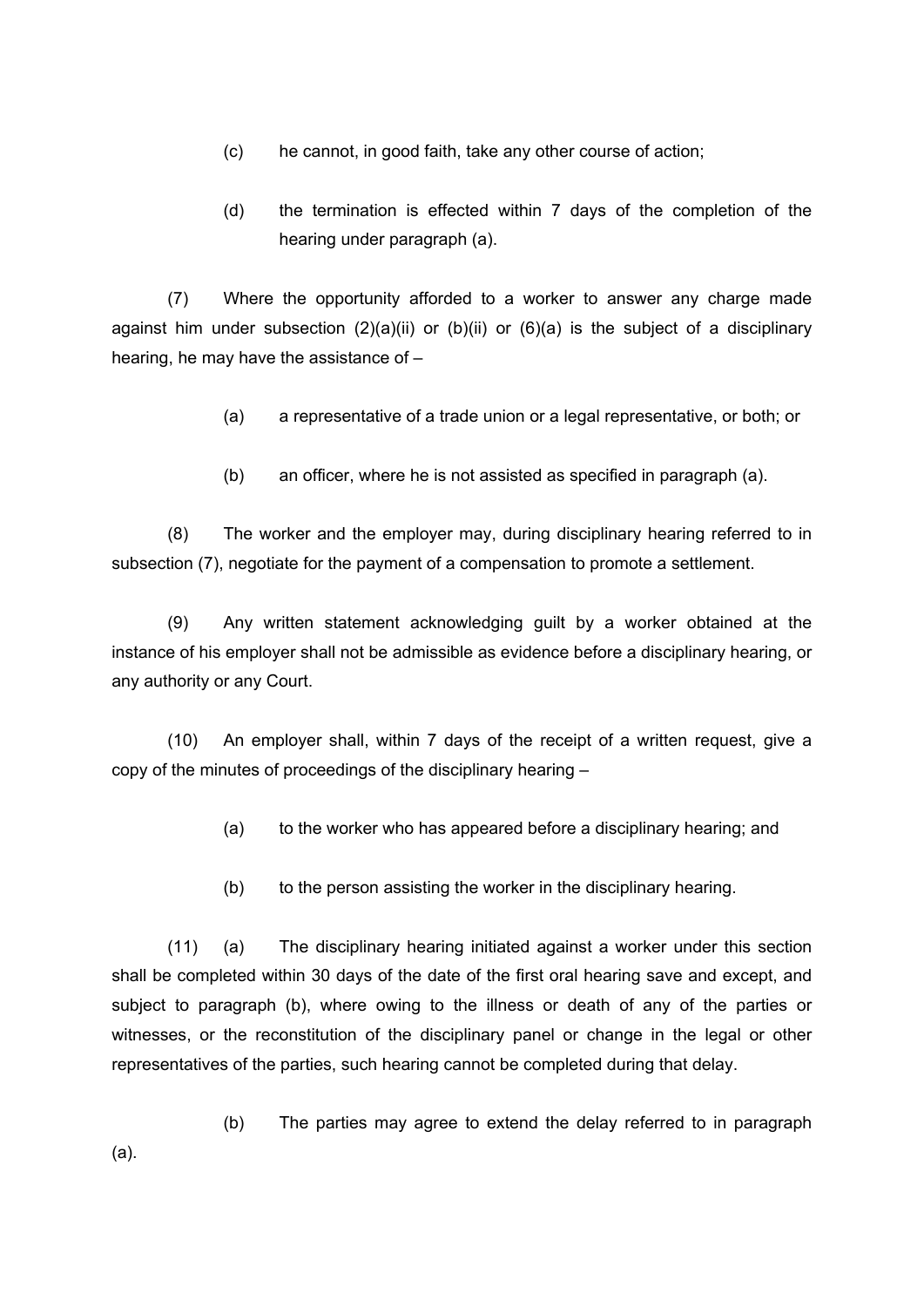# **Amended by [Act No. 1 of [2020\]](https://supremecourt.govmu.org/_layouts/CLIS.DMS/search/searchdocumentbykey.aspx?ID=%5BAct%20No.%201%20of%202020%5D&list=Legislations); [Act No. 7 of [2020\]](https://supremecourt.govmu.org/_layouts/CLIS.DMS/search/searchdocumentbykey.aspx?ID=%5BAct%20No.%207%20of%202020%5D&list=Legislations)**

#### **65. Notification of charge**

(1) A notification of a charge, a notice to answer a charge and a notification of a termination of agreement shall be issued by –

- (a) causing the notification or notice to be handed over to the worker in person; or
- (b) sending the notification or notice by registered post to the usual or last known place of residence of the worker.
- (2) Where a worker
	- (a) refuses to accept delivery of the notification or notice; or
	- (b) fails to take delivery of the notification or notice after being notified that it awaits him at a specified post office,

the notification or notice shall be deemed to have been duly served on the worker on the day he refuses to accept delivery thereof or is notified that it awaits him at the specified post office.

## **66. Suspension**

(1) Where an employer suspends a worker pending the outcome of disciplinary proceedings on account of the worker's alleged misconduct or poor performance, such period of suspension shall be on full pay.

(2) No employer shall suspend a worker unless he has informed the worker of the reason for his suspension in writing.

(3) Any suspension without pay as disciplinary sanction following a hearing shall not exceed 4 working days.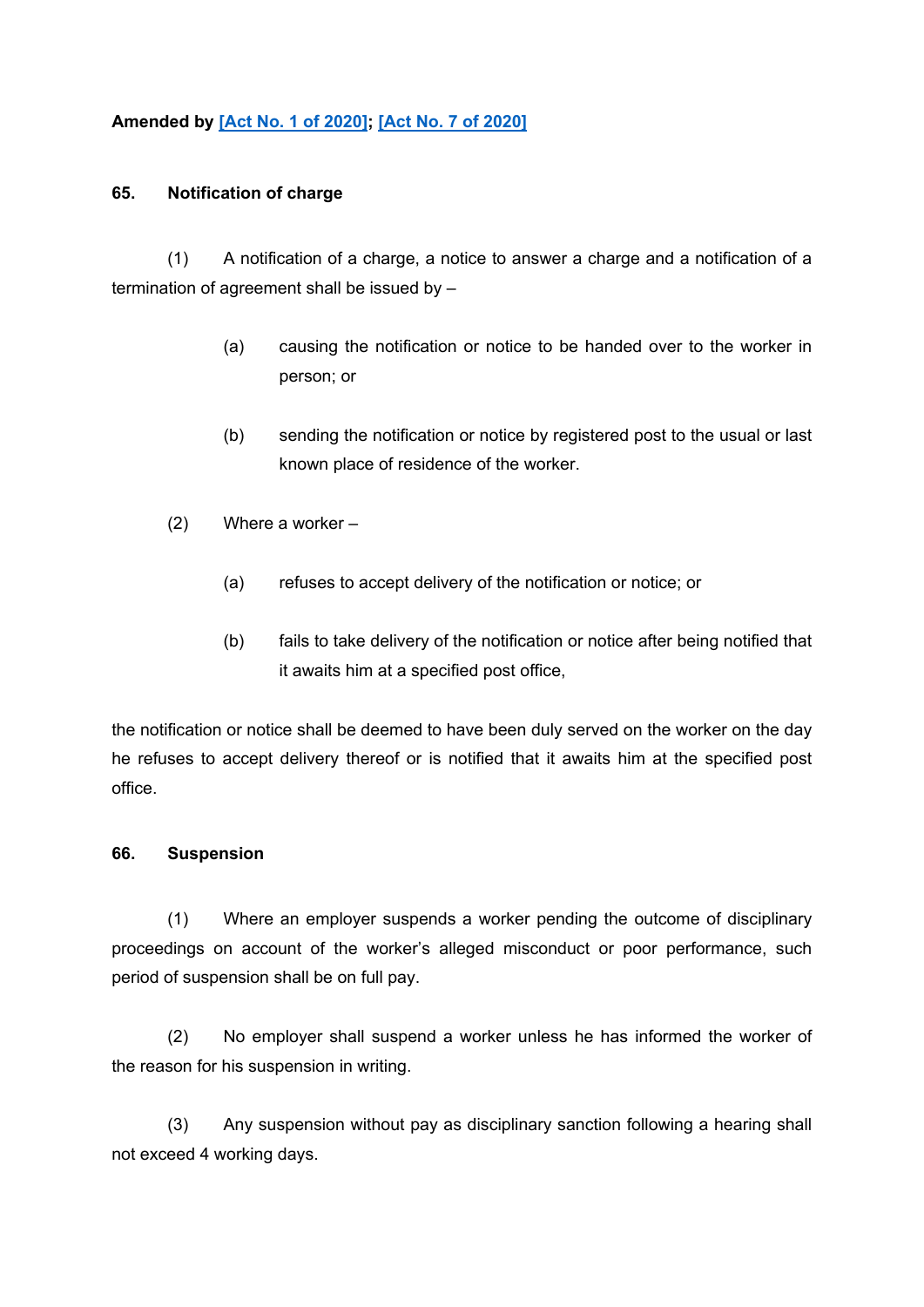## **67. Employment following transfer of undertaking**

(1) Where following a transfer or taking over of a trade or business by a new employer, a worker is offered employment on terms and conditions which are not less favourable than those of his previous agreement and the worker accepts the offer of employment, the worker's employment with the new employer shall be deemed to be continuous.

(2) Where a worker to whom an offer is made under subsection (1) refuses the offer, the worker shall not be entitled to claim that his employment has been terminated without justification.

(3) Where a transfer or taking over of a trade or business involves a substantial change in the working conditions of a worker, the worker may claim that his contract of employment has been terminated by the new employer without justification.

(4) Where either pending a transfer or taking over of a trade or business or after a transfer or taking over of a trade or business, the employment of any worker of the transferor or transferee is terminated, the termination shall, subject to section 64, be deemed to be without justification where the ground of the termination is other than economic, technological or structural ground.

(5) In this section, the trade or business of an employer is deemed to have been transferred or taken over by another employer where –

- (a) an employer dies and the business is forthwith being taken over by the personal representative or heir of the employer after the death;
- (b) a partnership ceases and the business is forthwith being taken over by a member of the dissolved partnership or a new partnership after the dissolution;
- (c) a body corporate is dissolved and the business is forthwith being taken over by some other body corporate in accordance with an enactment or a scheme of reconstruction after the dissolution;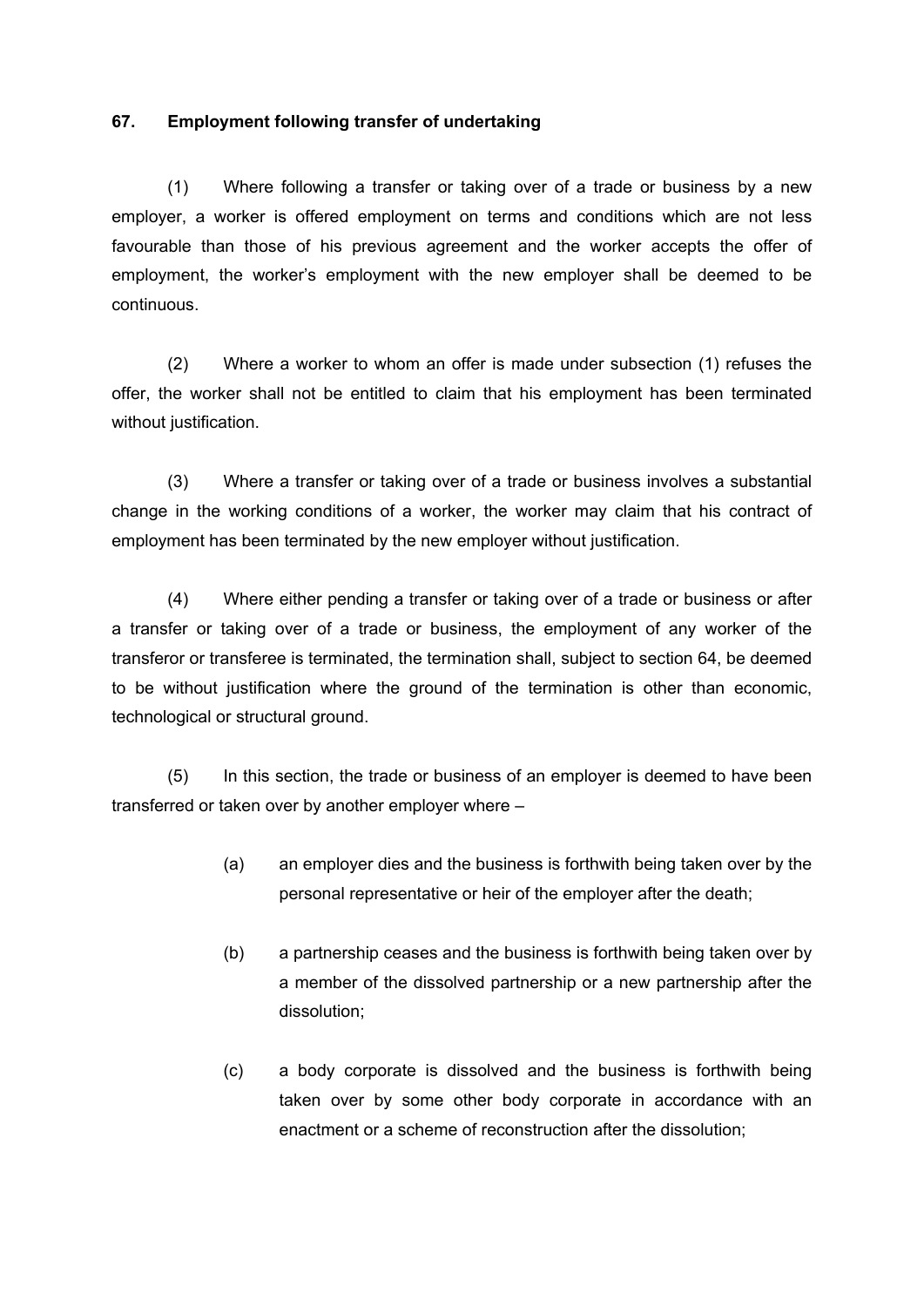- (d) the goodwill of the whole or part of a business has been disposed of and taken over by another person;
- (e) the owner of a leased undertaking takes over the management following a breach of the lease by the lessee;
- (f) the business was disposed of as an ongoing concern and its activities or operations are continued or resumed by a new employer with same or similar activities;
- (g) the company of an employer is merged with that of another employer.
- (6) The Minister may, by regulations
	- (a) exempt an employer who provides services in the sectors specified in the Third Schedule to the Employment Relations Act from the application of section 67; and
	- (b) make provisions for the terms and conditions on which a worker may be offered employment by a new employer following a transfer of undertaking or taking over of the trade or business of his former previous employer.

## **Amended by [Act No. 1 of [2020\]](https://supremecourt.govmu.org/_layouts/CLIS.DMS/search/searchdocumentbykey.aspx?ID=%5BAct%20No.%201%20of%202020%5D&list=Legislations)**

#### **68. Certificate of employment**

(1) Every employer shall provide a worker, whose employment has been terminated or who has resigned from his employment, with a certificate of employment bearing the seal of the company, wherever applicable, in the form set out in the Fifth Schedule within 7 days of the termination of his employment.

(2) No employer shall insert in the certificate issued under subsection (1) any particulars other than those specified in the Fifth Schedule.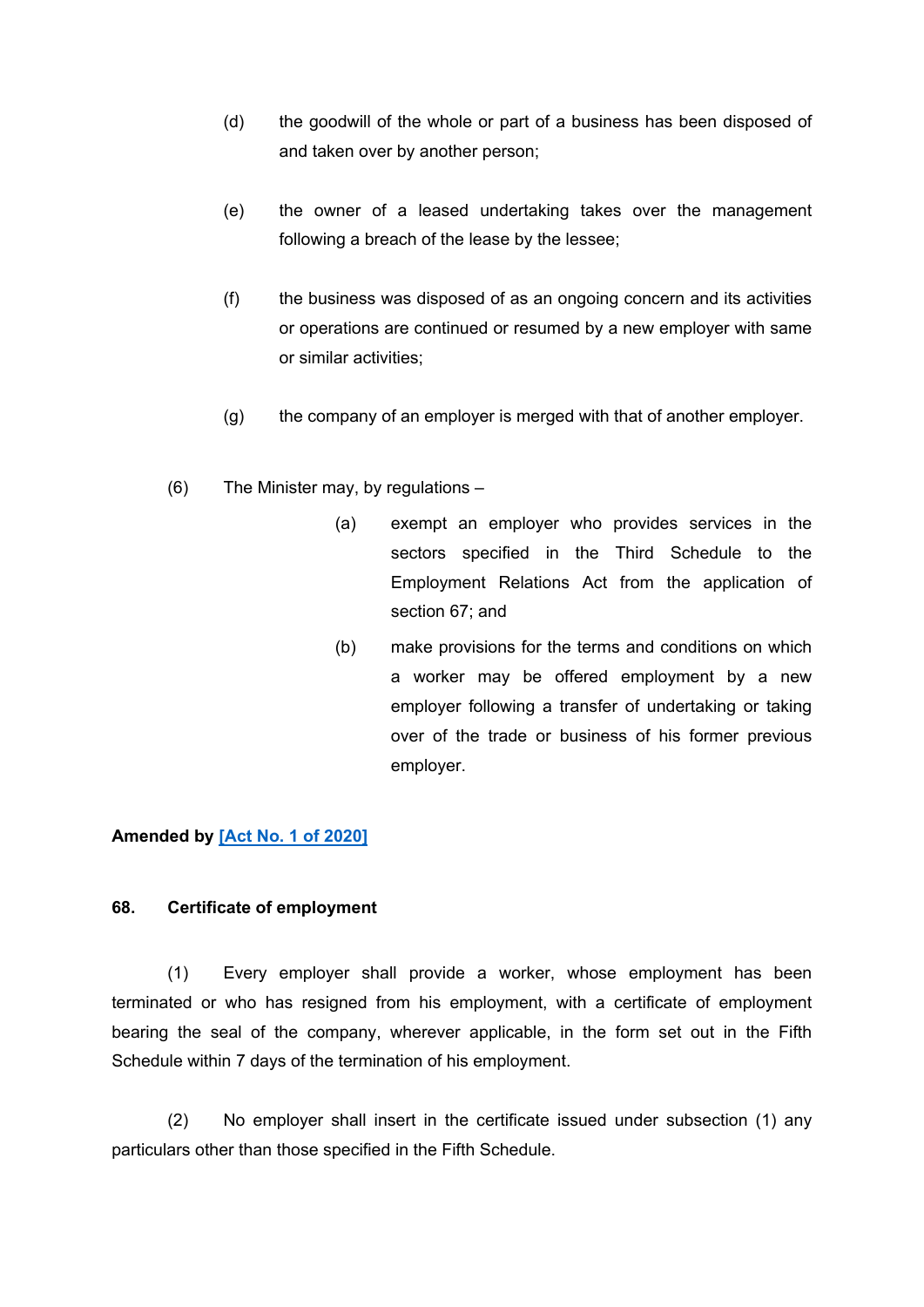#### **Sub-Part II – Severance Allowance**

#### **69. Payment of severance allowance**

(1) Subject to subsection (2), an employer shall pay severance allowance to a worker as specified in this section where the worker has been in continuous employment for a period of not less than 12 continuous months with the employer –

- (a) on a contract of indeterminate duration and that employer terminates his agreement; or
- (b) under one or more determinate agreements with the same employer in respect of a position of a permanent nature and that employer terminates the agreement of the worker, subject to section 13(6).
- (2) Subsection (1)(b) shall not apply to a migrant worker or a non-citizen.

(3) No severance allowance shall, unless otherwise agreed by the parties, be payable where a worker and an employer enter into an agreement under section 13(1) and the agreement comes to an end.

(4) Where a worker claims severance allowance under subsection (1), the supervising officer shall enquire into the matter with a view to promoting a settlement.

(5) Where the matter under subsection (4) does not result in being satisfactorily settled, the supervising officer may enter proceedings before the Court if he is of the opinion that the worker has a bona fide case.

## **70. Amount of severance allowance**

(1) Where a worker has been in continuous employment for a period of at least 12 months with an employer, the Court may, where it finds that –

> (a) the termination of agreement of the worker was due to the reasons specified under section 61(2);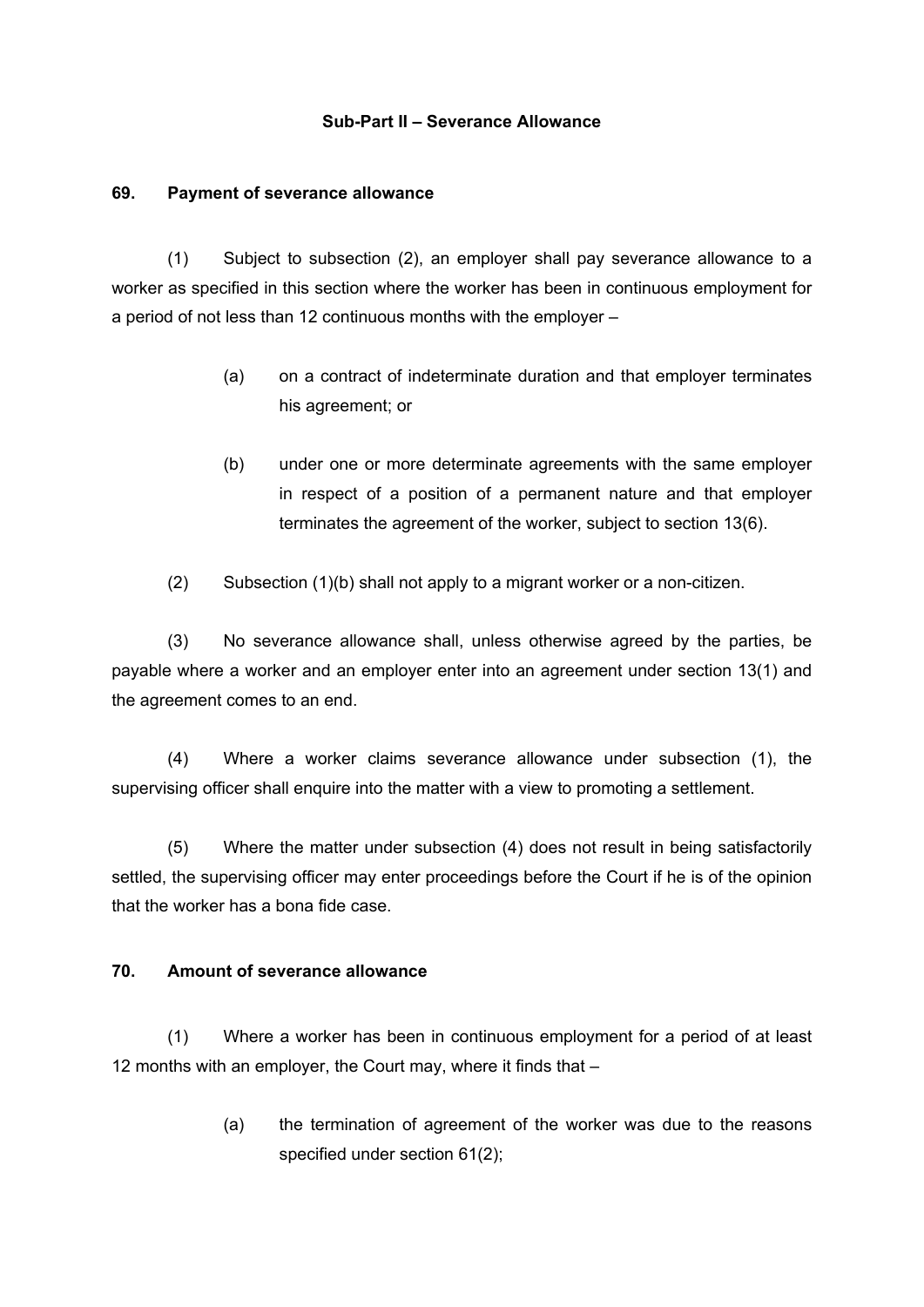- (b) the termination of agreement of the worker was in contravention of section 64(1), (1A), (2), (5), (6) or (9);
- (c) the reasons related to the worker's alleged misconduct or poor performance under section 64(2) and (6) does not constitute valid grounds for the termination of employment of the worker;
- (d) the employer could have in good faith taken any other course of action instead of terminating the employment of the worker;
- (e) notwithstanding paragraphs (a), (b), (c) and (d), the termination of agreement of the worker was unjustified,

order that the worker be paid severance allowance –

- (i) for every period of 12 months of continuous employment, a sum equivalent to 3 months' remuneration; and
- (ii) for any additional period of less than 12 months, a sum equal to one twelfth of the sum calculated under subparagraph (i) multiplied by the number of months during which the worker has been in continuous employment of the employer.

(2) The Court may, where it thinks fit and, whether or not a claim to that effect has been made, order an employer to pay interest at a rate not exceeding 12 per cent in a year on the amount of severance allowance payable from the date of the termination of the agreement to the date of payment.

- $(3)$  For the purpose of this section, a month's remuneration shall be  $-$ 
	- (a) the remuneration drawn by the worker for the last complete month of his employment; or
	- (b) an amount computed in the manner as is best calculated to give the rate per month at which the worker was remunerated over a period of 12 months before the termination of his agreement, including payment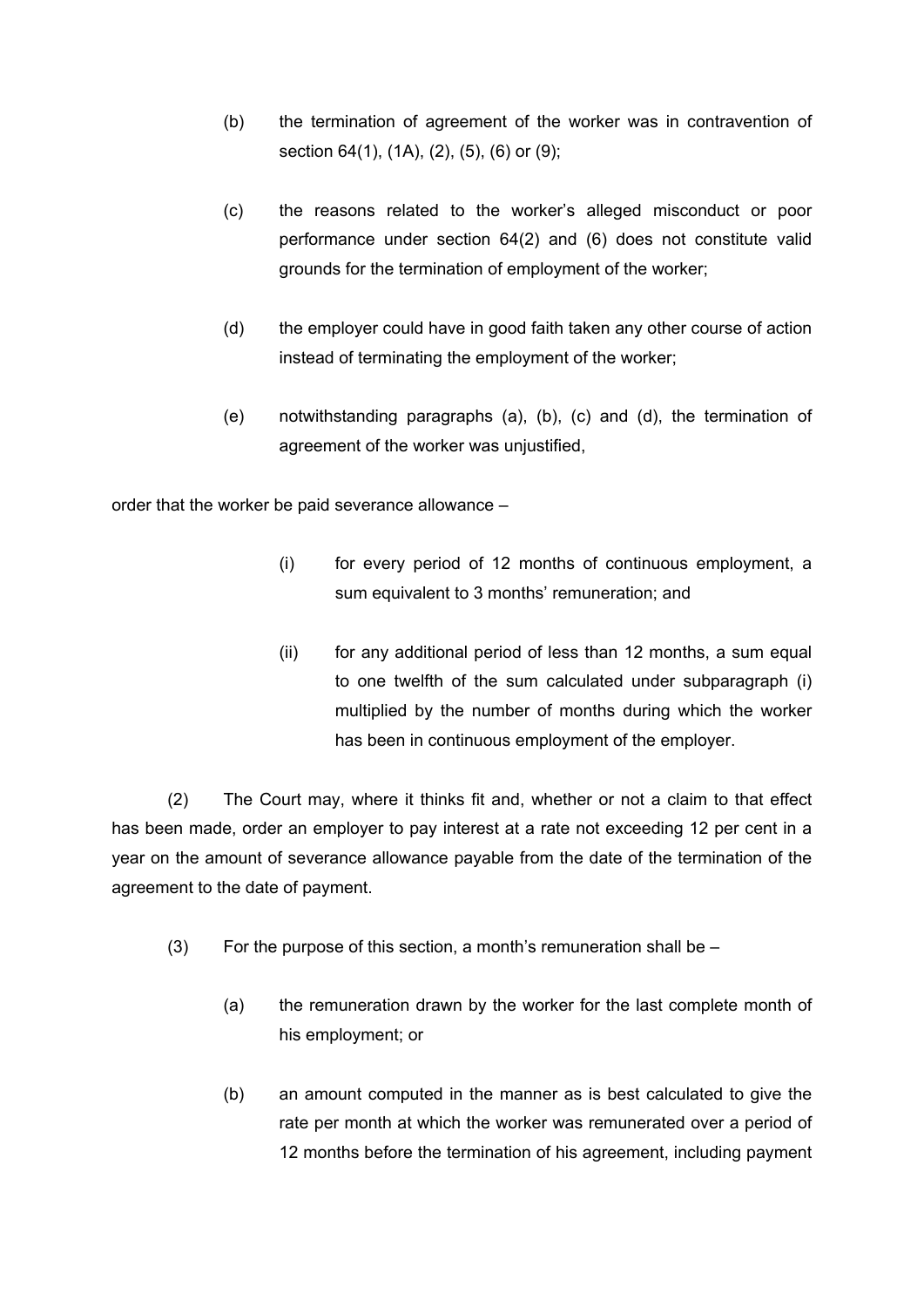for extra work, productivity bonus, attendance bonus, commission in return for services and any other regular payment,

whichever is higher.

## **Amended by** [Act No. 1 of [2020\]](https://supremecourt.govmu.org/_layouts/CLIS.DMS/search/searchdocumentbykey.aspx?ID=%5BAct%20No.%201%20of%202020%5D&list=Legislations)

#### **71. Deductions from severance allowance**

- (1) An employer may deduct from the severance allowance payable
	- (a) any gratuity granted by the employer;
	- (b) any contribution made to any fund or scheme by the employer;
	- (c) contributions made under the Portable Retirement Gratuity Fund.
- (2) In this section –

"fund" or "scheme" means any pension or provident fund or scheme set up by the employer for the benefit of a worker and which purports to provide retirement benefits to the worker.

## **Sub-Part III – Reduction of Workforce and Closure of Enterprises**

#### **72. Reduction of workforce**

(1) Subject to subsection (1A) and section 72A, an employer who intends to reduce the number of workers in his employment, either temporarily or permanently, or close down his enterprise, shall notify and negotiate with–

- (a) the trade union, where there is a recognised trade union;
- (b) the trade union having a representational status, where there is no recognised trade union; or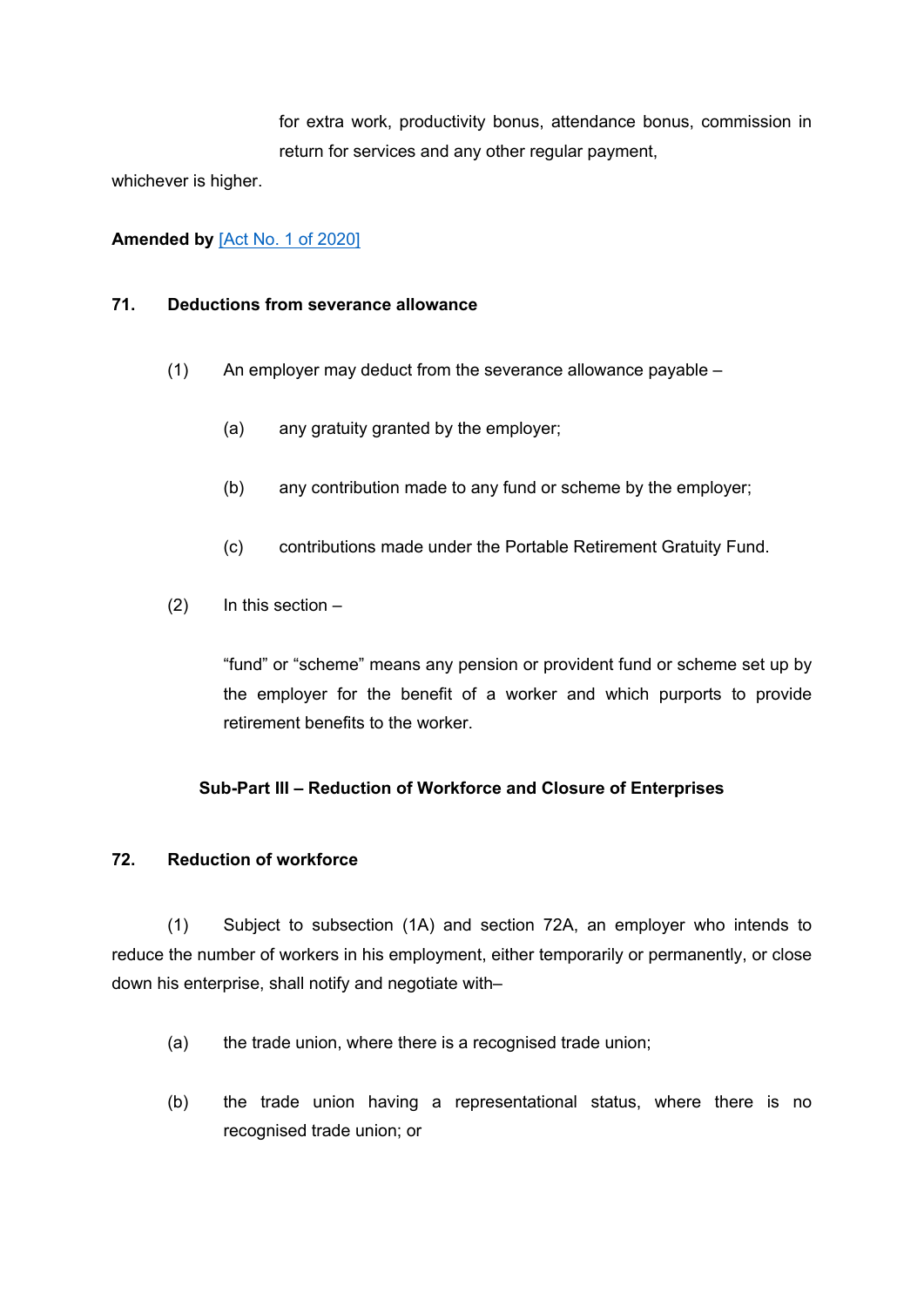(c) the workers' representatives, elected by the workers where there is no recognised trade union or a trade union having representational status,

to explore the possibility of avoiding the reduction of workforce or closing down by means of–

- (i) restrictions on recruitment;
- (ii) retirement of workers who are beyond the retirement age;
- (iii) reduction in overtime;
- (iv) shorter working hours to cover temporary fluctuations in manpower needs;
- (v) providing training for other work within the same undertaking; or
- (vi) redeployment of workers where the undertaking forms part of a holding company.

(1A) (a) Subject to paragraph (b), an employer shall, during such period as may be prescribed, not reduce the number of workers in his employment either temporarily or permanently or terminate the employment of any of his workers.

(b) Paragraph (a) shall not apply to –

- (i) an employer specified in section 72A; or
- (ii) an employer who has applied for any of the financial assistance schemes set up by the institutions listed in the Tenth Schedule for the purpose of providing financial support to an enterprise adversely affected by the consequences of the Covid-19 virus, and his application has not been approved.
- (c) In this subsection "Covid-19 virus" means the novel Coronavirus (2019-nCov).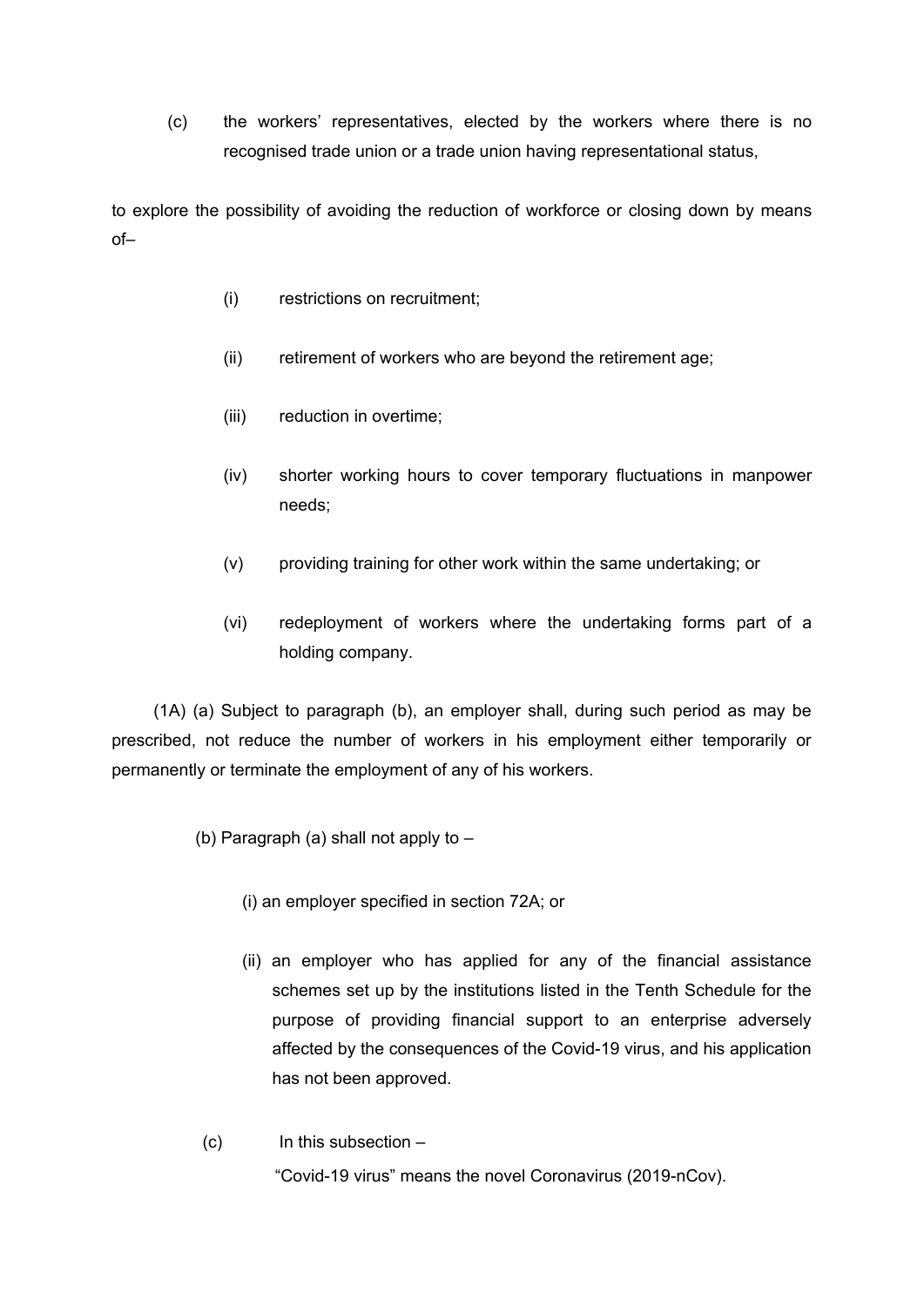(2) In this section –

"employer" means a person employing not less than 15 workers in an undertaking or an undertaking having an annual turnover of at least 25 million rupees;

"recognised trade union" means a trade union which has been granted recognition under the Employment Relations Act;

"representational status" means a registered trade union representing a worker in defence of his legal rights under section 31A of the Employment Relations Act.

(3) Where the intended reduction of workforce or closure is the subject of negotiation under subsection (1), the recognised trade union, the trade union having representational status or the workers' representatives may agree with the employer on any of the possibilities specified in subsection (1) or on any alternative solution or on the payment of a compensation by way of a settlement.

(4) The supervising officer may, at the request of any of the parties specified in subsection (1), provide a conciliation service to assist parties in the negotiation in view of an agreement.

(5) Where no agreement is reached under subsection (3) or (4), or where there has been no negotiation, an employer who takes a course of action as specified in subsection (1), shall give written notice to the Redundancy Board set up under section 73, together with a statement showing cause for the reduction or closure at least 30 days before the intended reduction or closing down, as the case may be.

(6) An employer shall not reduce the number of workers in his employment either temporarily or permanently before the time specified in section 75(8) and (9).

(7) A reduction of workforce or a closing down of an enterprise shall be deemed to be unjustified where the employer acts in breach of subsection (1),(1A), (5) or (6).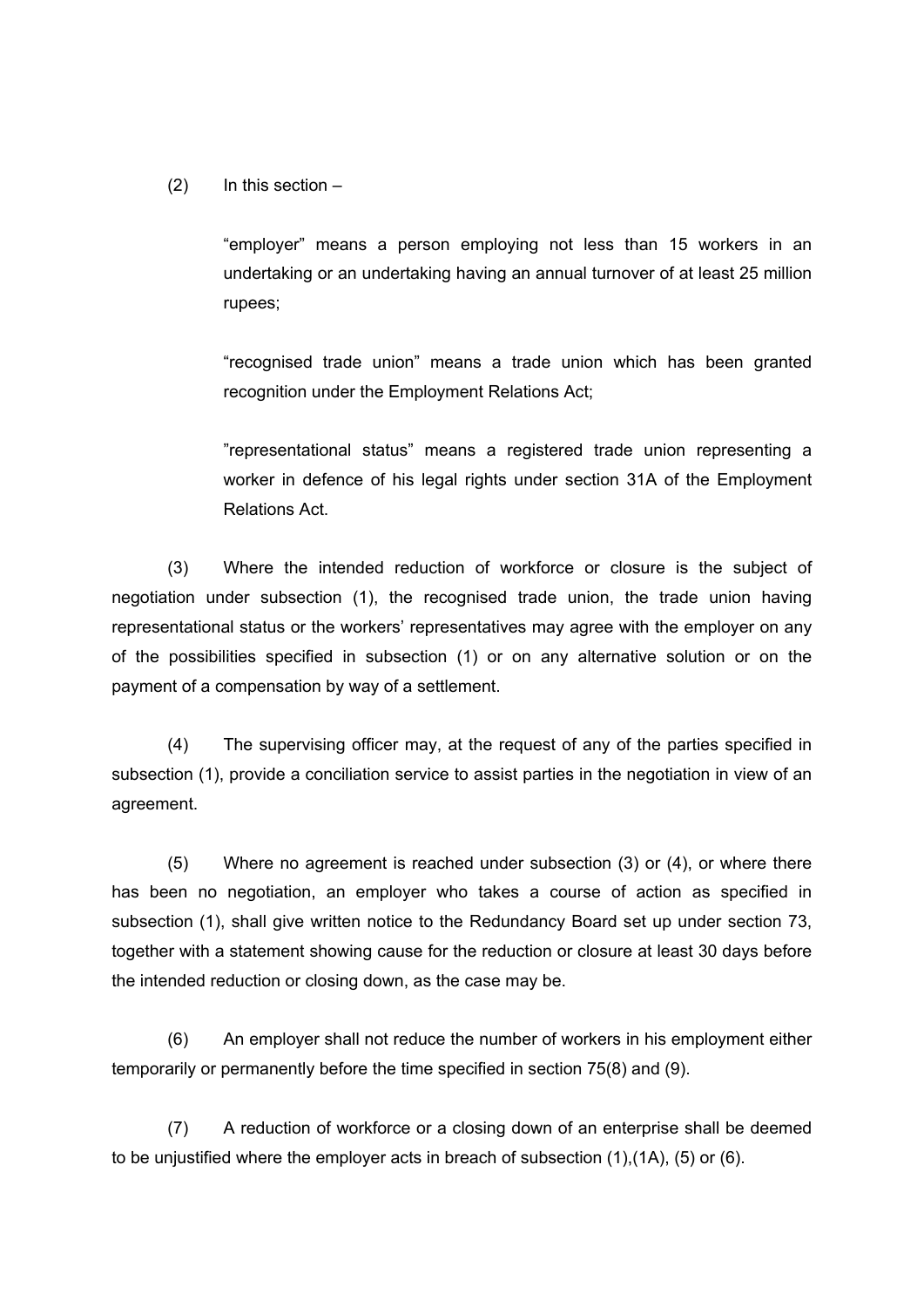- (8) Where the employment of a worker is terminated in breach of subsection (1), (1A), (5) or (6), the worker may apply to the Board for an order directing his employer –
	- (a) to reinstate him in his former employment with payment of remuneration from the date of the termination of his employment to the date of his reinstatement; or
	- (b) to pay him severance allowance at the rate specified in section 70(1),

and the Board may make such order as provided for in subsection (10) or (11).

(9) Where an employer terminates the employment of a worker following an order of the Board, the worker shall be entitled to 30 days' wages as indemnity in lieu of notice.

(10) Where the Board finds that the reasons for the reduction of the workforce or the closing down are unjustified, the Board shall, subject to subsection (11), order the employer to pay to the worker severance allowance at the rate specified in section 70(1).

(11) Where the Board finds that the reasons for the reduction of the workforce are unjustified, the Board may, with the consent of the worker, order the employer to reinstate the worker in his former employment with payment of remuneration from the date of termination of his employment to the date of his reinstatement.

(11A) Where a worker is paid severance allowance under subsection (8) or (10), the employer may deduct the contributions payable into the Portable Retirement Gratuity Fund from the amount of severance allowance paid to the worker.

(12) Where the Board makes an order under subsections (10) and (11), the order shall be enforced in the same manner as an order of the Industrial Court.

**Amended by** [Act No. 1 of [2020\]](https://supremecourt.govmu.org/_layouts/CLIS.DMS/search/searchdocumentbykey.aspx?ID=%5BAct%20No.%201%20of%202020%5D&list=Legislations)**;** [Act No. 7 of [2020\]](https://supremecourt.govmu.org/_layouts/CLIS.DMS/search/searchdocumentbykey.aspx?ID=%5BAct%20No.%207%20of%202020%5D&list=Legislations)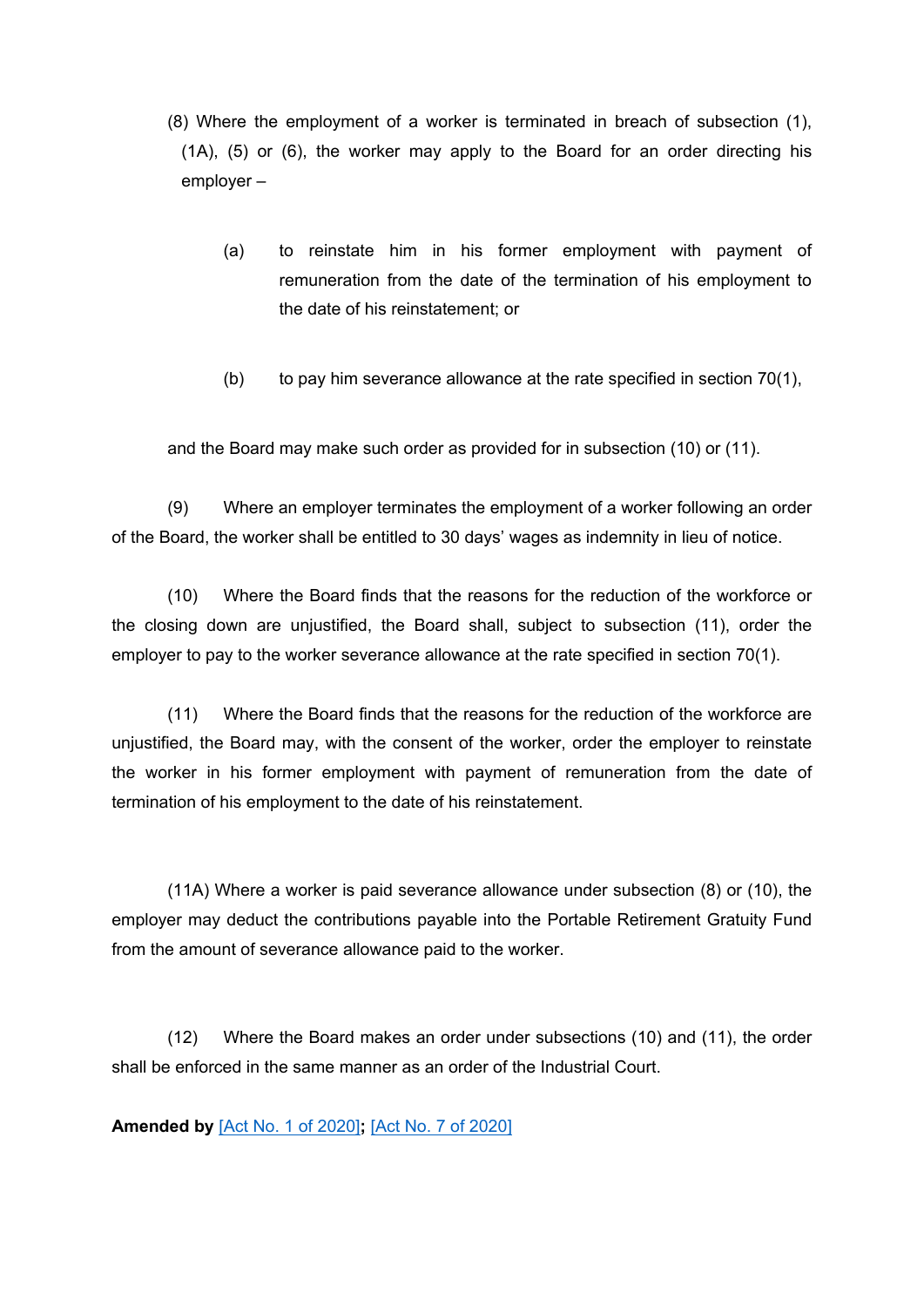#### **72A. Reduction of workforce in certain enterprises in the services sector**

(1) The Minister may, by regulations, exempt an employer who provides services in the sectors specified in the Eleventh Schedule from the application of section 72.

(2) Where an employer who has been exempted pursuant to subsection (1) intends to reduce the number of workers in his employment, either temporarily or permanently, or close down his enterprise, the employer shall give written notice to the Board, together with a statement showing cause for the reduction or closure at least 15 days before the intended reduction or closing down, as the case may be.

(3) Notwithstanding section 75(8) and (9), the Board shall complete its proceedings within 15 days from the date of notification by the employer.

(4) (a) Where the Board finds that the reasons for the reduction of the workforce or the closing down are justified, the Board shall order that the worker shall be paid 30 days' wages as indemnity in lieu of notice.

(b) Where the Board finds that the reasons for the reduction of the workforce or the closing down are unjustified, the Board shall order the employer to pay to the worker severance allowance at the rate specified in section 70(1).

(c) Where a worker is paid severance allowance under paragraph (b), the employer may deduct the contributions payable to the Portable Retirement Gratuity Fund from the amount of severance allowance paid to the worker.

(5) Where the Board finds that the reasons for the reduction of the workforce or the closing down are justified under subsection 4(a), the Board shall, in lieu of the termination of employment, at the request of the employer and subject to the consent of the worker concerned, order that the worker, or such category of workers as the employer may designate, shall proceed on leave without pay for such period as the employer may specify in his notification subject to the condition that the resumption of employment be on such new terms and conditions, including pension benefits, as the employer may, prior to resumption of work, offer to the worker.

(6) Where the Board makes an order under subsection (4) or (5), the order shall be enforced in the same manner as an order of the Industrial Court.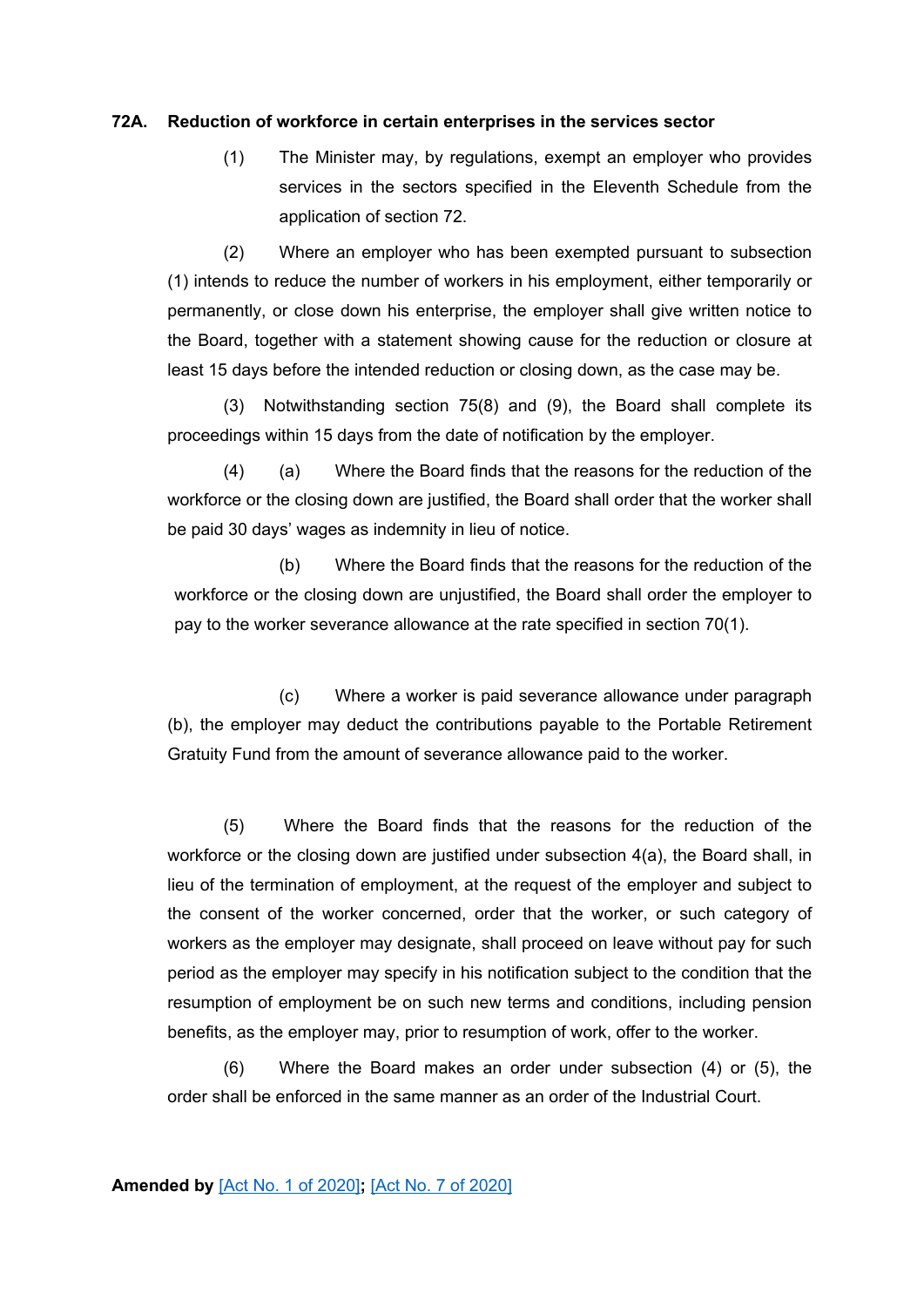## **73. Redundancy Board**

(1) There shall be a Redundancy Board which shall deal with all cases of reduction of workforce and closure of enterprises for economic, financial, structural, technological or any other similar reasons.

- (2) The Board shall consist of
	- (a) a President;
	- (b) a Vice-president;
	- (c) a representative of the Ministry;
	- (d) a representative of the Ministry responsible for the subject of finance and economic development;
	- (e) a representative of employers, to be appointed by the Minister for a period of one year;
	- (f) a representative of workers, to be appointed by the Minister for a period of one year;
	- (g) an economist; and
	- (h) an accountant.

(3) A person shall not be appointed President or Vice-president of the Board unless he is qualified for appointment as a Judge of the Supreme Court or has held judicial office.

(4) The President and the Vice-president shall be appointed by the Minister on such terms and conditions, and for such period, as he may determine.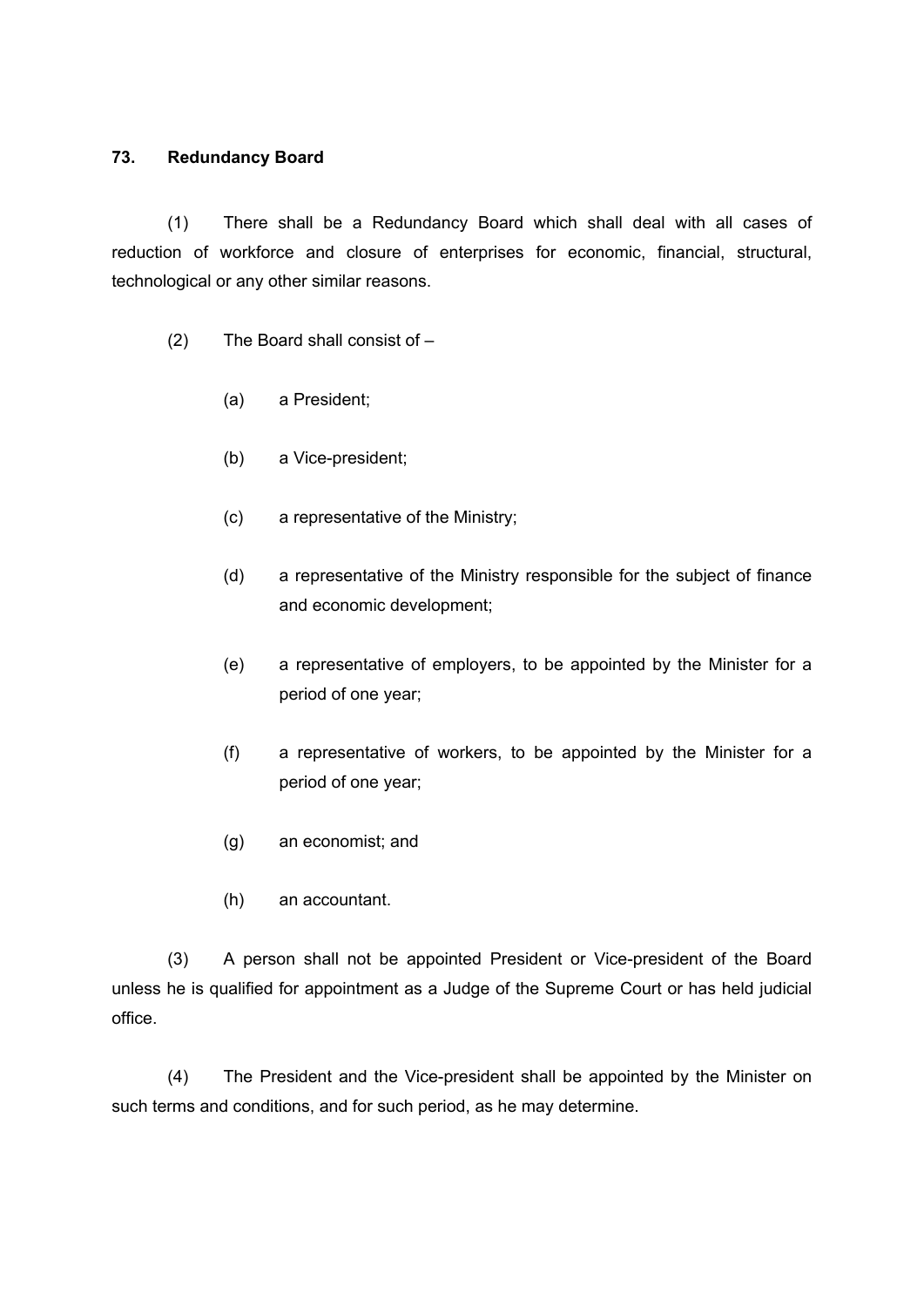(5) The economist and the accountant shall be public officers and shall be designated by the Secretary to Cabinet and Head of the Civil Service.

(6) The appointment of every member of the Board shall be published in the Gazette.

(7) The Redundancy Board shall deal with all cases referred to the Board under section 72.

## **74. Functions of Board**

- (1) The Board shall
	- (a) make orders in relation to the reduction of workforce or closing down of enterprise;
	- (b) make such orders for requiring the attendance of any person and the production of any document as it may determine; and
	- (c) take evidence on oath, and for that purpose administer oaths.
- (2) Any person whose attendance is required under subsection  $(1)(b)$  and who
	- (a) fails to attend at the time and place specified in the order;
	- (b) refuses to answer faithfully any question put to him by the Board;
	- (c) gives any false or misleading information;
	- (d) refuses to produce a document required by the Board,

shall commit an offence.

## **75. Organisation and sitting of Board**

(1) The Board shall have an official seal.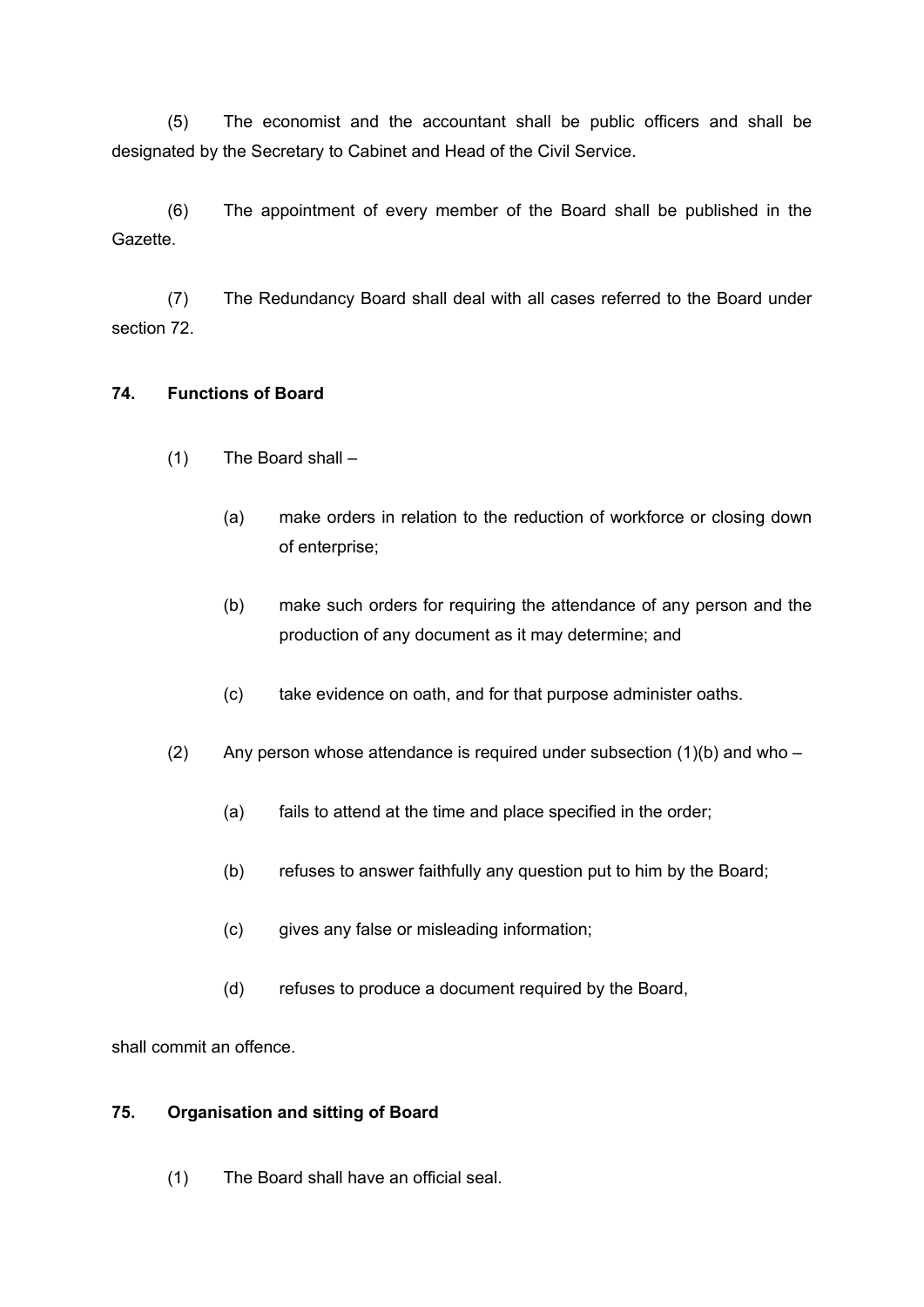(2) The Board may sit –

(a) in one or more Divisions as may be necessary;

(b) at any time and at any place in Mauritius.

(3) (a) Each Division of the Board shall be presided by the President or the Vice-president.

(b) Where it appears to the President or to the Vice-president that it is expedient to do so, 2 assessors with proven experience in industrial relations to assist the members of the Board may be appointed.

(4) The assessors specified in subsection (3)(b) shall be designated by the Minister after consultation with the representative of employers and representative of workers as he considers appropriate.

(5) At any meeting of the Board, the President or the Vice-President and 2 other members shall constitute a quorum.

(6) Any order of the Board shall be that of the members and, in the event of an equality of votes, the President or Vice-president, as the case may be, shall have a casting vote.

(7) The Board shall regulate its proceedings in such manner as it may determine.

(8) The Board shall complete its proceedings within 30 days from the date of notification by the employer.

(9) The Board may extend the period specified in subsection (8) for such longer period as may be agreed by the parties to allow the Board to complete its proceedings.

#### **PART VII – WORKFARE PROGRAMME FUND**

**Sub-Part I – Workfare Programme Fund**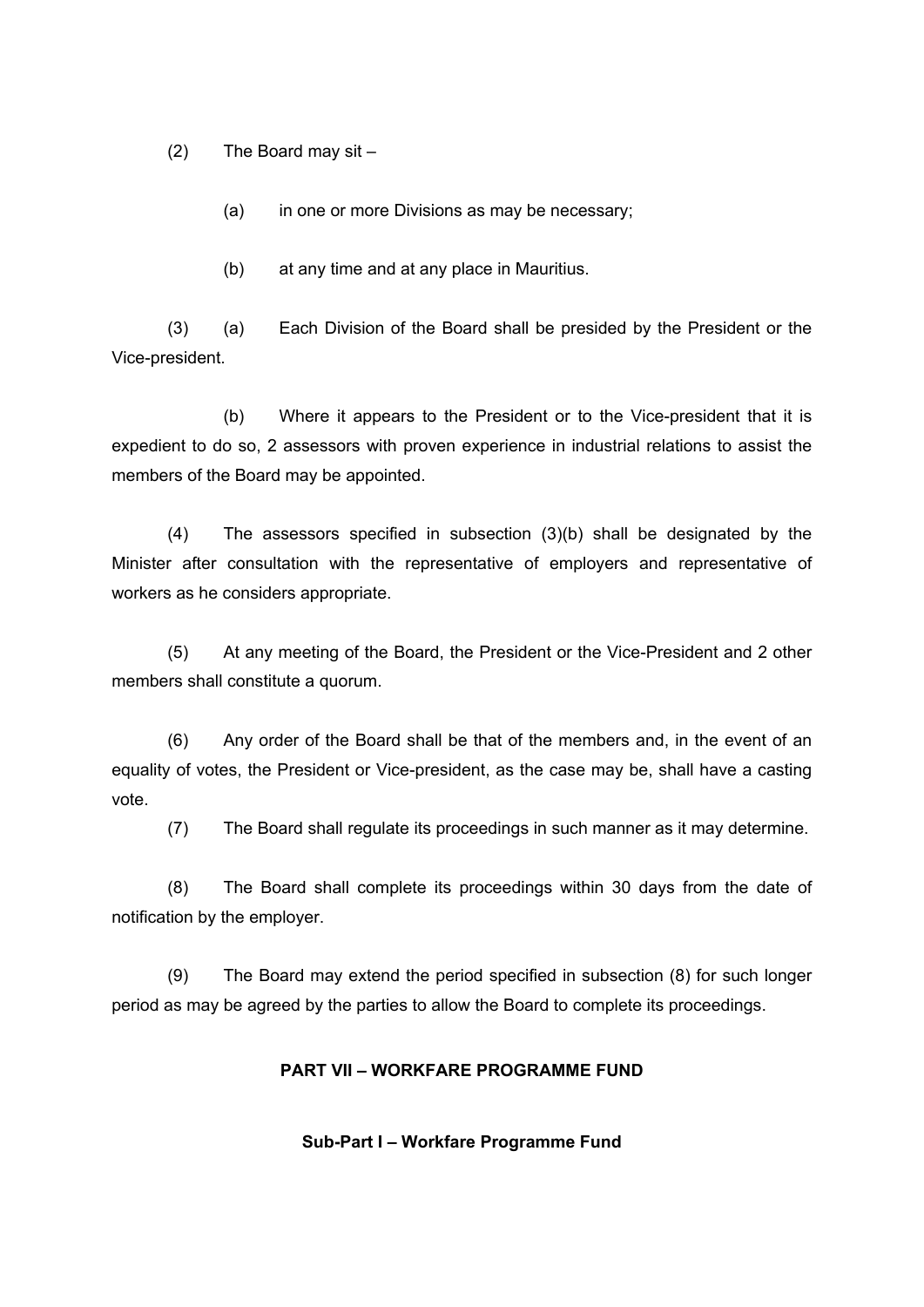## **76. Establishment of Workfare Programme Fund**

(1) There shall be, within the Ministry responsible for the subject of social security, the Workfare Programme Fund.

(2) Subject to subsection (3), the surplus money of the Workfare Programme Fund shall, after consultation with the Workfare Programme Fund Committee, be invested in such manner as the Minister to whom responsibility for the subject of social security is assigned may approve.

(3) The Workfare Programme Fund shall, in any proceedings, judicial or otherwise, be represented by the supervising officer.

(4) Where the Workfare Programme Fund is wound up, its assets and liabilities shall accrue to the Consolidated Fund.

## **77. Objects of Workfare Programme Fund**

The objects of the Workfare Programme Fund shall be to pay –

- (a) any transition unemployment benefit;
- (b) remuneration due to a worker where an enterprise is considered to be insolvent following a decision of the Supreme Court or in case of force majeure;
- (c) the amount representing the balance between the industrial injury allowance specified in section 25(2) of the National Pensions Act and the maximum basic wage or salary as specified in the Second Schedule to the National Savings Fund (Collection of Contribution) Regulations 1997; and
- (d) the financing of such social plan for the benefit of workers as may be prescribed.

## **Amended by** [Act No. 7 of [2020\]](https://supremecourt.govmu.org/_layouts/CLIS.DMS/search/searchdocumentbykey.aspx?ID=%5BAct%20No.%207%20of%202020%5D&list=Legislations)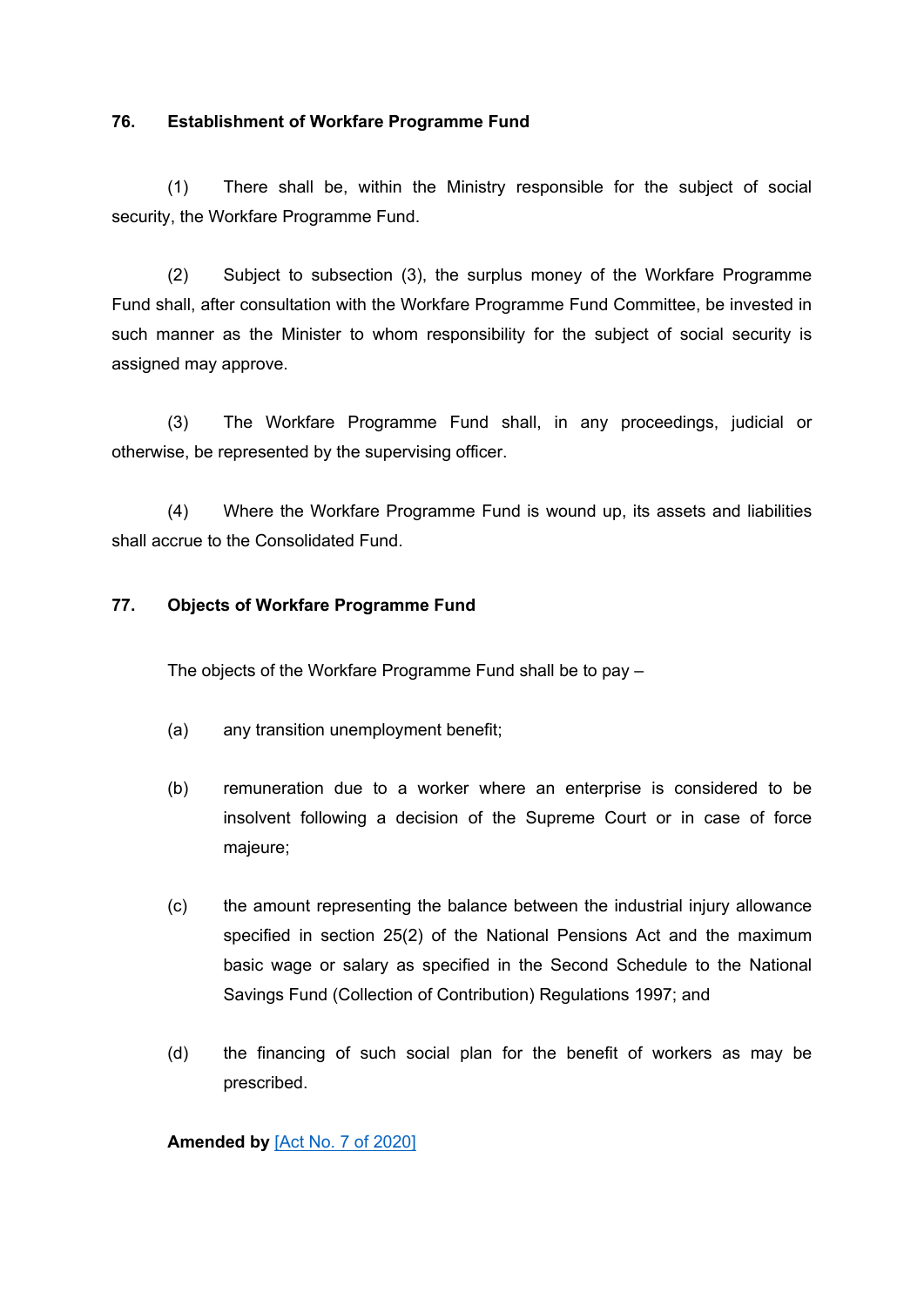## **78. Payment into and out of Workfare Programme Fund**

- (1) There shall be paid into the Workfare Programme Fund
	- (a) money collected by way of levy at the rates specified in the Second Schedule to the Human Resource Development Act;
	- (b) all monies appropriated by the National Assembly for the purposes of the Workfare Programme Fund;
	- (c) interests on investment.
- (2) There shall be paid out of the Workfare Programme Fund
	- (a) any transition unemployment benefit at the rate specified in the Sixth Schedule;
	- (b) unpaid remuneration in accordance with section 42(1) and (6);
	- (c) the amount representing the balance between the industrial injury allowance specified in section 25(2) of the National Pensions Act and the maximum basic wage or salary as specified in the Second Schedule to the National Savings Fund (Collection of Contribution) Regulations 1997;
	- (d) the funding of such social plan for the benefit of workers as may be prescribed.
	- (e) all expenses incurred in the administration of the Workfare Programme Fund.

**Amended by** [Act No. 7 of [2020\]](https://supremecourt.govmu.org/_layouts/CLIS.DMS/search/searchdocumentbykey.aspx?ID=%5BAct%20No.%207%20of%202020%5D&list=Legislations)

## **79. Contribution to Workfare Programme Fund**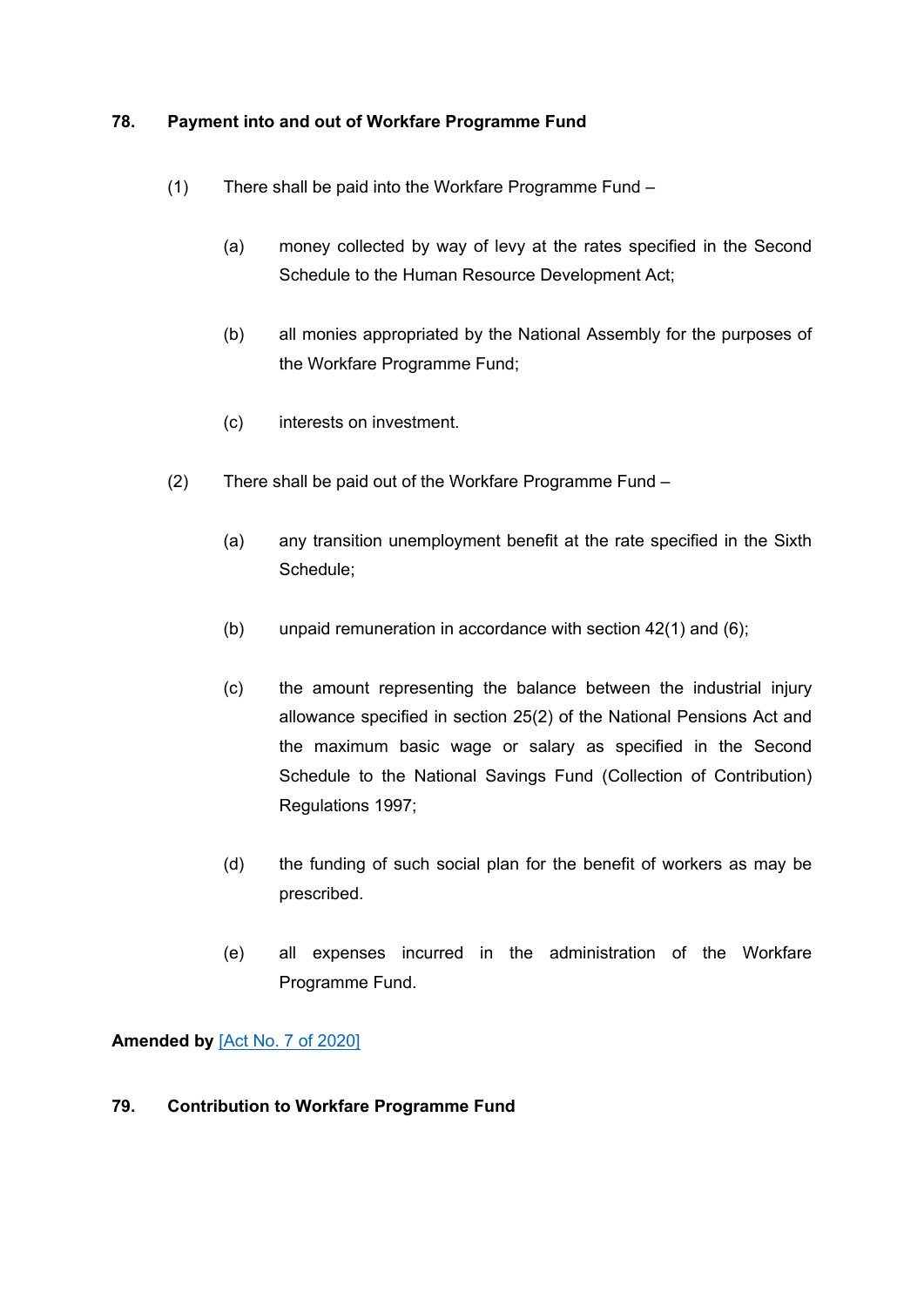(1) Every employer shall, in respect of a worker in his employment, pay to the supervising officer of the Ministry responsible for the subject of social security a contribution to be paid into the Workfare Programme Fund in accordance with the rate specified in the Seventh Schedule and in such manner and at such intervals as may be prescribed.

(2) Every employer shall, at the time of payment of the basic wage or salary to a worker for any period, deduct a sum representing one per cent of the basic wage or salary and pay over that sum to the supervising officer of the Ministry responsible for the subject of social security for credit into the National Savings Fund, in accordance with section 5B(1)(b) of the National Savings Fund Act.

# **Sub-Part II – Workfare Programme Fund Committee**

## **80. Workfare Programme Fund Committee**

(1) There shall be, for the purposes of this Part, a Workfare Programme Fund Committee.

- (2) The Workfare Programme Fund Committee shall consist of
	- (a) a chairperson, to be appointed by the Minister;
	- (b) a representative of the Ministry responsible for the subject of finance;
	- (c) a representative of the Ministry;
	- (d) 2 representatives of the workers' organisation, to be appointed by the Minister after consultation with the most representative workers' organisation;
	- (e) 2 representatives of the employers' organisation, to be appointed by the Minister after consultation with the employers' organisation; and
	- (f) the administrator of the Workfare Programme Fund.

## **81. Functions of Workfare Programme Fund Committee**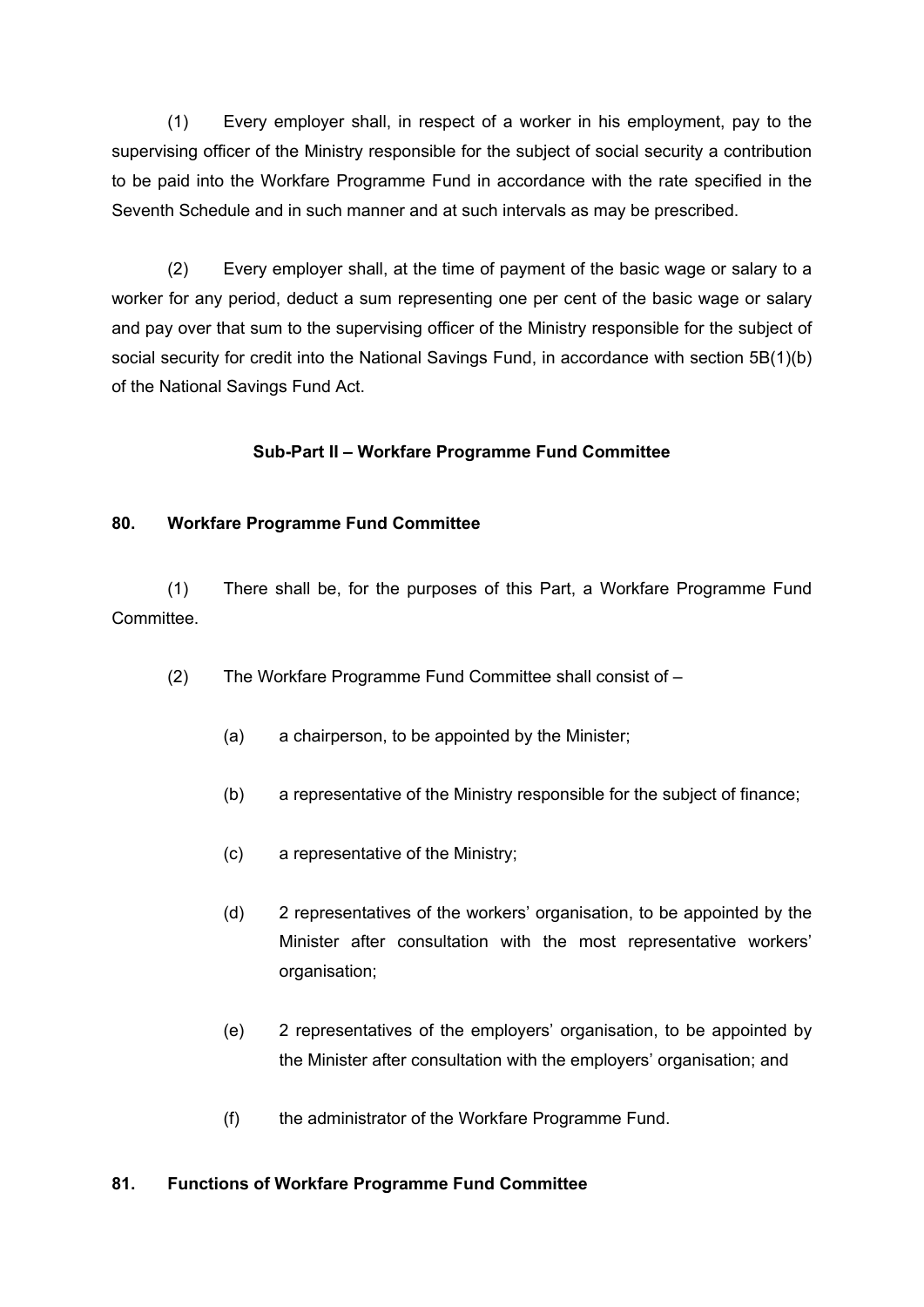- (1) The functions of the Workfare Programme Fund Committee shall be to
	- (a) administer and manage the Workfare Programme Fund, including investment policies;
	- (b) ensure that the investments of the Workfare Programme Fund are consistent with prudent investment policy;
	- (c) preserve the need for an appropriate level of liquidity in the Workfare Programme Fund;
	- (d) have regard to the need to secure the future value of the Workfare Programme Fund; and
	- (e) monitor the payment of the transitional unemployment benefit.

(2) The Workfare Programme Fund Committee may require its administrator to submit any report considered necessary concerning the financial position of the Workfare Programme Fund.

(3) The supervising officer may, on the recommendation of the Workfare Programme Fund Committee, advise the Minister on any matter relating to the Workfare Programme Fund.

# **Sub-Part III – Actuarial Valuation and Financial Statements of Workfare Programme Fund**

# **82. Actuarial valuation of Workfare Programme Fund**

(1) The Minister shall, at intervals of not more than 5 years, or at such shorter interval –

> (a) cause an actuarial evaluation of the Workfare Programme Fund to be made by such actuary as he may appoint; and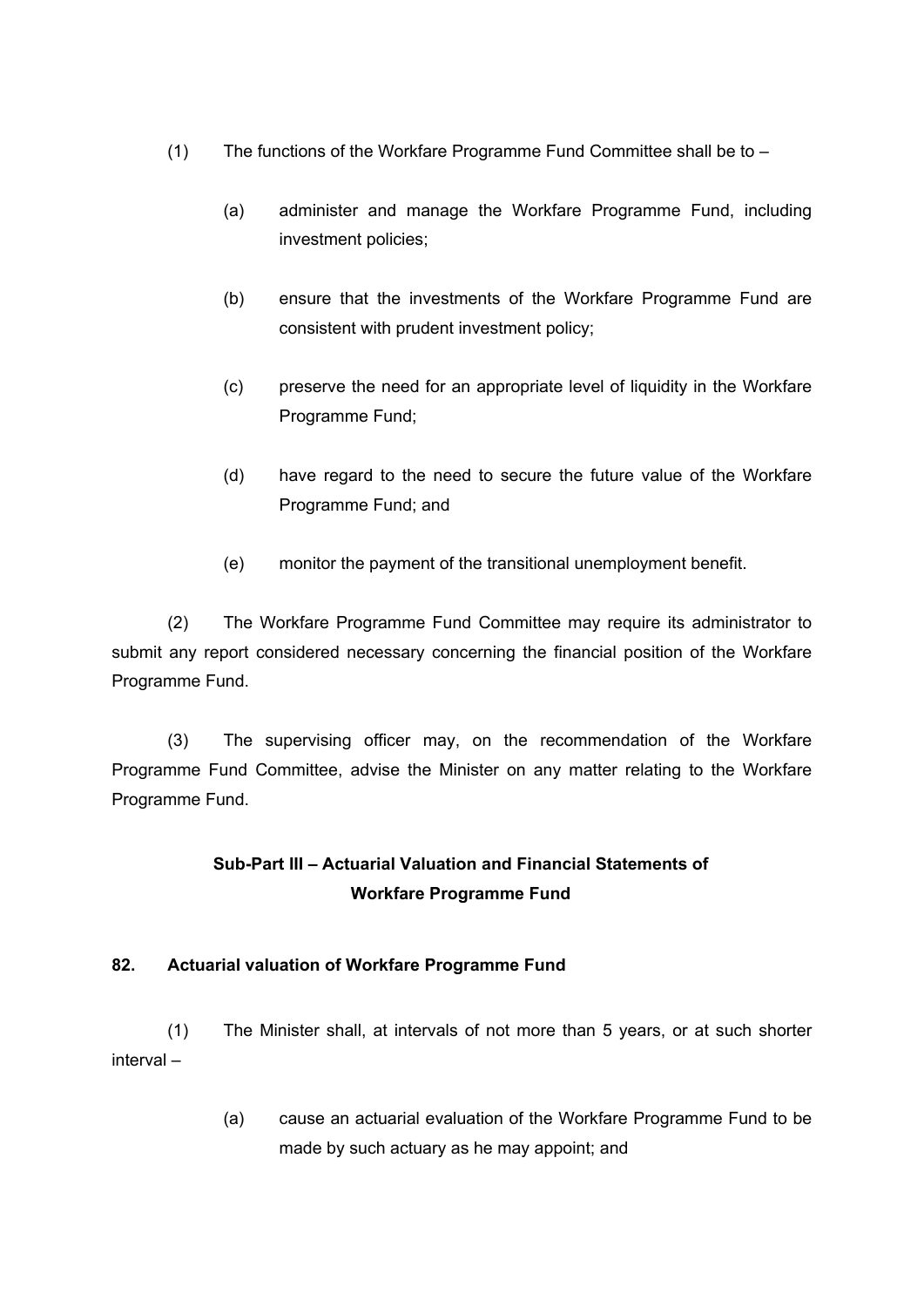- (b) determine, in the light of the evaluation, whether an adjustment is necessary to secure the future evaluation of the Workfare Programme Fund.
- $(2)$  In this section –

"actuarial evaluation" means a written report prepared and signed by an actuary, including any development affecting the Workfare Programme Fund and technical provisions since the last actuarial evaluation was prepared.

## **83. Financial statements of Workfare Programme Fund**

(1) The Workfare Programme Fund Committee shall, not later than 3 months after the end of every financial year, submit to the Director of Audit the financial statements of the Workfare Programme Fund for auditing.

(2) The Director of Audit shall, as soon as practicable, submit the statements under subsection (1) duly audited, together with his audit report, to the Workfare Programme Fund Committee.

(3) The Workfare Programme Fund Committee shall, on receipt of the statements and audit report referred to in subsection (2), submit a certified copy thereof to the Minister.

(4) The Minister shall, at the earliest available opportunity, lay a copy of the audited statements and the audit report submitted under subsection (3) before the National Assembly.

# **Sub-Part IV – Transition Unemployment Benefit, Industrial Injury Allowance and Recovery of Overpayment**

## **84. Transition unemployment benefit**

- $(1)$  A worker shall be entitled to a transition unemployment benefit where
	- (a) his agreement is terminated by an employer –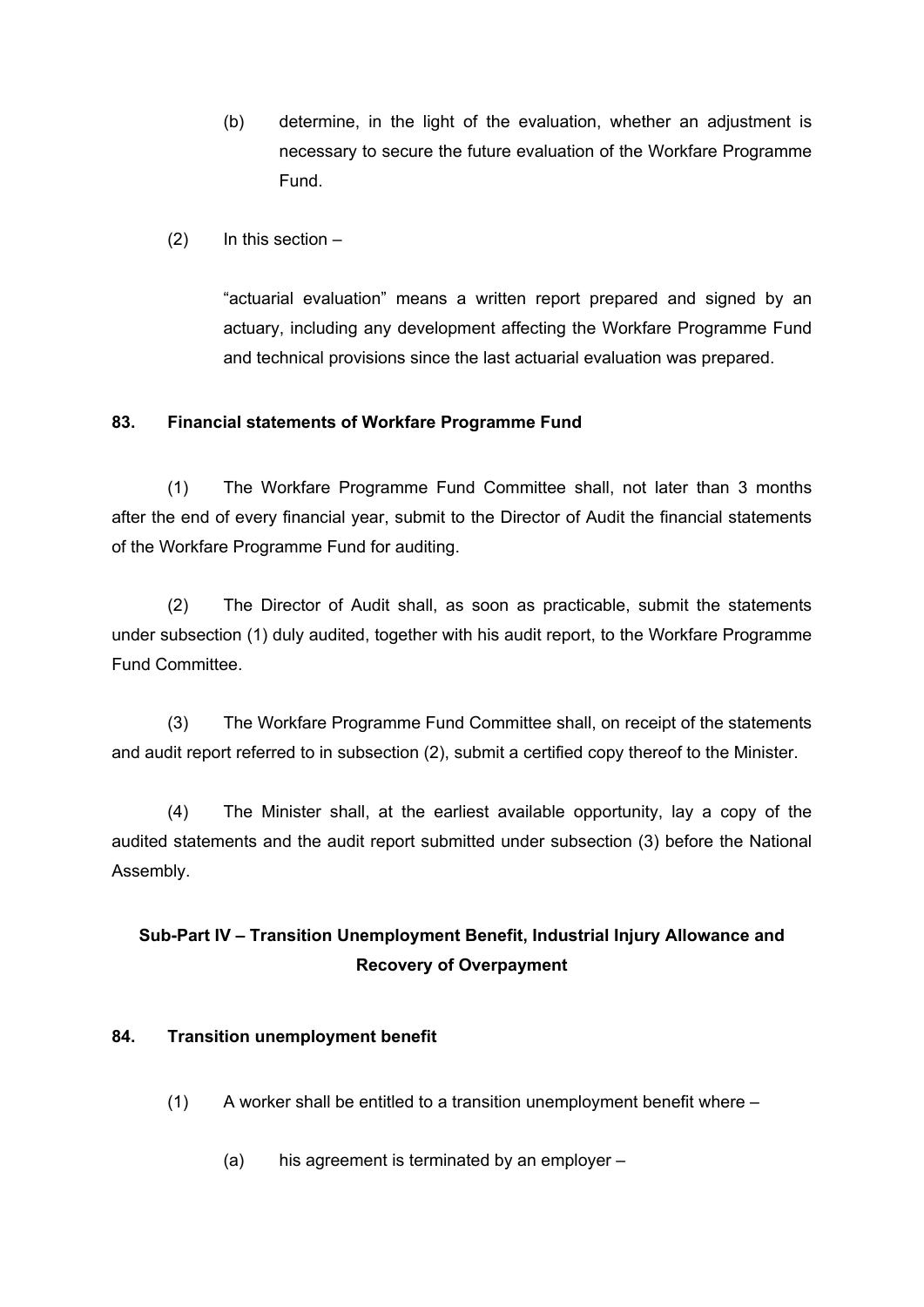- (i) for the reason specified in section  $61(2)$ ;
- (ii) in contravention of section  $64(1)$ ,  $(1A)$ ,  $(2)$  or  $(6)$ ;
- (iii) for any other reason, whether justified or not; and
- (b) work has ceased for reasons of
	- (i) force majeure;
	- (ii) death of the employer; or
	- (iii) a company removed from the register under the Companies Act;
- (ba) where he proceeds on leave without pay pursuant to an order made by the Board under section 72A(5) and he has not taken any other employment during that period of leave without pay;
- (c) no termination letter has been issued and the supervising officer is of the opinion that the complaint is bona fide;
- (d) he has registered himself with the supervising officer within a period of 60 days following the termination of his employment.

(2) A worker shall be entitled to a transition unemployment benefit for a period of not less than one month nor more than 12 months at the rates specified in the Sixth **Schedule** 

(2A) Notwithstanding subsections (2) and (10), but subject to subsection (7), where, following the expiry of the COVID-19 period, the employment of a worker is terminated for any reason and the worker reckons at least 30 days' and less than 180 days' continuous employment with the same employer as at the date of the termination of his employment, whether on a fixed term agreement or not, the worker shall be entitled to the payment of a transition unemployment benefit of 5,100 rupees per month for the period starting on 1 July 2020 and ending on 31 December 2020.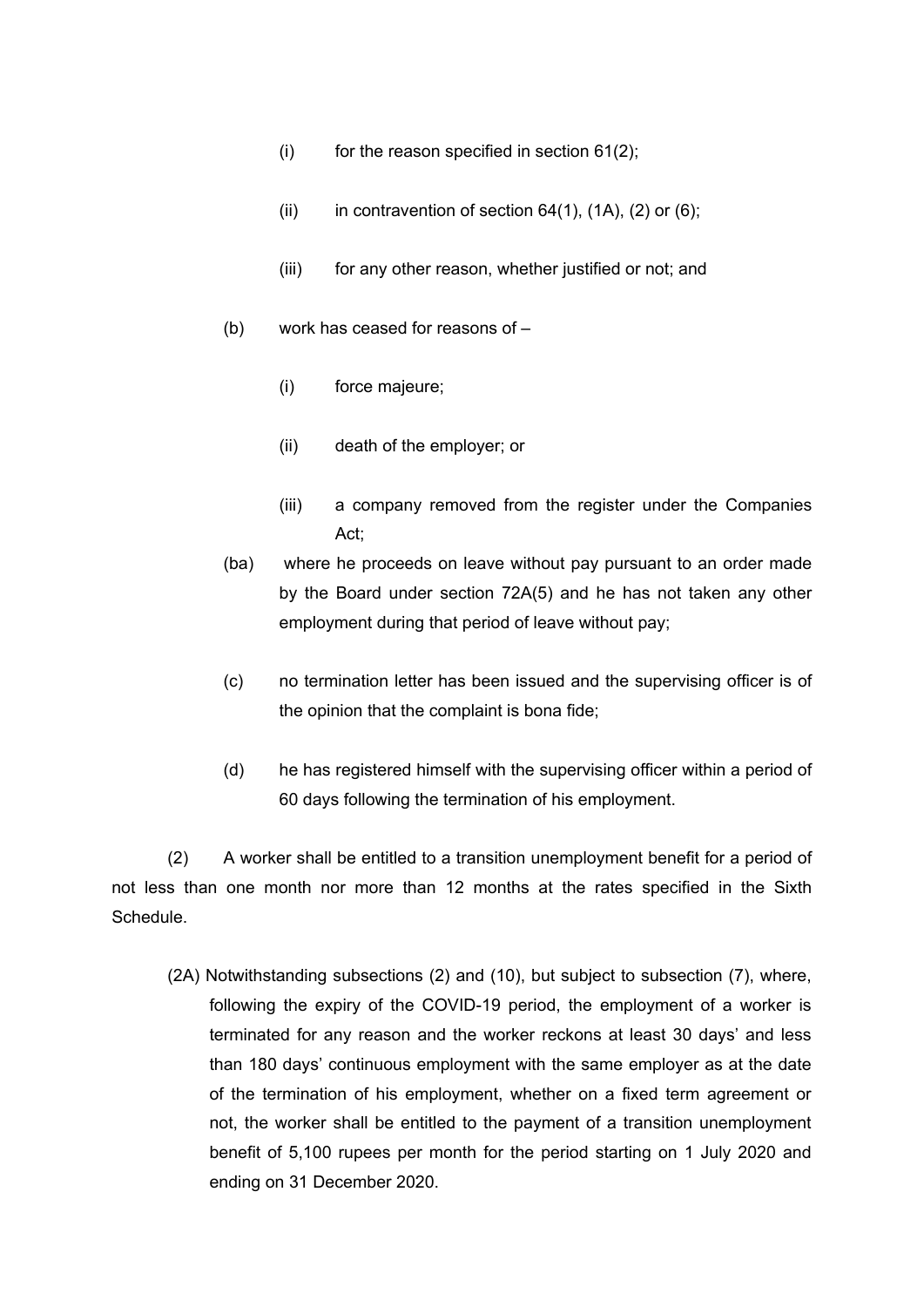(3) Where a worker registers himself within 30 days of the date of his termination of employment, he shall be entitled to a transition unemployment benefit accruing as from the beginning of the month in which his employment is terminated or where he has been given a notice of termination on the expiry of the notice.

(4) (a) Subject to subsection (3), where the worker registers himself after 30 days of the date of his termination of employment, he shall be entitled to a transition unemployment benefit accruing as from date of his registration unless good cause is shown.

(b) In paragraph  $(a)$  –

"good cause" means –

- (i) illness or injury certified by a medical practitioner; or
- (ii) the failure of the worker to register his complaint was due to the fact that he was outside Mauritius.

(5) Where a worker has made a claim for the payment of the transition unemployment benefit and the supervising officer is satisfied that the claim is bona fide, the supervising officer shall, within 7 days of the date of the claim, notify the Ministry responsible for the subject of social security in the form set out in the Eighth Schedule.

(6) The supervising officer of the Ministry responsible for the subject of social security shall, not later than 10 days after receipt of a claim under subsection (5), pay to the worker the transition unemployment benefit to which he is entitled under subsection (3) or  $(4)$ .

(7) The transition unemployment benefit shall cease as from the end of the month in which the worker –

- (a) becomes gainfully employed on a full-time basis for a period of at least 30 consecutive days; or
- (b) reaches retirement age.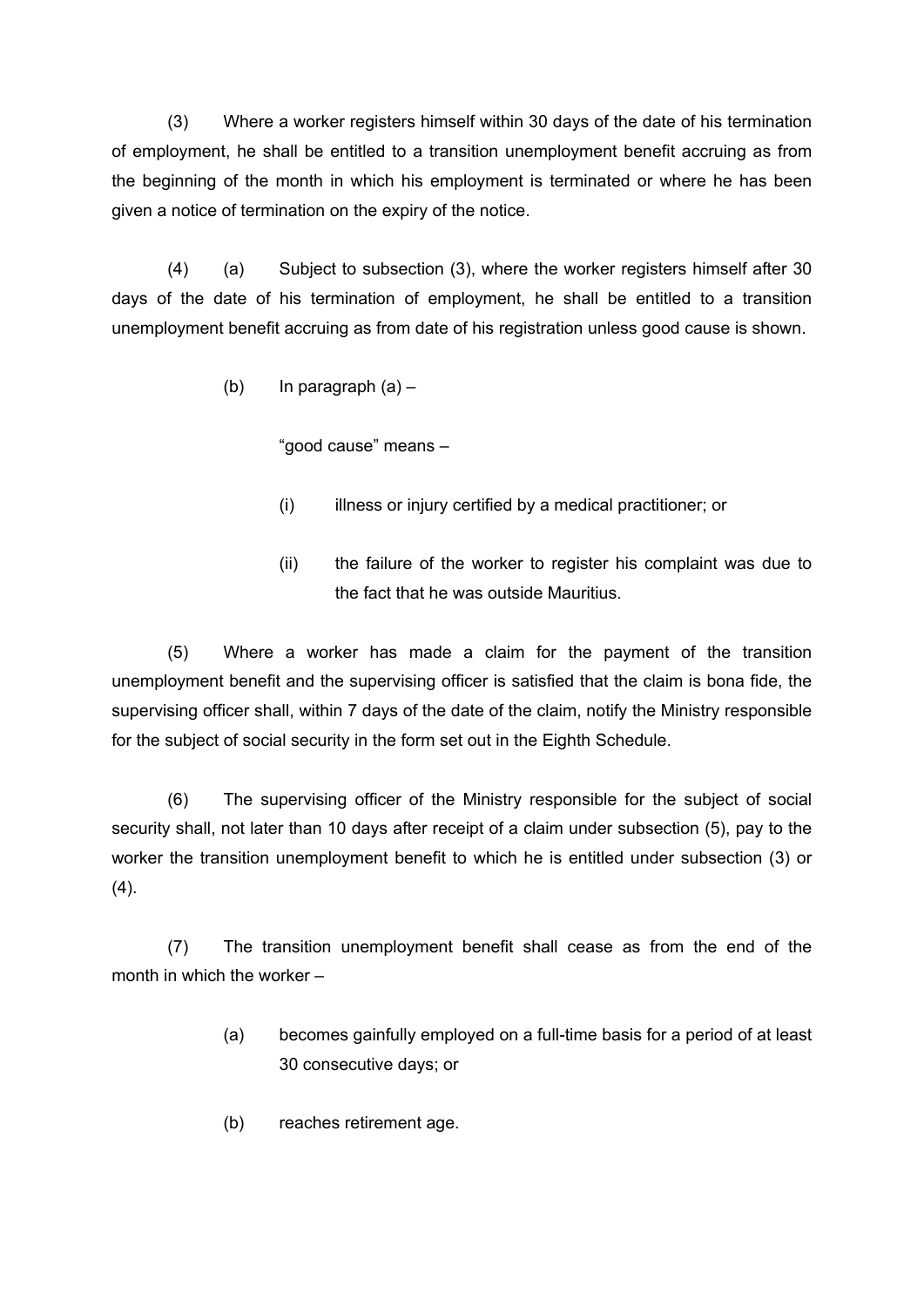(8) Where a worker becomes gainfully employed, he shall, within 7 days of the date of his employment, notify the supervising officer accordingly.

(8A) Upon notification received from a worker under subsection (8), the supervising officer shall, within 7 days from the notification, inform the supervising officer of the Ministry responsible for the subject of social security.

(9) The transitional unemployment benefit shall be financed in the manner specified in the Seventh Schedule.

 $(10)$  In this section –

"basic wage or salary", in relation to a worker –

- (a) means
	- (i) where the terms and conditions of employment of the worker are prescribed, specified in an arbitral award or an agreement, whether oral or written, express or implied, the basic wage or salary prescribed, award or agreement, or where the employer pays a higher wage or salary, the higher wage or salary so paid, excluding any allowance by whatever name called, and whether paid in cash or in kind;
	- (ii) in any other case, all the emoluments received by the worker, excluding any bonus or overtime; but
- (b) shall not exceed the maximum basic wage or salary as specified in the Second Schedule to the National Savings Fund (Collection of Contributions) Regulations 1997.

"part-time worker" means a worker in employment with a single employer and who does not perform more than 24 hours work in a week;

"worker" does not include –

(a) a public officer;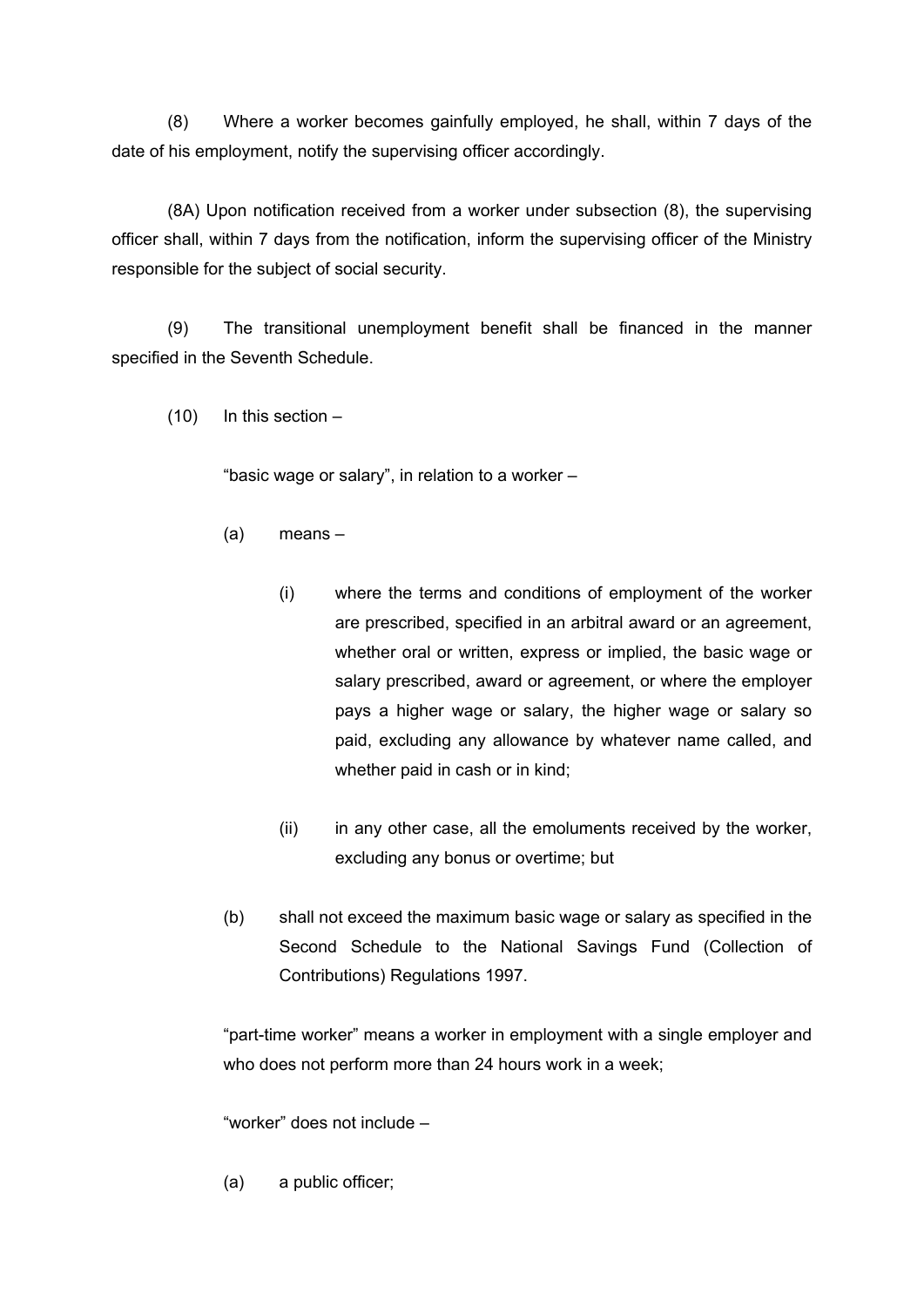- (b) a person employed by a statutory body falling under the purview of any Ministry or by a local authority, other than a worker who is an insured person under section 13(1) of the National Pensions Act;
- (c) a part-time worker;
- (d) a migrant worker or a non-citizen;
- (e) a worker employed in the sugar industry who voluntarily retires
	- (i) in the context of a Voluntary Retirement Scheme under section 23 of the Sugar Industry Efficiency Act;
	- (ii) an Early Retirement Scheme under section 23A of the Sugar Industry Efficiency Act; or
	- (iii) pursuant to a factory closure under section 30 of the Mauritius Cane Industry Authority Act;
- (f) a person reckoning less than 180 days' continuous employment with the same employer as at the date of the termination of his employment, whether on a determinate agreement or not;
- (g) a person enlisted in any training scheme set up by the Government or as a joint public-private initiative with a view to facilitating the placement of jobseekers in gainful employment.

#### **Amended by** [Act No. 1 of [2020\]](https://supremecourt.govmu.org/_layouts/CLIS.DMS/search/searchdocumentbykey.aspx?ID=%5BAct%20No.%201%20of%202020%5D&list=Legislations)**;** [Act No. 7 of [2020\]](https://supremecourt.govmu.org/_layouts/CLIS.DMS/search/searchdocumentbykey.aspx?ID=%5BAct%20No.%207%20of%202020%5D&list=Legislations)

## **85. Industrial injury allowance**

The balance of injury allowance specified in section 78(2)(c), shall be transferred to the Ministry responsible for the subject of social security to guarantee a worker who has suffered industrial injury which has resulted in temporary total incapacity for work, an industrial injury allowance representing 100 per cent of the basic wages or salary as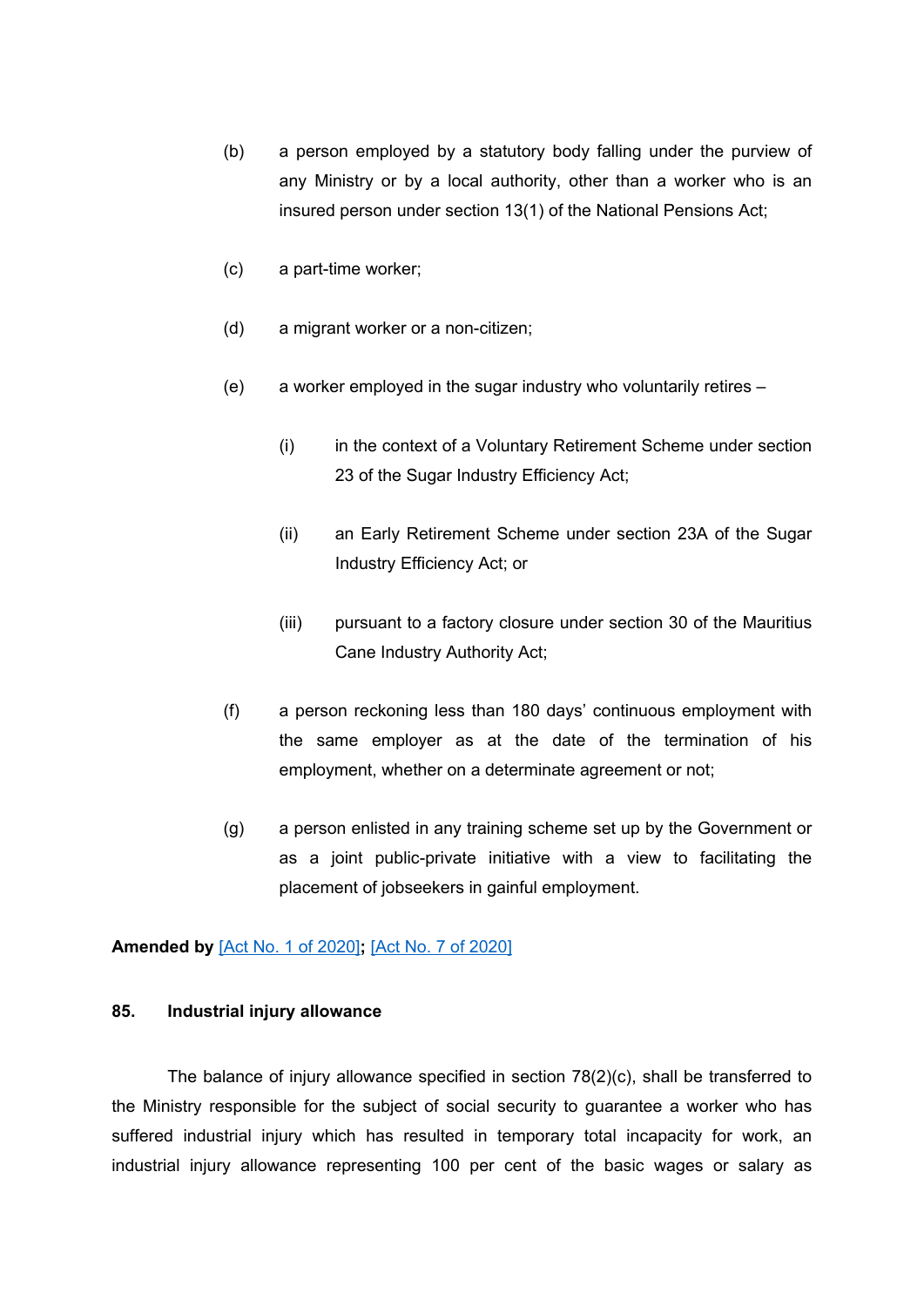specified in the Second Schedule to the National Savings Fund (Collection of Contribution) Regulations 1997.

## **86. Recovery of overpayment**

(1) Where a transition unemployment benefit under section 84(3) and (4) has been paid into a bank account of a worker and it is subsequently found by the supervising officer that the lump sum or benefit should not have been so paid, the bank shall, on written request to that effect by the supervising officer, refund the amount so paid to the Workfare Programme Fund and shall debit the bank account accordingly.

(2) (a) Where a bank account is closed, the bank shall not be required to refund the amount paid under subsection (1) to the Workfare Programme Fund.

(b) When the amount standing in the bank account is less than the amount paid under subsection (1), the bank shall refund only the amount standing in the bank account.

(3) Notwithstanding any other enactment, where a refund is made under this section, no action shall lie against the bank in respect of the amount refunded.

## **PART VIII – PORTABLE RETIREMENT GRATUITY FUND**

## **87. Interpretation of Part VIII**

## In this Part –

"accumulated fund", insofar as it relates to the gratuity payable to a worker under section 99 or 100 –

(a) means the accumulated contributions made by one or more employers, as the case may be, in the individual account of the worker in respect of the period during which the worker was employed by the employer or employers; and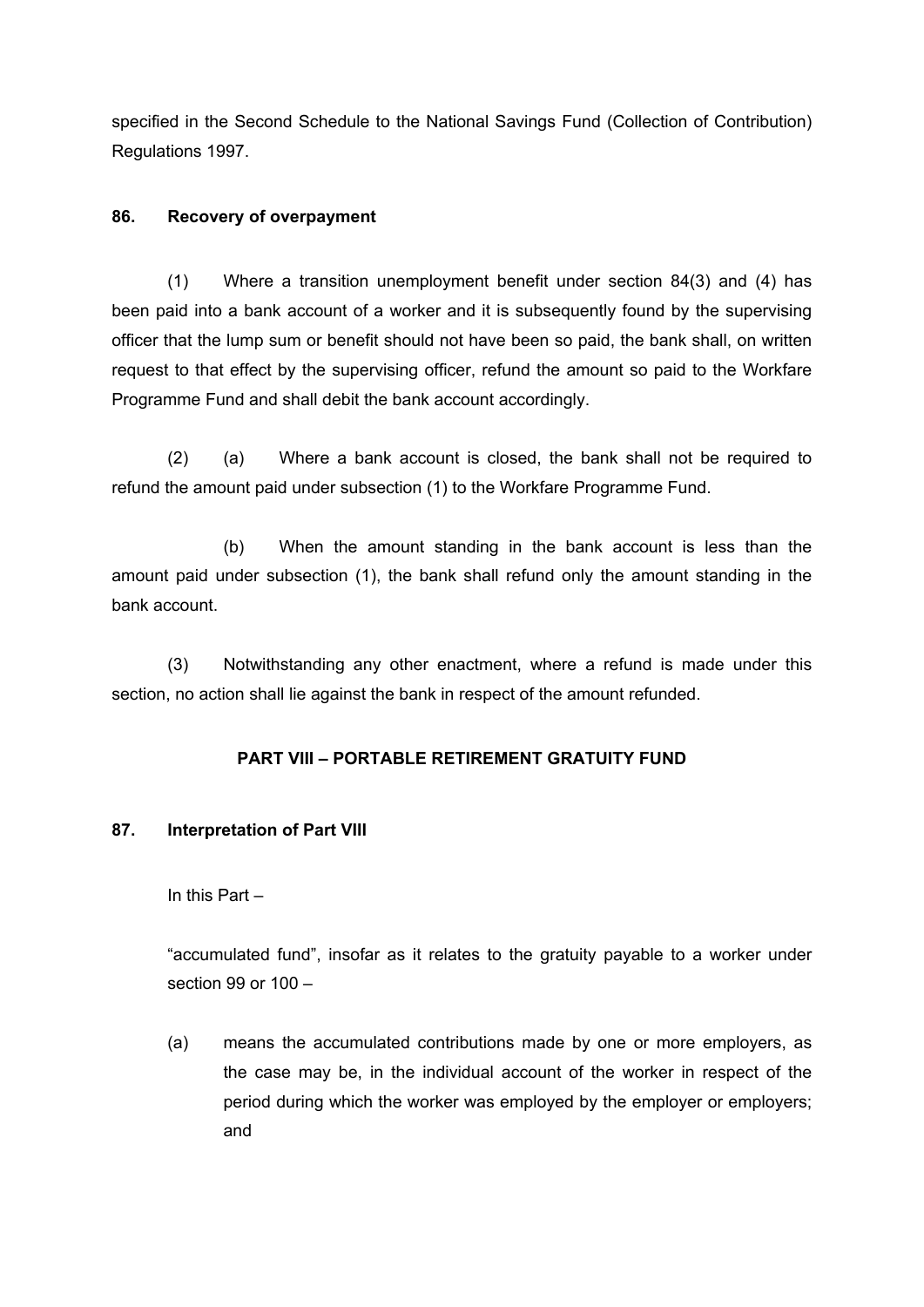(b) includes investment income net of expenses accruing to the individual account of the worker;

"appropriate retiring age" means any age at which a worker may –

- (a) retire on or after the age of 60; or
- (b) in accordance with any other relevant enactment or any agreement, retire before the age of 60;

"contributions" means contributions payable by an employer under sections 94, 95, 96 and 97;

"final remuneration" means –

- (a) the remuneration drawn by a worker for the last complete month of his employment with an employer; or
- (b) the average monthly remuneration drawn by a worker, including payment made over a period of 12 months before the worker ceases to be in the employment of an employer in any manner whatsoever as –
	- (i) commission in return of services up to 1,200,000 rupees;
	- (ii) end of year bonus;
	- (iii) any other regular payment, whichever is higher;

"gratuity" means the gratuity payable under sections 99 and 100;

"monthly remuneration" means the sum total of –

- (a) the monthly basic wages paid to a worker; and
- (b) any productivity bonus, attendance bonus and payment for extra work performed,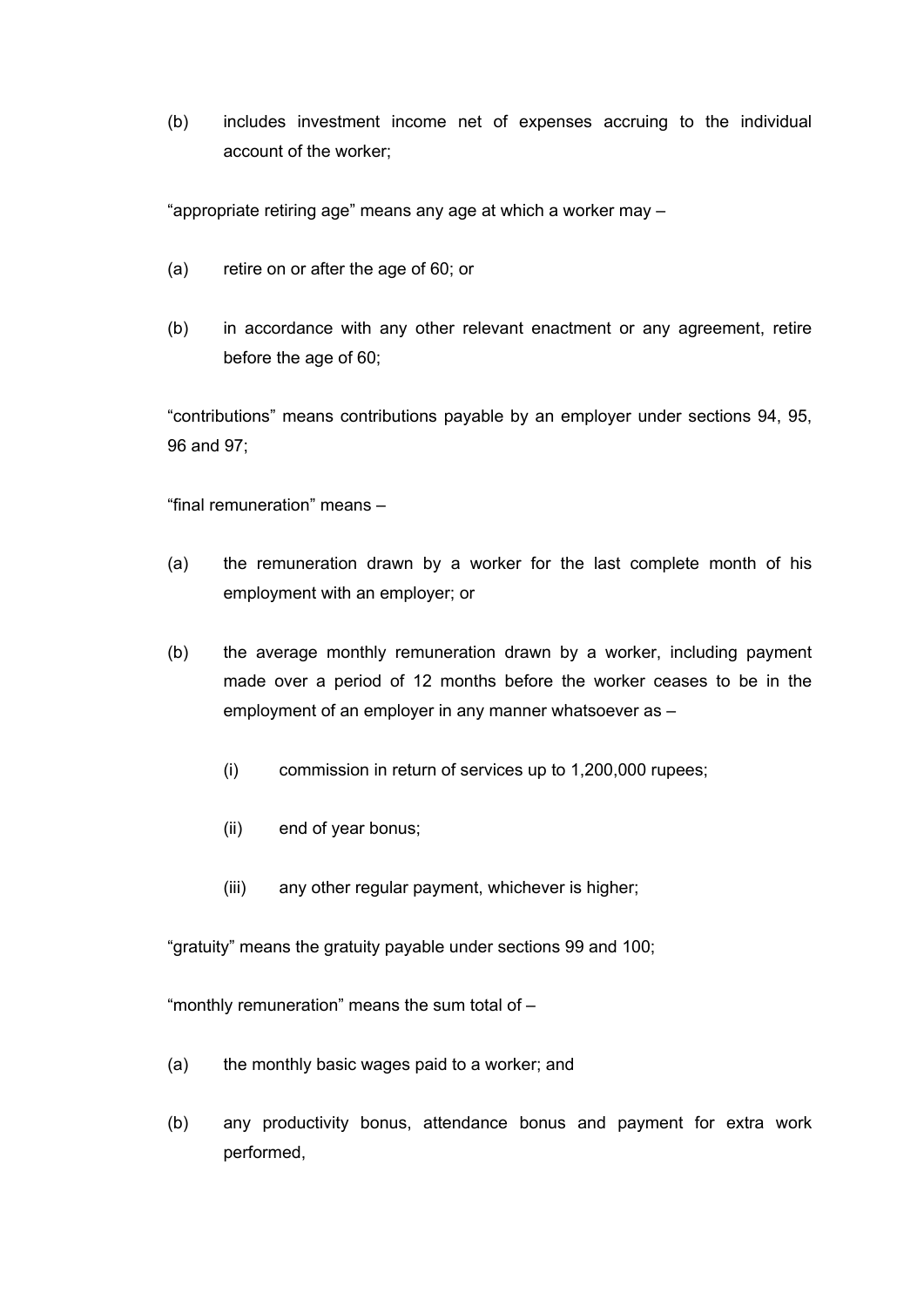on the basis of which monthly contribution is paid to the Portable Retirement Gratuity Fund in relation to the worker;

"private pension scheme" means a private pension scheme in respect of which a pension scheme licence is issued under the Private Pension Schemes Act;

"self-employed" means a person who works for his own account and does not employ any worker;

"worker" –

- (a) includes
	- (i) a worker referred to in section 17; and
	- (ii) a worker who is more than 50 years of age and is not covered by a private pension scheme; but
- (b) does not include a worker drawing a monthly basic wage or salary of more than 200,000 rupees.

# **88. Establishment of Portable Retirement Gratuity Fund**

There is established for the purposes of this Part a Fund to be known as the Portable Retirement Gratuity Fund.

## **89. Object of Portable Retirement Gratuity Fund**

The object of the Portable Retirement Gratuity Fund shall be to provide for the payment of a gratuity –

- (a) to a worker, on his retirement;
- (b) to the legal heirs of a worker, on the death of the worker;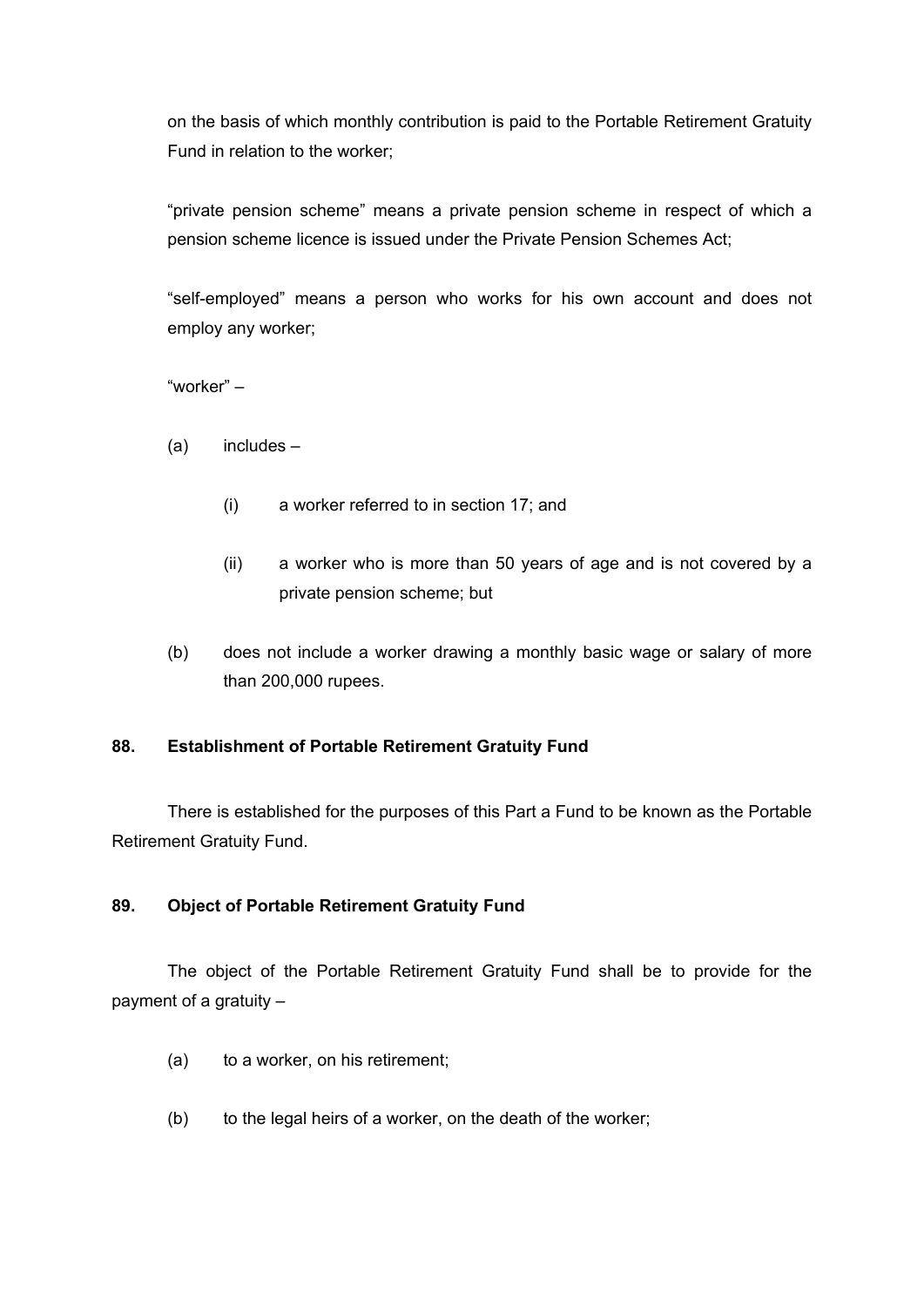- (c) to a self-employed who has contributed to the Portable Retirement Gratuity Fund, on his retirement; or
- (d) to the legal heirs of a self-employed who has contributed to the Portable Retirement Gratuity Fund, on the death of the self-employed.

# **90. Eligibility to join Portable Retirement Gratuity Fund**

- (1) Any worker or self-employed, other than
	- (a) a job contractor;
	- (b) a public officer or a local government officer; or
	- (c) a worker whose retirement benefits are payable
		- (i) under the Statutory Bodies Pension Funds Act; or
		- (ii) in accordance with a private pension scheme;
	- (d) a migrant worker or a non-citizen; and
	- (e) a worker drawing a monthly basic wage or salary of more that 200,000 rupees,

shall be eligible to join the Portable Retirement Gratuity Fund.

(2) The employer of a worker referred to in subsection  $(1)(c)(ii)$  shall submit to the supervising officer a certificate issued by the Financial Services Commission certifying that he has a private pension scheme.

# **91. Administration of Portable Retirement Gratuity Fund**

(1) The Portable Retirement Gratuity Fund shall be administered in accordance with the Finance and Audit Act by the Minister to whom responsibility for the subject of social security is assigned.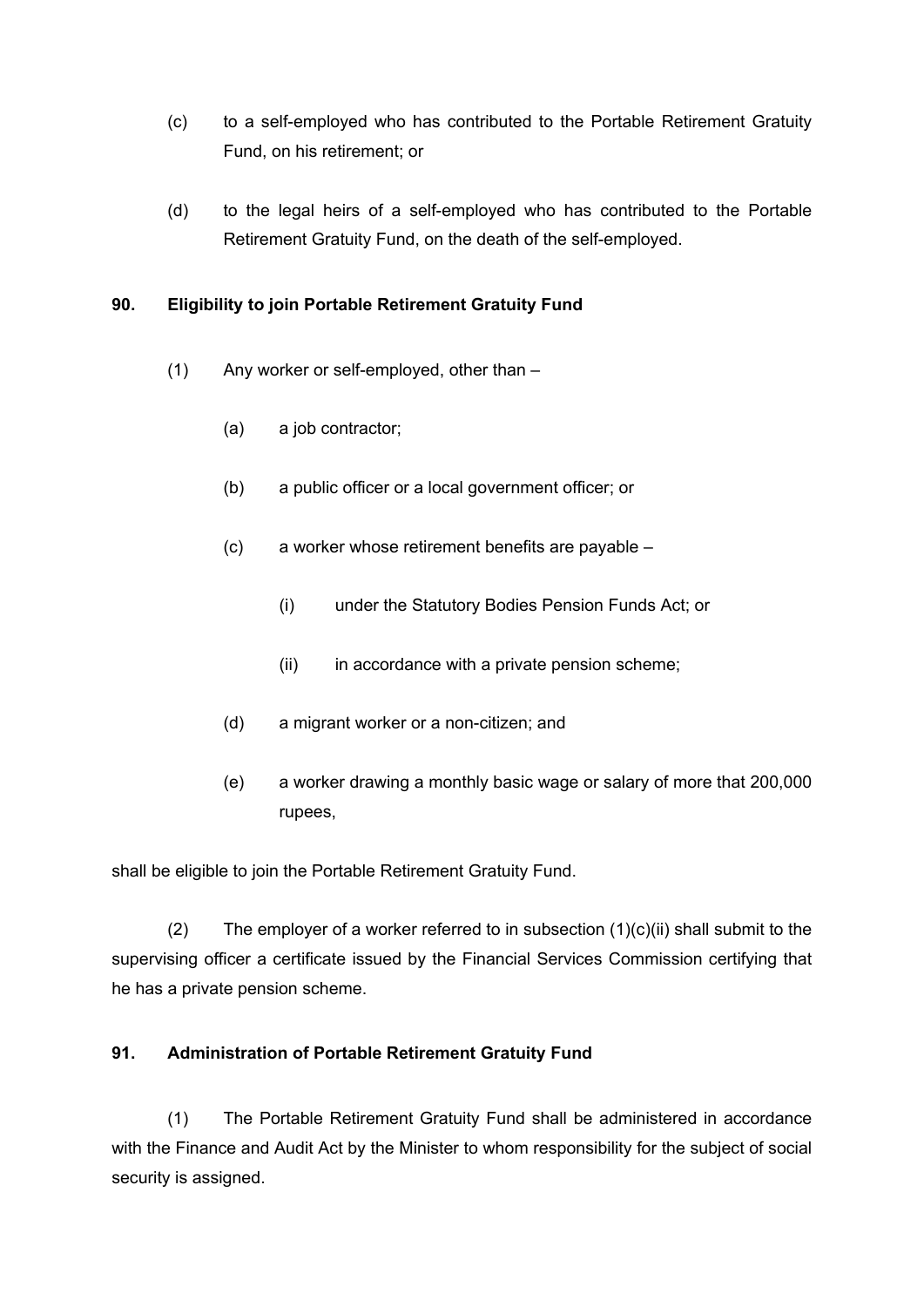(2) The Minister referred to in subsection (1) shall, at intervals of not more than 5 years, or at such shorter interval –

- (a) cause an actuarial evaluation of the Portable Retirement Gratuity Fund to be made by such actuary as he may appoint; and
- (b) determine, in the light of the evaluation, whether an adjustment is necessary to secure the future evaluation of the Portable Retirement Gratuity Fund.
- $(3)$  In this section "actuarial evaluation" means a written report prepared and signed by an actuary, including any development affecting the Portable Retirement Gratuity Fund and technical provisions since the last actuarial evaluation was prepared.

# **92. Payment into and out of Portable Retirement Gratuity Fund**

- (1) There shall be paid into the Portable Retirement Gratuity Fund
	- (a) contributions made by an employer or a self-employed under sections 94, 95, 96 and 97;
	- (b) investment income net of expenses;
	- (c) such amount as may be prescribed, from the seed capital;
	- (d) such other money as may accrue to the Portable Retirement Gratuity Fund.
- (2) There shall be paid out of the Portable Retirement Gratuity Fund
	- (a) any gratuity payable under this Act;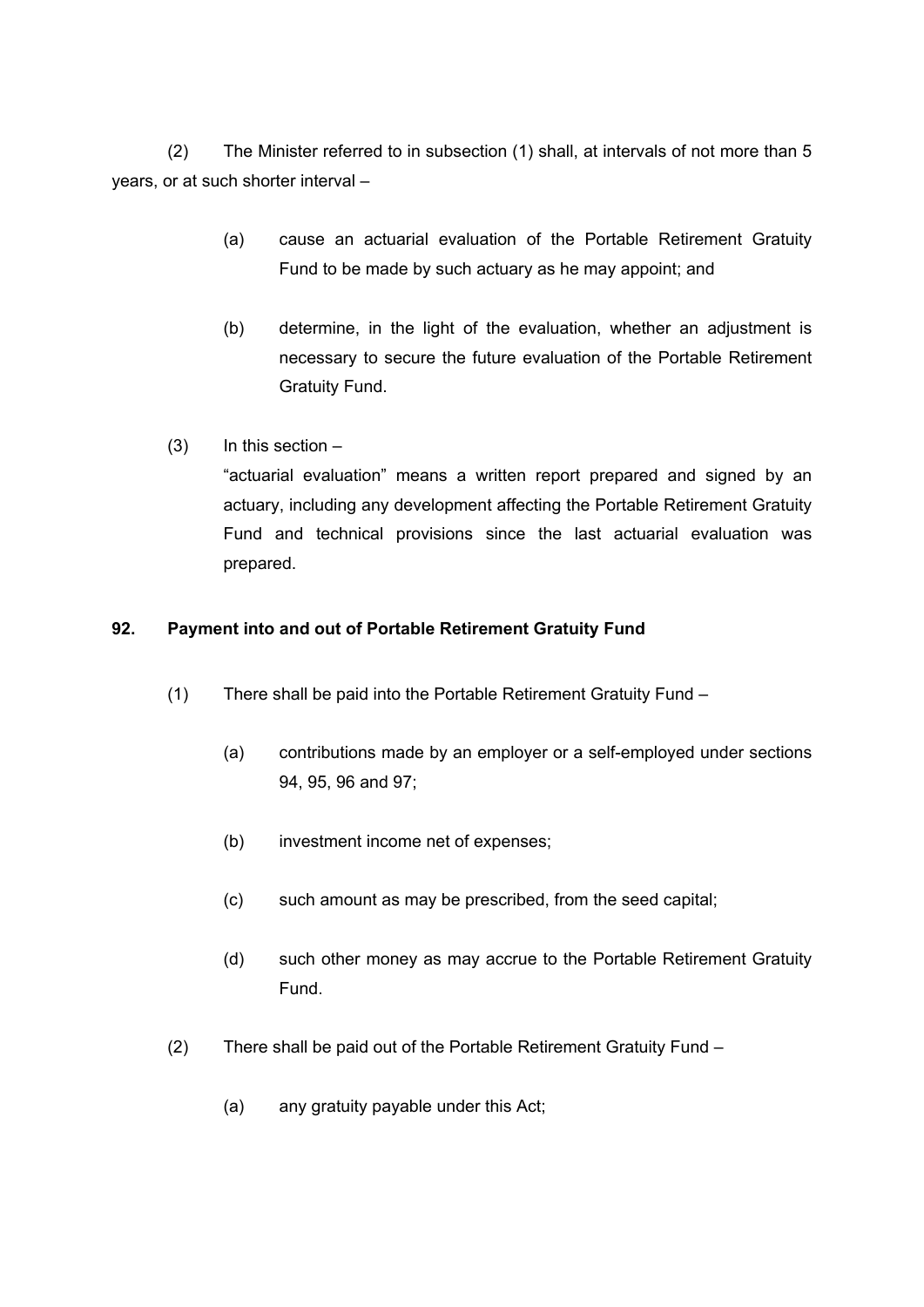(b) any expenses incurred in the administration of the Portable Retirement Gratuity Fund.

# **93. Individual account in respect of every worker or self-employed**

(1) There shall be in the Portable Retirement Gratuity Fund, in respect of every worker or self-employed, an individual non-withdrawal account.

- (2) There shall be paid into each individual account
	- (a) the contributions payable by an employer under sections 94, 95, 96 and 97, or the contributions payable by the self-employed under section 94, as the case may be;
	- (b) any interest earned on the contributions; and
	- (c) such other payment as may be prescribed.

(3) There shall be paid out of any individual account such amount as may be incurred in the administration of the individual account.

# **94. Contributions to Portable Retirement Gratuity Fund**

- (1) An employer other than
	- (a) an employer who has a private pension scheme;
	- (b) a statutory body specified in the First Schedule to the Statutory Bodies Pension Funds Act, insofar as it relates to its workers by or on behalf of whom contributions are made,

shall, on such date as may be prescribed, pay to the Director-General the contributions under this Act, in respect of each worker in his employment, at such rate as may be prescribed.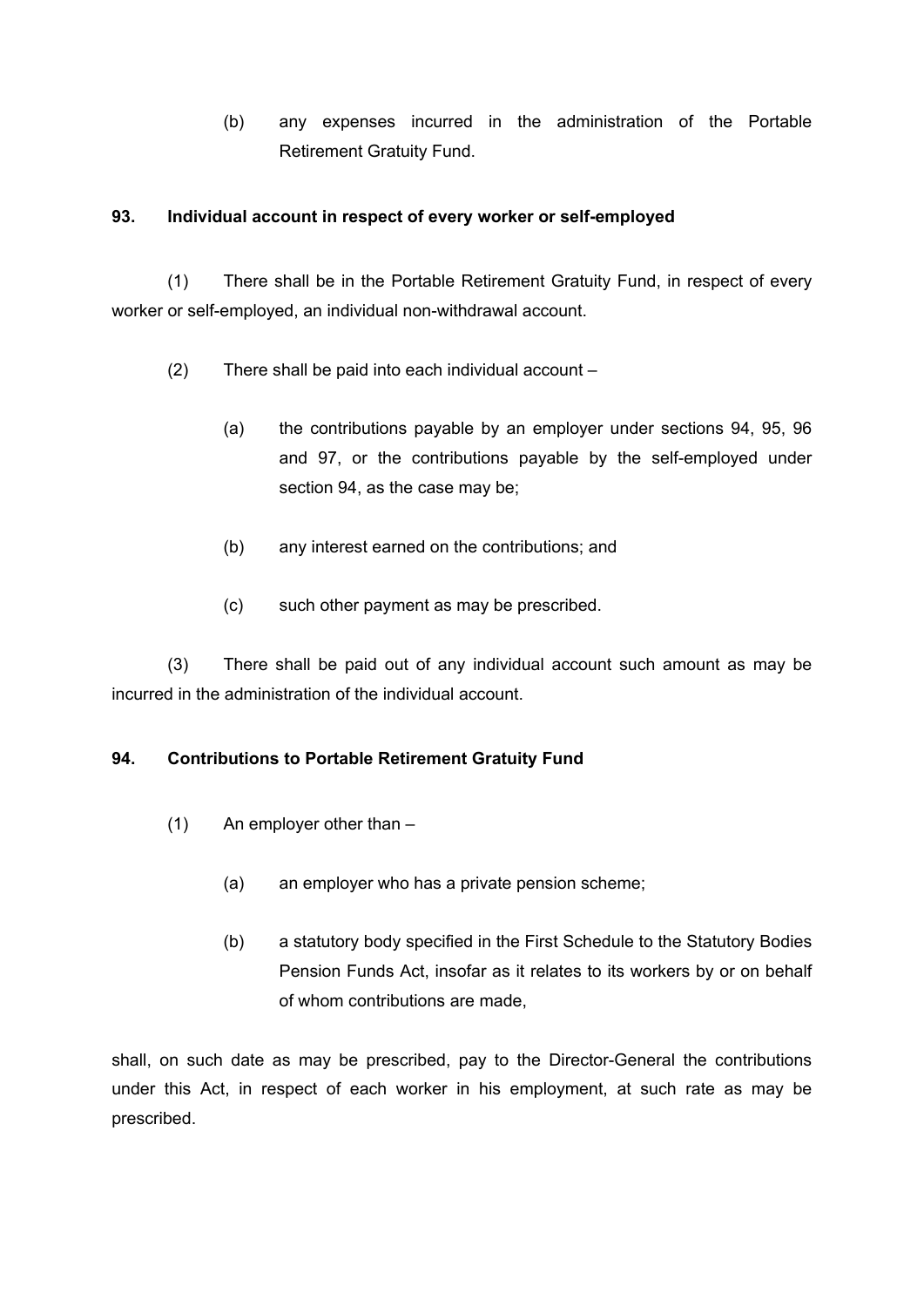(2) The payment of the contributions under subsection (1) shall be made to the Director-General not later than on the twentieth of the month following the month in respect of which the contributions are due.

(3) The Director-General shall remit the contributions collected under subsection (2) to the Ministry responsible for the subject of social security and the contributions shall be credited into the individual account of each worker in the Portable Retirement Gratuity Fund.

(4) A self-employed may pay such contributions to the Director-General as may be prescribed and such contributions shall be made and credited in the individual account of the self-employed in the same manner provided for in subsections (2) and (3).

# **Amended by** [Act No. 1 of [2020\]](https://supremecourt.govmu.org/_layouts/CLIS.DMS/search/searchdocumentbykey.aspx?ID=%5BAct%20No.%201%20of%202020%5D&list=Legislations)

## **95. Contributions for past services**

(1) Subject to subsections (2) and (3), an employer shall, in addition to any contribution paid under section 94, pay the contributions in respect of the past services of a worker who is in his employment on the commencement of this Part.

(2) The contributions required to be paid under subsection (1) shall –

- (a) (i) in the case of a worker whose employment is terminated, be paid to the Director-General in the same manner as specified in section 94;
	- (ii) be paid to the worker when he retires on attaining the appropriate retiring age; or
	- (iii) where the worker dies, be paid to the legal heirs of the worker,

not later than one month after the date the employment of the worker is terminated, or the date the worker retires or dies, as the case may be; or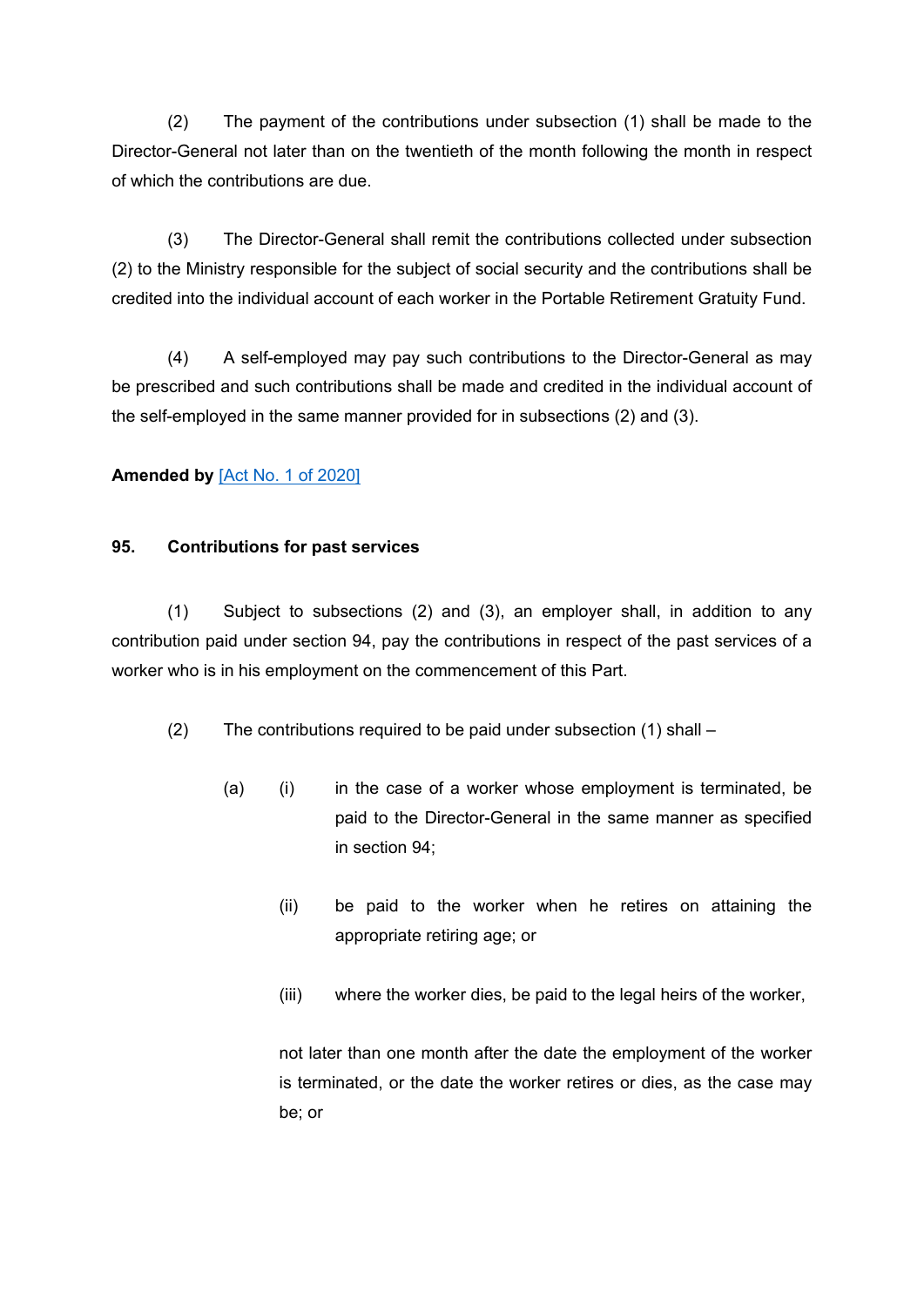(b) where the employer opts to pay the contributions to the Director-General, be paid, in the case of the events specified in paragraph (a), at any time before the occurrence of these events.

(3) The contributions under this section shall be computed on the last monthly remuneration drawn by the worker –

- (a) at the commencement of this Part; or
- (b) in the case of contributions made under subsection (2), at the time the employment of the worker is terminated or the worker retires or dies, as the case may be.

# **Amended by** [Act No. 1 of [2020\]](https://supremecourt.govmu.org/_layouts/CLIS.DMS/search/searchdocumentbykey.aspx?ID=%5BAct%20No.%201%20of%202020%5D&list=Legislations)**;** [Act No. 7 of [2020\]](https://supremecourt.govmu.org/_layouts/CLIS.DMS/search/searchdocumentbykey.aspx?ID=%5BAct%20No.%207%20of%202020%5D&list=Legislations)

# **96. Shortfall or surplus of contributions**

- $(1)$  (a) Subject to subsection (3) and section 95(2), where
	- (i) the employment of a worker is terminated by his employer; and
	- (ii) the value of the accumulated fund standing in the individual account of the worker in respect of his length of service, including his past service with the employer, is less than the lump sum computed in accordance with subsection (4),

the administrator shall, not later than one month after the date of receipt of the statement specified in section 102(3), notify the employer, in writing, of the amount representing the difference between the value of the accumulated fund and the lump sum and the computation thereof.

(b) The employer to whom a notification is sent under paragraph (a) shall, not later than one month after the receipt of the notification, pay into the Portable Retirement Gratuity Fund contributions equivalent to the amount representing the difference referred to in paragraph (a).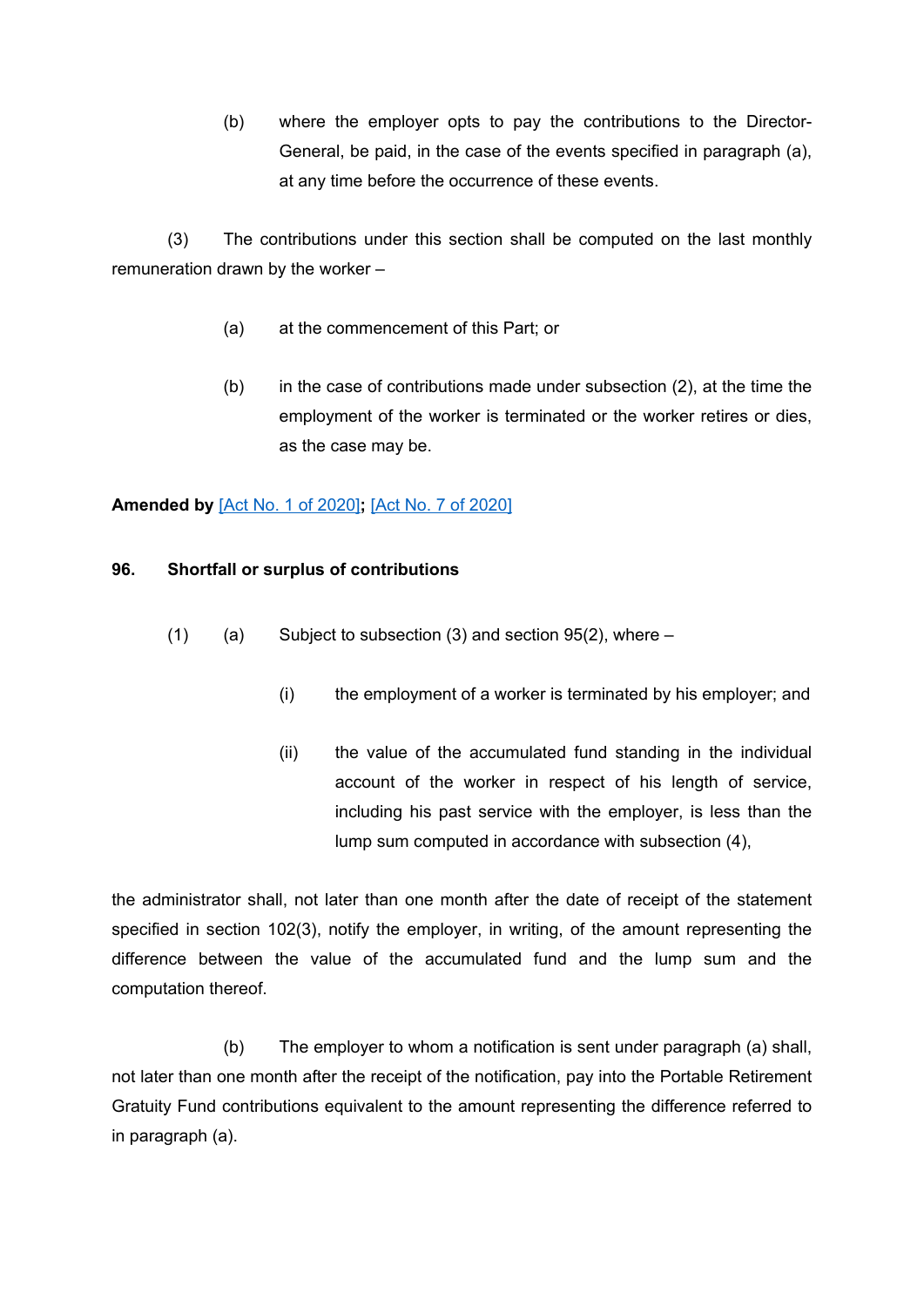- $(2)$  (a) Subject to subsection  $(3)$ , where
	- (i) a worker ceases to be in the employment of an employer otherwise than where his employment is terminated; and
	- (ii) the value of the accumulated fund standing in the individual account of the worker in respect of his length of service with that employer is less than the lump sum computed in accordance with subsection (4),

the administrator shall, not later than one month after the date of receipt of the statement specified in section 102(3), notify the employer, in writing, of the amount representing the difference between the value of the accumulated fund and the lump sum and the computation thereof.

(b) The employer to whom a notification is sent under paragraph (a) shall, not later than one month after the receipt of the notification, pay into the Portable Retirement Gratuity Fund the amount representing the difference referred to in paragraph (a).

(3) Where a worker retires or dies and the value of the accumulated fund standing in the account of the worker in respect of his length of service with the employer, including his past service, is less than the lump sum computed in accordance with subsection (4), the administrator shall notify the employer, in writing, of the amount representing the difference between the value of the accumulated fund and the lump sum and the computation thereof.

- (4) The lump sum referred to in subsections (1), (2) and (3) shall be computed  $-$ 
	- (a) in the case of a worker other than a part-time worker, on the basis of  $-$ 
		- (i) 15 days' final remuneration for every period of 12 months' employment; and
		- (ii) a sum equal to one twelfth of the sum payable for 12 months' employment multiplied by the number of months during which the worker has remained in the employment of the employer, for every period of less than 12 months;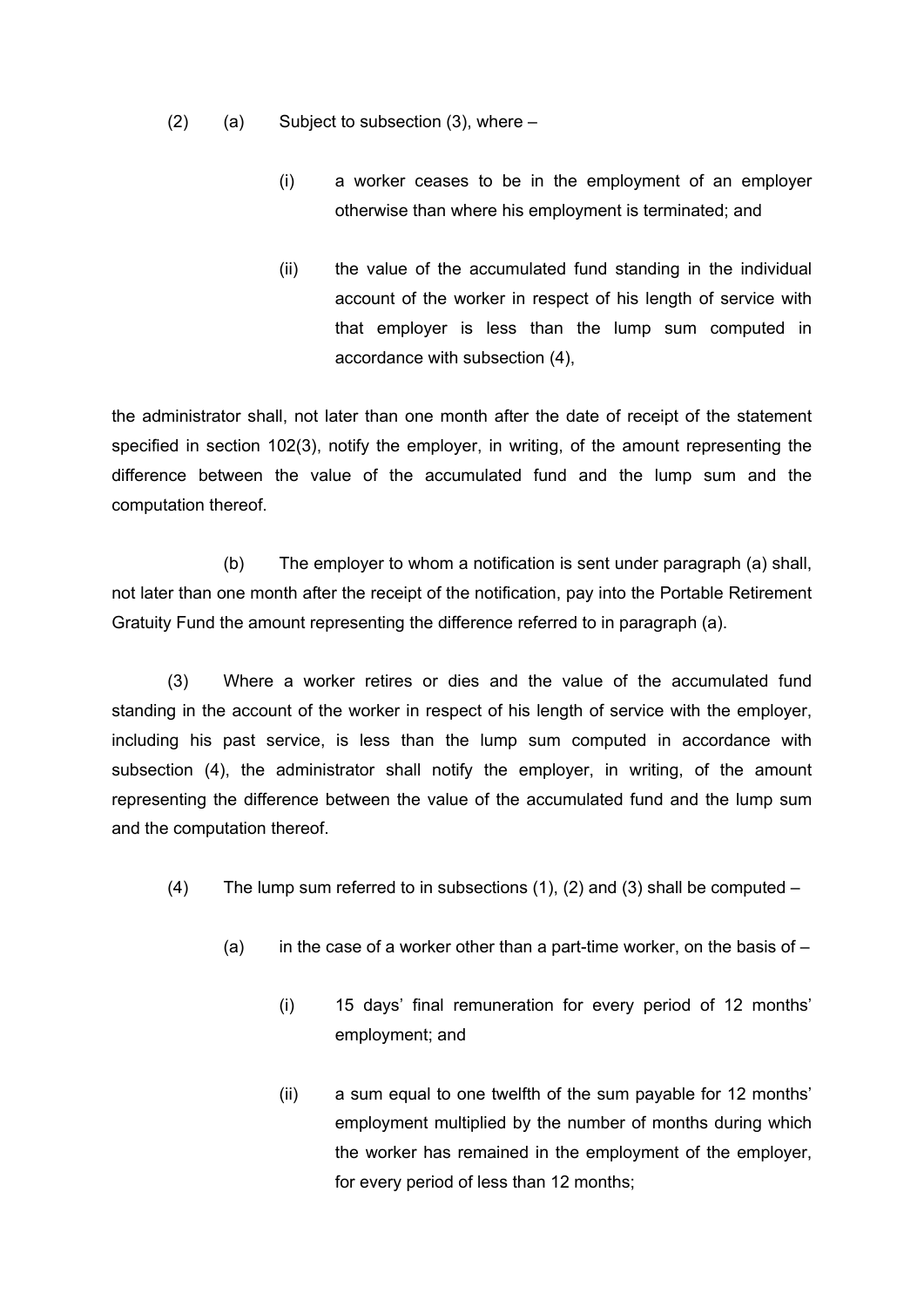- (aa) in the case of a worker, other than a part-time worker who reckons service with his employer for a period of less than 12 months, a sum equal to the sum referred to in paragraph (a)(ii);
- (b) in the case of a part-time worker, on the basis of the following formula–

N/H x amount of lump sum payable under paragraph (a) or (aa) as the case may be, where –

"N" means the number of days of work performed by the part-time worker in a week;

"H" means the number of days of work performed by a comparable full-time worker in a week.

(5) Where the value of the accumulated fund standing in the individual account of a worker in respect of his length of service, including his past service, with an employer exceeds the lump sum computed in accordance with subsection (4), the amount representing the difference between the value of the accumulated fund and the lump sum shall –

- (a) be used to make up for any unpaid contribution due by the employer; or
- (b) be credited in the employer's account in the Portable Retirement Gratuity Fund and used by the employer to pay the contributions for the past services of his other workers, where appropriate.

(6) (a) A worker or the legal heirs of a worker, as the case may be, who is not or are not paid the amount representing the difference referred to in this section shall register a complaint with the supervising officer.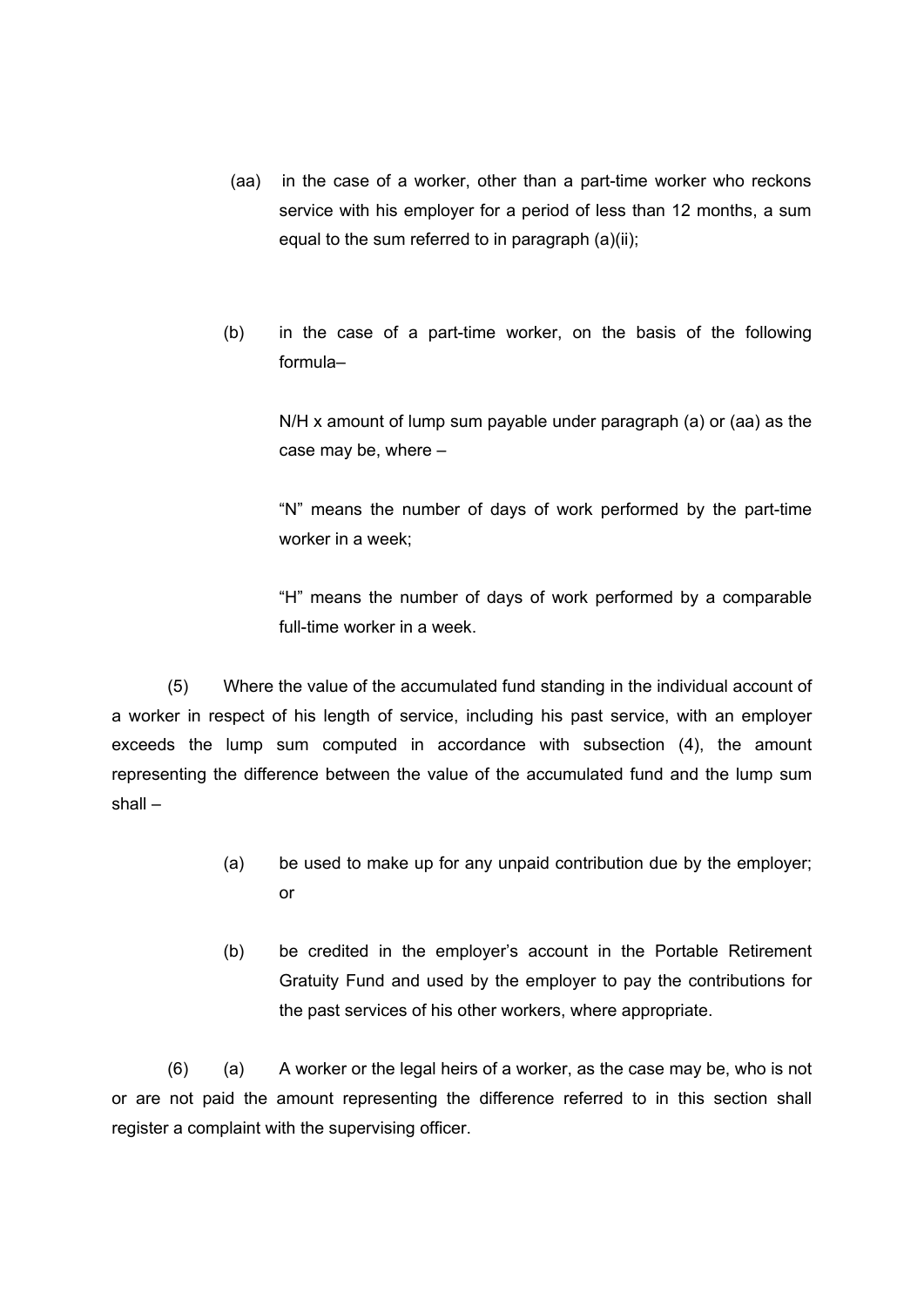(b) The supervising officer shall enquire into the complaint in accordance with section 120.

(7) Where an employer fails to pay to the worker or legal heirs of a worker any payment due under this section, the employer shall commit an offence and shall, on conviction, be liable to a fine of not less than 50,000 rupees nor more than 150,000 rupees and to imprisonment for a term not exceeding 12 months.

(8) For the purposes of this Act, the formula referred to in subsection (4) provides the method for the computation of the minimum gratuity payable under this Part.

# **Amended by** [Act No. 7 of [2020\]](https://supremecourt.govmu.org/_layouts/CLIS.DMS/search/searchdocumentbykey.aspx?ID=%5BAct%20No.%207%20of%202020%5D&list=Legislations)

## **97. Joint liability of employer and job contractor to pay contributions**

Where an employer has recourse to a job contractor, the employer and the job contractor shall be jointly and severally liable to pay the contributions in respect of every worker employed by the job contractor in the execution of the work or service.

## **98. Circumstances in which gratuity may be granted**

- (1) The administrator shall pay a gratuity
	- (a) to a worker who  $-$ 
		- (i) voluntarily retires on or after attaining the age of 60;
		- (ii) retires before attaining the age of 60, in accordance with any other relevant enactment or any agreement;
		- (iii) retires at the request of his employer on or after attaining the retirement age; or
		- (iv) retires before attaining the age of 60, on grounds of permanent incapacity, duly certified by a Government medical practitioner, to perform his work; or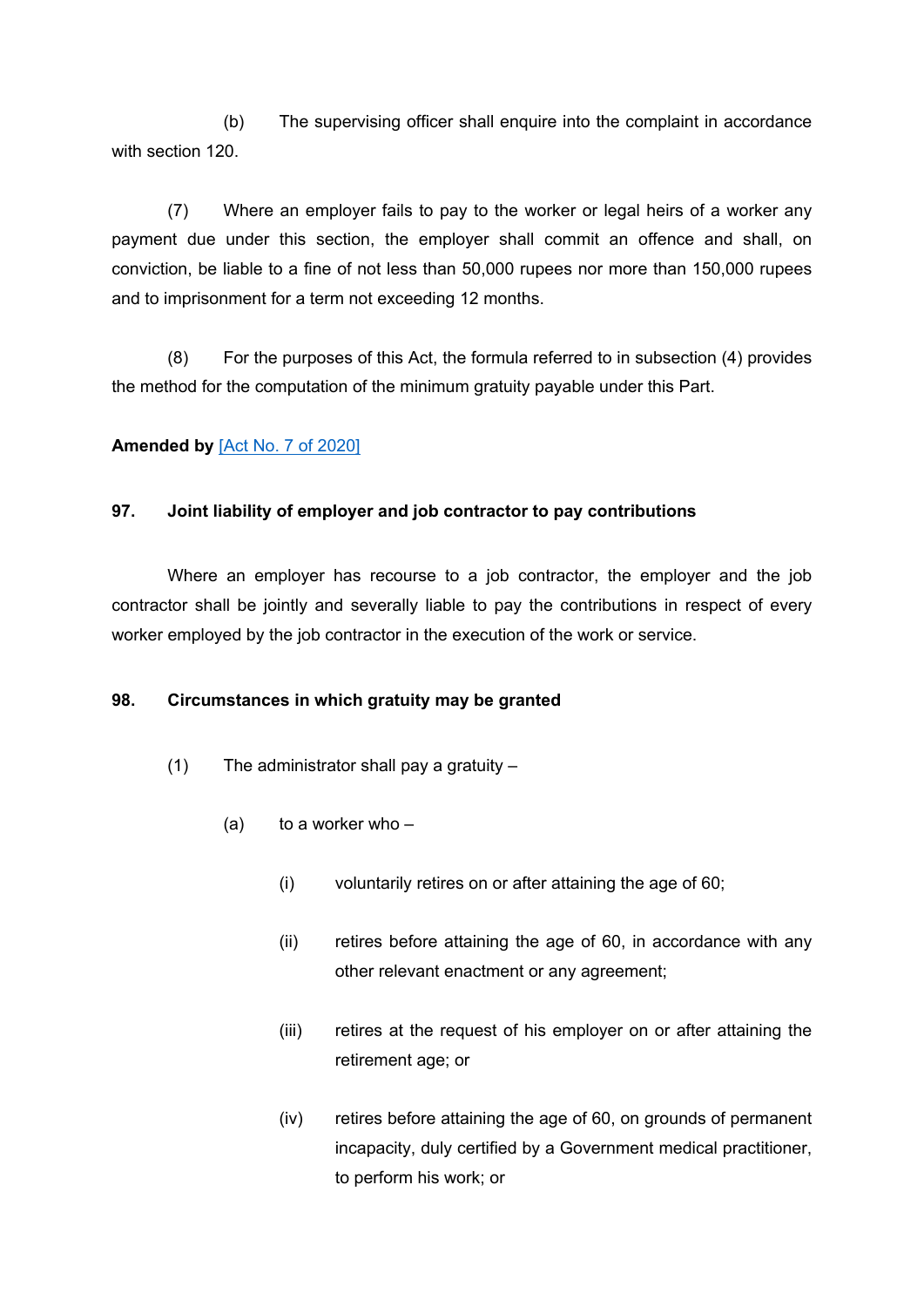- (v) retires on grounds of incapacity to perform his normal work arising from injury sustained at work and where such incapacity is duly certified by a Government medical practitioner;
- (b) to a self-employed who has contributed to the Portable Retirement Gratuity Fund, where a request is made by him to the administrator, on or after attaining the age of 60;
- (c) to the legal heirs of a worker, or the legal heirs of a self-employed who has contributed to the Portable Retirement Gratuity Fund, at the death of the worker or the self-employed.

(2) (a) An application by a worker or by the legal heirs of a worker for the payment of a gratuity under this Act shall be made in such manner as may be prescribed.

(b) The administrator shall determine the amount of gratuity payable to a self-employed or his legal heirs and pay such gratuity to the self-employed or his legal heirs.

## **99. Payment of gratuity in case of employment with same employer**

(1) Subject to subsection (2), where a worker remains in the employment of one and same employer for the whole duration of his service, a gratuity made up of the accumulated fund standing in his individual account shall be paid to him on his retirement in the circumstances specified in section 98, or to his legal heirs, on his death.

(2) Where the value of the accumulated fund in the account of a worker referred to in subsection (1) is less than the lump sum calculated in accordance with section 96(4), or any payment provided in any other relevant enactment or any agreement –

> (a) the administrator shall pay to the worker or to his legal heirs, as the case may be, the gratuity equivalent to the value of the accumulated fund standing in the individual account of the worker; and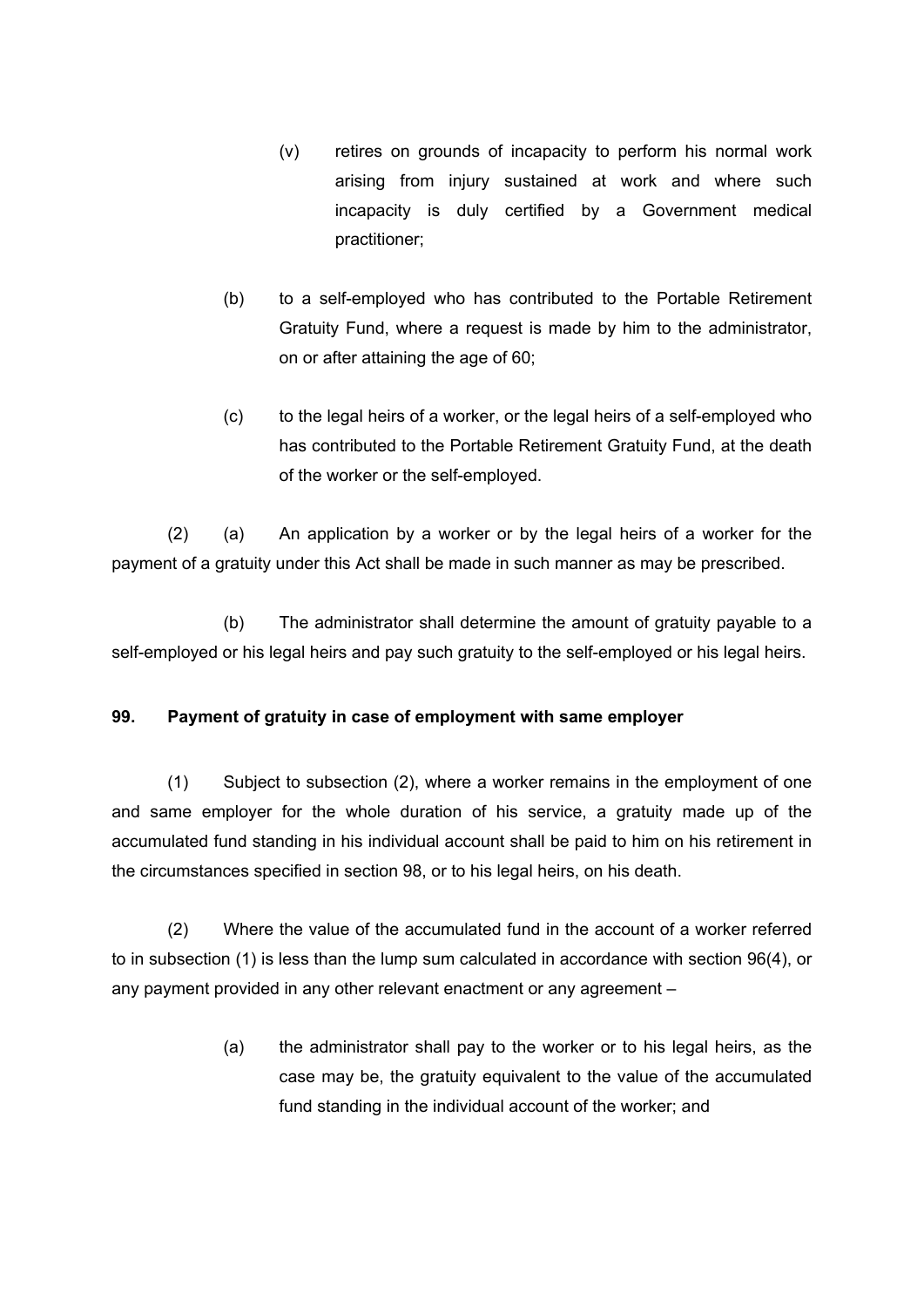(b) the employer shall pay to the worker or his legal heirs, as the case may be, not later than one month after a notification is sent to him under section 96(3), the balance of the gratuity equivalent to the amount representing the difference between the value of the accumulated fund and the lump sum or the payment provided for in any other relevant enactment or any agreement, as may be applicable.

(3) The gratuity under subsection (2)(a) shall be paid not later than one week after the Director-General has remitted the contributions paid under this Part by an employer in respect of the last working month of a worker.

## **100. Payment of gratuity in case of employment with one or more employers**

(1) Subject to subsection (2), where a worker has been in the employment of more than one employer, a gratuity made up of the accumulated fund standing in the individual account of the worker in respect of his total length of service with each employer shall be paid to him, on his retirement under the circumstances specified in section 98, or to his legal heirs, on his death.

(2) Where the value of the accumulated fund in the individual account of the worker insofar as it relates to the contributions, including interests, paid by the last employer in the account of the worker is, at the time of the retirement or death of the worker, less than the lump sum computed in accordance with section 96(4), or any payment provided in any other relevant enactment or any agreement –

- (a) the worker or his legal heirs, as the case may be, shall be paid the gratuity equivalent to the value of the accumulated fund in the individual account of the worker; and
- (b) the last employer shall, not later than one month after a notification is sent to him under section 96(3), pay to the worker or his legal heirs, as the case may be, in respect of the period during which the worker has been in his employment, the balance of the gratuity which is the amount representing the difference between the value of the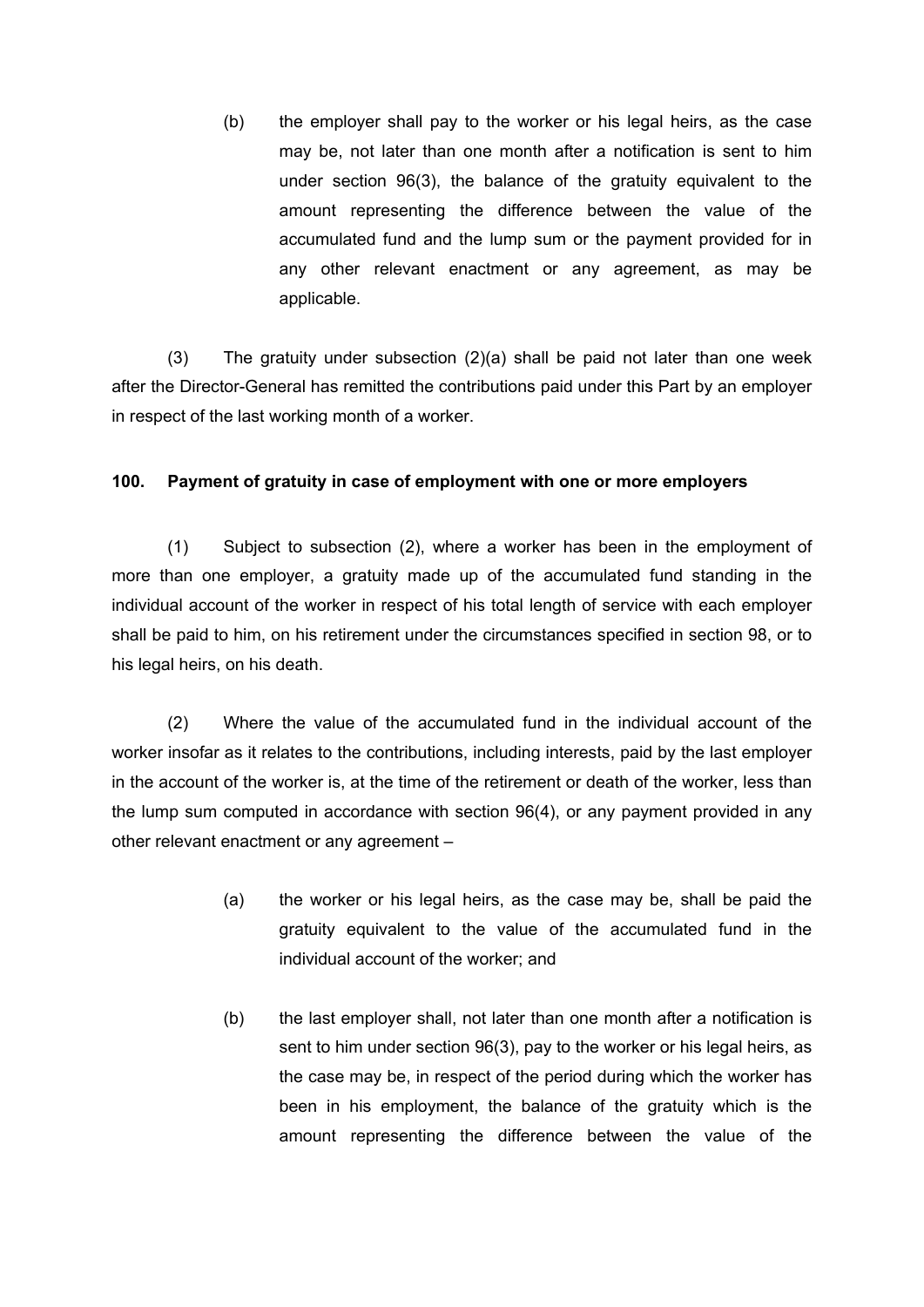accumulated fund and the lump sum or any payment as provided in any other relevant enactment or any agreement, whichever is higher.

## **101. Recovery of contribution by Director-General**

(1) Subject to subsection (2), Part IVC of the Mauritius Revenue Authority Act and section 148 of the Income Tax Act shall apply to the collection of contributions and recovery of unpaid contributions under this Act, with such modifications, adaptations and exceptions as may be necessary to enable the Director-General to comply with this Act.

(2) Where an enterprise is insolvent, any unpaid contribution due by the enterprise shall be recovered in such manner as may be prescribed.

## **102. Information to be furnished to Director-General and administrator**

(1) An employer who is required to contribute to the Portable Retirement Gratuity Fund under section 94 or 95 shall submit to the Director-General, every month not later than on the twentieth of the month, a return in respect of every worker setting out the remuneration paid to the worker and the amount of contribution made on behalf of the worker.

(2) An employer shall, not later than on 15 July of every year, submit to the Director-General an annual return in such form as he may approve, including an updated list consisting of the names and date of birth of the workers in his employment as at 30 June of that year, and such other information as may be prescribed.

(3) Where a worker's employment is terminated or where a worker dies before the retirement age, the employer shall, not later than one month after the termination of the employment or death of the worker, as the case may be, submit to the administrator a return in the form of a statement setting out in respect of the worker –

- (a) his date of entry;
- (b) his remuneration for the last month;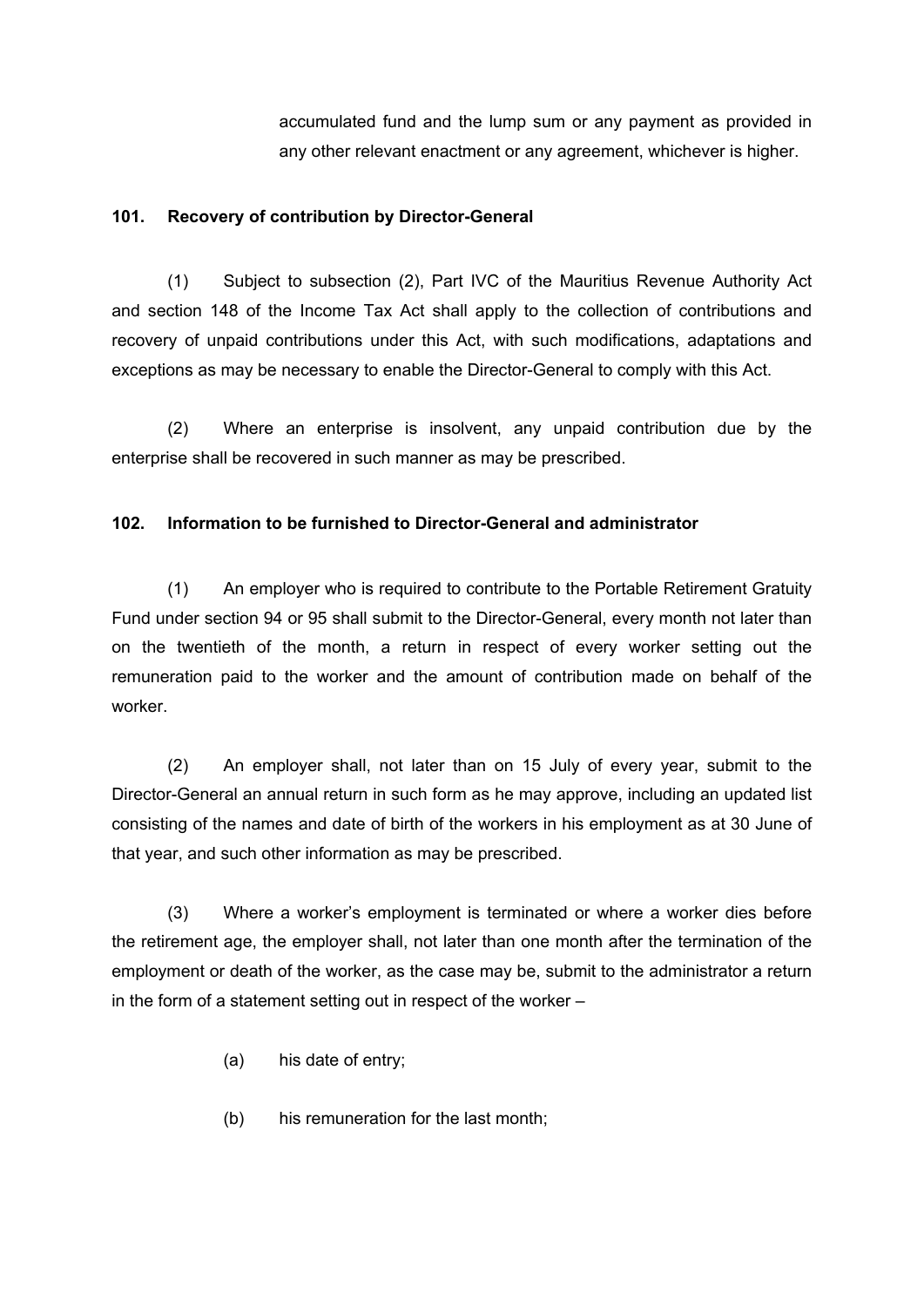- (c) the details of the remuneration paid for the last 12 months of employment; and
- (d) such other information as may be prescribed.

(4) The employer shall provide to the worker or legal heirs, as the case may be, a copy of the return specified in subsection (3).

(5) An employer shall, not later than one month after the cessation or termination of employment, change of employment, retirement or death, of a worker, give written notice of the occurrence to the Director-General.

## **103. Remittance of contributions by Director-General**

(1) The Director-General shall remit all contributions and surcharges collected under this Part to the Ministry responsible for the subject of social security not later than at the end of the month in which the payment is made.

(2) The Director-General shall, for the purpose of subsection (1), keep records, in respect of every financial year, of –

- (a) the amount of contribution, including surcharge, collected from every employer in respect of every worker;
- (b) any administration fee paid; and
- (c) the amount of unpaid contribution, or surcharge, due by every employer at the end of the financial year.

(3) The Director-General shall issue in such form and manner as may be prescribed –

- (a) a quarterly return to  $-$ 
	- (i) the administrator, specifying the amount collected as contributions and surcharges from each employer; and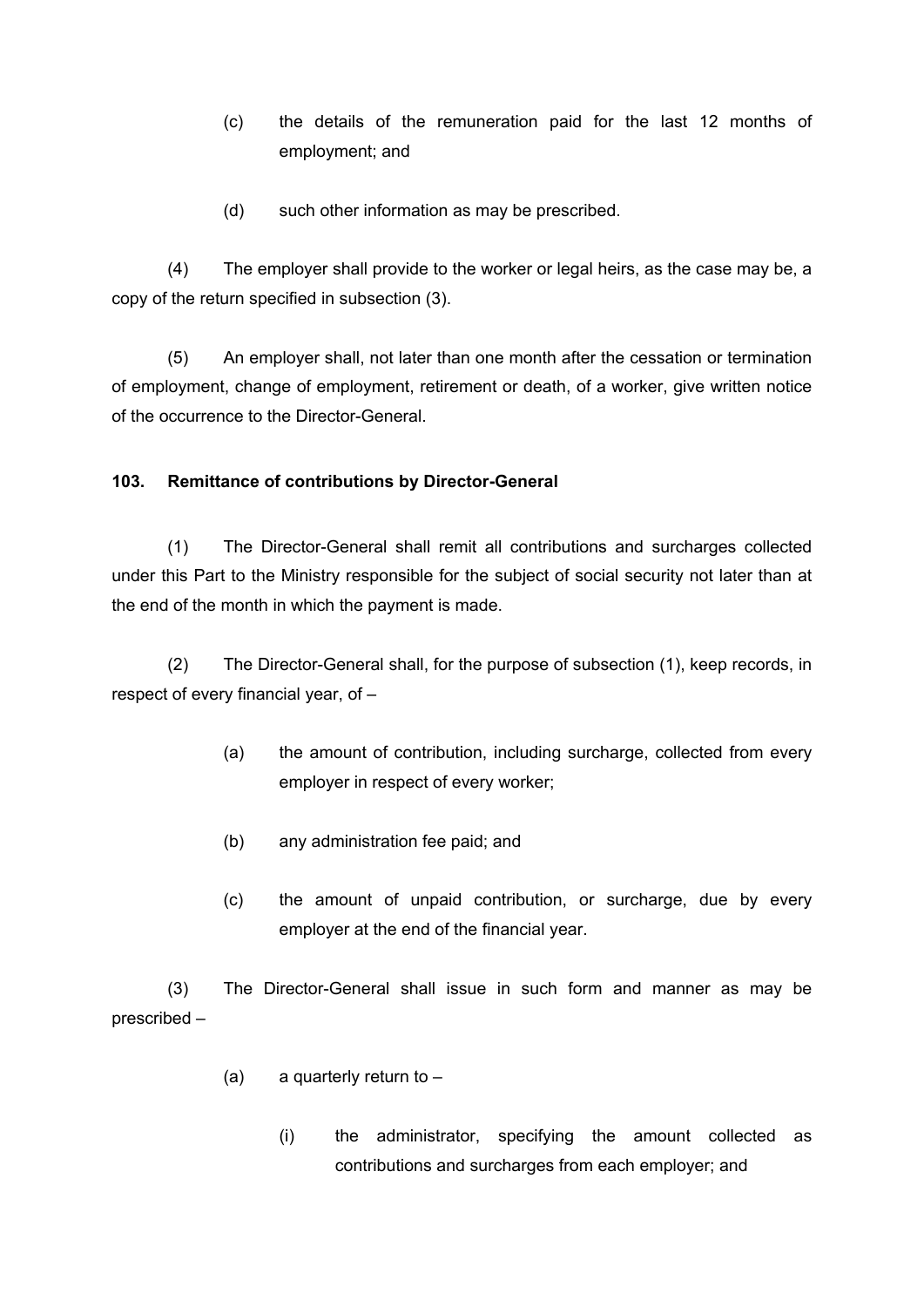- (ii) an employer in respect of such amount collected as contributions and surcharge from the employer; and
- (b) a statement to the worker at the end of each financial year, specifying the contributions made on his behalf by his employer for that financial year.

## **104. Establishment of Portable Retirement Gratuity Fund Advisory Committee**

(1) There is set up for the purpose of the Portable Retirement Gratuity Fund the Portable Retirement Gratuity Fund Advisory Committee.

- (2) The Portable Retirement Gratuity Fund Advisory Committee shall
	- (a) advise the Minister on the operation of the Portable Retirement Gratuity Fund;
	- (b) make recommendations to the Minister for the viability of the Portable Retirement Gratuity Fund, based on an actuarial evaluation;
	- (c) make recommendations to the Minister in relation to matters pertaining to the grant of benefits to the workers or self-employed under the Portable Retirement Gratuity Fund;
	- (d) make recommendations to the Minister on changes required to the legal and policy decisions with a view to enhancing the Portable Retirement Gratuity Fund and maintaining its viability; and
	- (e) perform any other function in relation to the operation of the Portable Retirement Gratuity Fund.
- (3) The Portable Retirement Gratuity Fund Advisory Committee shall consist of
	- (a) the supervising officer, who shall be the chairperson;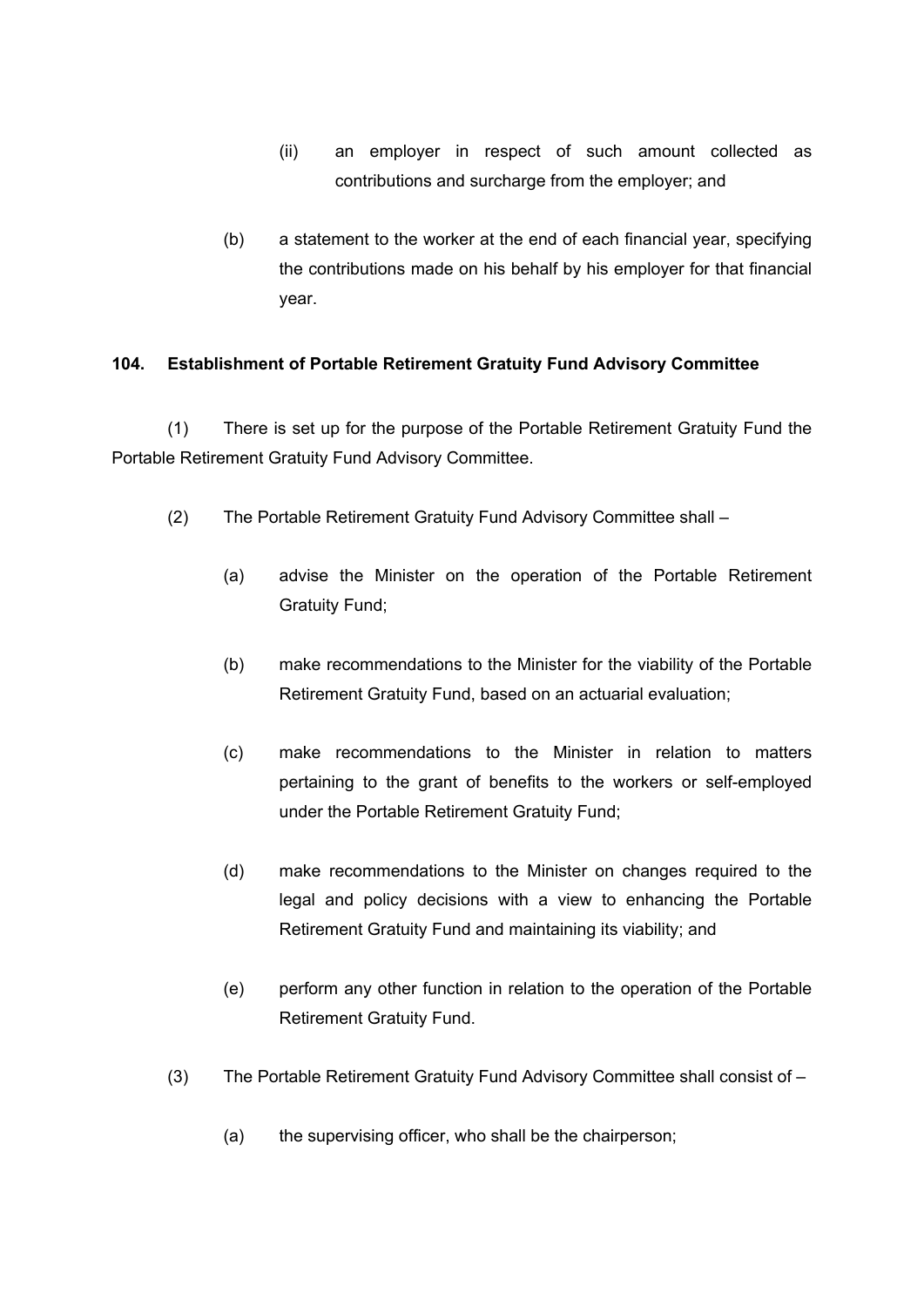- (b) a representative of the Ministry responsible for the subject of finance;
- (c) a representative of the Ministry responsible for the subject of social security;
- (d) 3 representatives of the workers' organisation, to be appointed by the Minister after consultation with the most representative worker's organisations; and
- (e) 3 representatives of the employers' organisation, to be appointed by the Minister after consultation with the most representative employer's organisations.

(4) The Portable Retirement Gratuity Fund Advisory Committee shall meet as often as is necessary but at least once every 6 months and at such time and place as the chairperson thinks fit.

(5) At any meeting of the Portable Retirement Gratuity Fund Advisory Committee, 5 members shall constitute a quorum.

(6) Subject to this section, the Portable Retirement Gratuity Fund Advisory Committee shall regulate its meetings and proceedings in such manner as it may determine.

(7) The Portable Retirement Gratuity Fund Advisory Committee may set up any such subcommittees as may be necessary for the administration of the Portable Retirement Gratuity Fund.

### **105. Investment Committee**

(1) The Investment Committee set up under section 38 of the National Pensions Act shall act as the Investment Committee of the Portable Retirement Gratuity Fund.

(2) Any surplus remaining in the Portable Retirement Gratuity Fund may be held on deposit with the Government or invested in such manner as the Investment Committee may determine, having regard to –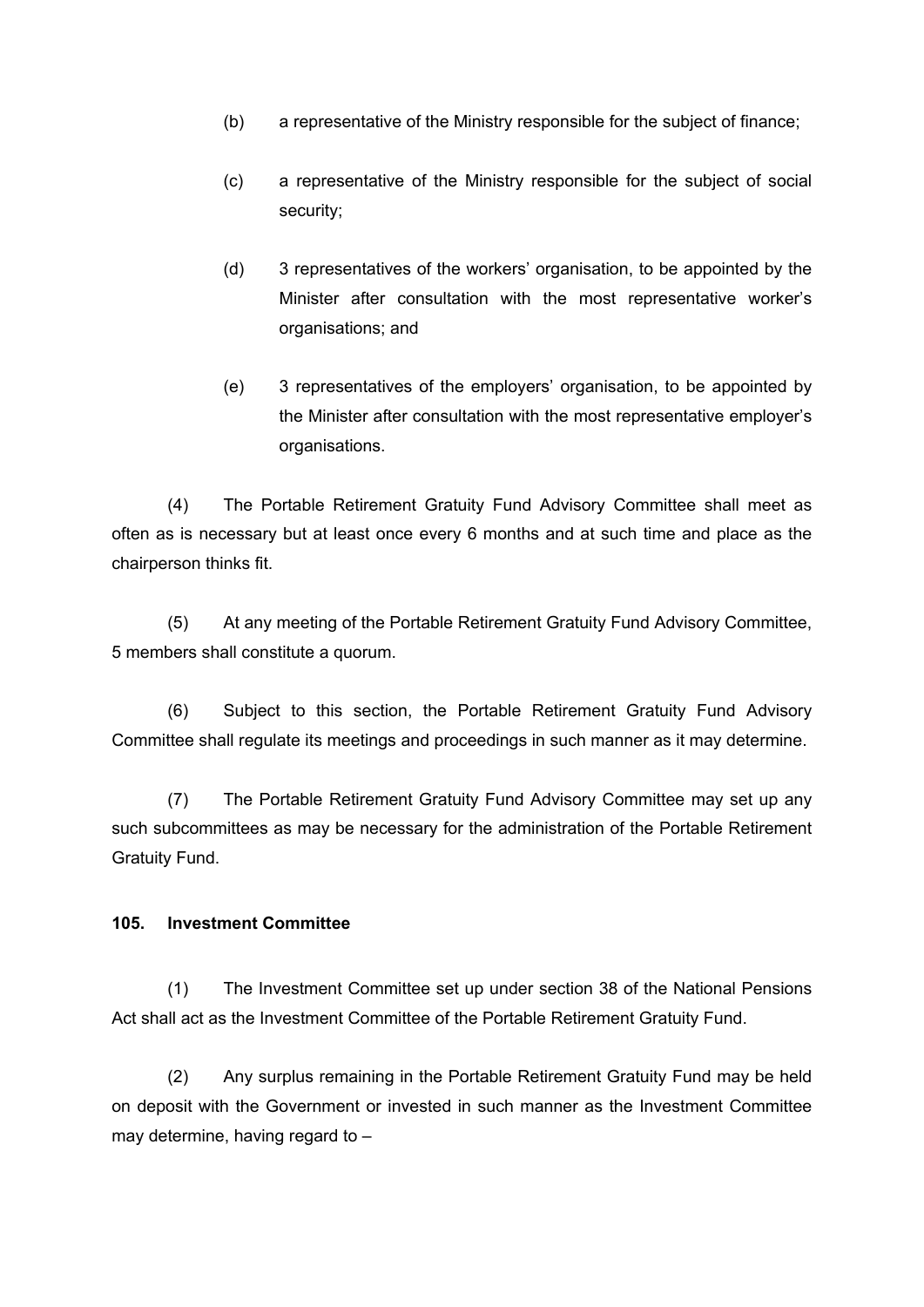- (a) the need for an appropriate level of liquidity in the Portable Retirement Gratuity Fund; and
- (b) the need to secure the future value of the Portable Retirement Gratuity Fund.

## **106. Audited accounts of Portable Retirement Gratuity Fund**

(1) The Portable Retirement Gratuity Fund Advisory Committee shall cause to be published in the Gazette the audited annual accounts of the Fund, setting out –

- (a) the payments made into and out of the Portable Retirement Gratuity Fund;
- (b) the assets and liabilities of the Portable Retirement Gratuity Fund with particular reference to any investment held by the Portable Retirement Gratuity Fund.

(2) The Minister responsible for the subject of social security shall, at the earliest available opportunity, lay a copy of the audited annual accounts of the Portable Retirement Gratuity Fund before the National Assembly.

### **107. Statement of account**

The administrator shall issue, in such manner as the Portable Retirement Gratuity Fund Advisory Committee may determine, an annual statement of account to each worker after the end of every financial year.

### **108. Surcharge on late contributions or late return**

(1) Without prejudice to any legal proceedings which may be instituted under this Part, where an employer fails, within the prescribed time, to –

> (a) pay into the Portable Retirement Gratuity Fund the whole or part of any contributions payable under section 94, 95, 96 and 97, he shall pay a surcharge at the rate of 5 per cent or such other rate as may be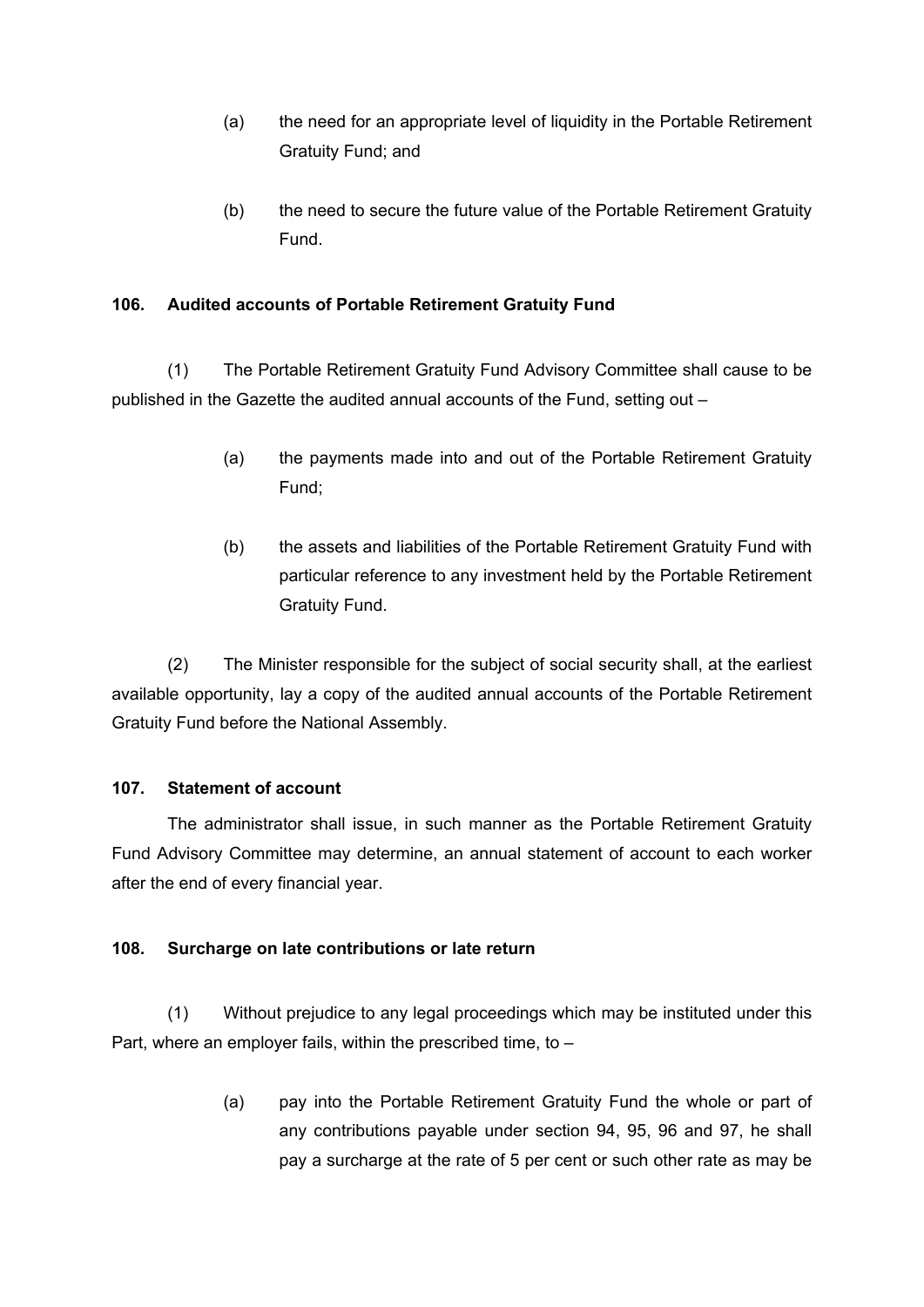prescribed for every month or part of the month during which any contributions remained unpaid;

- (b) submit a monthly return under section 102, he shall pay a surcharge of one per cent of the total contributions payable, for every day until the return in respect of each insured person for that month is submitted;
- (c) submit an annual return under section 102, a surcharge of 500 rupees for every day until the return for that year is submitted.

(2) The employer shall not recover from a worker any surcharge payable under subsection (1).

(3) For the purpose of determining whether a surcharge is leviable under this section, the contributions shall be deemed to have been made on the date of the postmark where payment of contributions is made by post.

# **PART IX – GRATUITY ON RETIREMENT AND AT DEATH**

## **Sub-Part I – Gratuity on Retirement**

### **109. Gratuity on retirement**

(1) An employer shall pay a gratuity to a worker who has been in continuous employment with him for a period of 12 months or more where the worker –

- (a) voluntarily retires on or after attaining the age of 60;
- (b) retires before attaining the age of 60, in accordance with any other relevant enactment or any agreement;
- (c) retires at the request of the employer on or after attaining the retirement age; or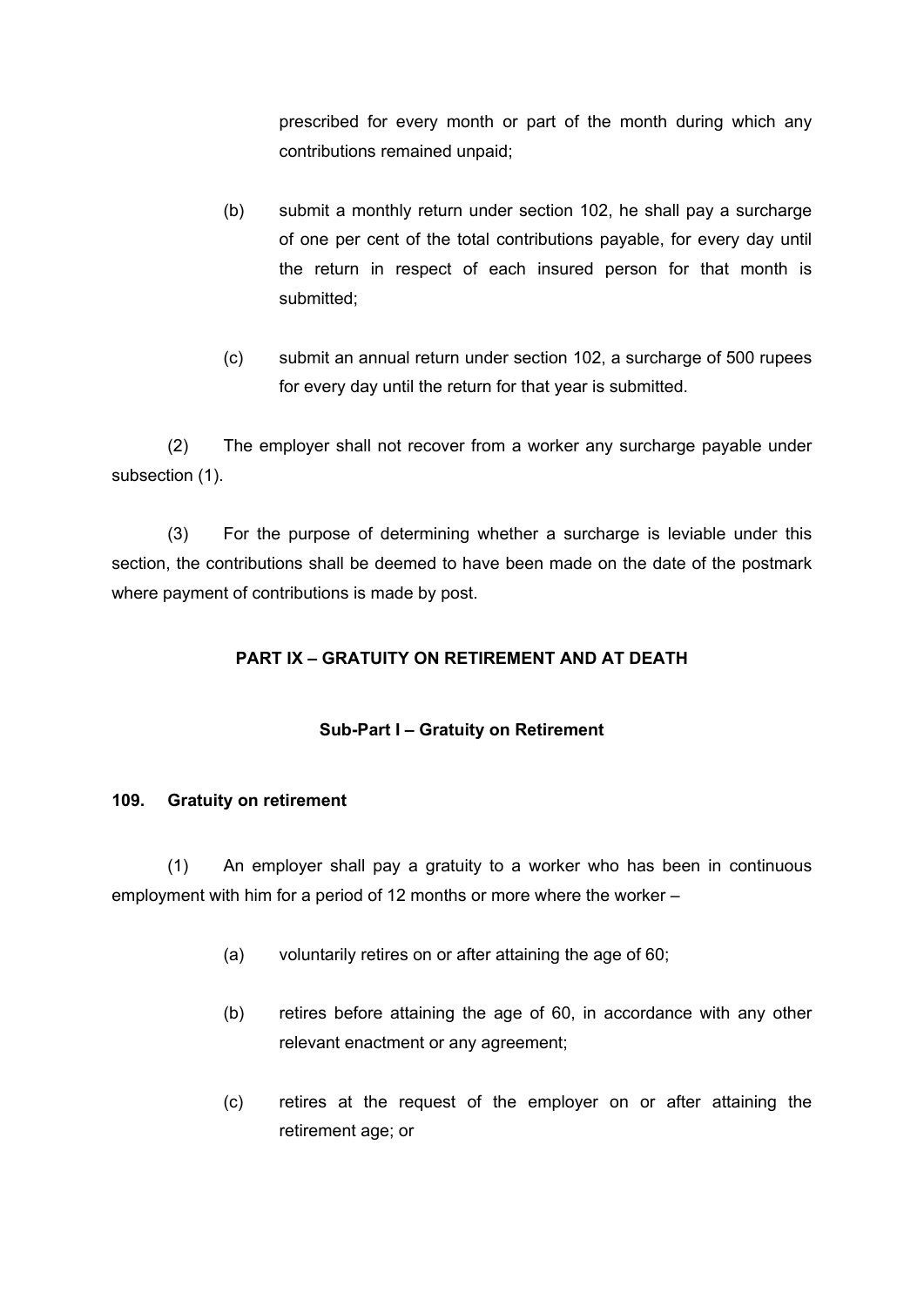- (d) retires before attaining the age of 60, on grounds of permanent incapacity, duly certified by a Government medical practitioner, to perform his work; or
- (e) retires on grounds of incapacity to perform his normal work arising from injury sustained at work and where such incapacity is duly certified by a Government medical practitioner.

(2) (a) Where a worker who has attained the age of 60 remains in continuous employment with the same employer up to the retirement age, the worker and the employer may agree on an advance payment of the total gratuity payable at the retirement age, amounting to the gratuity payable at the age of 60 calculated in accordance with subsection (3).

(b) Advance payment of the gratuity, where agreed upon under paragraph (a), shall be effected upon the worker attaining the age of 60.

(3) The gratuity referred to in subsection (1) shall be paid in a lump sum and shall be calculated –

- (a) in the case of a worker, other than a part-time worker, on the basis of –
	- (i) 15 days' remuneration for every period of 12 months' continuous employment; and
	- (ii) a sum equal to one twelfth of the sum referred to in subparagraph (i) multiplied by the number of months during which the worker has remained in the continuous employment of the employer, for every period less than 12 months;
- (b) in the case of a part-time worker, on the basis of the following formula–

N/H x amount of gratuity payable under subsection (a), where "N" means the number of days of work performed by the part-time worker in a week and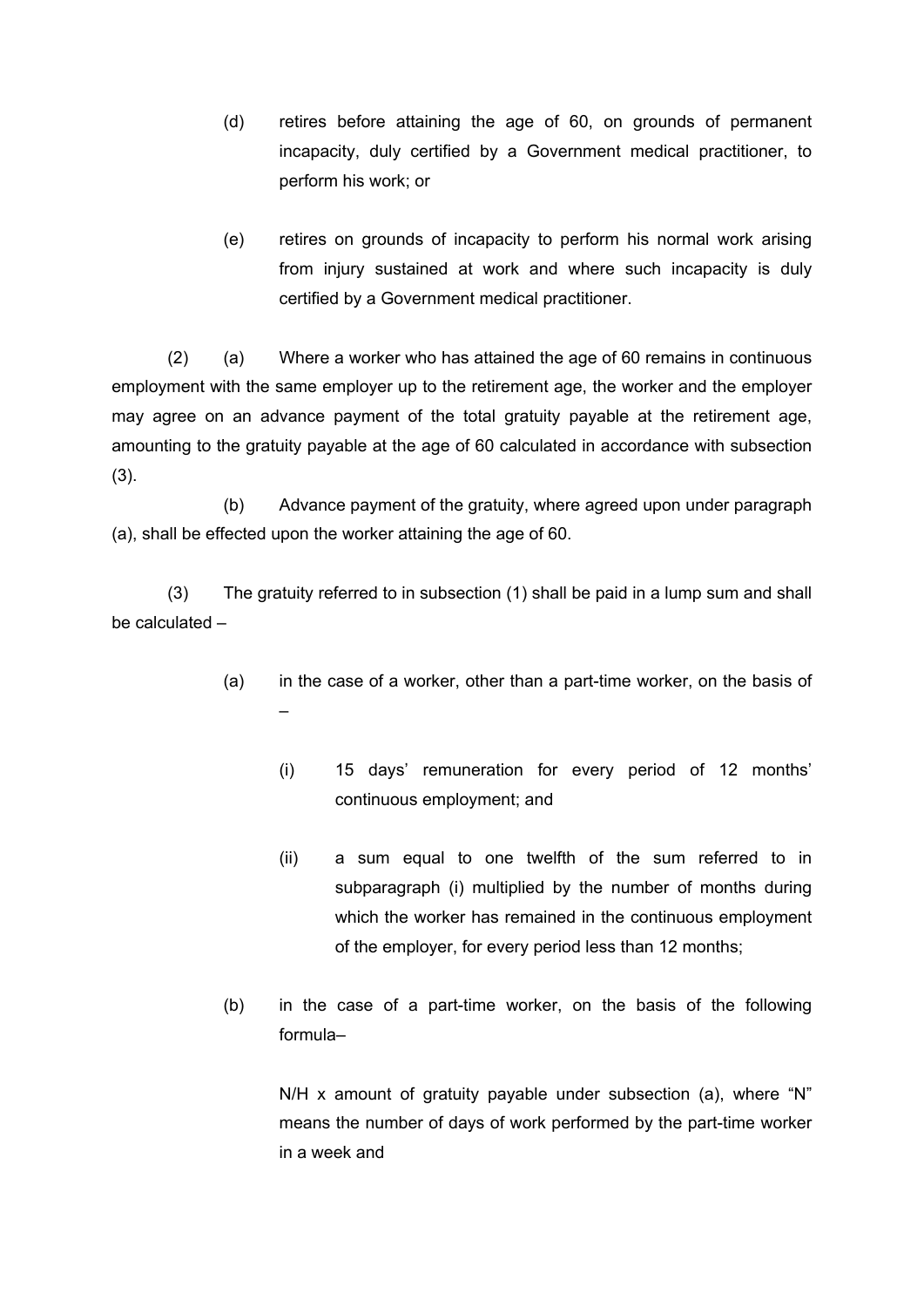"H" means the number of days of work performed by a comparable full-time worker in a week.

(4) An employer may deduct from any gratuity payable under subsection (3) and section 110 –

- (a) half the amount of any gratuity due at the retirement age or the age of 60 or at death from any fund or scheme, computed by reference only to the employer's share of contributions;
- (b) 5 times the amount of any annual pension granted at the retirement age or the age of 60 or at death from any fund or scheme, computed by reference only to the employer's share of contributions;
- (c) any other gratuity granted at the retirement age or the age of 60 or at death by the employer;
- (d) 10 times the amount of any other annual pension granted at the retirement age or the age of 60 or at death by the employer.
- $(5)$  In this section –

"fund or scheme" means any pension or provident fund or scheme set up by the employer for the benefit of the worker;

"remuneration" means –

- (a) the remuneration drawn by a worker for the last complete month of his employment with an employer; or
- (b) the average monthly remuneration drawn by a worker, including payment made over a period of 12 months before the worker ceases to be in the employment of an employer in any manner whatsoever as –
	- (i) commission in return of services up to 1,200,000 rupees;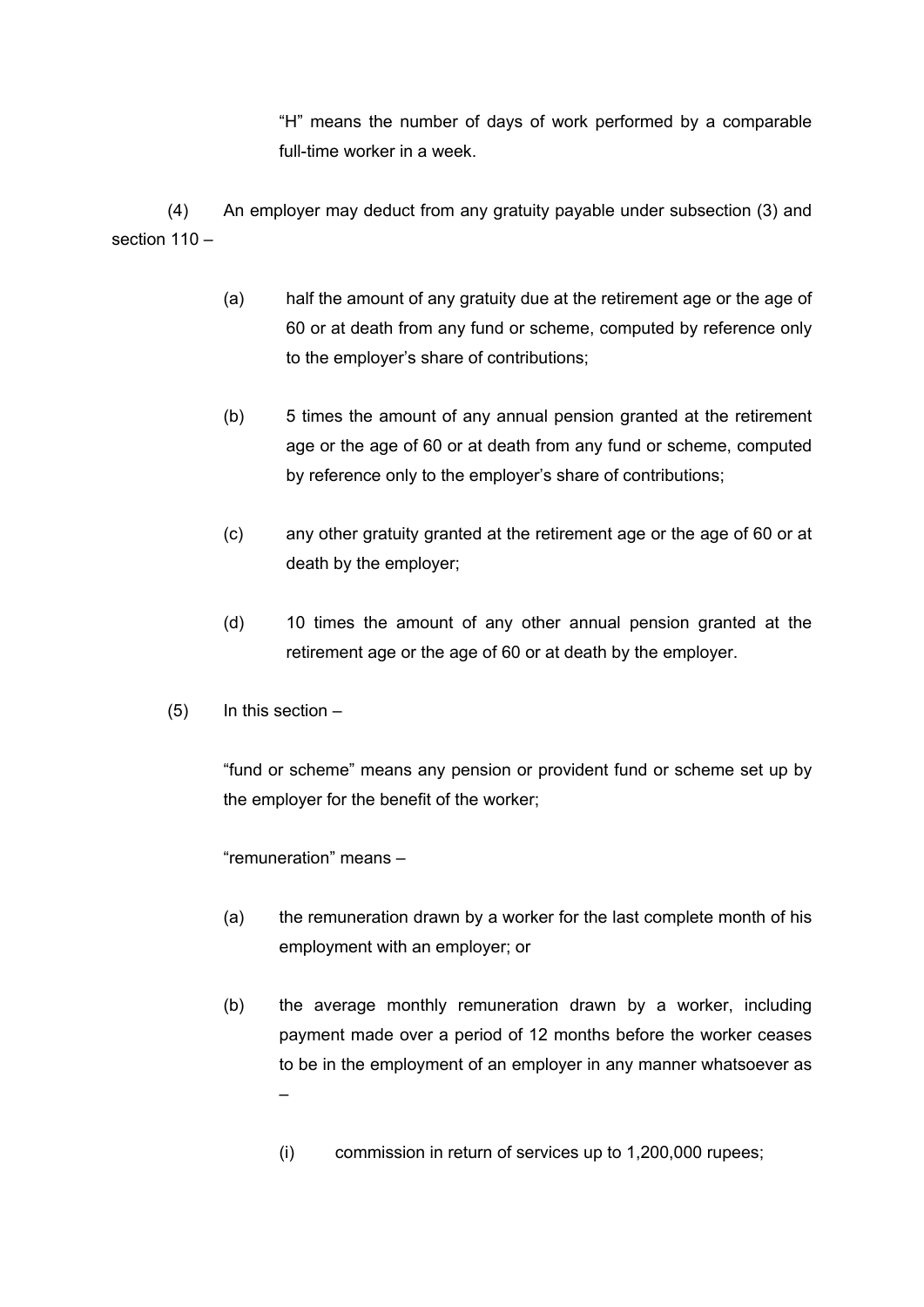- (ii) end of year bonus;
- (iii) any other regular payment,

whichever is higher;

"worker" means –

- (a) a worker whose retirement benefits are payable in accordance with a private pension scheme;
- (b) a worker drawing a monthly basic wage or salary of more than 200,000 rupees and whose retirement benefits are not payable under any private pension scheme;
- (c) a migrant worker or a non-citizen.
- (6) For the purposes of this section
	- (a) a day's remuneration shall be
		- (i) the remuneration drawn by the worker in respect of his last normal working day other than a public holiday; or
		- (ii) an amount computed in the manner as is best calculated to give the daily rate at which the worker was remunerated over a period of 12 months prior to the termination of his agreement, inclusive of payment for extra work, productivity bonus, attendance bonus, commission in return for services and any other regular payment,

whichever is higher;

- (b) in order to determine a day's remuneration
	- (i) a month shall be deemed to consist of 26 days;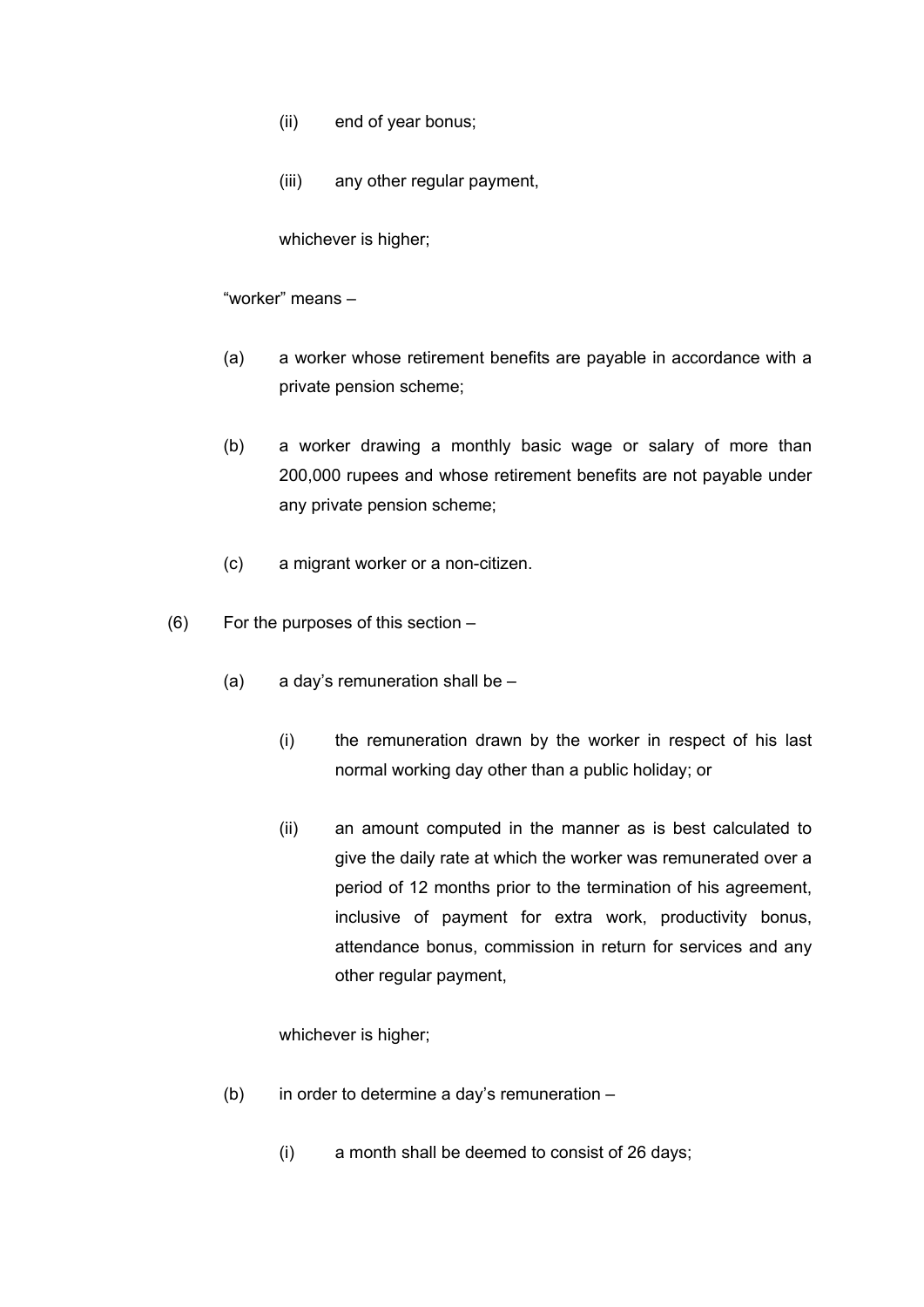- (ii) a fortnight shall be deemed to consist of 12 days; and
- (iii) a week shall be deemed to consist of 6 days.

(7) Where a matter relating to the payment of gratuity on retirement or at death is brought before the Court, the Court may, where it thinks fit and whether or not a claim to that effect has been made, order an employer to pay interest at a rate not exceeding 12 per cent per annum on the amount of gratuity payable from the date of retirement or death to the date of payment.

## **Sub-Part II – Gratuity at Death**

### **110. Gratuity at death**

(1) Where a worker who has been in continuous employment with the same employer for a period of not less than 12 months dies, that employer shall pay a gratuity to the legal heirs of the worker irrespective of any benefits the legal heirs may be entitled to under the National Pension Act or any other enactment.

(2) Subject to section 109 (4), (5) and (6) the gratuity referred in subsection (1) shall be calculated in accordance with section 109(3).

## **PART X – ENTITLEMENT OF WORKERS IN SUGAR INDUSTRY**

### **111. Interpretation of Part X**

In this Part –

"employer" means a person who owns either a sugar factory or land under sugar cane cultivation of an extent exceeding 10.5522 hectares (25 arpents) in aggregate;

"Sugar Industry Remuneration Regulations" means –

(a) the Sugar Industry (Agricultural Workers) (Remuneration Order) Regulations 1983; or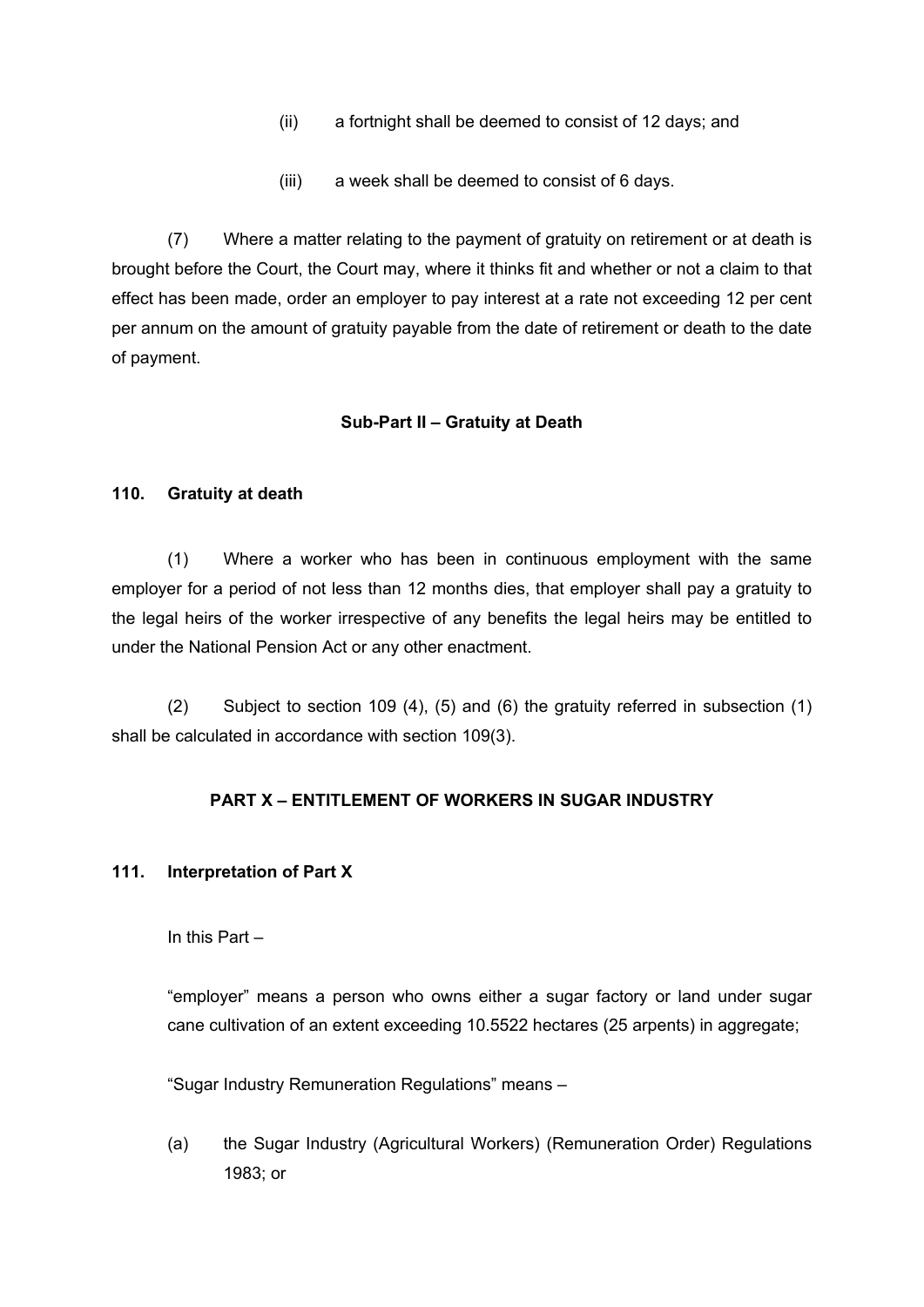(b) the Sugar Industry (Non-Agricultural Workers) (Remuneration Order) Regulations 1985,

as the case may be;

"worker" –

- (a) has the same meaning as in regulation 2(1) of the Sugar Industry Remuneration Regulations; and
- (b) includes a person specified in regulation 2(2) of the Sugar Industry (Non-Agricultural Workers) (Remuneration Order) Regulations 1985.

### **112. Continuous employment of existing workers in sugar industry**

Subject to –

- (a) this Act;
- (b) sections 23 and 23A of the Sugar Industry Efficiency Act; and
- (c) section 30 of the Mauritius Cane Industry Authority Act,

every worker in employment on 31 May 2001 shall be entitled to remain in the employment of his employer.

#### **113. Workers employed by job contractor**

- (1) Where a worker is employed by a job contractor for the purpose of  $-$ 
	- (a) land preparation, growing, harvesting or processing of sugar cane and the construction, repair or maintenance of roads, bridges or water works, structures or buildings, wholly or substantially required for the purposes of the sugar industry and any other work incidental to the exploitation of land; or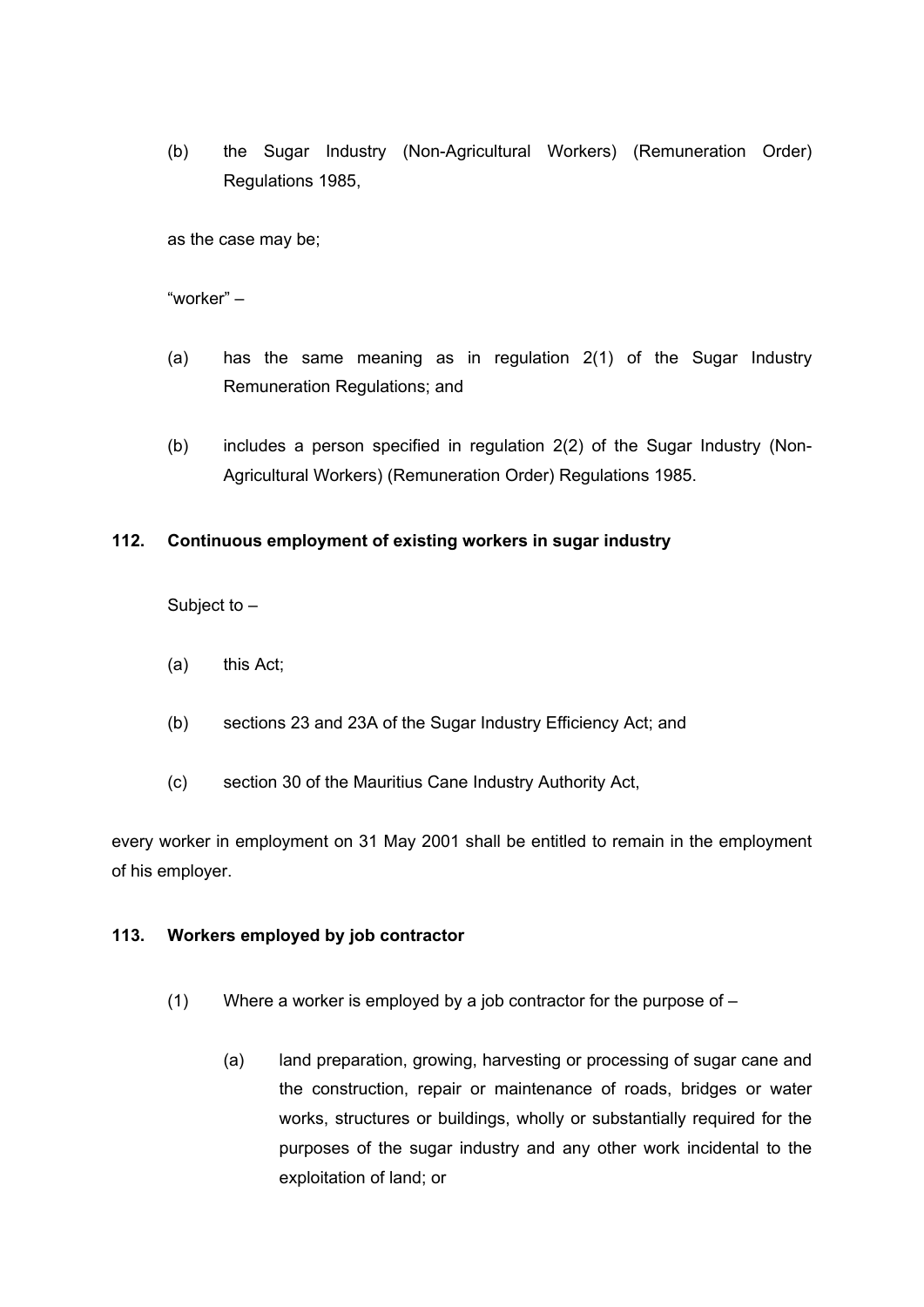(b) the transportation of canes, sugar, materials or supplies used in connection with any work specified in paragraph (a),

this Act and the Sugar Industry Remuneration Regulations shall apply to the job contractor in the same manner as they apply to an employer in those enactments.

(2) (a) Subject to paragraph (b), where an employer has recourse to one or more job contractors, the total number of man-days performed in any crop year by –

- (i) workers employed by the job contractor; and
- (ii) seasonal workers employed by the employer,

shall be determined by the Mauritius Cane Industry Authority, in consultation with the Ministry responsible for the subject of labour, recognised trade unions and the employers, on or before 30 April of each year for the following crop year.

(b) Where an employer has recourse to one or more job contractors, or intends to employ seasonal workers, he shall, on or before 31 March of each year inform the Mauritius Cane Industry Authority of the number of seasonal workers he will require for the following crop year.

(c) The number of seasonal workers to be required under paragraph (b) shall be determined by the Mauritius Cane Industry Authority in consultation with the recognised trade unions and the employers.

(3) The amount referred to in subsection (2) shall be arrived at after taking into consideration the award of the Arbitration Panel dated 31 July 2015.

(4) Every employer shall, on or before 31 January of every year, submit to the supervising officer, separate returns on agricultural workers and non-agricultural workers, showing in respect of the preceding year –

> (a) the number of workers employed by job contractors under subsection  $(2)(a)(i);$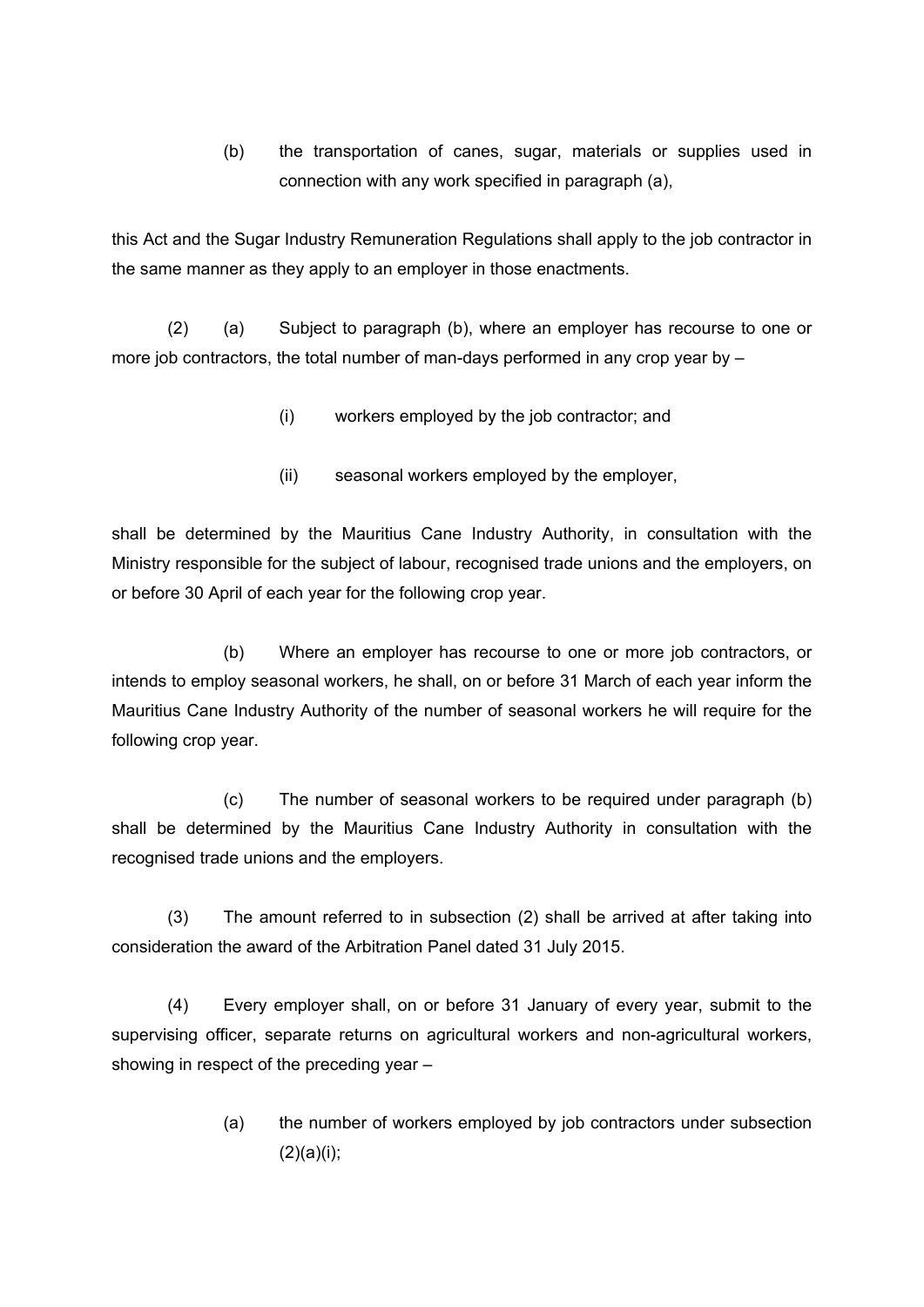- (b) the number of seasonal workers employed by him under subsection  $(2)(a)(ii);$
- (c) the number of workers employed by him under section 112; and
- (d) the number of man-days performed by the workers referred to in paragraphs (a), (b) and (c).
- (5) In this section –

"Arbitration Panel" means the Panel set up to look into unresolved issues relating to a labour dispute between the recognised Joint Negotiating Panel representing the recognised trade unions of the sugar industry and the then Mauritius Sugar Producers Association.

## **PART XI – VIOLENCE AT WORK**

#### **114. Violence at work**

- (1) No person shall
	- (a) harass, sexually or otherwise;
	- (b) assault;
	- (c) verbally abuse, swear at or insult or humiliate in any manner whatsoever;
	- (d) express the intention to cause harm to;
	- (e) bully or use threatening behaviour towards;
	- (f) use aggressive gesture indicating intimidation, contempt or disdain towards; or
	- (g) by words or act, hinder,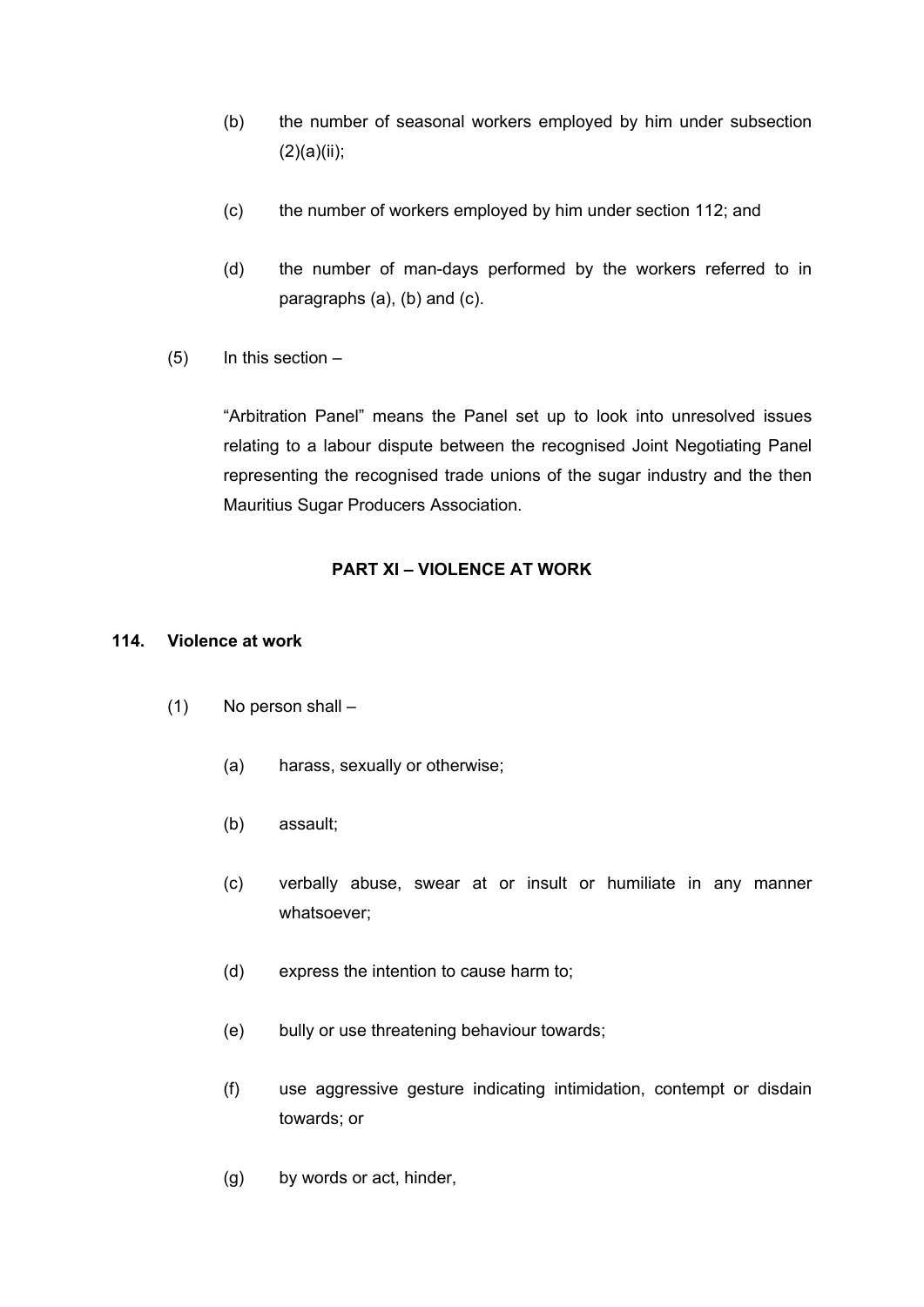a worker, including any person undergoing training under any training scheme, in the course of or as a result of his work or training.

(2) An employer or his agent shall not carry out a search on a worker.

(3) An employer shall be vicariously liable for violence at work, including sexual harassment, committed by a worker and any third party where the employer knew or should have known of the violence at work and failed to take any action to prevent or stop the violence.

(4) An employer shall enquire into any case of alleged violence at work and take appropriate action to protect the rights of the worker not later than 15 days after the case is reported to him or he becomes aware of the case.

(5) Any person who contravenes subsection (1),(2) or (4) shall commit an offence and shall, on conviction, be liable to a fine not exceeding 100,000 rupees and to imprisonment for a term not exceeding 5 years.

(6) The Minister may for the purpose of this section make such regulations as he thinks fit.

#### $(7)$  In this section –

"bullying" includes a pattern of offensive, intimidating, malicious, insulting or humiliating behaviour or an abuse or misuse of power or authority which attempts to undermine an individual or group of individuals, gradually eroding their confidence and capacity which may cause them to suffer stress;

"harassment", in relation to a worker, includes any unwanted conduct towards the worker, whether verbal, non-verbal, visual, psychological or physical, based on age, impairment, HIV status, domestic circumstances, sex, sexual orientation, gender, race, colour, language, religion, political, trade union or other opinion or belief, national or social origin, association with a minority, birth or other status, which occurs in circumstances where a reasonable person would consider the conduct as harassment of the worker;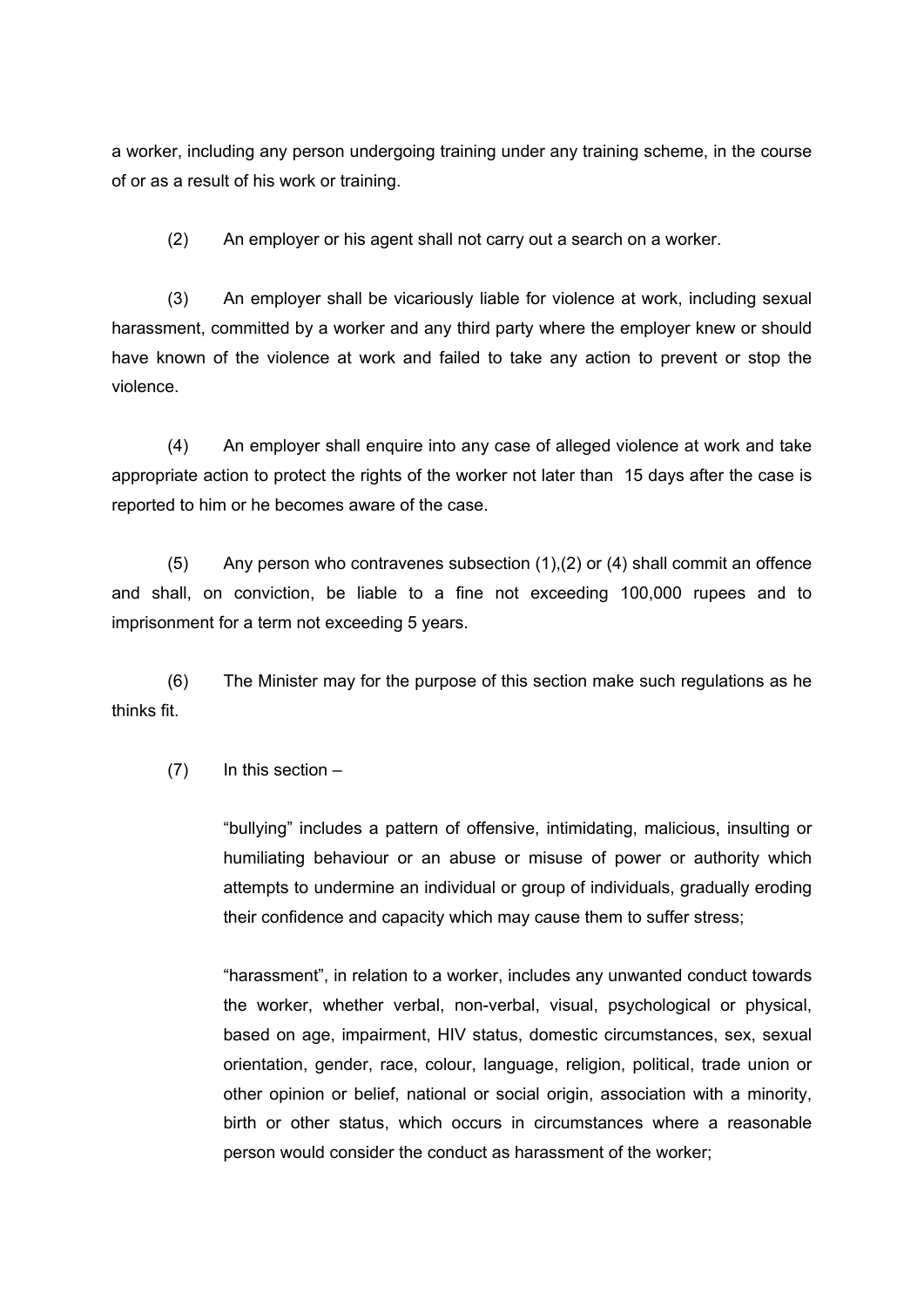"verbal abuse" includes screaming, yelling, name calling and making mean and disrespectful remarks with a view to humiliating a person.

**Amended by** [Act No. 7 of [2020\]](https://supremecourt.govmu.org/_layouts/CLIS.DMS/search/searchdocumentbykey.aspx?ID=%5BAct%20No.%207%20of%202020%5D&list=Legislations)

## **PART XII – ADMINISTRATION**

## **115. Register of employers**

(1) Every employer who employs at least 10 workers shall apply to the supervising officer for registration under this Act.

(2) Every application made under subsection (1) shall be made in such form as may be prescribed.

(3) The supervising officer shall maintain a register of employers.

## **116. Keeping of records**

(1) Every employer shall keep a register of workers, a record of remuneration paid, an inspection report book, and such other records as may be prescribed, and shall keep these records for a period of at least 3 years.

(2) An employer may keep the records specified in subsection (1) in an electronic form.

- (3) Every employer shall enter
	- (a) in the register of workers, the name, date of birth and date of employment of every worker and the nature and conditions of the work he performs;
	- (b) in the record of remuneration paid, the days or periods during which a worker has worked and the remuneration and other benefits paid to the worker.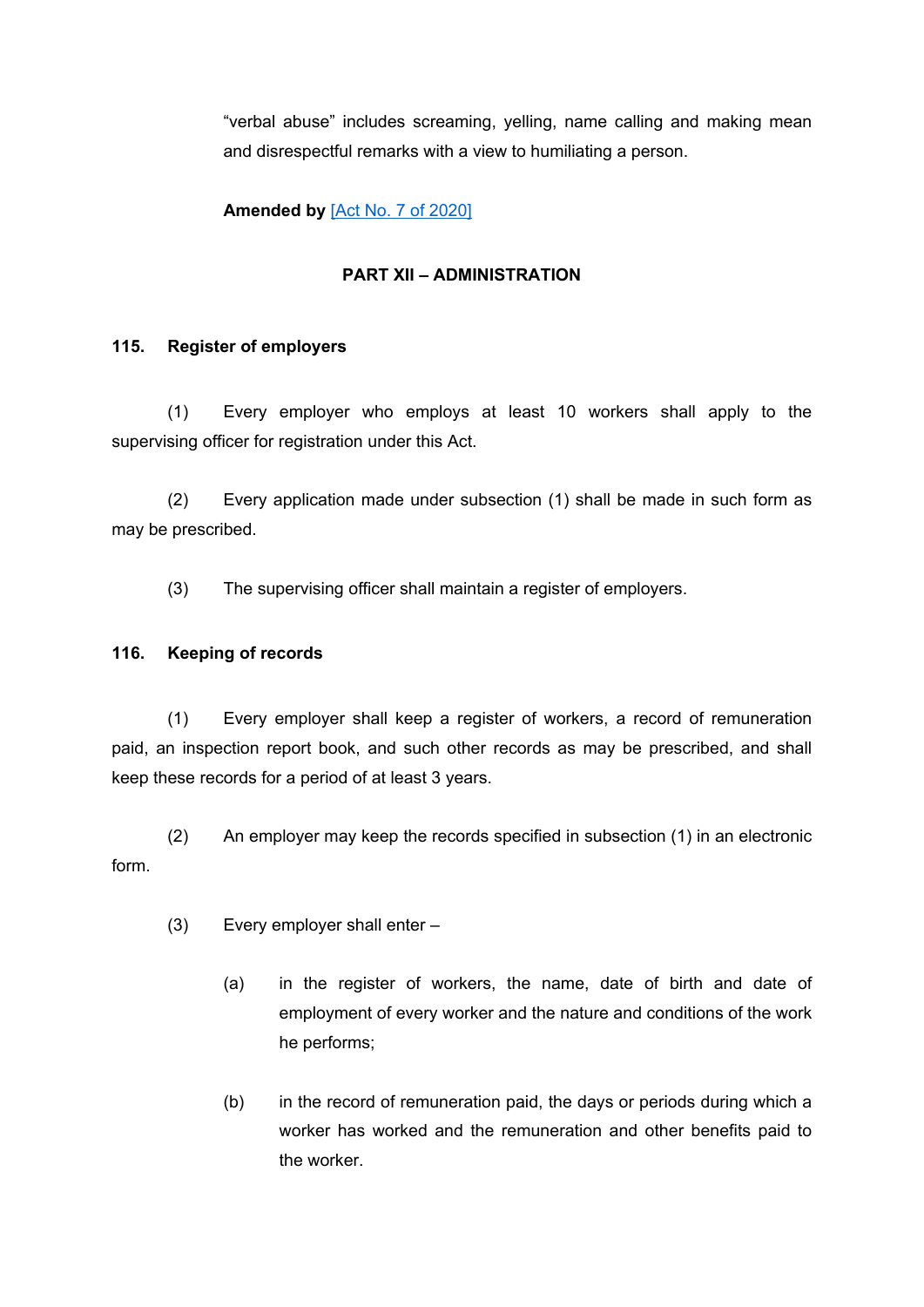- (4) Every employer shall, on request
	- (a) produce to an officer any record kept in a register under subsections (1) and (3);
	- (b) sign any entry made in the inspection report book by an officer; and
	- (c) submit to the supervising officer such particulars as he may require.

## **117. Labour inspection**

The Ministry shall be responsible for maintaining a labour inspection service which shall –

- (a) administer and ensure the enforcement of this Act and any other relevant enactment relating to labour or employment;
- (b) bring to the notice of the Minister defects or abuses not specifically covered by this Act or any other relevant enactment relating to labour or employment.

### **118. Power to make enquiries**

- (1) The supervising officer may
	- (a) enter without previous notice any place of work or any premises which he has reason to believe is a place of work other than premises used solely for residential purposes, except with the permission of the occupier;
	- (b) carry out any examination or enquiry to ascertain that the provisions of this Act are complied with;
	- (c) interview an employer or his representative and any person employed in the enterprise, regarding the application of this Act or any other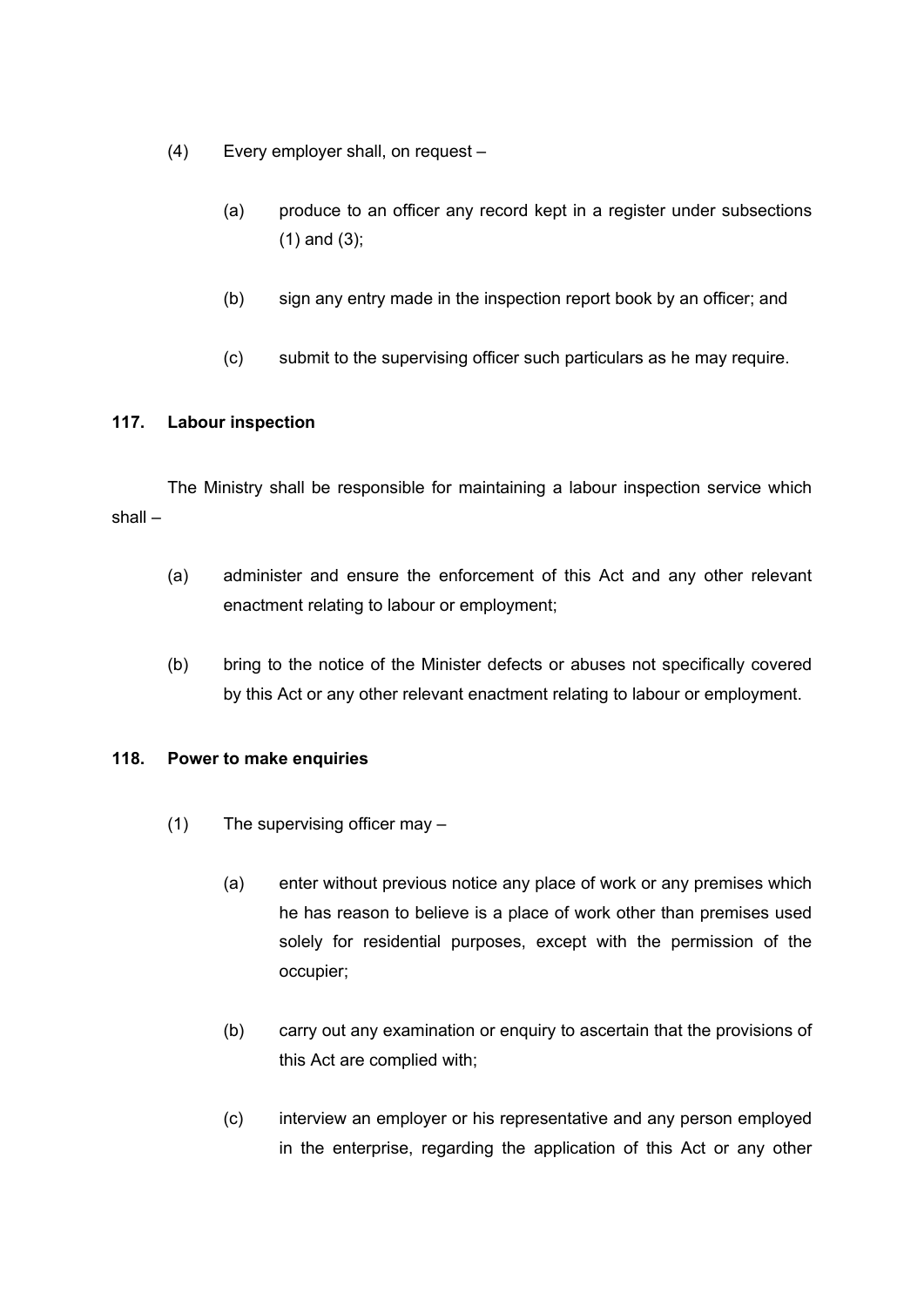relevant enactment relating to labour or employment, and any such person shall answer such questions;

- (d) require the employer to produce any book, record or other document relating to terms and conditions of employment, in order to ascertain whether the provisions of this Act or any other relevant enactment are complied with;
- (e) enforce the posting of such notices as may be required under this Act or any other relevant enactment;
- (f) require an employer to submit in writing any information relating to remuneration, the terms and conditions of employment of a worker, the worker's name, address, date of birth, date of commencing employment and category; and
- (g) require an employer or his representative to furnish the facilities and assistance required for entry, inspection, examination or enquiry in the exercise of any of the powers conferred under this Act or any other relevant enactment.

(2) The supervising officer shall, while conducting an inspection visit, notify the employer or the employer's representative of his presence, unless –

- (a) neither of them is present or easily accessible at that time; or
- (b) he considers that such notification may be prejudicial to the performance of his duties.

(3) The supervising officer may request the assistance of a police officer if he has reasonable cause to apprehend any serious obstruction in the execution of his duties.

- (4) No person shall
	- (a) impede or delay the supervising officer in the exercise of any power under this Act or any other enactment relating to labour or employment;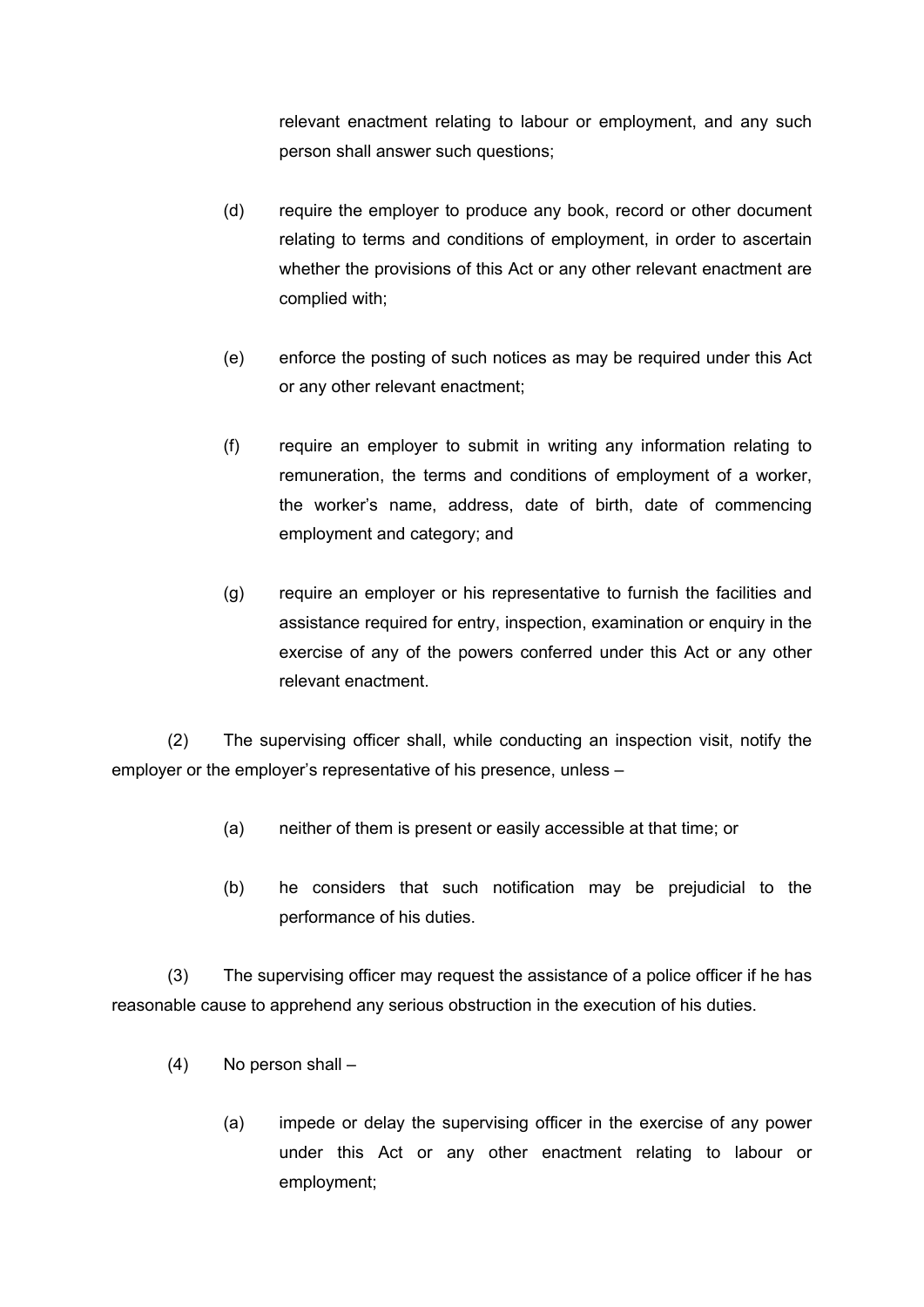- (b) fail to comply with a request or to answer a question of the supervising officer under subsection (1); or
- (c) conceal or prevent any person from appearing before or being examined by the supervising officer or any officer delegated by him, or attempt to do so.

### **119. Power to summon**

- (1) Where the supervising officer
	- (a) has reason to believe that an offence under this Act or any other enactment relating to labour or employment has been committed by an employer or any other person; or
	- (b) wishes to enquire into a labour matter between an employer and his workers or their representatives,

he may, by written notice, summon any person whom he believes can provide information relating to the offence or the enquiry, to attend and produce any document which he may require.

- (2) Any person summoned under subsection (1) who
	- (a) having been served with the written notice, fails to comply with its requirements;
	- (b) refuses to answer faithfully any question put to him by the supervising officer;
	- (c) gives any false or misleading information;
	- (d) refuses to produce a document required by the supervising officer,

shall commit an offence.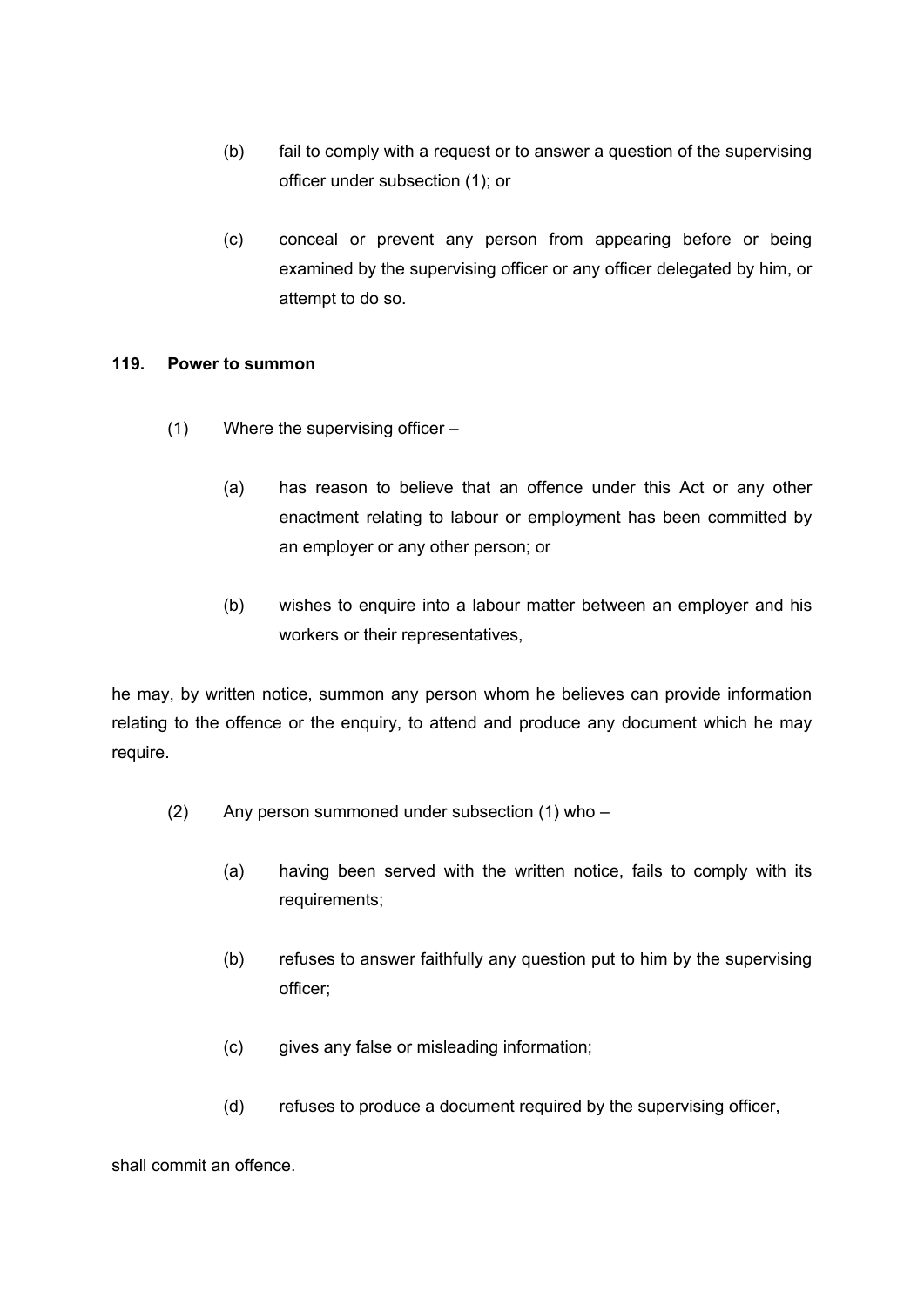(3) (a) The written notice specified in subsection (1) shall be issued to the person concerned by causing it to be –

- (i) handed over to him in person; or
- (ii) left at, or sent by registered post to his registered office or, his usual or last known place of business or residence.

(b) Any person to whom a written notice is issued under paragraph (a) who–

- (ii) refuses to accept delivery of the written notice; or
- (iii) fails to take delivery of the written notice after being informed that it awaits him at a post office,

shall be deemed to have been duly served with the written notice on the day on which he refuses to accept delivery thereof or he is informed that it awaits him at a post office.

### **120. Complaint procedure**

(1) Any worker may make a complaint to the supervising officer against his employer or any agent of the employer, in respect of any matter arising out of his employment.

(2) The supervising officer shall enquire into the complaint made under subsection (1) in the manner specified in section 118.

(3) No employer or any agent of an employer shall prevent a worker from making a complaint to the supervising officer under subsection (1).

(4) An employer or any agent of an employer who prevents a worker from making a complaint to the supervising officer under subsection (1) shall commit an offence.

#### **121. Notice of compliance**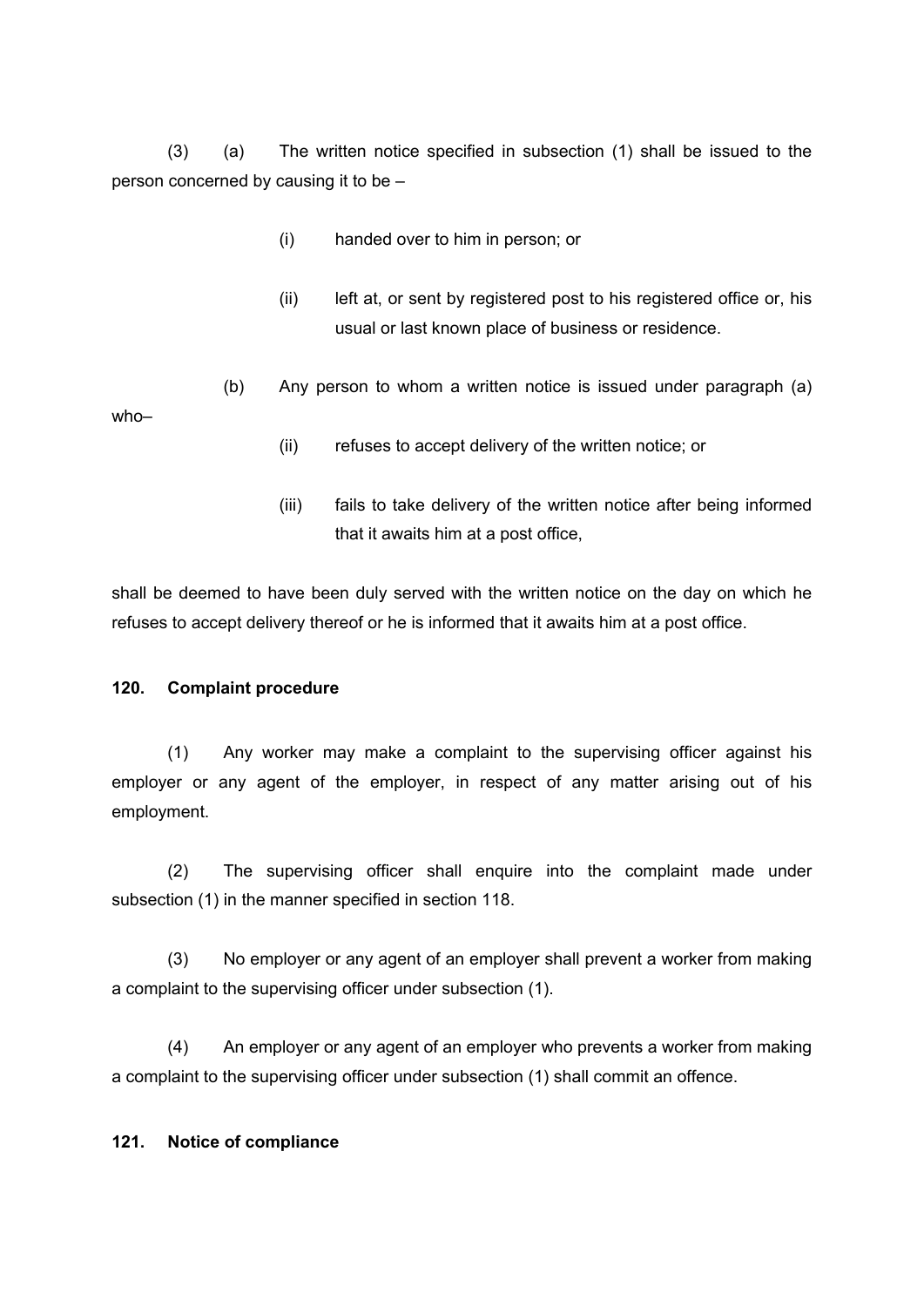(1) (a) Where following an enquiry made under section 120(2), the supervising officer has reasonable grounds to believe that the employer has not complied with this Act or any other enactment relating to the employment of a worker, he may serve a notice to the employer requesting him to comply with the Act or other enactment.

- (b) A notice under paragraph (a) shall specify, inter alia
	- (i) the name of the employer;
	- (ii) the provision of this Act or the other enactment, which has not been complied with; and
	- (iii) the penalty provided for non-compliance, referred to in subparagraph (ii).

(2) An employer to whom a notice under subsection (1) is issued may, within 7 days of the receipt of the notice, appeal against such notice before the Court, which may, after hearing the parties, revoke or affirm the notice.

(3) Where the Court affirms the notice, it shall order the employer to comply with the notice.

(4) The supervising officer may apply to the Court for a compliance order if an employer has not complied with a notice of compliance issued under this section or has not challenged the notice of compliance.

(5) Where an employer does not challenge a notice, or where he challenges the notice and the Court affirms the notice, the employer shall comply with the requirements thereof within 14 days of the date of receipt of the notice or the date of the decision of the Court.

(6) Subject to subsection (3), an employer who fails to comply with a compliance notice by the specified date shall commit an offence.

### **PART XIII – MISCELLANEOUS**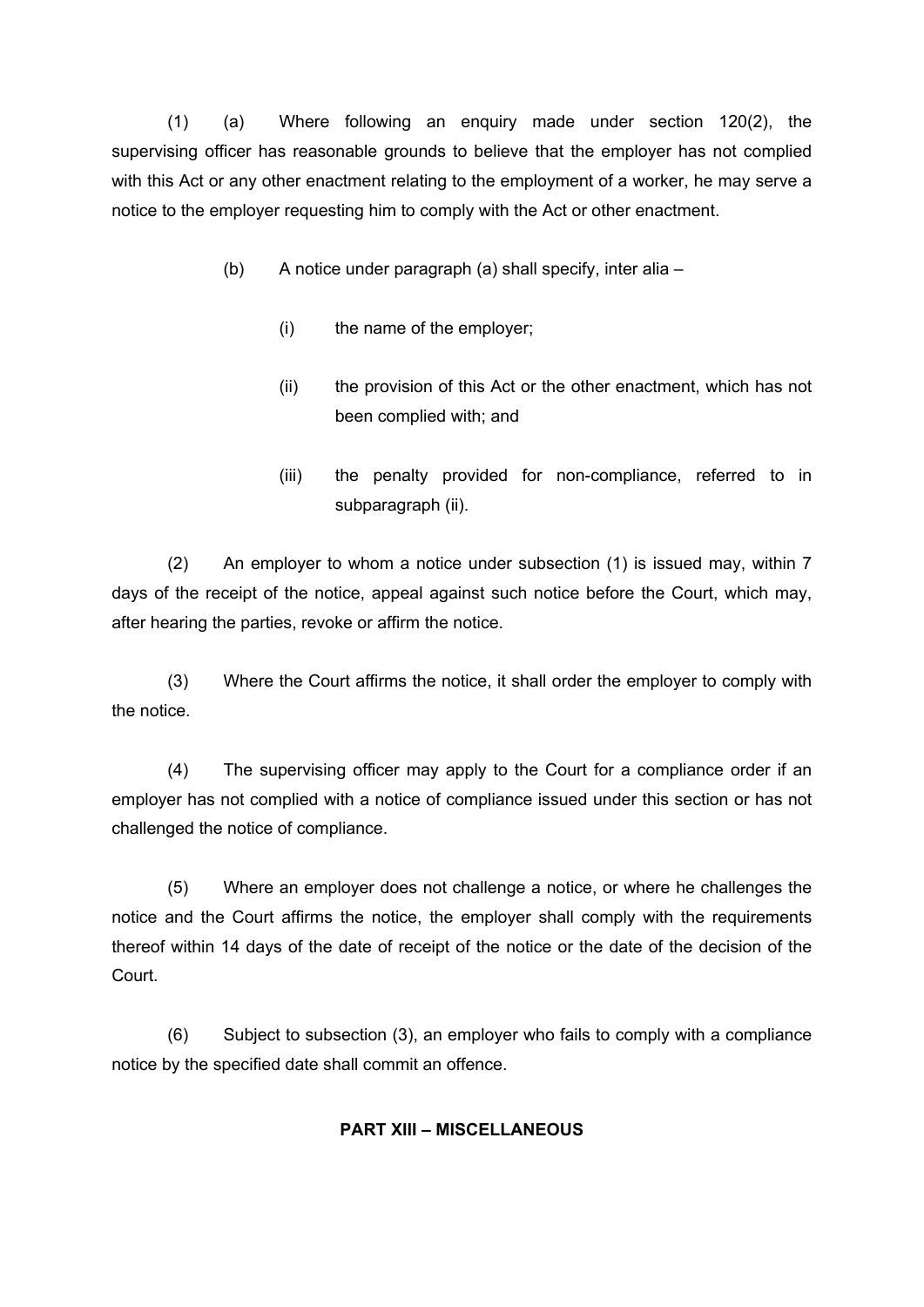#### **122. Protection from liability**

No liability, civil or criminal, shall lie against an officer in respect of any act done or omitted to be done in good faith in the discharge of his functions under this Act.

#### **123. Offences**

- (1) Any person who
	- (a) fails to credit a worker with the full amount of remuneration for work done;
	- (b) makes, or knowingly allows to be made, any entry in a record required to be kept by an employer which he knows to be false or misleading in a material particular;
	- (c) for the purposes of this Act, produces, furnishes or knowingly allows to be produced or furnished any register, report, book, remuneration sheet, record, list, documents or information which he knows to be false or misleading in a material particular;
	- (d) prevents a worker from appearing before the supervising officer;
	- (e) knowingly makes a false statement or false representation for the purpose of, or in connection with –
		- (i) the payment of contributions; or
		- (ii) any claim for benefit or any other payment,

under this Act;

- (f) contravenes
	- (i) a condition of any authority issued, or approval given, under this Act;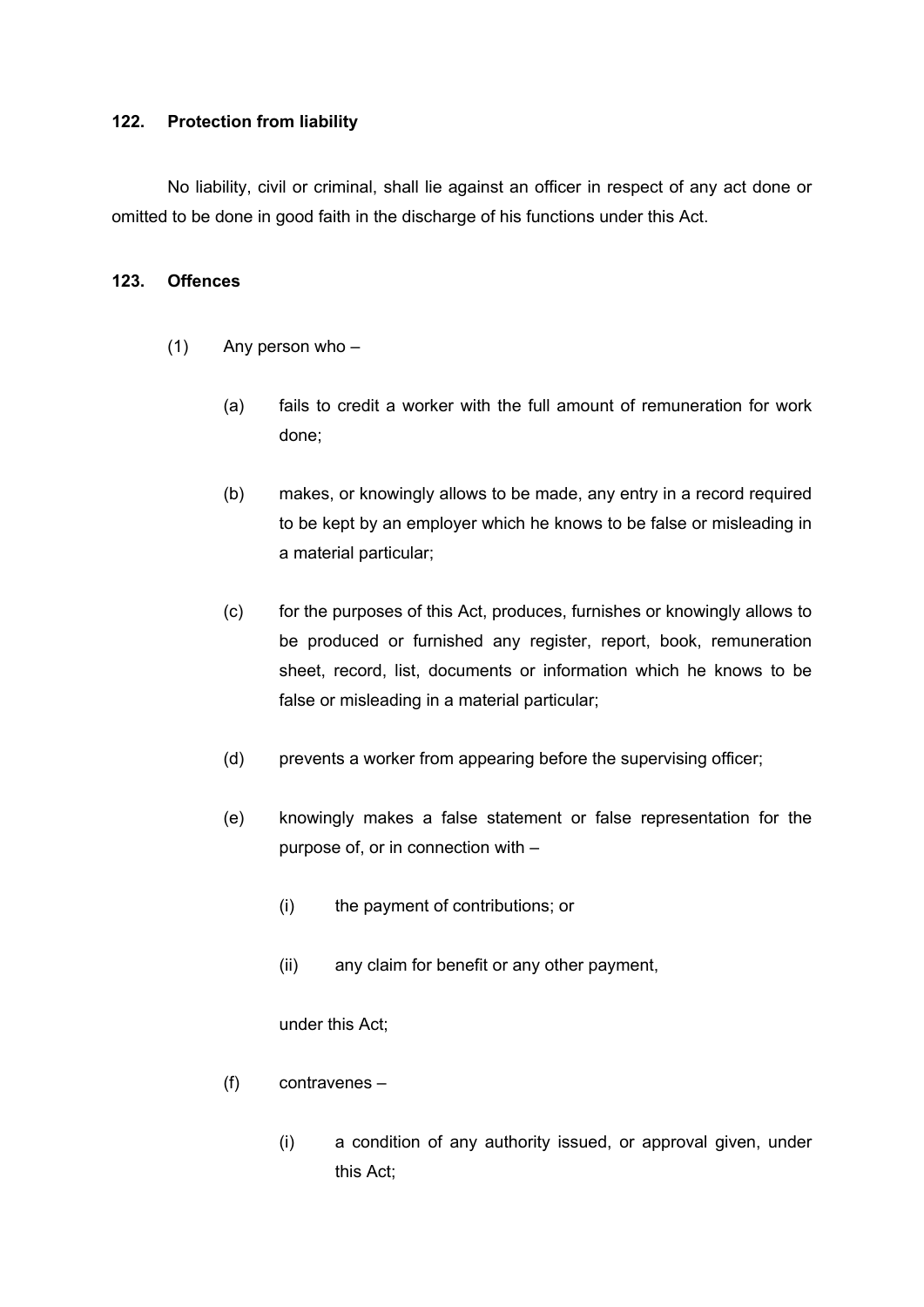- (ii) any order or direction given under this Act; or
- (iii) an order made by the Court or the Board;
- (g) contravenes sections 5, 8, 16, 24, 26, 27, 33, 54 and 118 (4);

shall commit an offence.

(2) Any person who commits an offence for which no specific penalty is provided shall, on conviction, be liable to a fine not exceeding 25,000 rupees and to imprisonment for a term not exceeding 2 years.

(3) The Court may, on the conviction of any person under this Act, where it thinks appropriate, make an order directing that person to comply with this Act or any order made by the Court within such time as may be fixed in the order.

(4) A person who fails to comply with an order made under subsection (3) shall commit an offence and shall, on conviction, be liable to a fine not exceeding 10,000 rupees.

### **Amended by** [Act No. 1 of [2020\]](https://supremecourt.govmu.org/_layouts/CLIS.DMS/search/searchdocumentbykey.aspx?ID=%5BAct%20No.%201%20of%202020%5D&list=Legislations)

#### **124. Regulations**

(1) The Minister may make such regulations as he thinks fit for the purposes of this Act.

- (2) Any regulations made under subsection (1) may provide for
	- (a) the levying of fees and charges; and
	- (b) the amendment of the Schedules.

#### **125. Repeal**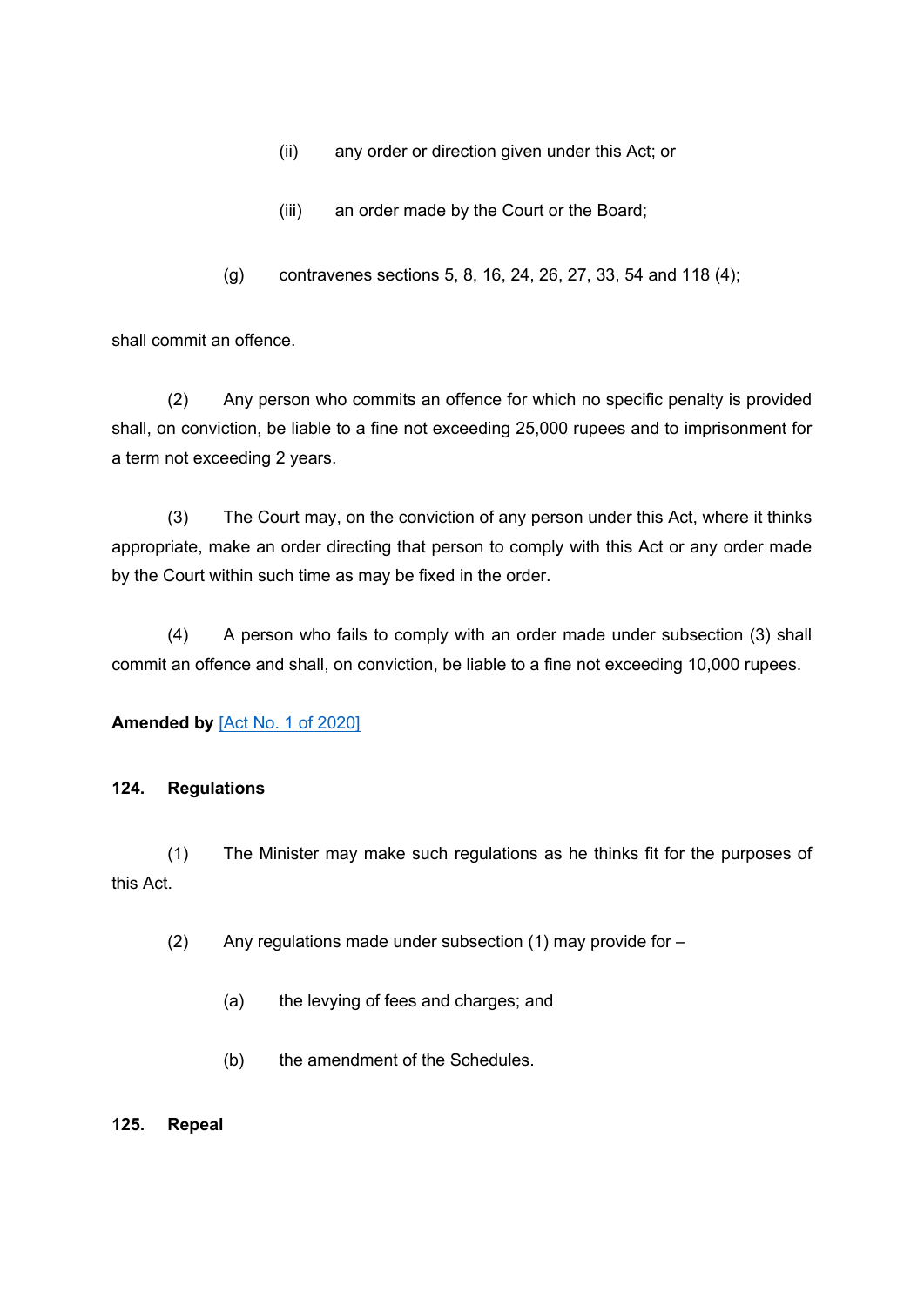The Employment Rights Act is repealed.

## **126. Consequential amendments**

- (1) The Human Resource Development Act is amended
	- (a) in section 18, in subsection (3)(f), by deleting the words "section 45 of the Employment Rights Act" and replacing them by the words "section 76 of the Workers' Rights Act 2019.";
	- (b) in section 18A, in subsection (2), by deleting the words "section 33 of the Employment Rights Act" and replacing them by the words "section 111 of the Workers' Rights Act 2019";

(2) The Income Tax Act is amended, in section 144A(2), by repealing paragraph (d) and replacing it by the following paragraph –

- (d) a contribution, including surcharge in respect of the Portable Retirement Gratuity Fund under the Workers' Rights Act 2019.
- (3) The Industrial Court Act is amended, in the First Schedule
	- (a) by deleting the following words –

Employment Rights Act

(b) by inserting, in the appropriate alphabetical order, the following new words –

Workers' Rights Act 2019

(4) The National Pensions Act is amended –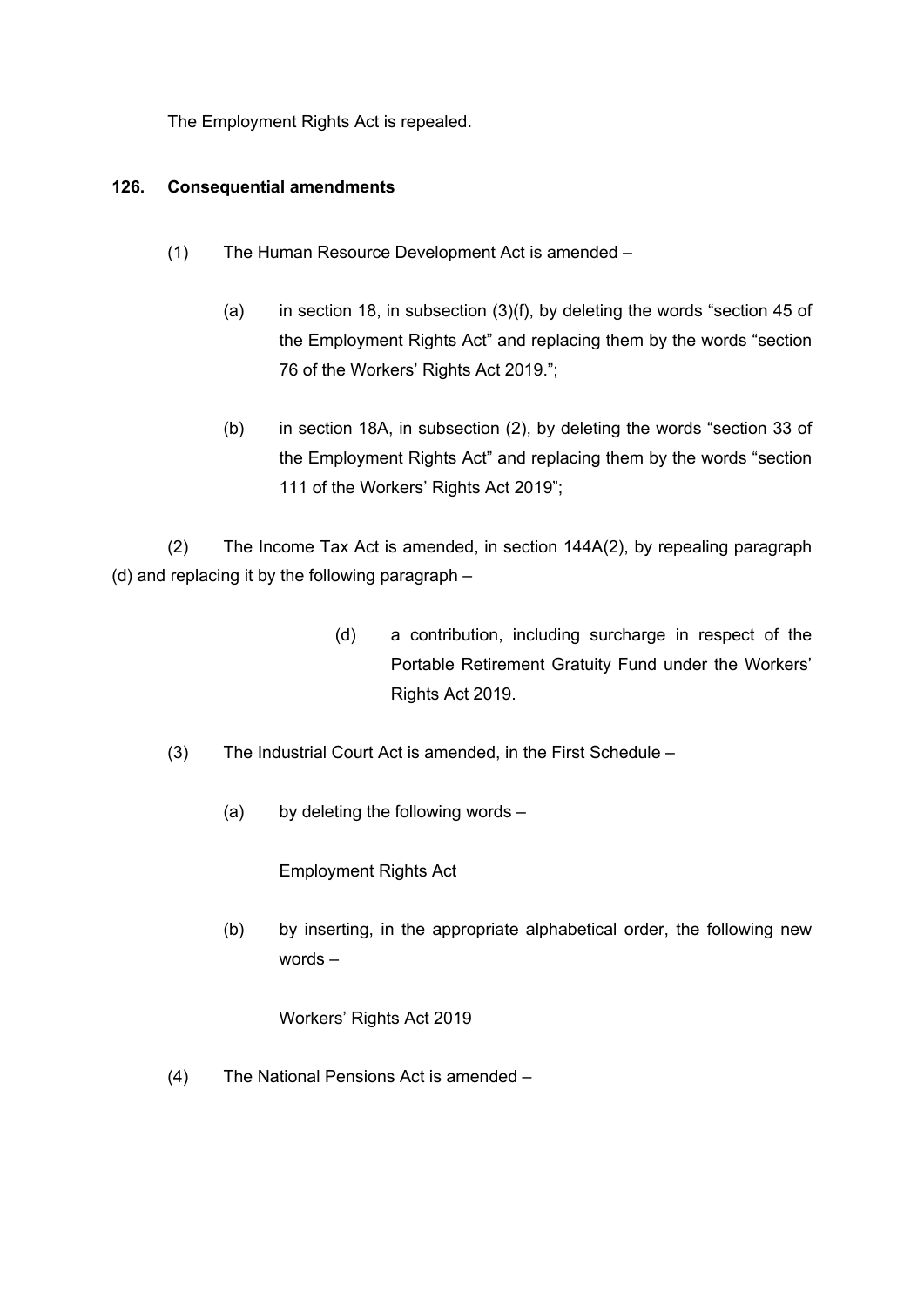- (a) in section 17A(2), in the definition of "employer", by deleting the words "section 33 of the Employment Rights Act 2008" and replacing them by the words "section 111 of the Workers' Rights Act 2019";
- (b) in section 17B, in subsection (2), by deleting the words "section 45 of the Employment Rights Act" and replacing them by the words "section 76 of the Workers' Rights Act 2019".
- (5) The National Savings Fund Act is amended
	- (a) in section 2, in the definition of "retirement", in paragraph (b)(i), by deleting the words "Employment Rights Act" and replacing them by the words "Workers' Rights Act 2019";
	- (b) in section 5A, in subsection (2), in the definition of "employer", by deleting the words "section 33 of the Employment Rights Act" and replacing them by the words "section 111 of the Workers' Rights Act 2019";
	- (c) in section  $5C -$ 
		- (i) in subsection (1), by deleting the words "section 41 of the Employment Rights Act" and replacing them by the words "section 76 of the Workers' Rights Act 2019";
		- (ii) by repealing subsection (2);
		- (iii) in subsection (3), in paragraph (b), by deleting the words "section 44(1) of the Employment Rights Act" and replacing them by the words "section 84 of the Workers' Rights Act 2019";
		- (iv) by repealing subsection (4);
	- (d) in section 5D, in subsection (1), by deleting the words "section 45 of the Employment Rights Act" and replacing them by the words "section 76 of the Workers' Rights Act 2019".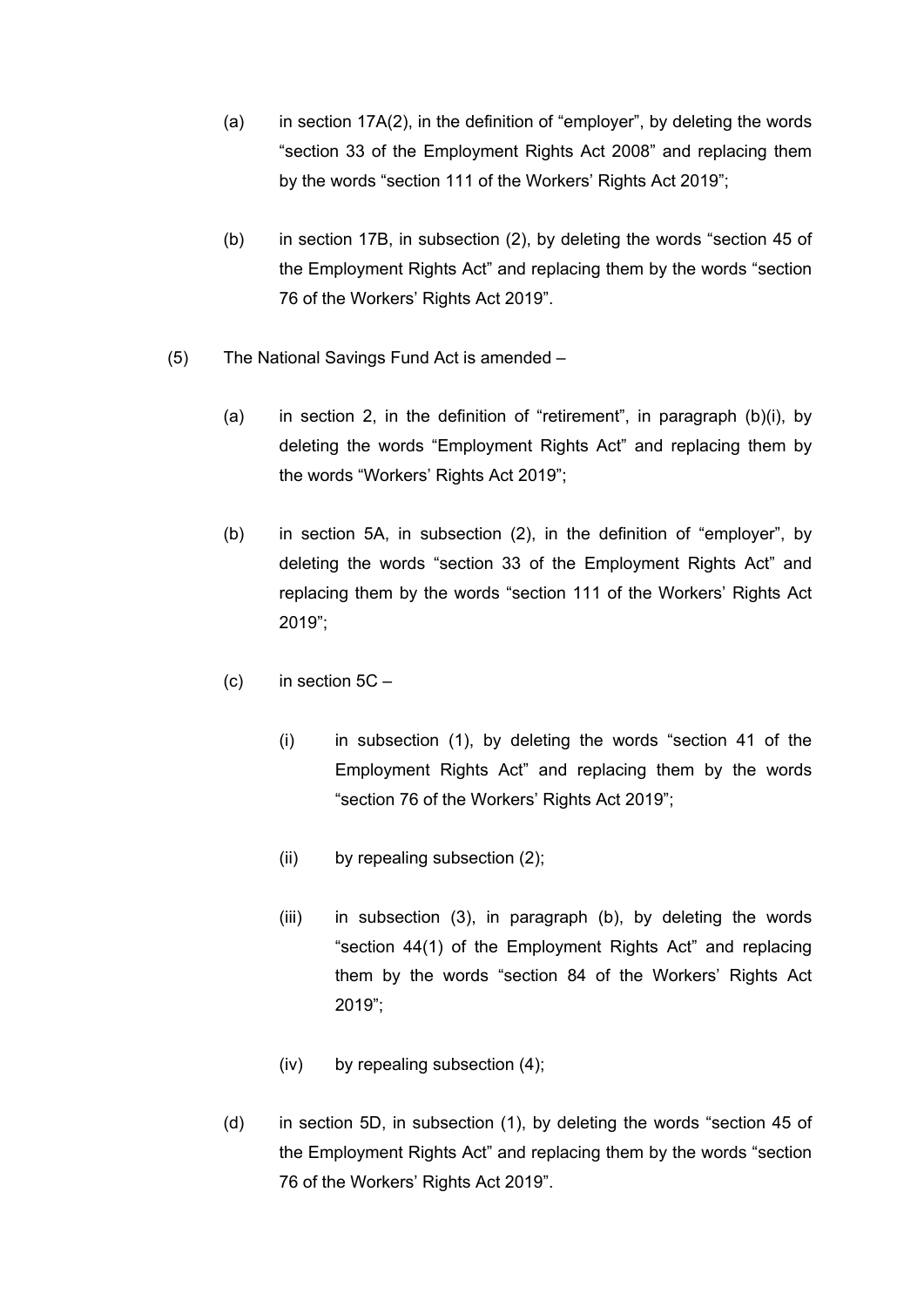(6) The Notaries Act is amended by inserting, after section 38, the following new section –

#### **38A. Register of protective order**

(1) Where the Judge in Chambers makes an order for a protective order under the Workers' Rights Act 2019, the supervising officer of the Ministry responsible for the subject of labour and employment who made the application for such order shall forthwith forward to the Registrar-General the particulars of the order.

(2) The Registrar-General shall, from the information made available to him under subsection (1), make up and keep, in such form and manner as he may determine, a Register of protective order which may be consulted by a notary, an attorney or such other person who has a legitimate interest to do so.

(7) The Private Pension Schemes (Licensing and Authorisation) Rules 2012 is amended, in regulation 5 –

- (a) in paragraph  $(3)$ 
	- (i) by revoking subparagraph (a);
	- (ii) in subparagraph (b), by deleting the words "before 2 years of service";
	- (iii) in subparagraph (c), by deleting the words "after 2 years of service";
- (b) by adding the following new paragraph –

(7) Where the rate of contribution paid by an employer in a private pension scheme is less than the prescribed rate, the employer shall be required to adjust the rate of contribution to that of the prescribed rate.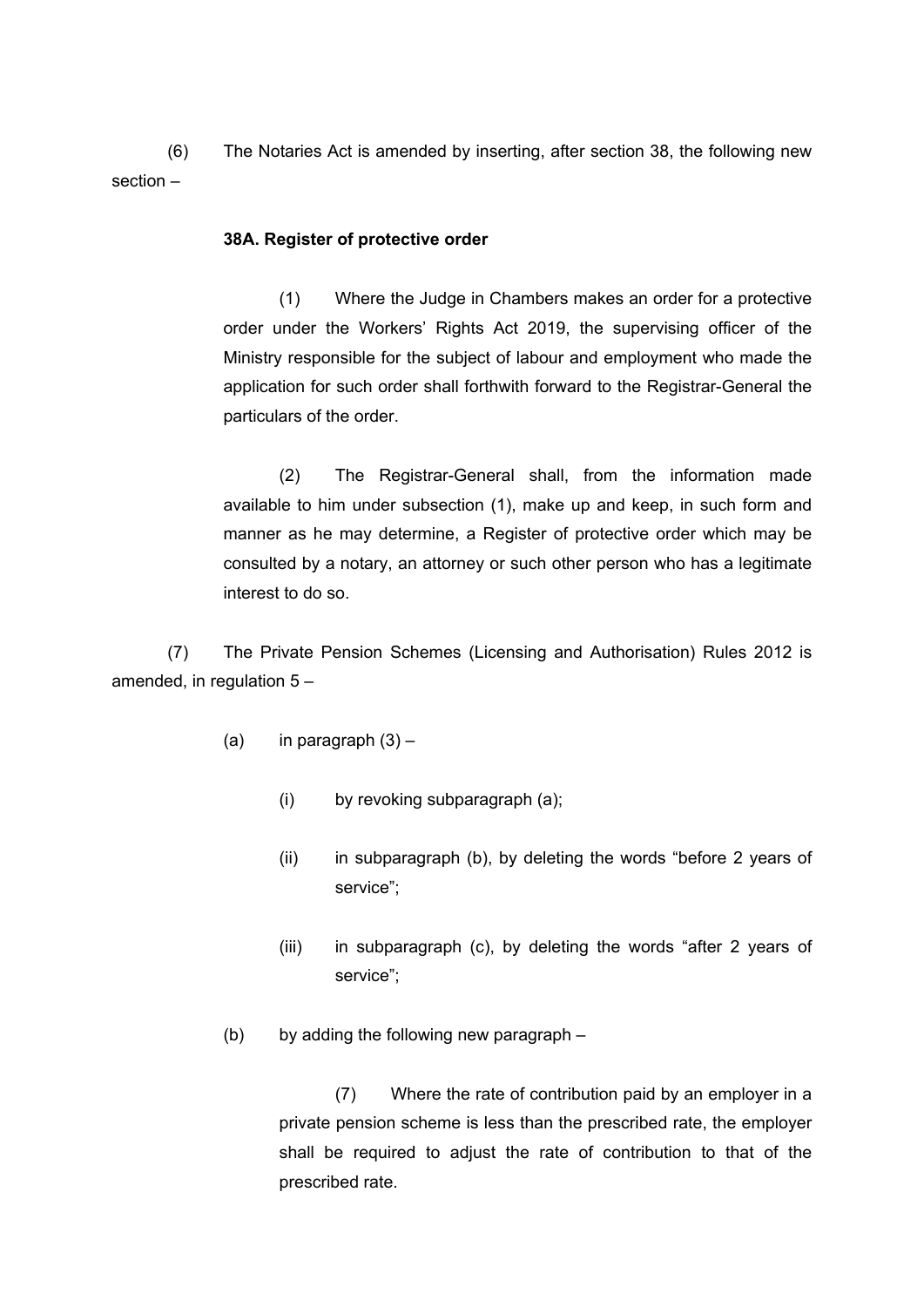#### **127. Savings and transitional provisions**

(1) Where, before the commencement of this Act, a worker and an employer have entered into one or more determinate agreements for a total period of more than 12 months and where the worker was employed in a position of a permanent nature, the agreement shall, on the commencement of this Act, be deemed to be an indeterminate agreement with effect from the month immediately following the twelfth month of employment under the agreement.

(2) (a) Any disciplinary proceedings which has started under section 38(2) and (3) of the repealed Act and is pending at the commencement of this Act, shall be dealt with in accordance of the repealed Act as if this Act has not come into operation.

(b) Any disciplinary proceedings which has not started at the commencement of this Act shall be dealt with in accordance with this Act.

(3) The duration of suspension with pay specified in section 38(7) of the repealed Act shall, where the worker is still suspended from work on the commencement of this Act, be the duration of suspension with pay specified in the repealed Act.

(4) The Employment Promotion and Protection Division set up within the Tribunal under section 39A of the repealed Act shall continue to operate for such period as may be necessary to determine all matters referred to it by the Permanent Secretary under section 39B of the repealed Act.

(5) The ex gratia payment made to the former workers of Palmar Limitée (in receivership) and Future Textiles Limited (in receivership) before the commencement of section 78(2)(d) of this Act shall be deemed to have been made pursuant to that section.

(6) A reference in any enactment to the repealed Employment Rights Act shall be construed as a reference to the Workers' Rights Act 2019 or the corresponding section thereof.

(6A) (a) Where a worker retires or dies on or after 1 January 2020 and where no contribution is made in respect of the worker by his employer under section 94, 95, 96 or 97, as applicable, any gratuity to the worker or to his legal heirs shall,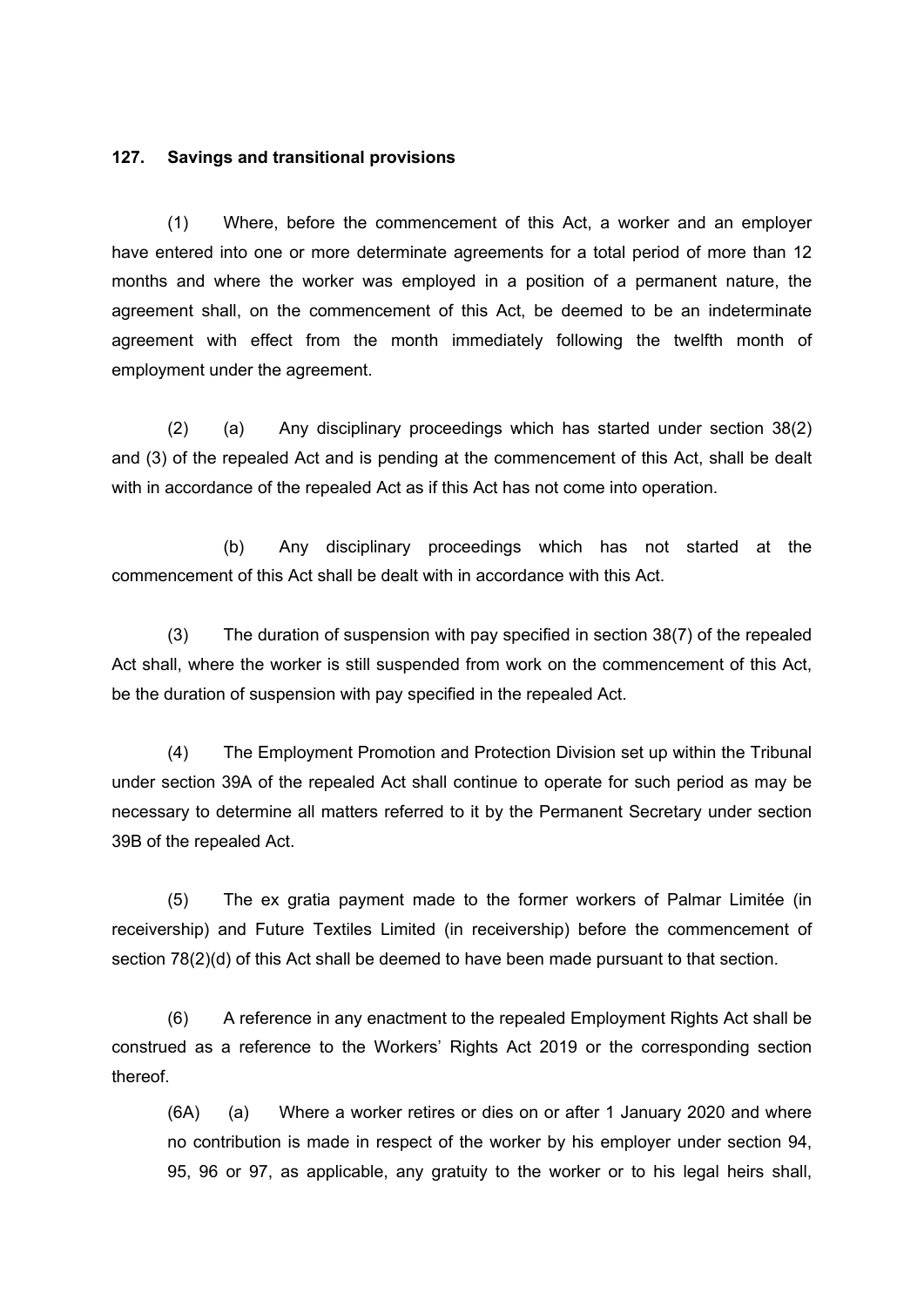notwithstanding any provision to the contrary, be paid by his employer and the amount of such gratuity shall be calculated in such manner as may be prescribed.

(b) Where a worker resigns, or the employment of a worker is terminated, on or after 1 January 2020, and where no contribution is made in respect of the worker by his employer under section 94, 95, 96 or 97, as applicable, any contribution to be made by his employer to the Portable Retirement Gratuity Fund shall be calculated at such rate as may be prescribed.

(7) Where this Act does not make provisions for the necessary transition from the repealed Act to this Act, the Minister may make such regulations as may be necessary for such transition.

(8) In this section –

"repealed Act" means the Employment Rights Act repealed under section 125.

### **Amended by** [Act No. 1 of [2020\]](https://supremecourt.govmu.org/_layouts/CLIS.DMS/search/searchdocumentbykey.aspx?ID=%5BAct%20No.%201%20of%202020%5D&list=Legislations)

### **128. Commencement**

**Proclamaimed by** [\[Proclamation](https://supremecourt.govmu.org/_layouts/CLIS.DMS/search/searchdocumentbykey.aspx?ID=%5BProclamation%20No.%2045%20of%202019%5D&list=Legislations) No. 45 of 2019] **w.e.f 24 October 2019 –**

```
(1) - Parts I, II, III, IV, V, VI, VII, IX, X, XI, XII and XIII - except section 126(7)(b)
```
**(2) - Part VIII – w.e.f. 1 January 2020**

(1) Subject to subsections (2) and (3), this Act shall come into operation on a date to be fixed by proclamation.

(2) Section 78(2)(d) shall be deemed to have come into operation on 30 April 2019.

(3) Different dates may be fixed for the coming into operation of different sections of the Act.

Passed by the National Assembly on the thirteenth day of August two thousand and nineteen.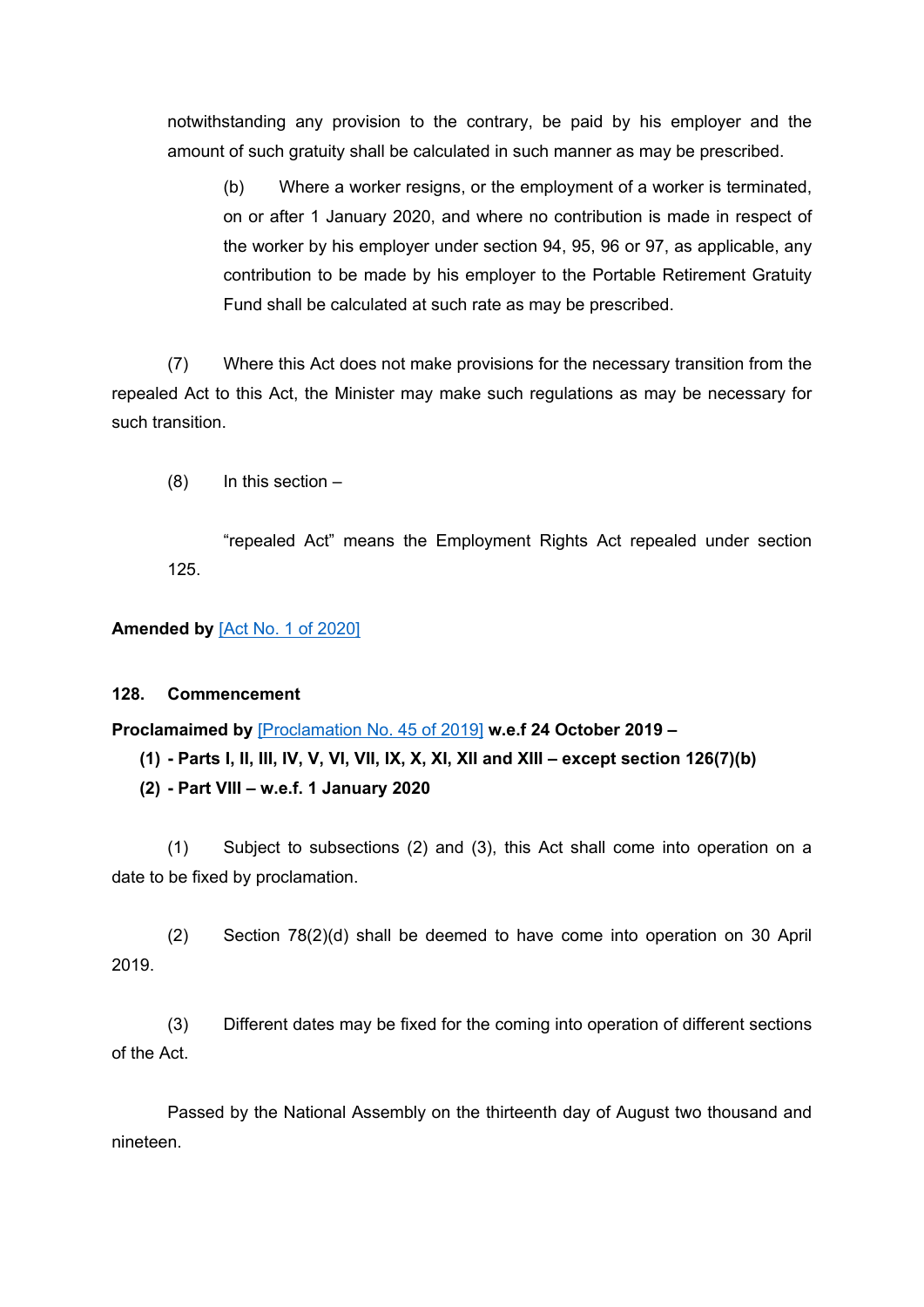# **Bibi Safeena Lotun (Mrs)**

*Clerk of the National Assembly*

 $\mathcal{L}$  , we have the set of the set of the set of the set of the set of the set of the set of the set of the set of the set of the set of the set of the set of the set of the set of the set of the set of the set of the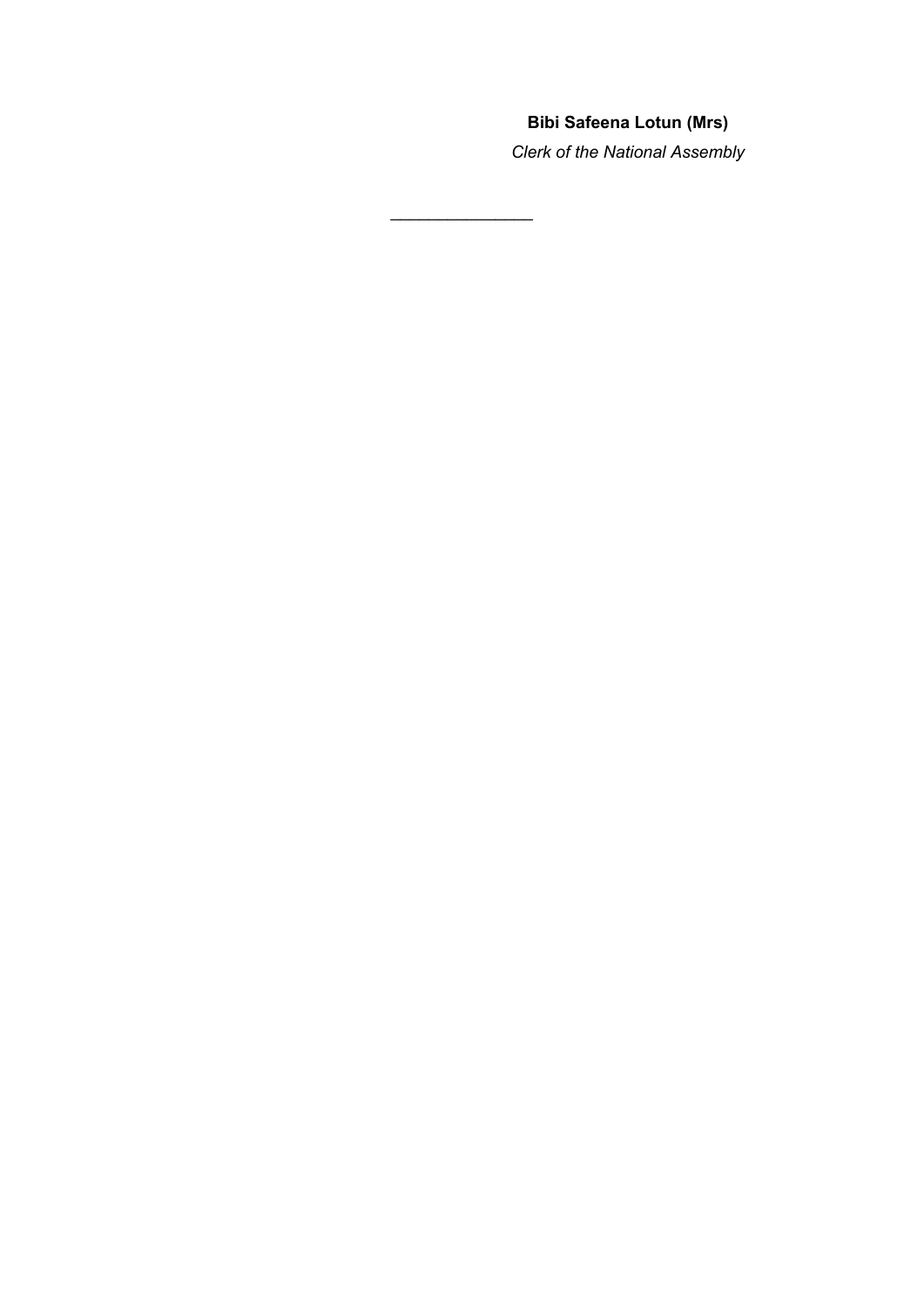#### **FIRST SCHEDULE**

[Section 11]

## **PARTICULARS OF WORK AGREEMENT/***CONTRAT DU TRAVAIL/KONTRA TRAVAY*

**1.** Name of employer/*nom de l'employeur/nom lanplwayer …………*  $\mathcal{L}^{\text{max}}_{\text{max}}$ **2.** National pensions registration number/*numéro d'enregistrement de la pension nationale/nimero anrezistreman pansion nasional* ………………………… **3.** Business Registration Number/National Identity Card no. of employer/*numéro d'enregistrement de l'entreprise/numéro de Carte d'Identité Nationale de l'employeur/nimero anrezistreman lantrepriz/ nimero kart idantite nasional lanplwayer* ……………………… **4.** Address of employer/adresse de l'employeur/ladres lanplwayer ……………………………………………………………………………… ………………………………………………………………………… **5.** Nature of activity /*nature de l'activité/natir laktivite …………………* …………………………………………………………………………….. ……………………………………….…………………………………… **6.** Name of worker/*nom du travailleur/nom travayer* …………………… ……………………...…………………………………………………….. **7.** Gender/*genre/genre* …………………………………………........ **8.** National Identity Card no./passport no. (non-citizens)/*numéro de la carte d'identité nationale/numéro du passeport (étrangers)/ nimero kart idantite nasional/ nimero paspor (etranzer)* ....………………………………….. **9.** Date of birth of worker/date de naissance du travailleur/dat nesans travayer ....……………..................................…………………..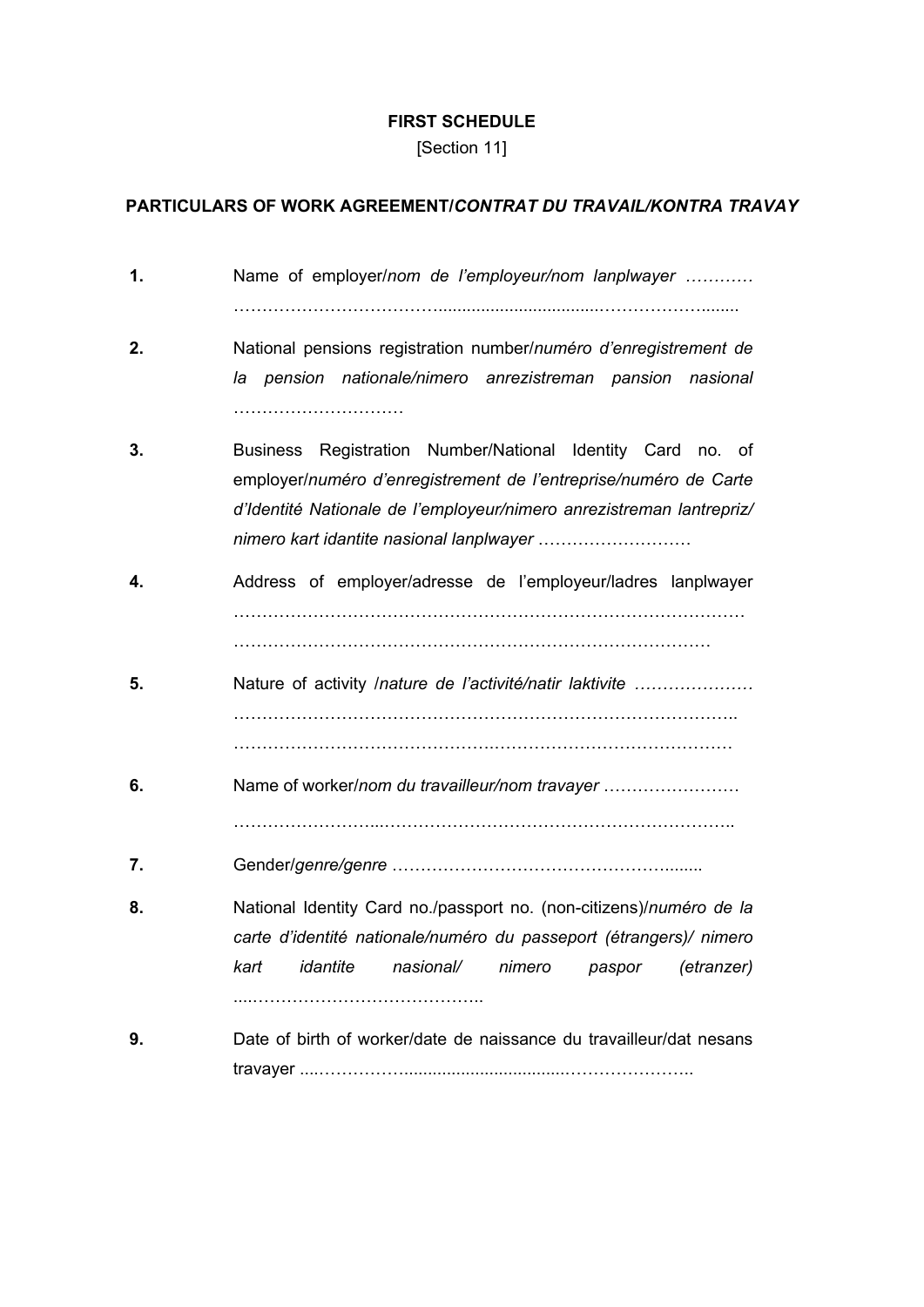### SCHEDULE - *continued*

| 10. | Address of worker (specify district)/adresse du travailleur (specifiez<br>le district/ladres travayer (presiz ki distrik) |
|-----|---------------------------------------------------------------------------------------------------------------------------|
| 11. | Date of commencement of agreement/date du début du contrat/date                                                           |
| 12. |                                                                                                                           |
| 13. | Grade, class or category of employment/qualité, classe ou catégorie                                                       |
| 14. | particulars of remuneration/taux et détails<br>Rate<br>and<br>de                                                          |
| 15. | Interval at which remuneration is to be paid/intervalle auquel<br>rémunération doit être versée/period pou lapey          |
| 16. | Normal hours of work/heures normales de travail/ler travay                                                                |

 $\frac{1}{2}$  ,  $\frac{1}{2}$  ,  $\frac{1}{2}$  ,  $\frac{1}{2}$  ,  $\frac{1}{2}$  ,  $\frac{1}{2}$  ,  $\frac{1}{2}$  ,  $\frac{1}{2}$ 

……….………………… Date/*date/dat*

Signature of employer/*signature de l'employeur/signatir lanplwayer*

…………………….……….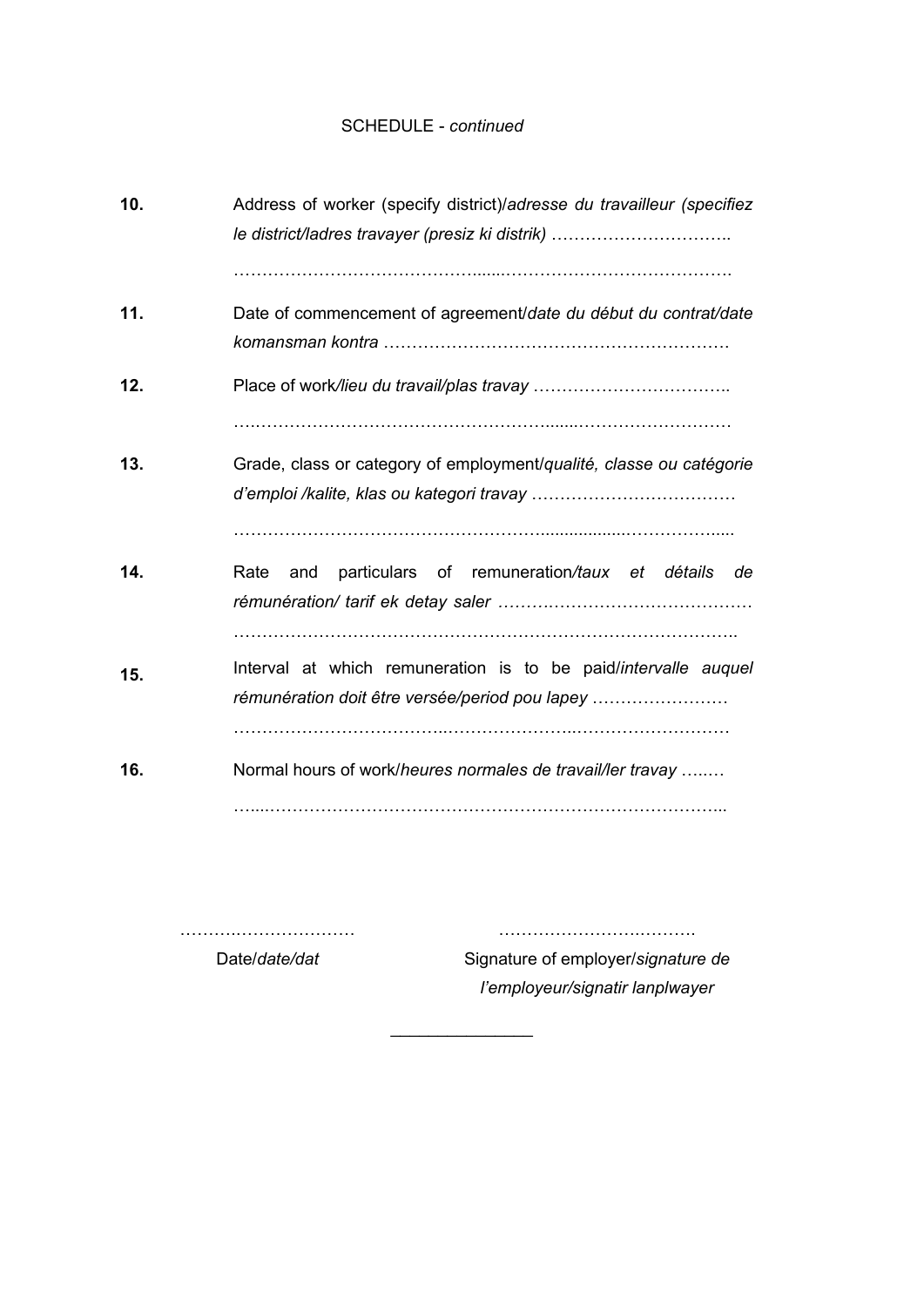# **SECOND SCHEDULE**

[Section 27(3)(a)]

# **PAYSLIP**

| 1.  |                                                                             |  |  |  |  |
|-----|-----------------------------------------------------------------------------|--|--|--|--|
| 2.  |                                                                             |  |  |  |  |
| 3.  |                                                                             |  |  |  |  |
| 4.  | National<br>Identity<br>Card<br>οf<br>worker<br>no.                         |  |  |  |  |
|     |                                                                             |  |  |  |  |
| 5.  |                                                                             |  |  |  |  |
| 6.  |                                                                             |  |  |  |  |
| 7.  |                                                                             |  |  |  |  |
| 8.  |                                                                             |  |  |  |  |
| 9.  |                                                                             |  |  |  |  |
| 10. | No. of hours of extra work performed and the corresponding<br>extra payment |  |  |  |  |
|     | (a)<br>(b)<br>(c)                                                           |  |  |  |  |
| 11. |                                                                             |  |  |  |  |
|     |                                                                             |  |  |  |  |
| 12. |                                                                             |  |  |  |  |
| 13. |                                                                             |  |  |  |  |
| 14. |                                                                             |  |  |  |  |
|     |                                                                             |  |  |  |  |
|     |                                                                             |  |  |  |  |
| 15. |                                                                             |  |  |  |  |
| 16. | Contribution to Portable Retirement Gratuity Fund                           |  |  |  |  |

 $\mathcal{L}$  , we have the set of the set of the set of the set of the set of the set of the set of the set of the set of the set of the set of the set of the set of the set of the set of the set of the set of the set of the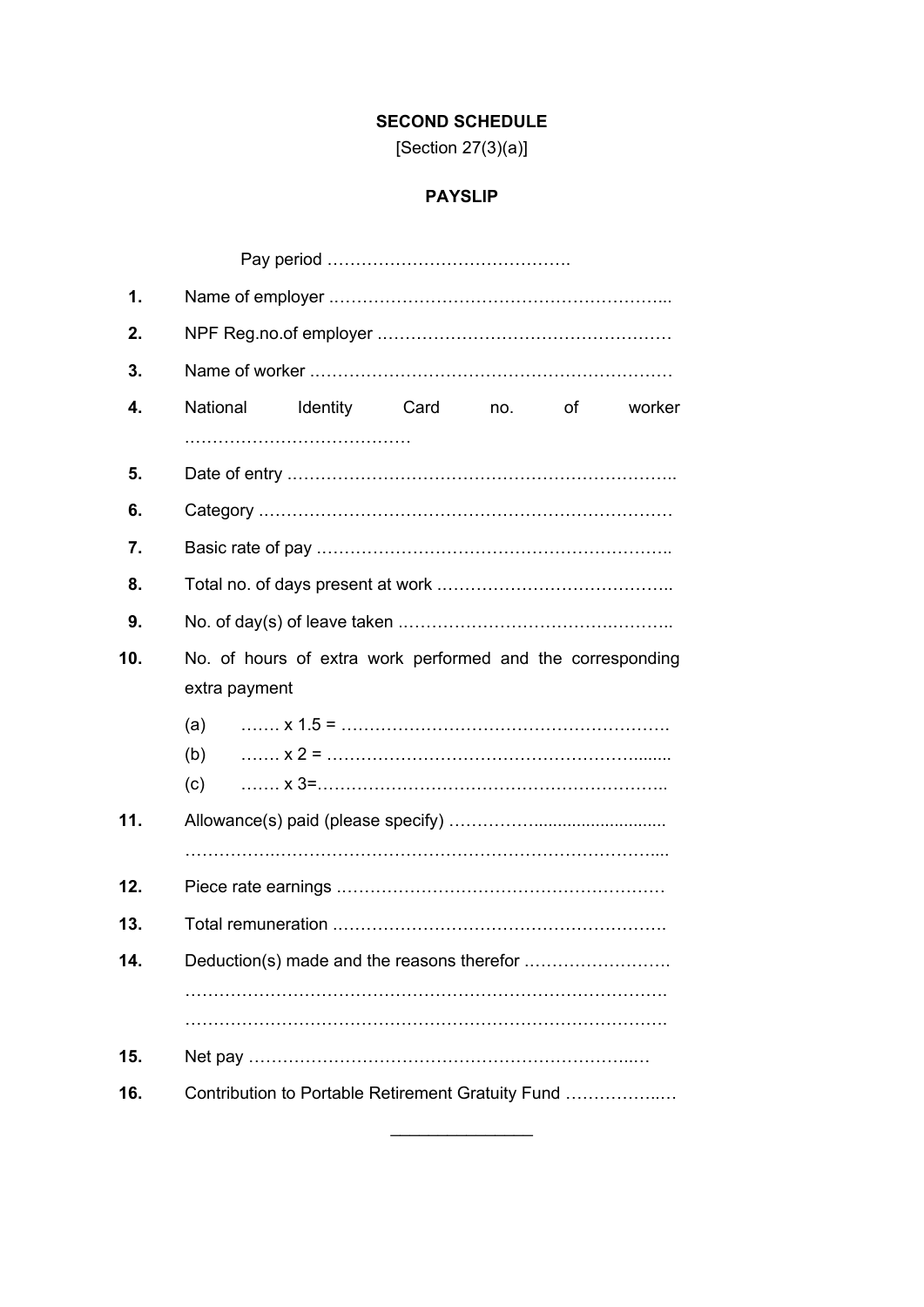## **THIRD SCHEDULE**

[Section 42]

## **WAGE GUARANTEE FUND ACCOUNT**

| 1. |     | <b>Particulars of insolvent employer</b>        |  |  |  |
|----|-----|-------------------------------------------------|--|--|--|
|    | (1) |                                                 |  |  |  |
|    | (2) |                                                 |  |  |  |
|    | (3) | National pensions registration number           |  |  |  |
| 2. |     | <b>Particulars of worker</b>                    |  |  |  |
|    | (1) |                                                 |  |  |  |
|    | (2) |                                                 |  |  |  |
|    | (3) |                                                 |  |  |  |
|    | (4) |                                                 |  |  |  |
|    | (5) |                                                 |  |  |  |
|    | (6) |                                                 |  |  |  |
|    | (7) |                                                 |  |  |  |
|    |     | (including wages, end of year bonus and notice) |  |  |  |
|    | (8) |                                                 |  |  |  |
|    |     |                                                 |  |  |  |
|    |     |                                                 |  |  |  |
| 3. |     | <b>Details of employment</b>                    |  |  |  |
|    | (1) |                                                 |  |  |  |
|    | (2) |                                                 |  |  |  |
|    | (3) | Reason for termination of employment            |  |  |  |

I certify that the above information is correct.

………………………………....… …………………………………… Name of employer

**Signature** 

……………………………………

Date Seal of employer/company (where applicable)

 $\overline{\phantom{a}}$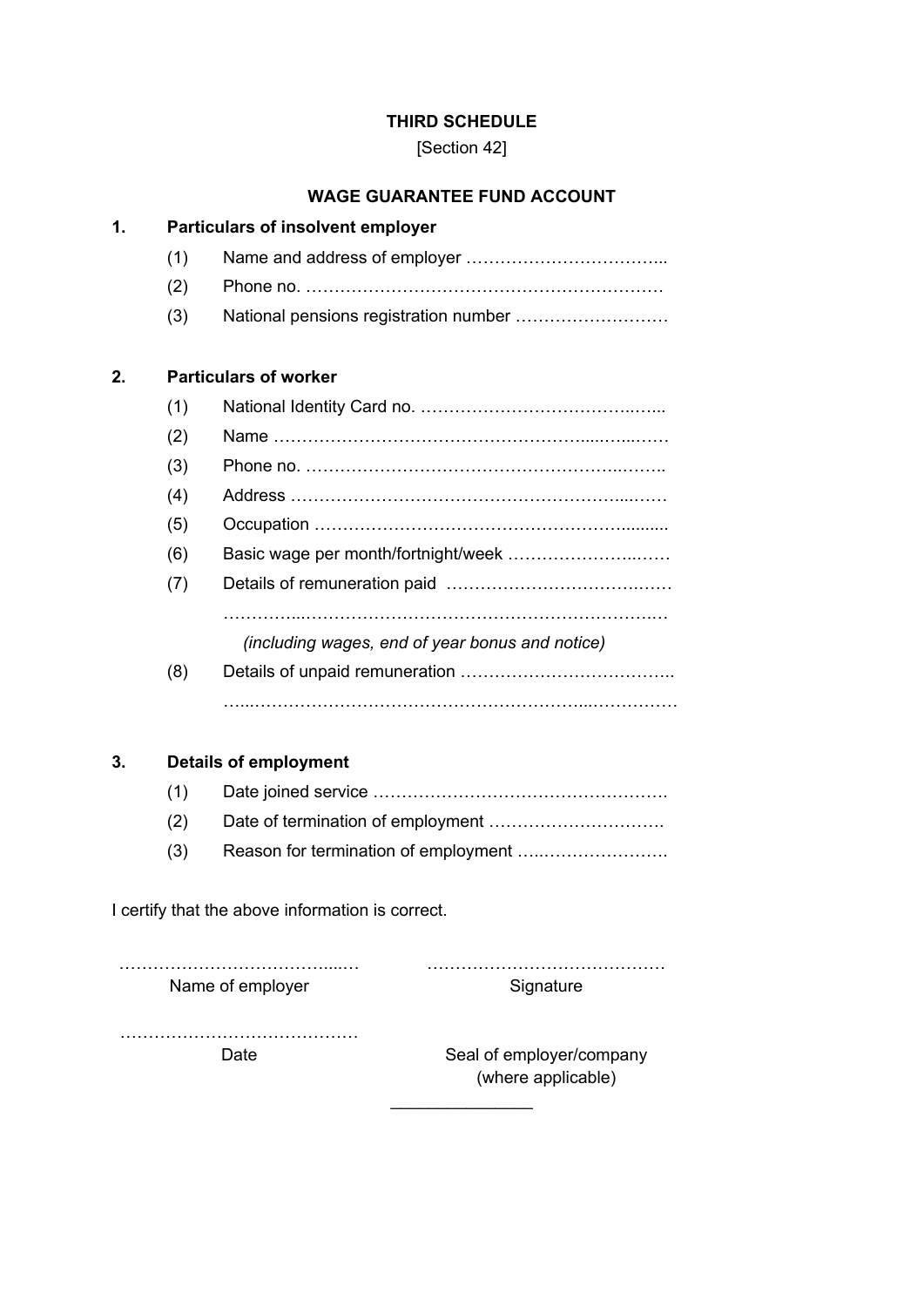## **FOURTH SCHEDULE**

[Sections 44, 52, 55 and 60]

### **ALLOWANCES OR GRANT**

- **1.** Meal allowance **85 per day**
- **2.** Maternity allowance 3,000
- **3.** Death grant 5,000
- **4.** Mobile allowance **100** per month

**(Rs)**

## **FIFTH SCHEDULE**

 $\frac{1}{2}$  ,  $\frac{1}{2}$  ,  $\frac{1}{2}$  ,  $\frac{1}{2}$  ,  $\frac{1}{2}$  ,  $\frac{1}{2}$  ,  $\frac{1}{2}$  ,  $\frac{1}{2}$ 

[Section 68]

## **CERTIFICATE OF EMPLOYMENT**

| agreement). |  |  |  |
|-------------|--|--|--|

Date

…………………………….

…………………………… Signature of employer

 $\mathcal{L}$  , we have the set of the set of the set of the set of the set of the set of the set of the set of the set of the set of the set of the set of the set of the set of the set of the set of the set of the set of the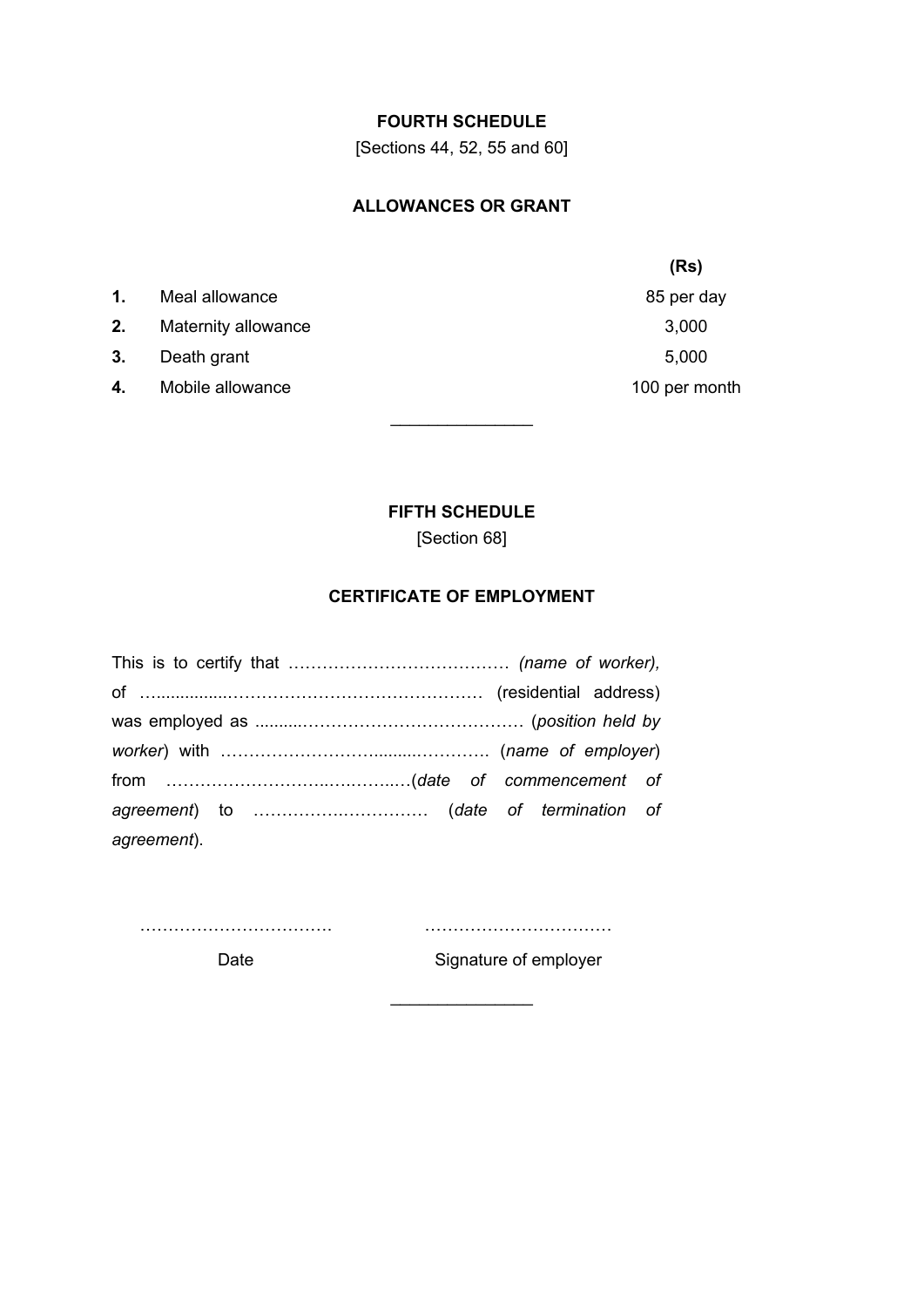## **SIXTH SCHEDULE**

[Sections 78(2)(a) and 84(2)]

## **PART I – TRANSITION UNEMPLOYMENT BENEFIT**

# **FOR PERIOD STARTING ON 1 APRIL 2020 AND ENDING ON 31 MARCH 2021**

| Period after termination of employment or<br>registration with supervising officer | Rate of benefit per month   |
|------------------------------------------------------------------------------------|-----------------------------|
| First 6 months                                                                     | 90% of basic wage or salary |
| From 7 <sup>th</sup> month to end of 12 <sup>th</sup> month                        | 60% of basic wage or salary |

## **PART II – TRANSITION UNEMPLOYMENT BENEFIT**

## **FOR ANY PERIOD OTHER THAN PERIOD SPECIFIED IN PART I**

| Period after termination of employment or<br>registration with supervising officer | Rate of benefit per month                                     |
|------------------------------------------------------------------------------------|---------------------------------------------------------------|
| First 3 months                                                                     | 90% of basic wage or salary                                   |
| From $4th$ month to end of $6th$ month                                             | 60% of basic wage or salary                                   |
| From $7th$ month to end of 12 <sup>th</sup> month                                  | 30% of basic wage or salary but not<br>less than 3,000 rupees |

**Amended by** [Act No. 7 of [2020\]](https://supremecourt.govmu.org/_layouts/CLIS.DMS/search/searchdocumentbykey.aspx?ID=%5BAct%20No.%207%20of%202020%5D&list=Legislations)

# $\mathcal{L}$  , we have the set of the set of the set of the set of the set of the set of the set of the set of the set of the set of the set of the set of the set of the set of the set of the set of the set of the set of the **SEVENTH SCHEDULE**

[Sections 79 and 84(9)]

## **PART I – FINANCING OF WORKFARE PROGRAMME FUND**

**1.** The Workfare Programme Fund shall be financed to the level of 0.5 per cent from the levy of one and a half per cent contributed by the employers under the Human Resource Development Act.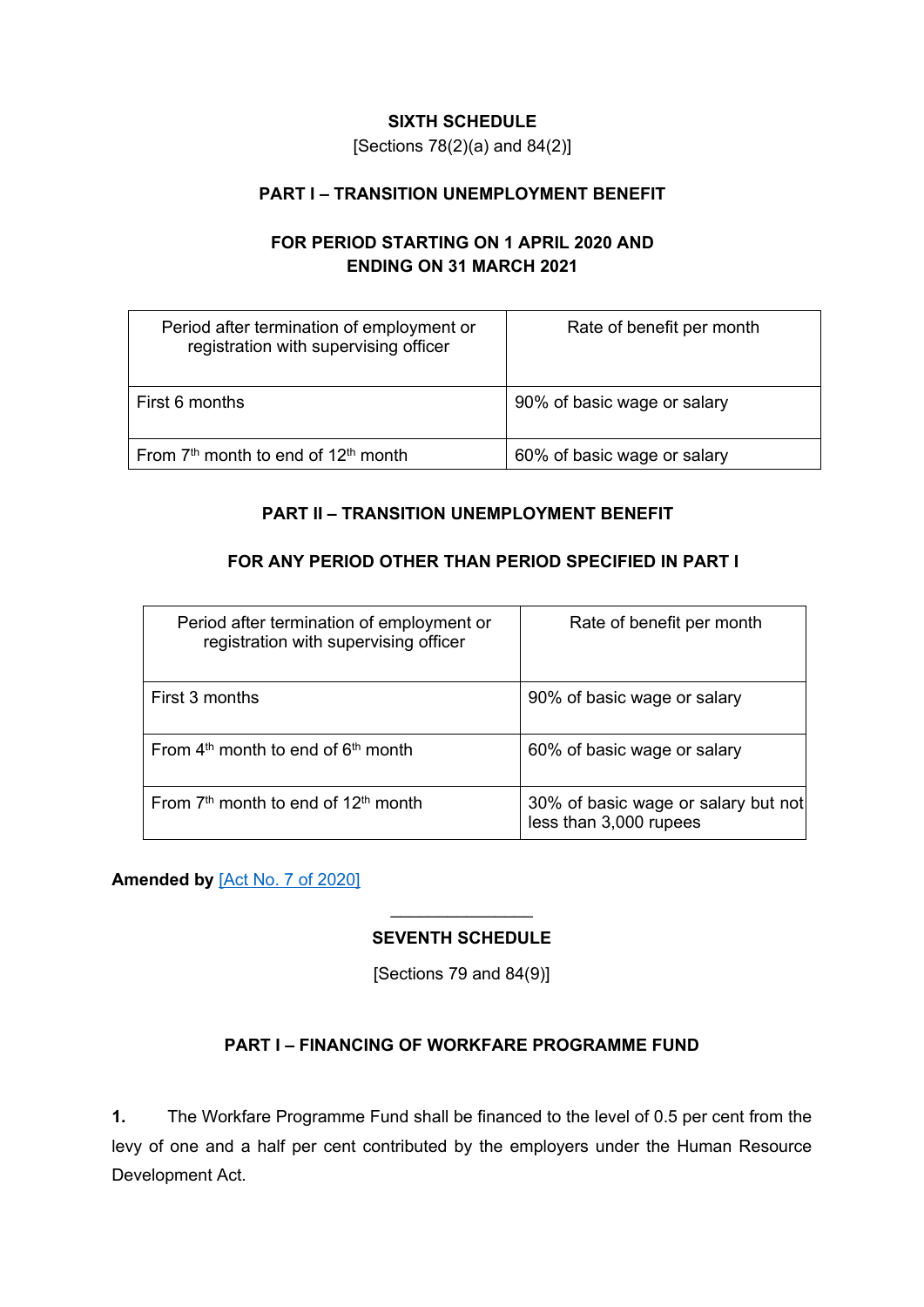## **PART II – FINANCING OF TRANSITION UNEMPLOYMENT BENEFIT**

- **2.** The Transition Unemployment Benefit shall be financed from
	- (a) the one per cent contribution of the worker in the National Savings Fund Account of the worker and any interests accrued thereon, to the extent of 50 per cent of the Transition Unemployment Benefit; and
	- (b) the Workfare Programme Fund to the level of 50 per cent of the Transition Unemployment Benefit.

**3.** Where the total amount under paragraph 1(a) is not sufficient, any deficiency shall be met from the Workfare Programme Fund.

 $\mathcal{L}$  , we have the set of the set of the set of the set of the set of the set of the set of the set of the set of the set of the set of the set of the set of the set of the set of the set of the set of the set of the

**Amended by** [Act No. 233 of [2019\]](https://supremecourt.govmu.org/_layouts/CLIS.DMS/search/searchdocumentbykey.aspx?ID=%5BAct%20No.%20233%20of%202019%5D&list=Legislations)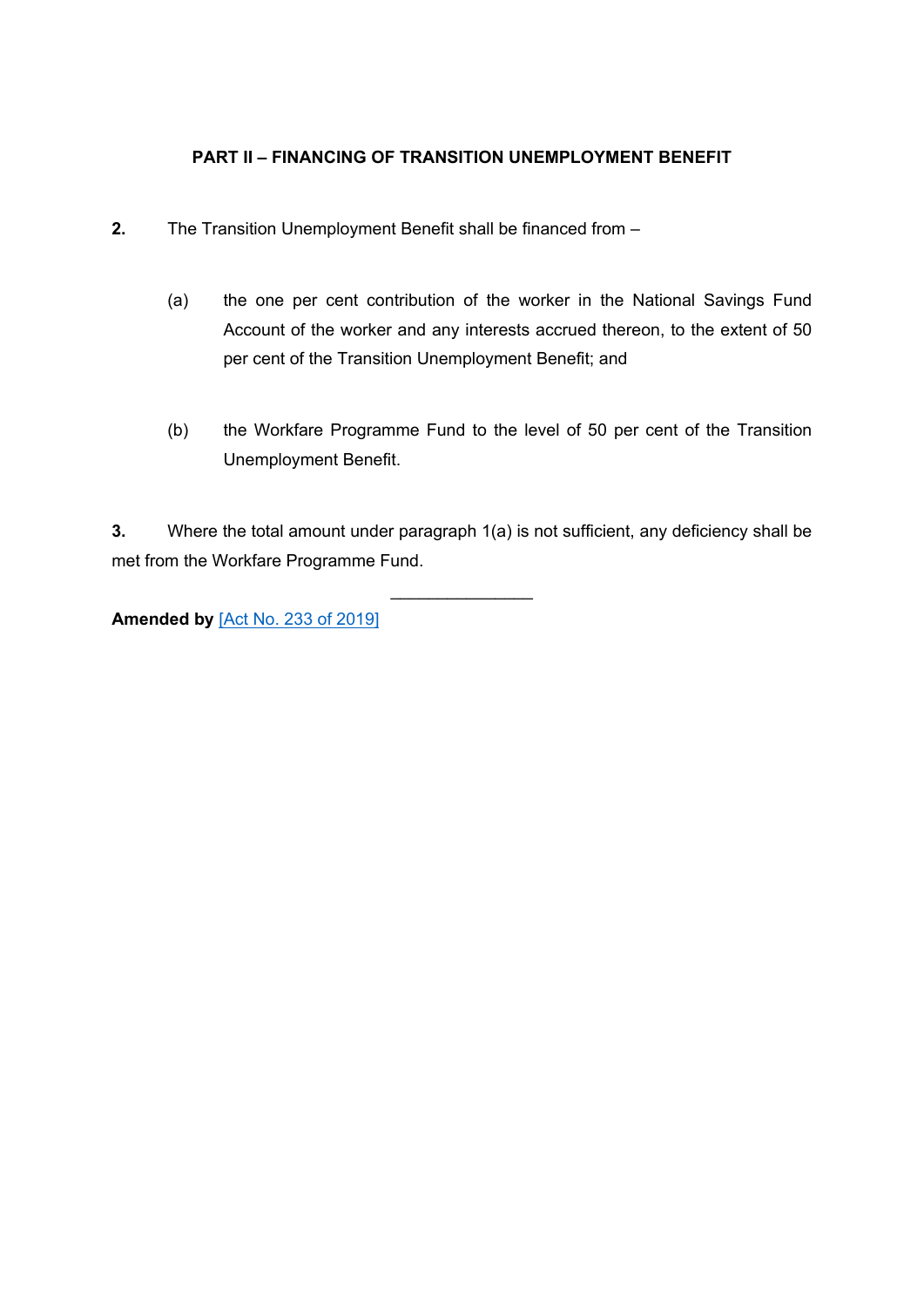#### **EIGHTH SCHEDULE**

[Section 84(5)]

## **TRANSITION UNEMPLOYMENT BENEFIT**

# **1. Particulars of employer**

#### **2. Particulars of worker**

| (1) |  |
|-----|--|
| (2) |  |
|     |  |
| (4) |  |
| (5) |  |
| (6) |  |

#### **3. Details of employment**

- (1) Date joined service ..................................................................
- (2) Date of termination of employment .........................................
- (3) Reason for termination of employment ...................................

I certify that the worker referred to in paragraph 2 is registered in the Workfare Programme and is entitled for the transition unemployment benefit.

 $\mathcal{L}$  , we have the set of the set of the set of the set of the set of the set of the set of the set of the set of the set of the set of the set of the set of the set of the set of the set of the set of the set of the

..................................................

Date

....................................................

Supervising Officer Ministry of Labour, Industrial Relations, Employment and Training

*\*Delete as appropriate*

**Amended by** [Act No. 7 of [2020\]](https://supremecourt.govmu.org/_layouts/CLIS.DMS/search/searchdocumentbykey.aspx?ID=%5BAct%20No.%207%20of%202020%5D&list=Legislations)